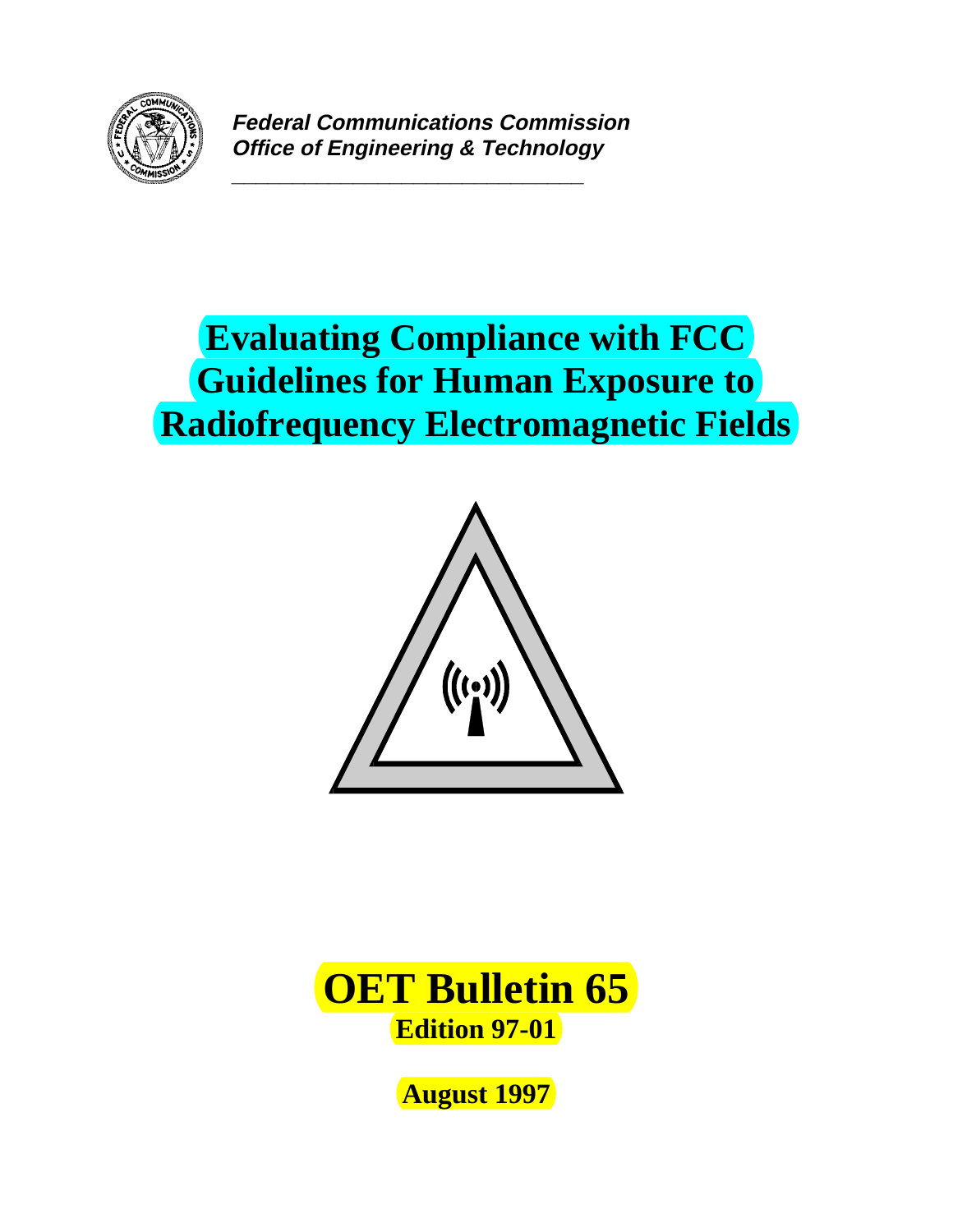**Evaluating Compliance with FCC Guidelines for Human Exposure to Radiofrequency Electromagnetic Fields**

# OET BULLETIN 65 Edition 97-01

August 1997



*AUTHORS* **Robert F. Cleveland, Jr. David M. Sylvar Jerry L. Ulcek**

**Standards Development Branch Allocations and Standards Division Office of Engineering and Technology Federal Communications Commission Washington, D.C. 20554**

**The first edition of this bulletin was issued as OST Bulletin No. 65 in October 1985. This is a revised version of that original bulletin.**

*NOTE: Mention of commercial products does not constitute endorsement by the Federal Communications Commission or by the authors.*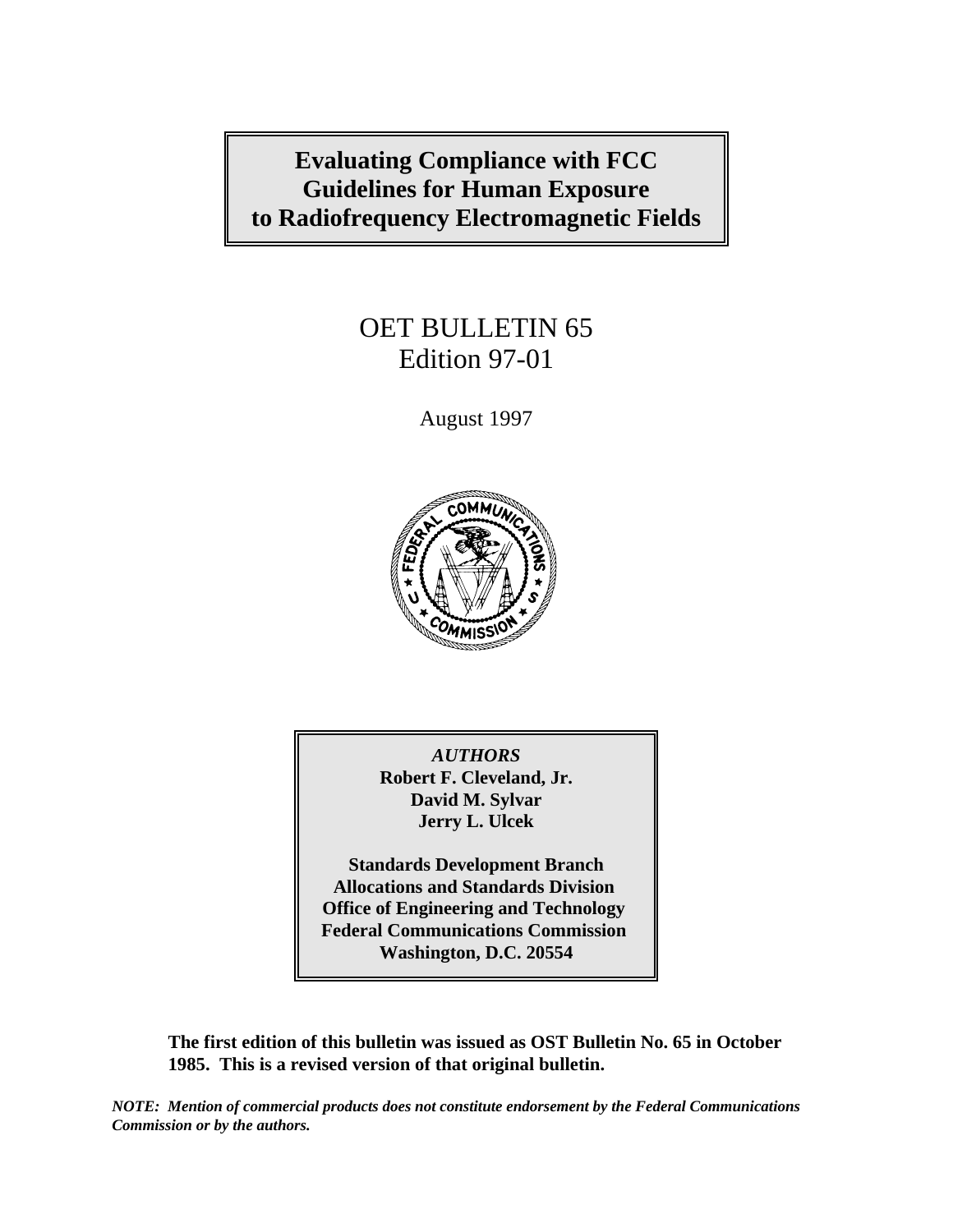#### **ACKNOWLEDGEMENTS**

The following individuals and organizations from outside the FCC reviewed an early draft of this bulletin. Their valuable comments and suggestions greatly enhanced the accuracy and usefulness of this document, and their assistance is gratefully acknowledged.

**Joseph A. Amato, Maxwell RF Radiation Safety, Ltd. Edward Aslan, Lockheed Martin Microwave (Narda) Ameritech Mobile Communications, Inc. Dr. Tadeusz M. Babij, Florida International University Dr. Quirano Balzano, Motorola David Baron, P.E., Holaday Industries, Inc. Howard I. Bassen, U.S. Food and Drug Administration Clarence M. Beverage, Communications Technologies, Inc. Dr. Donald J. Bowen, AT&T Laboratories Cellular Telecommunications Industry Association Dr. C.K. Chou, City of Hope National Medical Center Jules Cohen, P.E., Consulting Engineer Dr. David L. Conover, National Institute for Occupational Safety & Health Cohen, Dippell and Everist, P.C. Robert D. Culver, Lohnes and Culver Fred J. Dietrich, Ph.D., Globalstar Electromagnetic Energy Association Professor Om P. Gandhi, University of Utah Robert Gonsett, Communications General Corp. Hammett & Edison, Inc. Norbert Hankin, U.S. Environmental Protection Agency James B. Hatfield, Hatfield & Dawson Robert Johnson Dr. John A. Leonowich Dr. W. Gregory Lotz, National Institute for Occupational Safety & Health Frederick O. Maia, National Volunteer Examiners (Amateur Radio Service) Ed Mantiply, U.S. Environmental Protection Agency Robert Moore Dr. Daniel Murray, Okanagan University College Dr. John M. Osepchuk, Full Spectrum Consulting Professor Wayne Overbeck, California State University, Fullerton Personal Communications Industry Association Ronald C. Petersen, Lucent Technologies David B. Popkin Kazimierz Siwiak, P.E. Richard A. Tell, Richard Tell Associates, Inc. Rory Van Tuyl, Hewlett-Packard Laboratories Louis A. Williams, Jr., Louis A. Williams, Jr. and Associates**

Contributions from the following FCC staff members are also acknowledged: **Kwok Chan, Errol Chang, William Cross, Richard Engelman, Bruce Franca and Jay Jackson**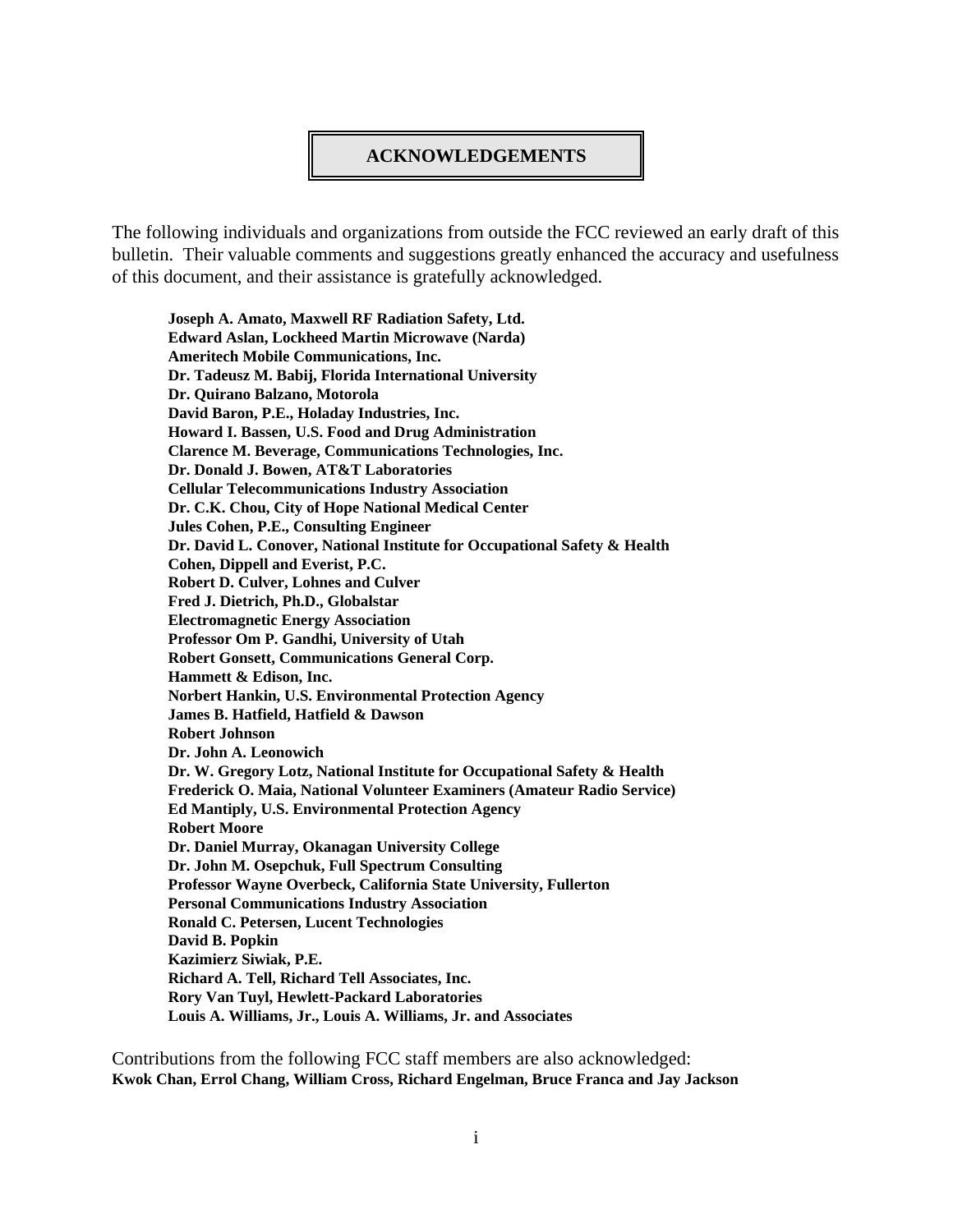### **TABLE OF CONTENTS**

| Section 4: CONTROLLING EXPOSURE TO RF FIELDS                            | 52 |  |  |
|-------------------------------------------------------------------------|----|--|--|
| <b>Public Exposure: Compliance with General Population/Uncontrolled</b> |    |  |  |
|                                                                         | 52 |  |  |
| <b>Occupational Exposure: Compliance with Occupational/Controlled</b>   | 55 |  |  |
|                                                                         |    |  |  |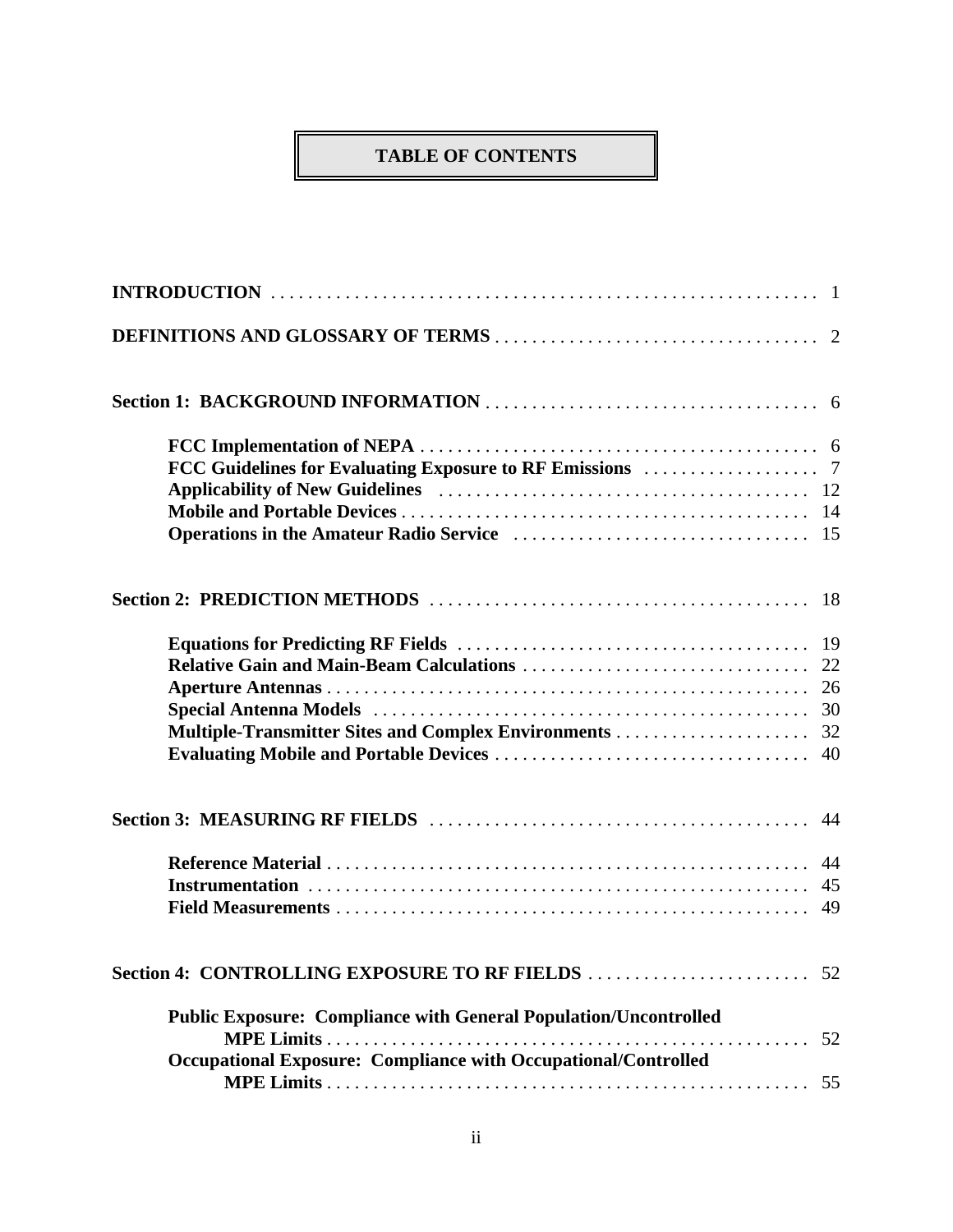| <b>APPENDIX B: Summary of 1986 Mass Media Bureau Public Notice on</b> |  |
|-----------------------------------------------------------------------|--|

## *FIGURES*

| FIGURE 4: Single tower, co-located antennas, ground-level exposure (at 2 m)  38 |  |
|---------------------------------------------------------------------------------|--|
| FIGURE 5: Antennas on multiple towers contributing to RF field at point of      |  |
|                                                                                 |  |
|                                                                                 |  |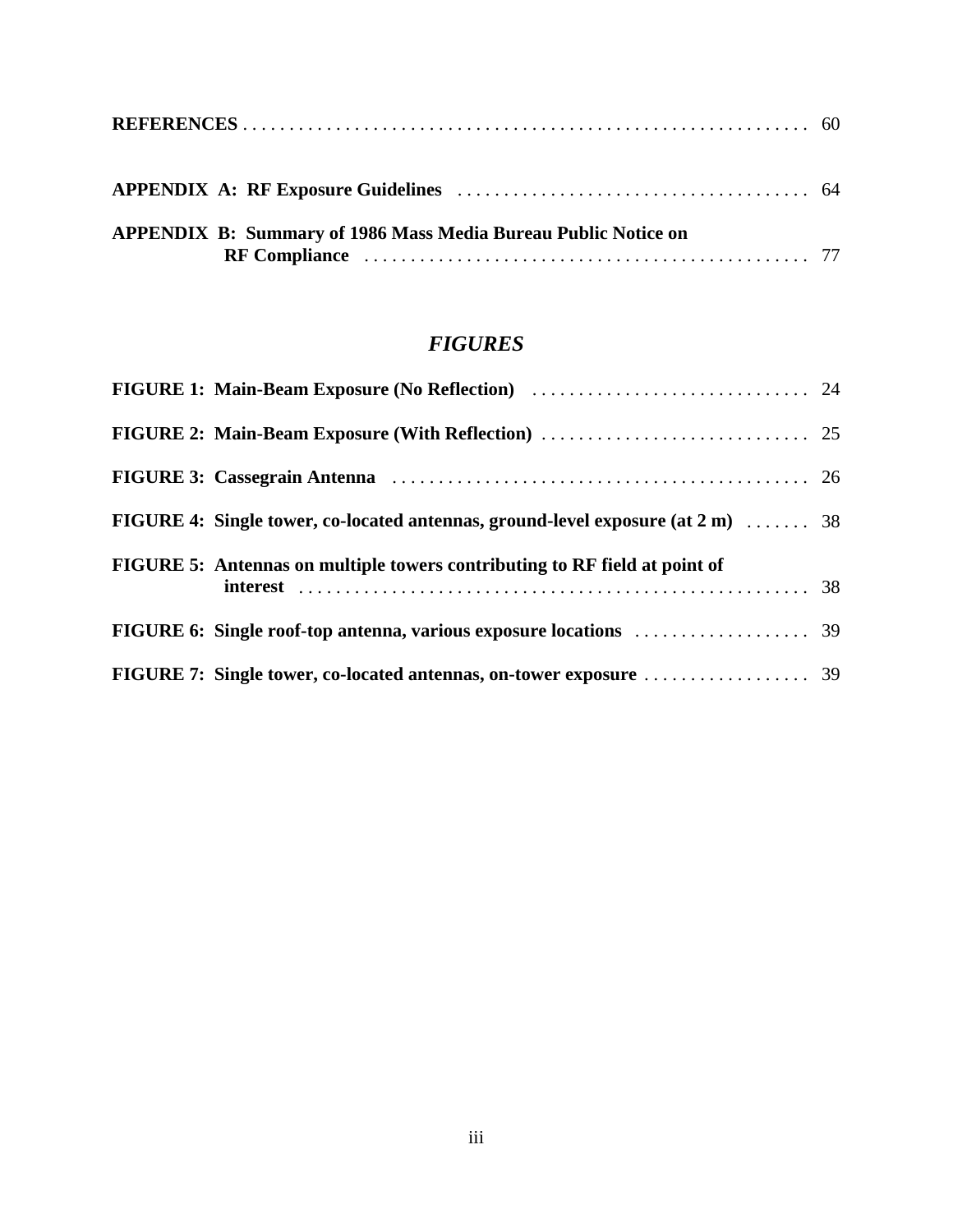#### *INTRODUCTION*

This revised OET Bulletin 65 has been prepared to provide assistance in determining whether proposed or existing transmitting facilities, operations or devices comply with limits for human exposure to radiofrequency (RF) fields adopted by the Federal Communications Commission (FCC). The bulletin offers guidelines and suggestions for evaluating compliance. *However, it is not intended to establish mandatory procedures, and other methods and procedures may be acceptable if based on sound engineering practice.* 

In 1996, the FCC adopted new guidelines and procedures for evaluating environmental effects of RF emissions. The new guidelines incorporate two tiers of exposure limits based on whether exposure occurs in an occupational or "controlled" situation or whether the general population is exposed or exposure is in an "uncontrolled" situation. In addition to guidelines for evaluating fixed transmitters, the FCC adopted new limits for evaluating exposure from mobile and portable devices, such as cellular telephones and personal communications devices. The FCC also revised its policy with respect to categorically excluding certain transmitters and services from requirements for routine evaluation for compliance with the guidelines.

This bulletin is a revision of the FCC's OST Bulletin 65, originally issued in 1985. Although certain technical information in the original bulletin is still valid, this revised version updates other information and provides additional guidance for evaluating compliance with the the new FCC policies and guidelines. The bulletin is organized into the following sections: Introduction, Definitions and Glossary, Background Information, Prediction Methods, Measuring RF Fields, Controlling Exposure to RF Fields, References and Appendices. Appendix A provides a summary of the new FCC guidelines and the requirements for routine evaluation. Additional information specifically for use in evaluating compliance for radio and television broadcast stations is included in a supplement to this bulletin (Supplement A). A supplement for the Amateur Radio Service will also be issued (Supplement B), and future supplements may be issued to provide additional information for other services. This bulletin and its supplements may be revised, as needed.

In general, the information contained in this bulletin is intended to enable an applicant to make a reasonably quick determination as to whether a proposed or existing facility is in compliance with the limits. In addition to calculations and the use of tables and figures, Section 4, dealing with controlling exposure, should be consulted to ensure compliance, especially with respect to occupational/controlled exposures. In some cases, such as multiple-emitter locations, measurements or a more detailed analysis may be required. In that regard, Section 3 on measuring RF fields provides basic information and references on measurement procedures and instrumentation.

For further information on any of the topics discussed in this bulletin, you may contact the FCC's RF safety group at: +1 202 418-2464. Questions and inquiries can also be e-mailed to: rfsafety@fcc.gov. The FCC's World Wide Web Site provides information on FCC decision documents and bulletins relevant to the RF safety issue. The address is: www.fcc.gov/oet/rfsafety.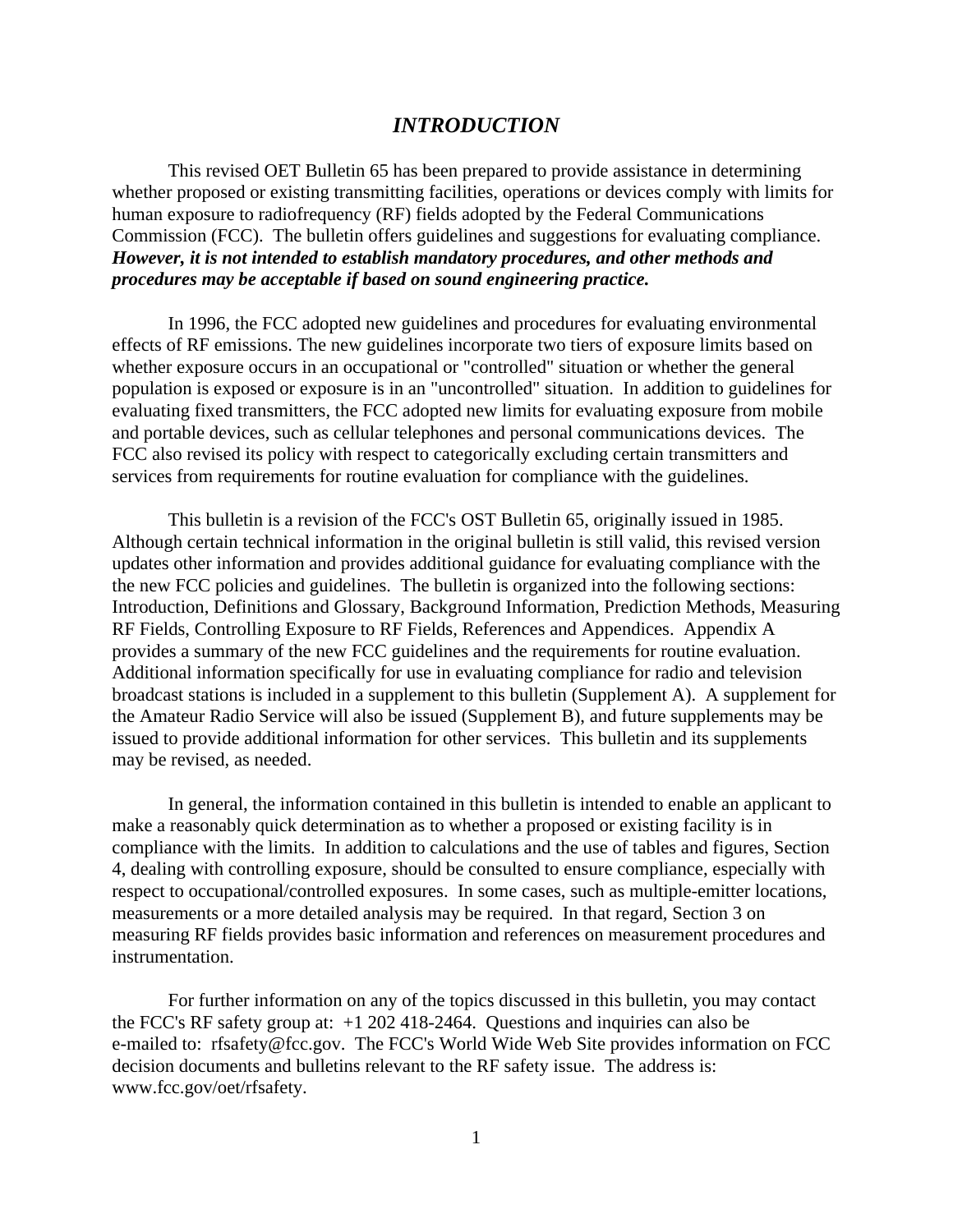### *DEFINITIONS AND GLOSSARY OF TERMS*

The following specific words and terms are used in this bulletin. These definitions are adapted from those included in the American National Standards Institute (ANSI) 1992 RF exposure standard [Reference 1], from NCRP Report No. 67 [Reference 19] and from the FCC's Rules (47 CFR § 2.1 and § 1.1310).

**Average (temporal) power.** The time-averaged rate of energy transfer.

**Averaging time.** The appropriate time period over which exposure is averaged for purposes of determining compliance with RF exposure limits (discussed in more detail in Section 1).

**Continuous exposure.** Exposure for durations exceeding the corresponding averaging time.

**Decibel (dB).** Ten times the logarithm to the base ten of the ratio of two power levels.

**Duty factor**. The ratio of pulse duration to the pulse period of a periodic pulse train. Also, may be a measure of the temporal transmission characteristic of an intermittently transmitting RF source such as a paging antenna by dividing average transmission duration by the average period for transmissions. A duty factor of 1.0 corresponds to continuous operation.

**Effective radiated power (ERP)** (in a given direction). The product of the power supplied to the antenna and its gain relative to a half-wave dipole in a given direction.

**Equivalent Isotropically Radiated Power (EIRP).** The product of the power supplied to the antenna and the antenna gain in a given direction relative to an isotropic antenna.

**Electric field strength (E)**. A field vector quantity that represents the force (**F**) on an infinitesimal unit positive test charge (**q**) at a point divided by that charge. Electric field strength is expressed in units of volts per meter (V/m).

**Energy density (electromagnetic field)**. The electromagnetic energy contained in an infinitesimal volume divided by that volume.

**Exposure**. Exposure occurs whenever and wherever a person is subjected to electric, magnetic or electromagnetic fields other than those originating from physiological processes in the body and other natural phenomena.

**Exposure, partial-body**. Partial-body exposure results when RF fields are substantially nonuniform over the body. Fields that are nonuniform over volumes comparable to the human body may occur due to highly directional sources, standing-waves, re-radiating sources or in the near field. See **RF "hot spot".**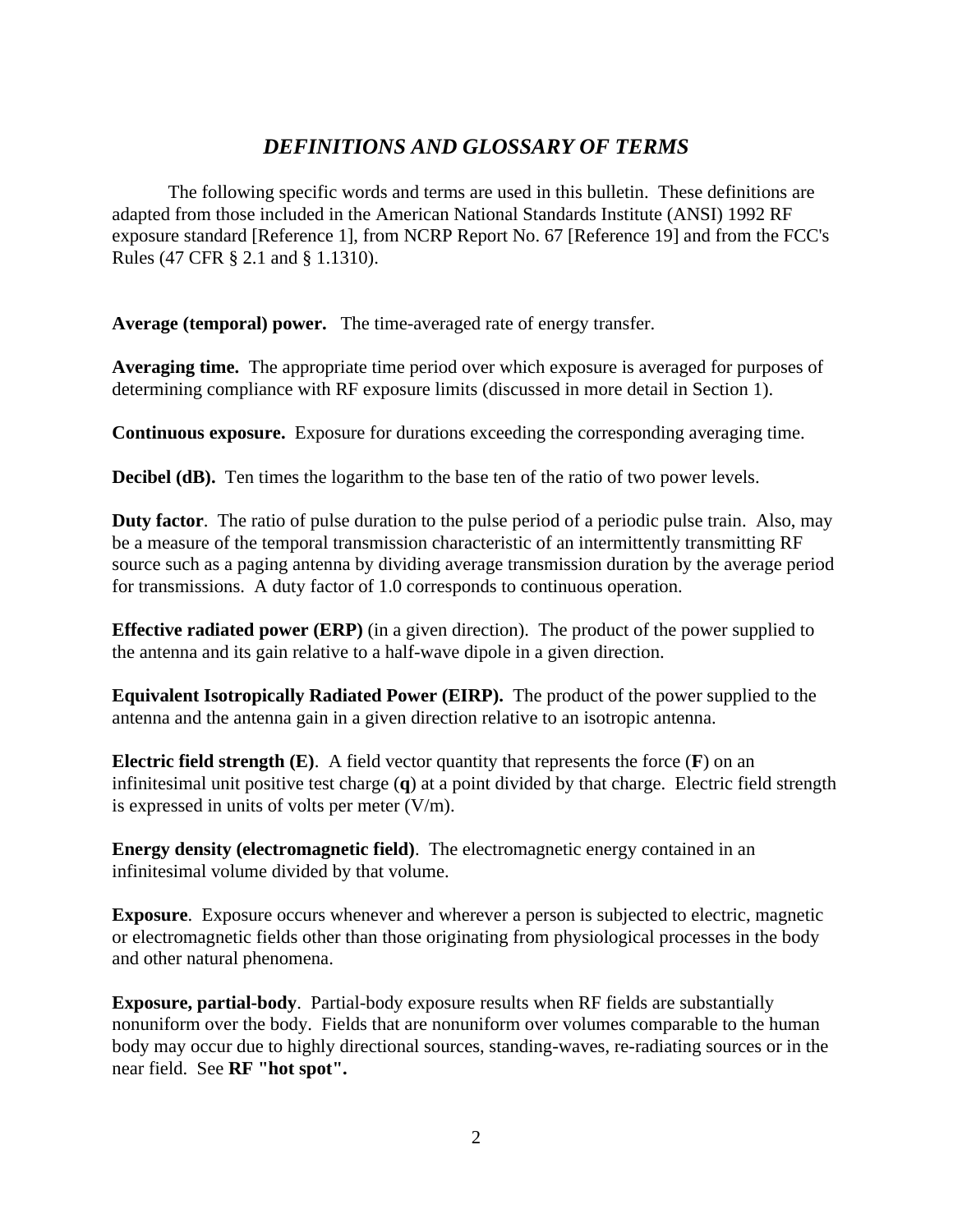**Far-field region**. That region of the field of an antenna where the angular field distribution is essentially independent of the distance from the antenna. In this region (also called the free space region), the field has a predominantly plane-wave character, i.e., locally uniform distribution of electric field strength and magnetic field strength in planes transverse to the direction of propagation.

**Gain (of an antenna).** The ratio, usually expressed in decibels, of the power required at the input of a loss-free reference antenna to the power supplied to the input of the given antenna to produce, in a given direction, the same field strength or the same power density at the same distance. When not specified otherwise, the gain refers to the direction of maximum radiation. Gain may be considered for a specified polarization. Gain may be referenced to an isotropic antenna (dBi) or a half-wave dipole (dBd).

**General population/uncontrolled exposure.** For FCC purposes, applies to human exposure to RF fields when the general public is exposed or in which persons who are exposed as a consequence of their employment may not be made fully aware of the potential for exposure or cannot exercise control over their exposure. Therefore, members of the general public always fall under this category when exposure is not employment-related.

**Hertz (Hz).** The unit for expressing frequency, (*f*). One hertz equals one cycle per second.

**Magnetic field strength (H)**. A field vector that is equal to the magnetic flux density divided by the permeability of the medium. Magnetic field strength is expressed in units of amperes per meter (A/m).

**Maximum permissible exposure (MPE)**. The rms and peak electric and magnetic field strength, their squares, or the plane-wave equivalent power densities associated with these fields to which a person may be exposed without harmful effect and with an acceptable safety factor.

**Near-field region**. A region generally in proximity to an antenna or other radiating structure, in which the electric and magnetic fields do not have a substantially plane-wave character, but vary considerably from point to point. The near-field region is further subdivided into the reactive near-field region, which is closest to the radiating structure and that contains most or nearly all of the stored energy, and the radiating near-field region where the radiation field predominates over the reactive field, but lacks substantial plane-wave character and is complicated in structure. For most antennas, the outer boundary of the reactive near field region is commonly taken to exist at a distance of one-half wavelength from the antenna surface.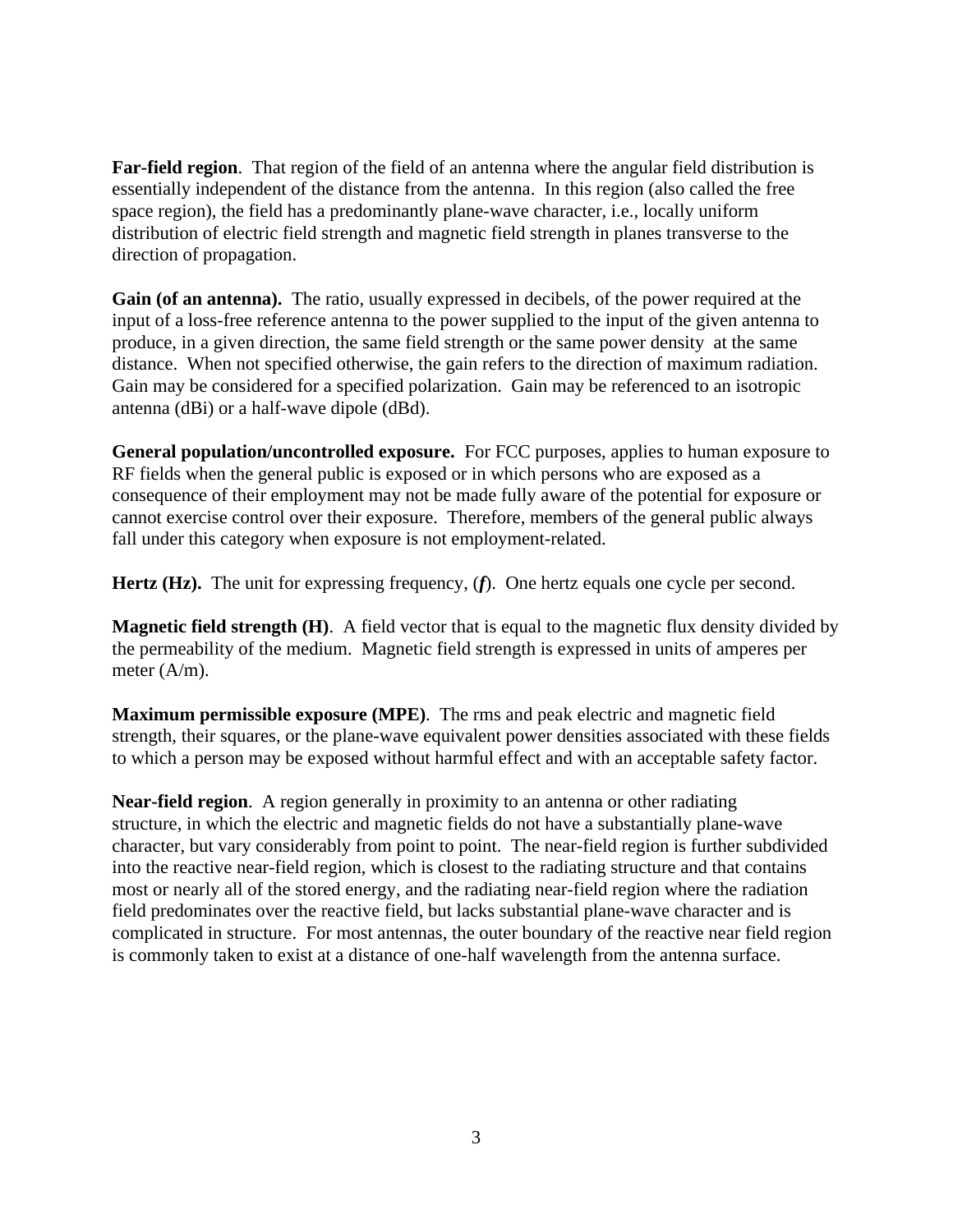**Occupational/controlled exposure.** For FCC purposes, applies to human exposure to RF fields when persons are exposed as a consequence of their employment and in which those persons who are exposed have been made fully aware of the potential for exposure and can exercise control over their exposure. Occupational/controlled exposure limits also apply where exposure is of a transient nature as a result of incidental passage through a location where exposure levels may be above general population/uncontrolled limits (see definition above), as long as the exposed person has been made fully aware of the potential for exposure and can exercise control over his or her exposure by leaving the area or by some other appropriate means.

**Peak Envelope Power (PEP).** The average power supplied to the antenna transmission line by a radio transmitter during one radiofrequency cycle at the crest of the modulation envelope taken under normal operating conditions.

**Power density, average (temporal).** The instantaneous power density integrated over a source repetition period.

**Power density (S)**. Power per unit area normal to the direction of propagation, usually expressed in units of watts per square meter  $(W/m<sup>2</sup>)$  or, for convenience, units such as milliwatts per square centimeter (mW/cm<sup>2</sup>) or microwatts per square centimeter ( $\mu$ W/cm<sup>2</sup>). For plane waves, power density, electric field strength (E) and magnetic field strength (H) are related by the impedance of free space, i.e., 377 ohms, as discussed in Section 1 of this bulletin. Although many survey instruments indicate power density units ("far-field equivalent" power density), the actual quantities measured are E or  $E^2$  or H or  $H^2$ .

**Power density, peak**. The maximum instantaneous power density occurring when power is transmitted.

**Power density, plane-wave equivalent or far-field equivalent**. A commonly-used terms associated with any electromagnetic wave, equal in magnitude to the power density of a plane wave having the same electric (E) or magnetic (H) field strength.

**Radiofrequency (RF) spectrum**. Although the RF spectrum is formally defined in terms of frequency as extending from 0 to 3000 GHz, for purposes of the FCC's exposure guidelines, the frequency range of interest in 300 kHz to 100 GHz.

**Re-radiated field**. An electromagnetic field resulting from currents induced in a secondary, predominantly conducting, object by electromagnetic waves incident on that object from one or more primary radiating structures or antennas. Re-radiated fields are sometimes called "reflected" or more correctly "scattered fields." The scattering object is sometimes called a "reradiator" or "secondary radiator".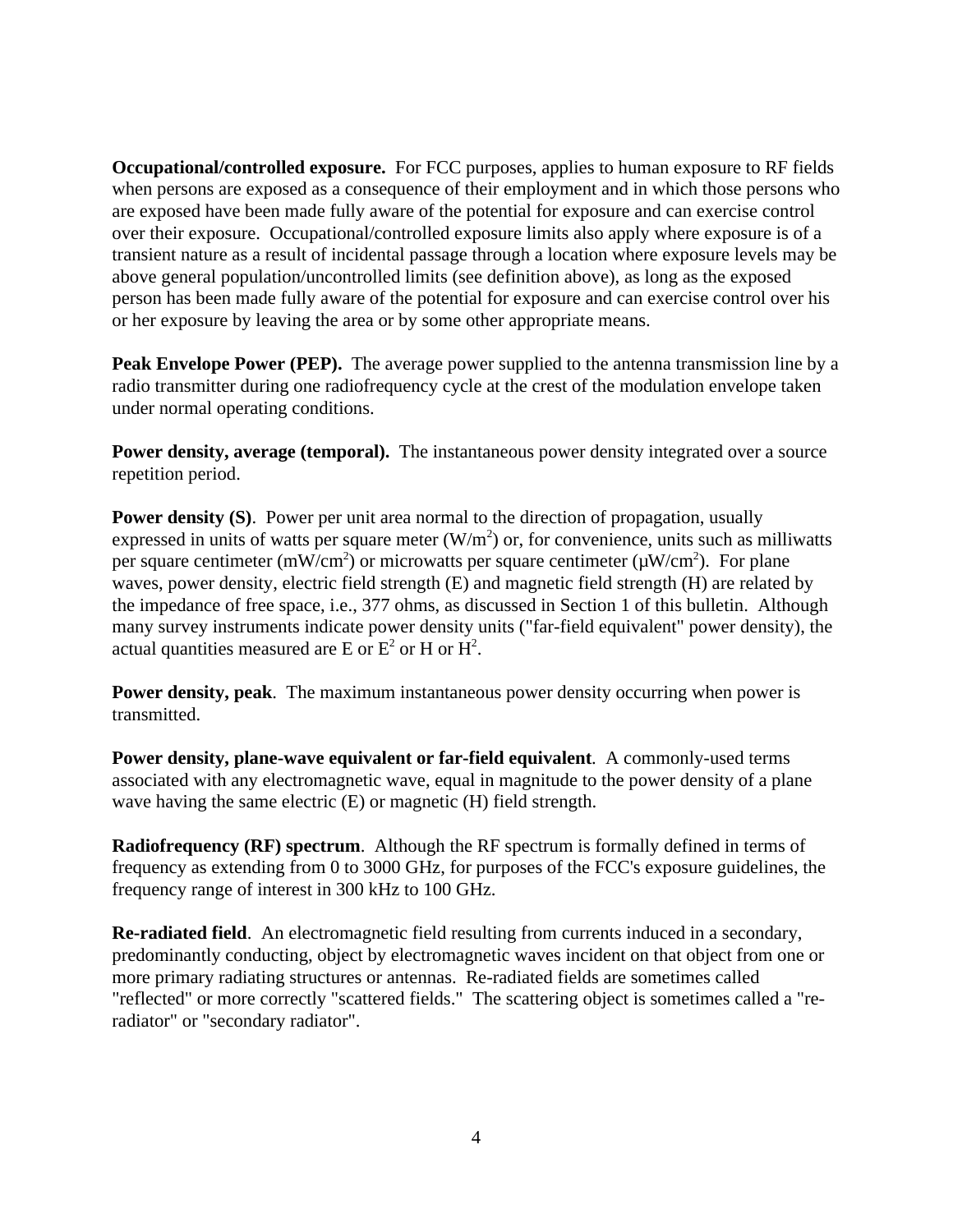**RF "hot spot."** A highly localized area of relatively more intense radio-frequency radiation that manifests itself in two principal ways:

(1) The presence of intense electric or magnetic fields immediately adjacent to conductive objects that are immersed in lower intensity ambient fields (often referred to as re-radiation), and

(2) Localized areas, not necessarily immediately close to conductive objects, in which there exists a concentration of RF fields caused by reflections and/or narrow beams produced by high-gain radiating antennas or other highly directional sources. In both cases, the fields are characterized by very rapid changes in field strength with distance. RF hot spots are normally associated with very nonuniform exposure of the body (partial body exposure). This is not to be confused with an actual thermal hot spot within the absorbing body.

**Root-mean-square (rms)**. The effective value, or the value associated with joule heating, of a periodic electromagnetic wave. The rms value is obtained by taking the square root of the mean of the squared value of a function.

**Scattered radiation**. An electromagnetic field resulting from currents induced in a secondary, conducting or dielectric object by electromagnetic waves incident on that object from one or more primary sources.

**Short-term exposure**. Exposure for durations less than the corresponding averaging time.

**Specific absorption rate (SAR).** A measure of the rate of energy absorbed by (dissipated in) an incremental mass contained in a volume element of dielectric materials such as biological tissues. SAR is usually expressed in terms of watts per kilogram (W/kg) or milliwatts per gram (mW/g). Guidelines for human exposure to RF fields are based on SAR thresholds where adverse biological effects may occur. When the human body is exposed to an RF field, the SAR experienced is proportional to the squared value of the electric field strength induced in the body.

**Wavelength** ( $\lambda$ ). The wavelength ( $\lambda$ ) of an electromagnetic wave is related to the frequency (*f*) and velocity (*v*) by the expression  $v = f \lambda$ . In free space the velocity of an electromagnetic wave is equal to the speed of light, i.e., approximately  $3 \times 10^8$  m/s.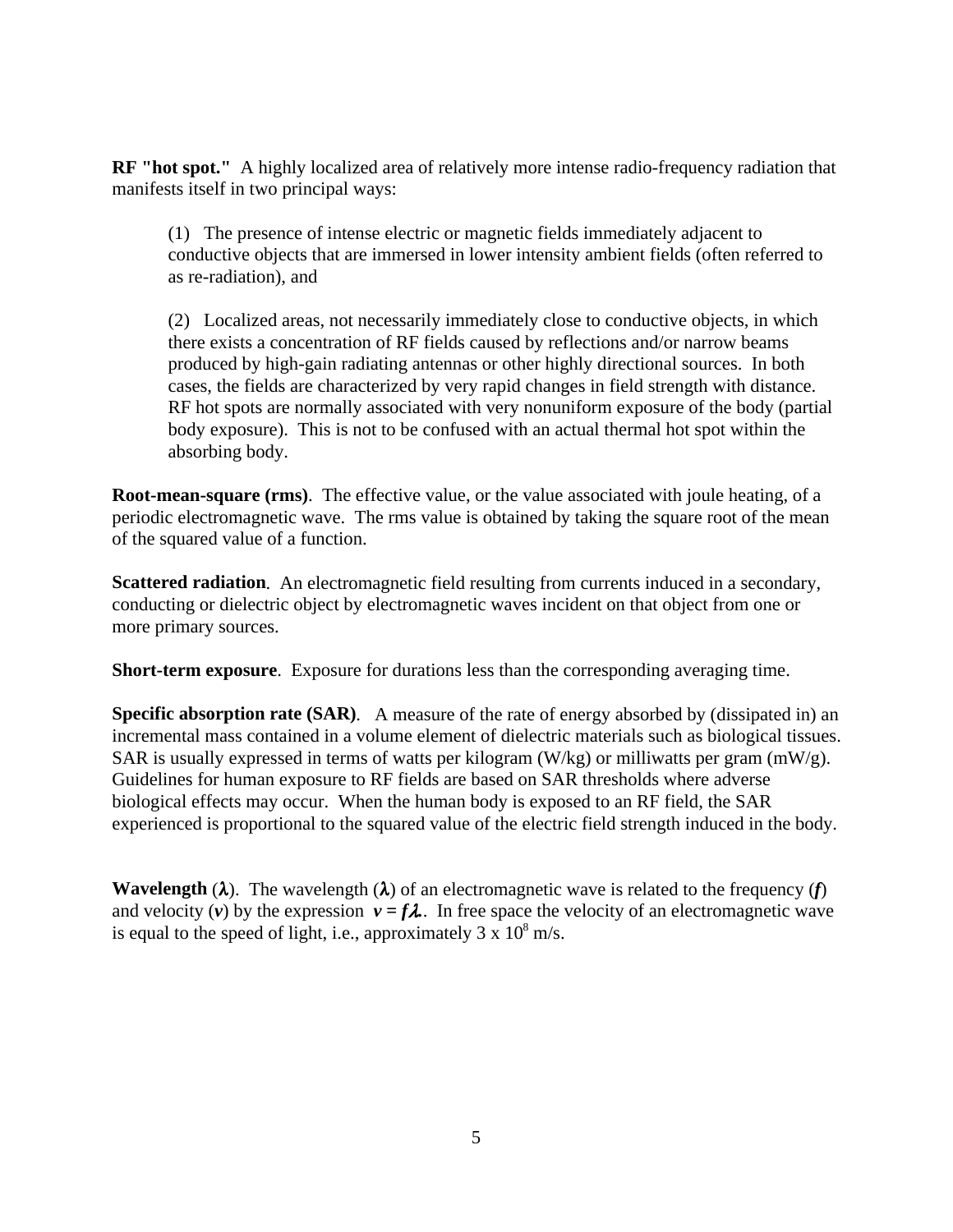### **Section 1: BACKGROUND INFORMATION**

#### **FCC Implementation of NEPA**

The National Environmental Policy Act of 1969 (NEPA) requires agencies of the Federal Government to evaluate the effects of their actions on the quality of the human environment.<sup>1</sup> To meet its responsibilities under NEPA, the Commission has adopted requirements for evaluating the environmental impact of its actions.<sup>2</sup> One of several environmental factors addressed by these requirements is human exposure to RF energy emitted by FCC-regulated transmitters and facilities.

The FCC's Rules provide a list of various Commission actions which may have a significant effect on the environment. If FCC approval to construct or operate a facility would likely result in a significant environmental effect included in this list, the applicant for such a facility must submit an "Environmental Assessment" or "EA" of the environmental effect including information specified in the FCC Rules. It is the responsibility of the applicant to make an initial determination as to whether it is necessary to submit an EA.

If it is necessary for an applicant to submit an EA that document would be reviewed by FCC staff to determine whether the next step in the process, the preparation of an Environmental Impact Statement or "EIS," is necessary. An EIS is only prepared if there is a staff determination that the action in question will have a significant environmental effect. If an EIS is prepared, the ultimate decision as to approval of an application could require a full vote by the Commission, and consideration of the issues involved could be a lengthy process. Over the years since NEPA implementation, there have been relatively few EIS's filed with the Commission. This is because most environmental problems are resolved in the process well prior to EIS preparation, since this is in the best interest of all and avoids processing delays.

Many FCC application forms require that applicants indicate whether their proposed operation would constitute a significant environmental action under our NEPA procedures. When an applicant answers this question on an FCC form, in some cases documentation or an explanation of how an applicant determined that there would *not* be a significant environmental effect may be requested by the FCC operating bureau or office. This documentation may take the form of an environmental statement or engineering statement that accompanies the application. Such a statement is *not* an EA, since an EA is only submitted if there is evidence for a significant environmental effect. In the overwhelming number of cases, applicants attempt to mitigate any potential for a significant environmental effect before submission of either an environmental statement or an EA. This may involve informal

<sup>&</sup>lt;sup>1</sup> National Environmental Policy Act of 1969, 42 U.S.C. Section 4321, et seq.

<sup>&</sup>lt;sup>2</sup> See 47 CFR § 1.1301, et seq.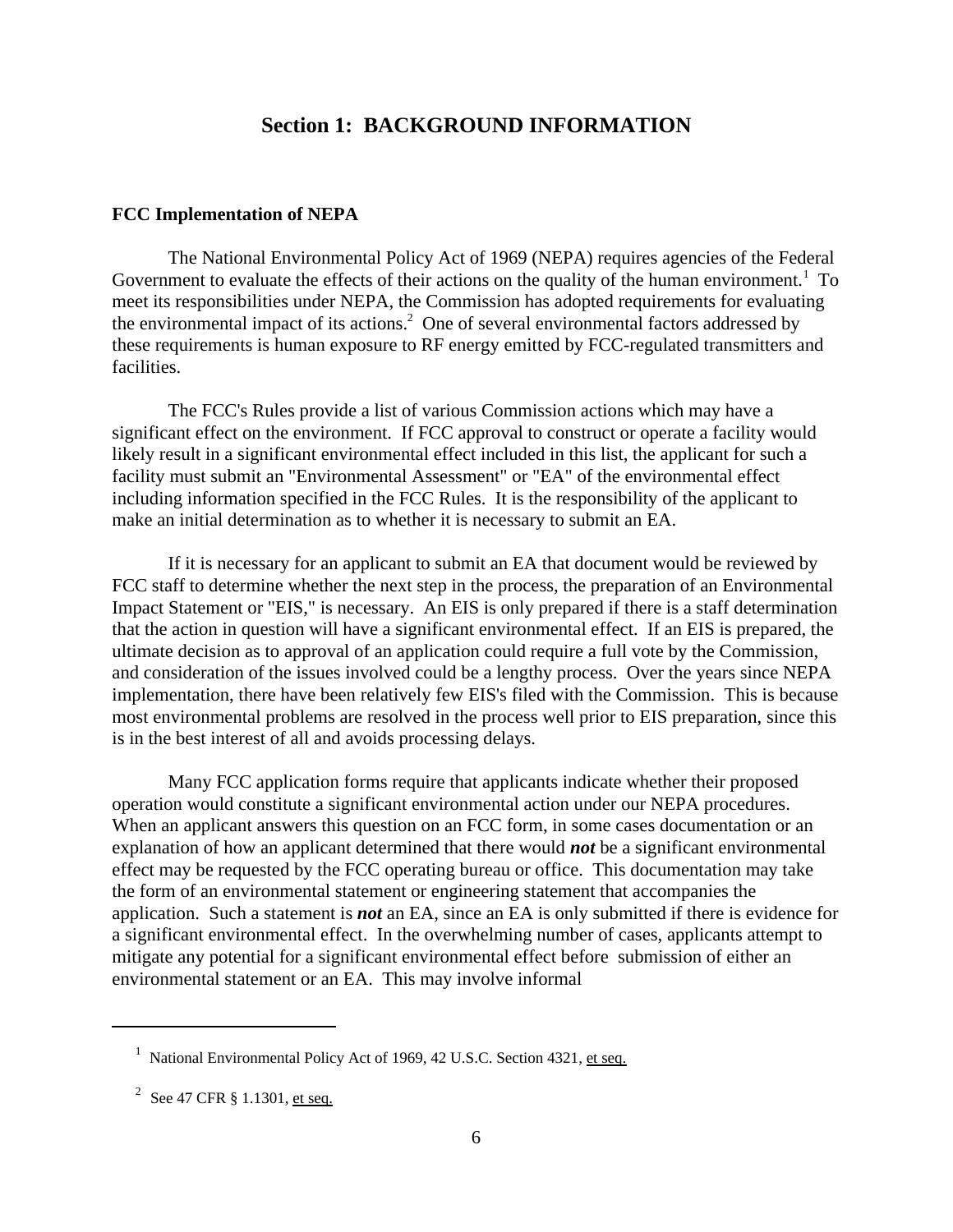consultation with FCC staff, either prior to the filing of an application or after an application has been filed, over possible means of avoiding or correcting an environmental problem.

#### **FCC Guidelines for Evaluating Exposure to RF Emissions**

In 1985, the FCC first adopted guidelines to be used for evaluating human exposure to RF emissions.<sup>3</sup> The FCC revised and updated these guidelines on August 1, 1996, as a result of a rule-making proceeding initiated in 1993.<sup>4</sup> The new guidelines incorporate limits for Maximum Permissible Exposure (MPE) in terms of electric and magnetic field strength and power density for transmitters operating at frequencies between 300 kHz and 100 GHz. Limits are also specified for localized ("partial body") absorption that are used primarily for evaluating exposure due to transmitting devices such as hand-held portable telephones. Implementation of the new guidelines for mobile and portable devices became effective August 7, 1996. For other applicants and licensees a transition period was established before the new guidelines would apply.<sup>5</sup>

The FCC's MPE limits are based on exposure limits recommended by the National Council on Radiation Protection and Measurements (NCRP)<sup>6</sup> and, over a wide range of frequencies, the exposure limits developed by the Institute of Electrical and Electronics Engineers, Inc., (IEEE) and adopted by the American National Standards Institute (ANSI) to

<sup>3</sup> *See Report and Order,* GEN Docket No. 79-144, 100 FCC 2d 543 (1985); and *Memorandum Opinion and Order,* 58 RR 2d 1128 (1985). The guidelines originally adopted by the FCC were the 1982 RF protection guides issued by the American National Standards Institute (ANSI).

4 See *Report and Order*, ET Docket 93-62, FCC 96-326, adopted August 1, 1996, 61 Federal Register 41,006 (1996), 11 FCC Record 15,123 (1997). The FCC initiated this rule-making proceeding in 1993 in response to the 1992 revision by ANSI of its earlier guidelines for human exposure. The Commission responded to seventeen petitions for reconsideration filed in this docket in two separate Orders: *First Memorandum Opinion and Order,* FCC 96-487, adopted December 23, 1996, 62 Federal Register 3232 (1997), 11 FCC Record 17,512 (1997); and *Second Memorandum Opinion and Order and Notice of Proposed Rulemaking,* adopted August 25, 1997.

<sup>&</sup>lt;sup>5</sup> This transition period was recently extended. With the exception of the Amateur Radio Service, the date now established for the end of the transition period is October 15, 1997. See *Second Memorandum Opinion and Order and Notice of Proposed Rule Making,* ET Docket 93-62, adopted August 25, 1997. Therefore, the new guidelines will apply to applications filed on or after this date. For the Amateur Service only, the new guidelines will apply to applications filed on or after January 1, 1998. In addition, the Commission has adopted a date certain of September 1, 2000, by which time all existing facilities and devices must be in compliance with the new guidelines (see *Second Memorandum Opinion and Order*).

<sup>&</sup>lt;sup>6</sup> See Reference 20, "Biological Effects and Exposure Criteria for Radiofrequency Electromagnetic Fields," NCRP Report No. 86 (1986), National Council on Radiation Protection and Measurements (NCRP), Bethesda, MD. The NCRP is a non-profit corporation chartered by the U.S. Congress to develop information and recommendations concerning radiation protection.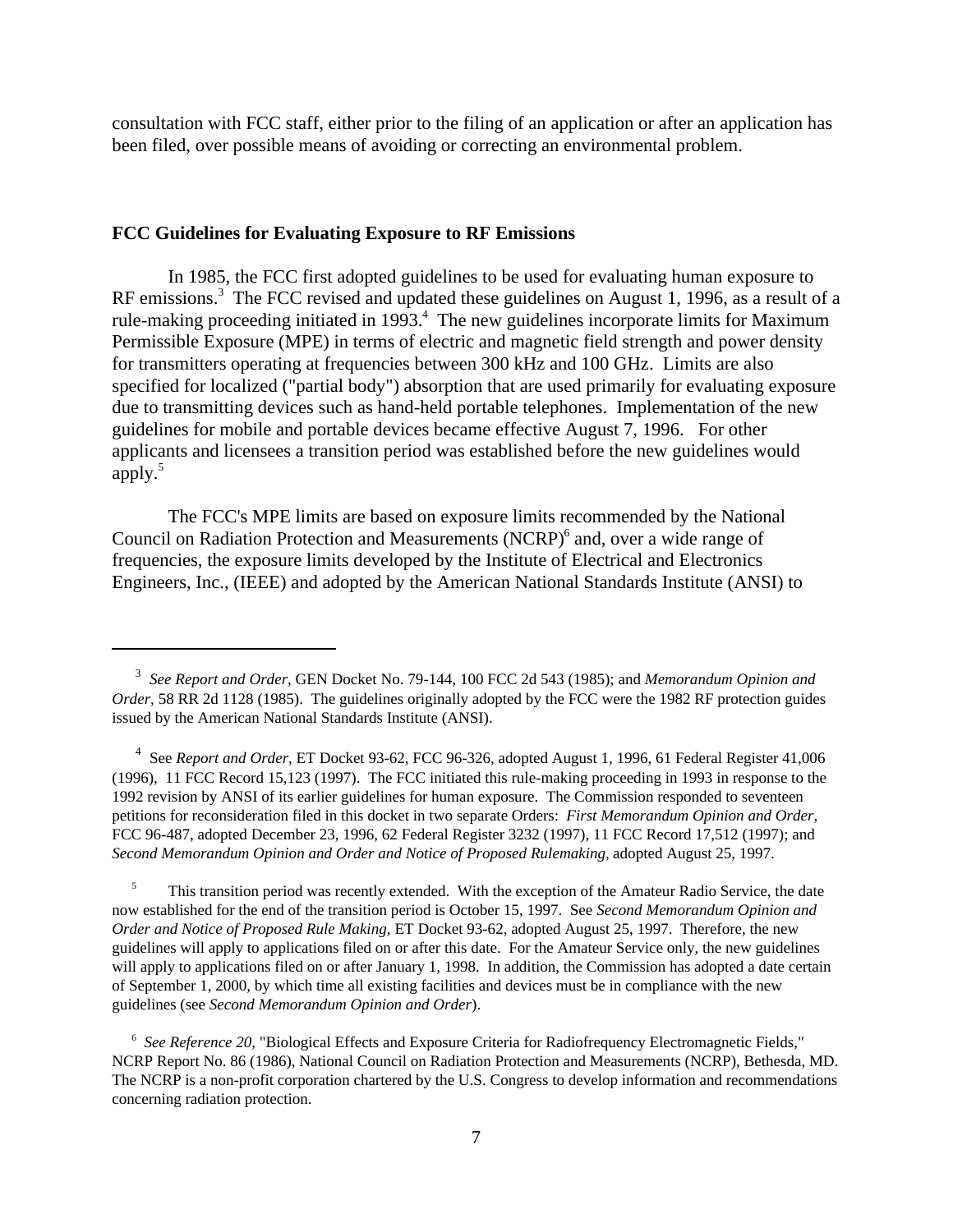replace the 1982 ANSI guidelines.<sup>7</sup> Limits for localized absorption are based on recommendations of both ANSI/IEEE and NCRP. The FCC's new guidelines are summarized in Appendix A.

In reaching its decision on adopting new guidelines the Commission carefully considered the large number of comments submitted in its rule-making proceeding, and particularly those submitted by the U.S. Environmental Protection Agency (EPA), the Food and Drug Administration (FDA) and other federal health and safety agencies. The new guidelines are based substantially on the recommendations of those agencies, and it is the Commission's belief that they represent a consensus view of the federal agencies responsible for matters relating to public safety and health.

The FCC's limits, and the NCRP and ANSI/IEEE limits on which they are based, are derived from exposure criteria quantified in terms of specific absorption rate (SAR).<sup>8</sup> The basis for these limits is a whole-body averaged SAR threshold level of 4 watts per kilogram (4 W/kg), as averaged over the entire mass of the body, above which expert organizations have determined that potentially hazardous exposures may occur. The new MPE limits are derived by incorporating safety factors that lead, in some cases, to limits that are more conservative than the limits originally adopted by the FCC in 1985. Where more conservative limits exist they do not arise from a fundamental change in the RF safety criteria for whole-body averaged SAR, but from a precautionary desire to protect subgroups of the general population who, potentially, may be more at risk.

The new FCC exposure limits are also based on data showing that the human body absorbs RF energy at some frequencies more efficiently than at others. As indicated by Table 1 in Appendix A, the most restrictive limits occur in the frequency range of 30-300 MHz where whole-body absorption of RF energy by human beings is most efficient. At other frequencies whole-body absorption is less efficient, and, consequently, the MPE limits are less restrictive.

MPE limits are defined in terms of power density (units of milliwatts per centimeter squared: mW/cm<sup>2</sup>), electric field strength (units of volts per meter:  $V/m$ ) and magnetic field strength (units of amperes per meter: A/m). In the far-field of a transmitting antenna, where the electric field vector (E), the magnetic field vector (H), and the direction of propagation

<sup>7</sup> *See Reference 1*, ANSI/IEEE C95.1-1992, "Safety Levels with Respect to Human Exposure to Radio Frequency Electromagnetic Fields, 3 kHz to 300 GHz." Copyright 1992, The Institute of Electrical and Electronics Engineers, Inc., New York, NY. The 1992 ANSI/IEEE exposure guidelines for field strength and power density are similar to those of NCRP Report No. 86 for most frequencies except those above 1.5 GHz.

<sup>8</sup> Specific absorption rate is a measure of the rate of energy absorption by the body. SAR limits are specified for both whole-body exposure and for partial-body or localized exposure (generally specified in terms of spatial peak values).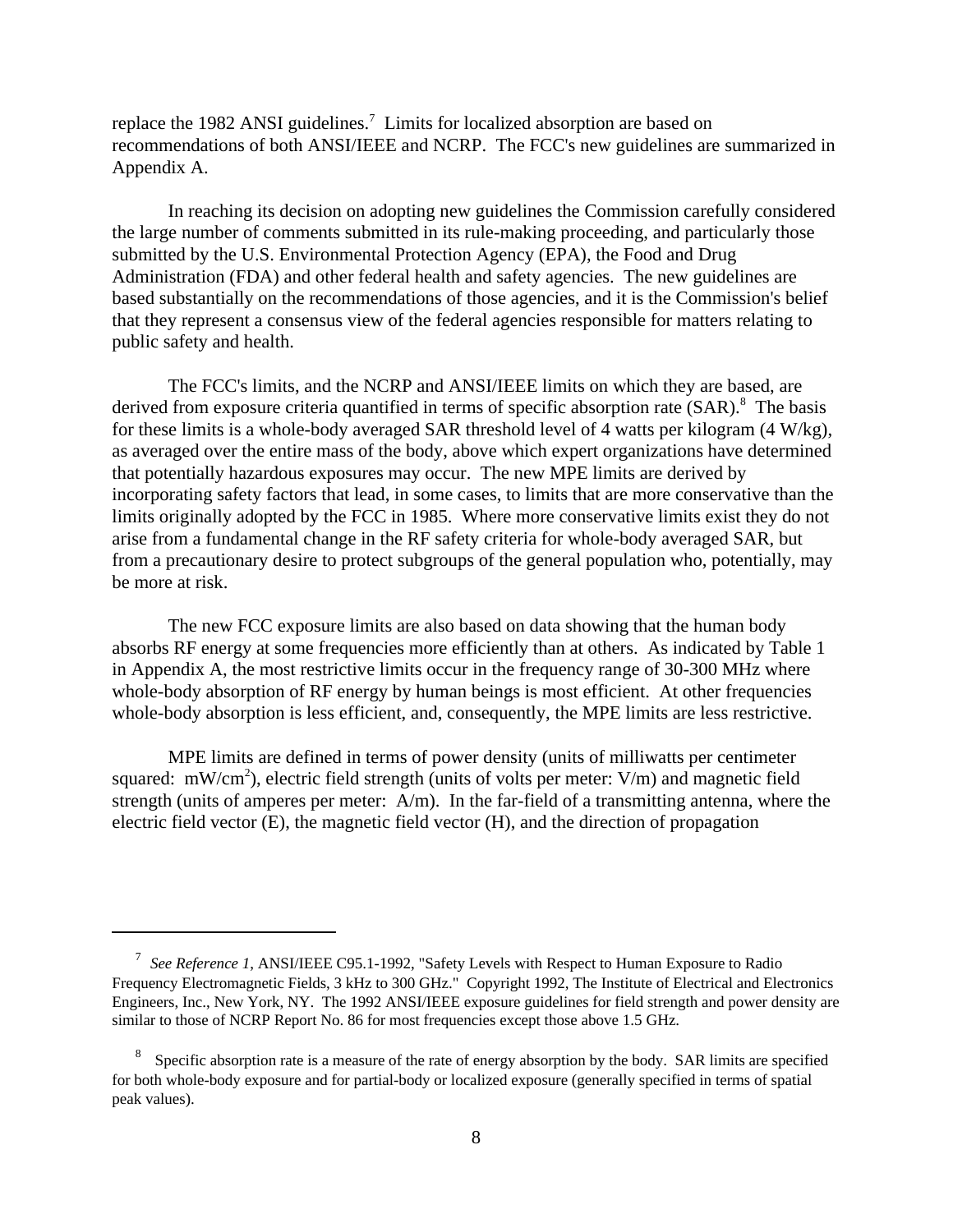can be considered to be all mutually orthogonal ("plane-wave" conditions), these quantities are related by the following equation.<sup>9</sup>

$$
S = \frac{E^2}{3770} = 37.7H^2
$$
 (1)

where:  $S = power density (mW/cm<sup>2</sup>)$  $E =$  electric field strength  $(V/m)$  $H =$  magnetic field strength  $(A/m)$ 

In the near-field of a transmitting antenna the term "far-field equivalent" or "plane-wave equivalent" power density is often used to indicate a quantity calculated by using the near-field values of  $E^2$  or  $H^2$  as if they were obtained in the far-field. As indicated in Table 1 of Appendix A, for near-field exposures the values of plane-wave equivalent power density are given in some cases for reference purposes only. These values are sometimes used as a convenient comparison with MPEs for higher frequencies and are displayed on some measuring instruments.

The FCC guidelines incorporate two separate tiers of exposure limits that are dependent on the situation in which the exposure takes place and/or the status of the individuals who are subject to exposure. The decision as to which tier applies in a given situation should be based on the application of the following definitions.

*Occupational/controlled* exposure limits apply to situations in which persons are exposed as a consequence of their employment and in which those persons who are exposed have been made fully aware of the potential for exposure and can exercise control over their exposure. Occupational/controlled exposure limits also apply where exposure is of a transient nature as a result of incidental passage through a location where exposure levels may be above general population/uncontrolled limits (see below), as long as the exposed person has been made fully aware of the potential for exposure and can exercise control over his or her exposure by leaving the area or by some other appropriate means. As discussed later, the occupational/controlled exposure limits also apply to amateur radio operators and members of their immediate household.

*General population/uncontrolled* exposure limits apply to situations in which the general public may be exposed or in which persons who are exposed as a consequence of their employment may not be made fully aware of the potential for exposure or cannot exercise control over their exposure. Therefore, members of the general public would always be considered under this category when exposure is not employment-related, for example, in the case of a telecommunications tower that exposes persons in a nearby residential area.

<sup>&</sup>lt;sup>9</sup> Note that this equation is written so that power density is expressed in units of mW/cm<sup>2</sup>. The impedance of free space, 377 ohms, is used in deriving the equation.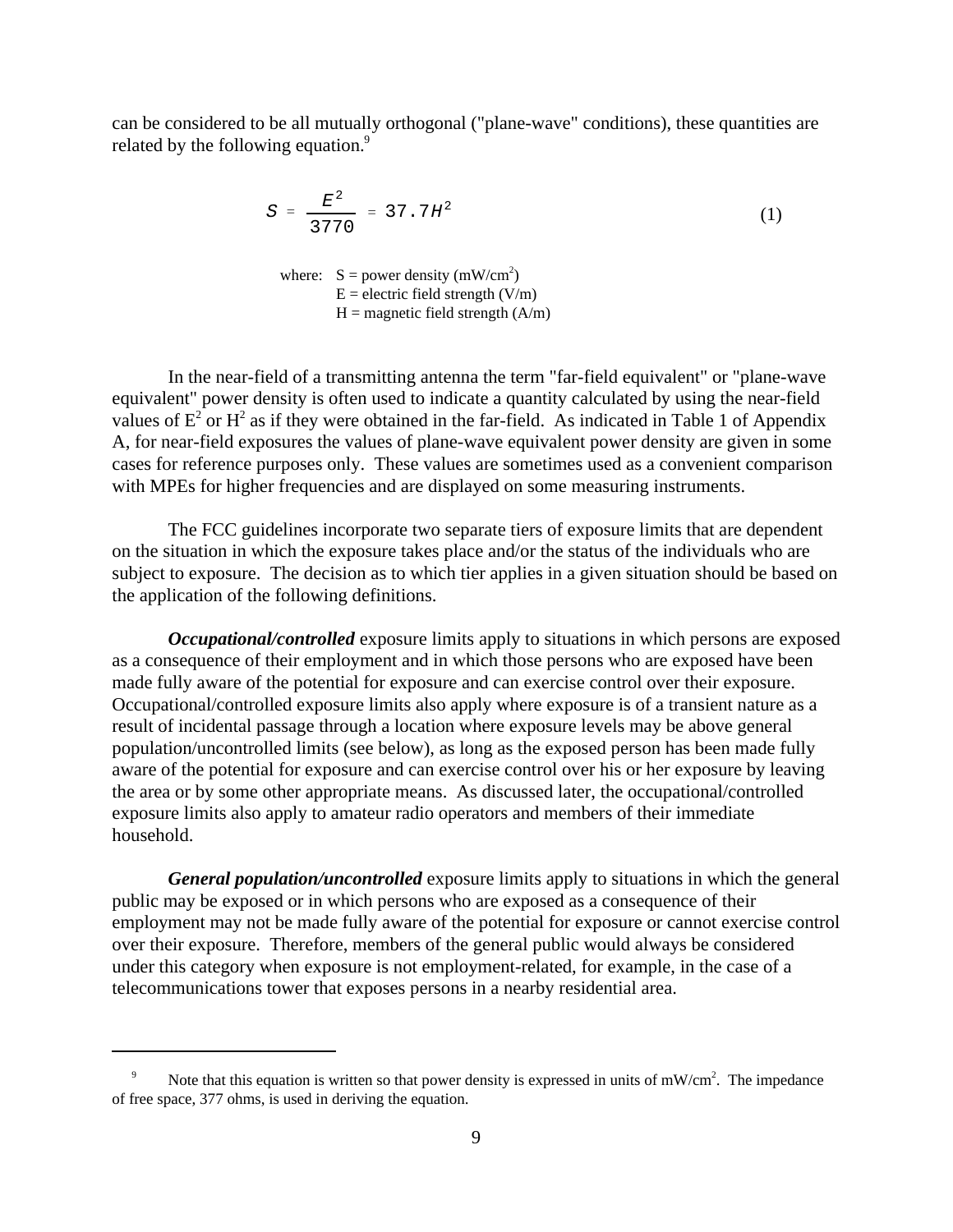For purposes of applying these definitions, awareness of the potential for RF exposure in a workplace or similar environment can be provided through specific training as part of an RF safety program. Warning signs and labels can also be used to establish such awareness as long as they provide information, in a prominent manner, on risk of potential exposure and instructions on methods to minimize such exposure risk.<sup>10</sup> However, warning labels placed on low-power consumer devices such as cellular telephones are not considered sufficient to achieve the awareness necessary to qualify these devices as operating under the occupational/controlled category. In those situations the general population/uncontrolled exposure limits will apply.

A fundamental aspect of the exposure guidelines is that they apply to power densities or the squares of the electric and magnetic field strengths that are spatially averaged over the body dimensions. Spatially averaged RF field levels most accurately relate to estimating the wholebody averaged SAR that will result from the exposure and the MPEs specified in Table 1 of Appendix A are based on this concept. This means that local values of exposures that exceed the stated MPEs may not be related to non-compliance if the spatial average of RF fields over the body does not exceed the MPEs. Further discussion of spatial averaging as it relates to field measurements can be found in Section 3 of this bulletin and in the ANSI/IEEE and NCRP reference documents noted there.

Another feature of the exposure guidelines is that exposures, in terms of power density,  $E<sup>2</sup>$  or H<sup>2</sup>, may be averaged over certain periods of time with the average not to exceed the limit for continuous exposure.<sup>11</sup> As shown in Table 1 of Appendix A, the averaging time for occupational/controlled exposures is 6 minutes, while the averaging time for general population/uncontrolled exposures is 30 minutes. It is important to note that for general population/uncontrolled exposures it is often not possible to control exposures to the extent that averaging times can be applied. In those situations, it is often necessary to assume continuous exposure.

As an illustration of the application of time-averaging to occupational/controlled exposure consider the following. The relevant interval for time-averaging for occupational/controlled exposures is six minutes. This means, for example, that during any given six-minute period a worker could be exposed to two times the applicable power density limit for three minutes as long as he or she were not exposed at all for the preceding or following three minutes. Similarly, a worker could be exposed at three times the limit for two minutes as long as no exposure occurs during the preceding or subsequent four minutes, and so forth.

 $10$  For example, a sign warning of RF exposure risk and indicating that individuals should not remain in the area for more than a certain period of time could be acceptable. Reference [3] provides information on acceptable warning signs.

Note that although the FCC did not explicitly adopt limits for *peak* power density, guidance on these types of exposures can be found in Section 4.4 of the ANSI/IEEE C95.1-1992 standard.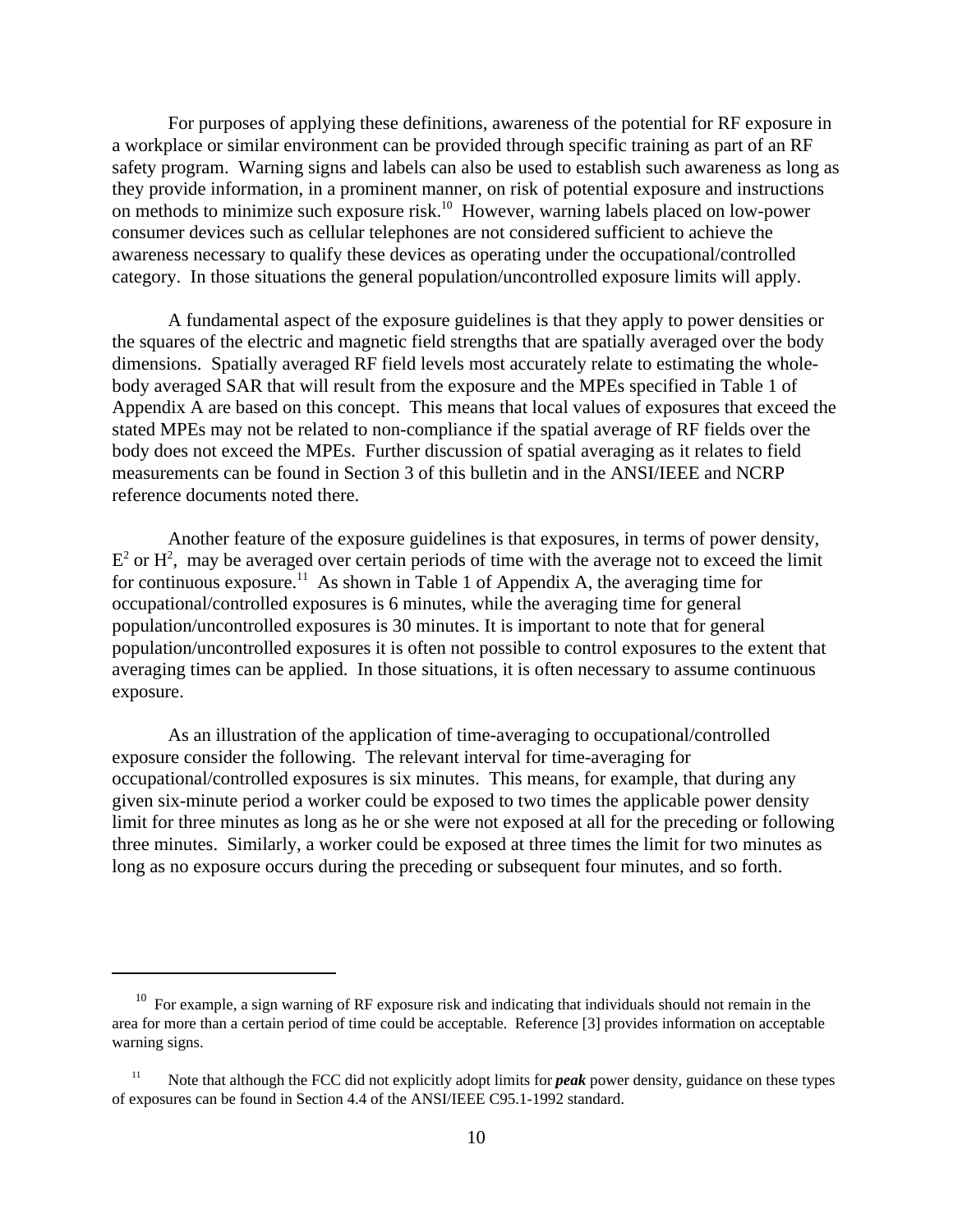This concept can be generalized by considering Equation (2) that allows calculation of the allowable time(s) for exposure at [a] given power density level(s) during the appropriate time-averaging interval to meet the exposure criteria of Table 1 of Appendix A. The sum of the products of the exposure levels and the allowed times for exposure must equal the product of the appropriate MPE limit and the appropriate time-averaging interval.

$$
\sum S_{\text{exp}} t_{\text{exp}} = S_{\text{limit}} t_{\text{avg}}
$$
 (2)

where:  $S_{exp}$  = power density level of exposure (mW/cm<sup>2</sup>)  $S_{limit}$  = appropriate power density MPE limit (mW/cm<sup>2</sup>)  $t_{exp}$  = allowable time of exposure for  $S_{exp}$  $t_{avg}$  = appropriate MPE averaging time

For the example given above, if the MPE limit is  $1 \text{ mW/cm}^2$ , then the right-hand side of the equation becomes 6 mW-min/cm<sup>2</sup> (1 mW/cm<sup>2</sup> X 6 min). Therefore, if an exposure level is determined to be 2 mW/cm<sup>2</sup>, the allowed time for exposure at this level during any six-minute interval would be a total of 3 minutes, since the left side of the equation must equal 6  $(2 \text{ mW/cm}^2)$ X 3 min). Of course, many other combinations of exposure levels and times may be involved during a given time-averaging interval. However, as long as the sum of the products on the left side of the equation equals the right side, the *average* exposure will comply with the MPE limit. It is very important to remember that time-averaging applies to *any* interval of  $t_{\text{avg}}$ . Therefore, in the above example, consideration would have to be given to the exposure situation both before and after the allowed three-minute exposure. The time-averaging interval can be viewed as a "sliding" period of time, six minutes in this case.

Another important point to remember concerning the FCC's exposure guidelines is that they constitute *exposure* limits (not *emission* limits), and they are relevant only to locations that are *accessible* to workers or members of the public. Such access can be restricted or controlled by appropriate means such as the use of fences, warning signs, etc., as noted above. For the case of occupational/controlled exposure, procedures can be instituted for working in the vicinity of RF sources that will prevent exposures in excess of the guidelines. An example of such procedures would be restricting the time an individual could be near an RF source or requiring that work on or near such sources be performed while the transmitter is turned off or while power is appropriately reduced. In the case of broadcast antennas, the use of auxiliary antennas could prevent excessive exposures to personnel working on or near the main antenna site, depending on the separation between the main and auxiliary antennas. Section 4 of this bulletin should be consulted for further information on controlling exposure to comply with the FCC guidelines.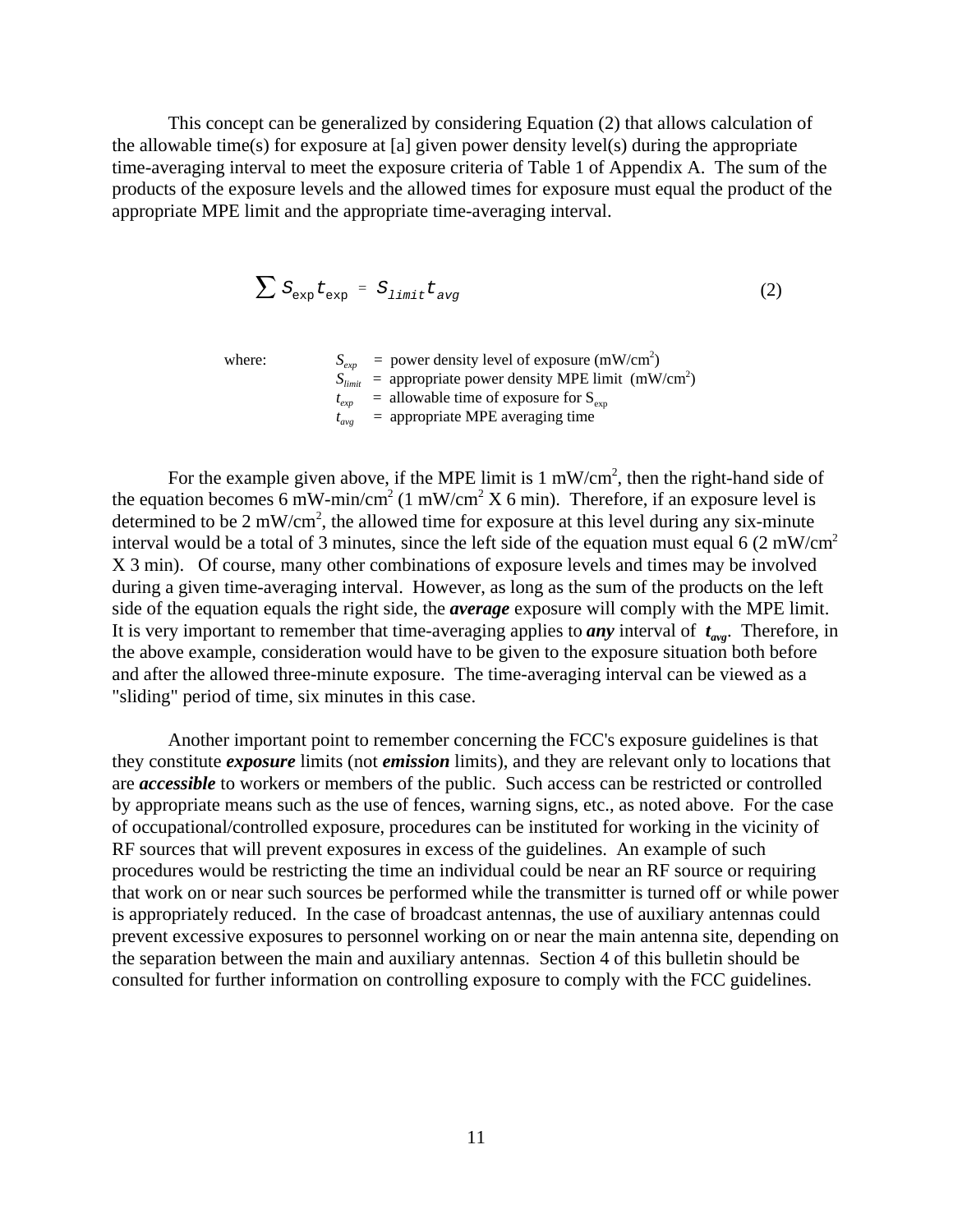#### **Applicability of New Guidelines**

The FCC's environmental rules regarding RF exposure identify particular categories of existing and proposed transmitting facilities, operations and devices for which licensees and applicants are required to conduct an initial environmental evaluation, and prepare an Environmental Assessment if the evaluation indicates that the transmitting facility, operation or device exceeds or will exceed the FCC's RF exposure guidelines. For transmitting facilities, operations and devices not specifically identified, the Commission has determined, based on calculations, measurement data and other information, that such RF sources offer little potential for causing exposures in excess of the guidelines. Therefore, the Commission "categorically excluded" applicants and licensees from the requirement to perform routine, initial environmental evaluations of such sources to demonstrate compliance with our guidelines. However, the Commission still retains the authority to request that a licensee or an applicant conduct an environmental evaluation and, if appropriate, file environmental information pertaining to an otherwise categorically excluded RF source if it is determined that there is a possibility for significant environmental impact due to RF exposure.12

In that regard, all transmitting facilities and devices regulated by this Commission that are the subject of an FCC decision or action (e.g., grant of an application or response to a petition or inquiry) are expected to comply with the appropriate RF radiation exposure guidelines, or, if not, to file an Environmental Assessment (EA) for review under our NEPA procedures, if such is required. It is important to emphasize that the categorical exclusions are *not* exclusions from *compliance* but, rather, exclusions from performing routine evaluations to demonstrate compliance. Normally, the exclusion from performing a routine evaluation will be a sufficient basis for assuming compliance, unless an applicant or licensee is otherwise notified by the Commission or has reason to believe that the excluded transmitter or facility encompasses exceptional characteristics that could cause non-compliance.

It should also be stressed that even though a transmitting source or facility may not be categorically excluded from routine evaluation, no further environmental processing is required once it has been demonstrated that exposures are within the guidelines, as specified in Part 1 of our rules. These points have been the source of some confusion in the past among FCC licensees and applicants, some of whom have been under the impression that filing an EA is always required.

In adopting its new exposure guidelines, the Commission also adopted new rules indicating which transmitting facilities, operations and devices will be categorically excluded from performing routine, initial evaluations. The new exclusion criteria are based on such factors as type of service, antenna height, and operating power. The new criteria were adopted in an attempt to obtain greater consistency and scientific rigor in determining requirements for RF evaluation across the various FCC-regulated services.

<sup>12</sup> *See* 47 CFR §§ 1.1307(c) and (d).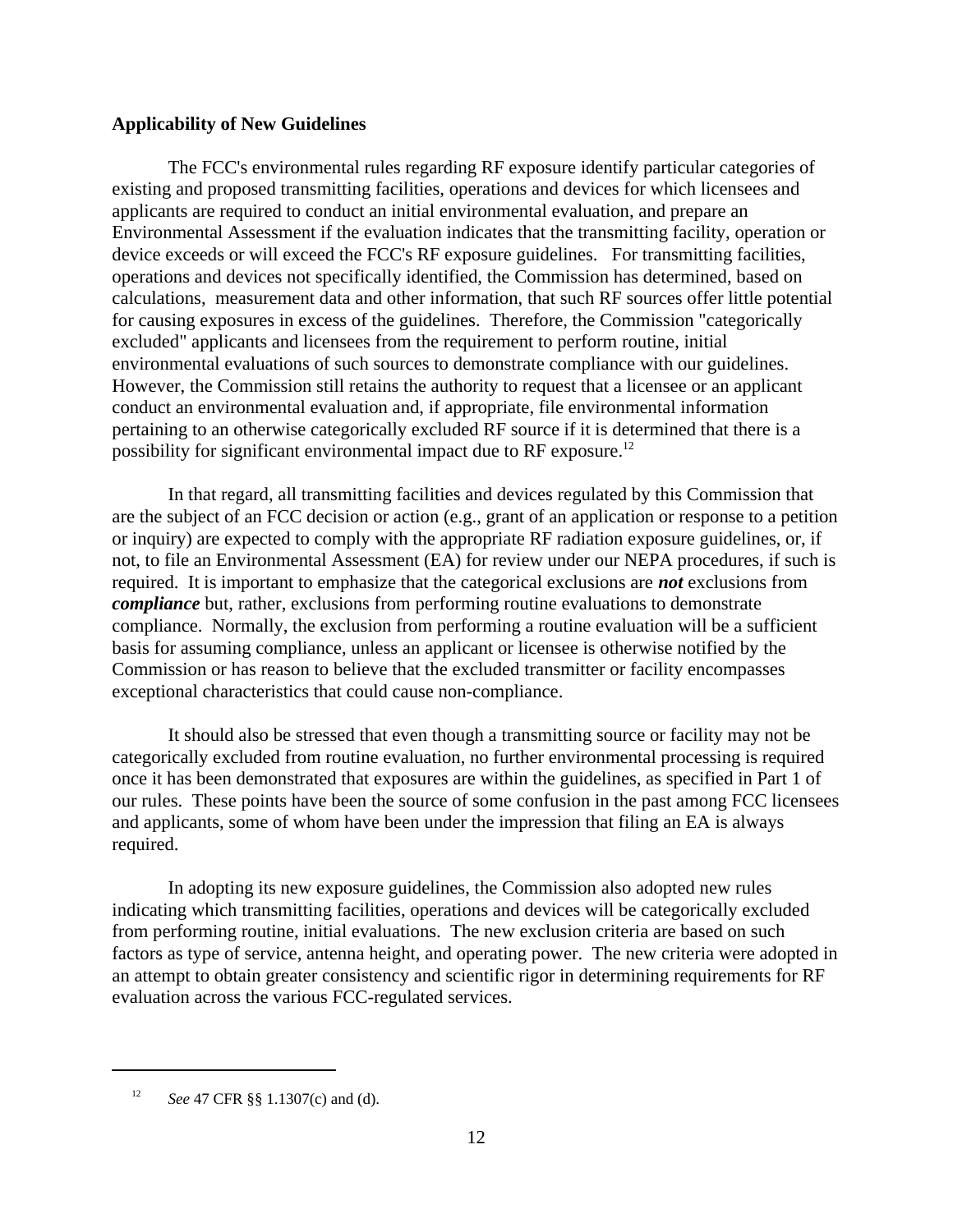Routine environmental evaluation for RF exposure is required for transmitters, facilities or operations that are included in the categories listed in Table 2 of Appendix A or in FCC rule parts 2.1091 and 2.1093 (for portable and mobile devices). This requirement applies to some, but not necessarily all, transmitters, facilities or operations that are authorized under the following parts of our rules: 5, 15, 21 (Subpart K), 22 (Subpart E), 22 (Subpart H), 24, 25, 26, 27, 73, 74 (Subparts A, G, I, and L), 80 (ship earth stations), 90 (paging operations and Specialized Mobile Radio), 97 and 101 (Subpart L). Within a specific service category, conditions are listed in Table 2 of Appendix A to determine which transmitters will be subject to routine evaluation. These conditions are generally based on one or more of the following variables: (1) operating power, (2) location, (3) height above ground of the antenna and characteristics of the antenna or mode of transmission. In the case of Part 15 devices, only devices that transmit on millimeter wave frequencies and unlicensed Personal Communications Service (PCS) devices are covered, as noted in rule parts 2.1091 and 2.1093 (see section on mobile and portable devices of Appendix A).

Transmitters and facilities not included in the specified categories are excluded from routine evaluation for RF exposure. We believe that such transmitting facilities generally pose little or no risk for causing exposures in excess of the guidelines. However, as noted above, in exceptional cases the Commission may, on its own merit or as the result of a petition, require environmental evaluation of transmitters or facilities even though they are otherwise excluded from routine evaluation. Also, at multiple-transmitter sites applications for non-excluded transmitters should consider significant contributions of other co-located transmitters (see discussion of multiple-transmitter evaluation in Section 2).

If a transmitter operates using relatively high power, and there is a possibility that workers or the public could have access to the transmitter site, such as at a rooftop site, then routine evaluation is justified. In Table 2 of Appendix A, an attempt was made to identify situations in the various services where such conditions could prevail. In general, at rooftop transmitting sites evaluation will be required if power levels are above the values indicated in Table 2 of Appendix A. These power levels were chosen based on generally "worst-case" assumptions where the most stringent uncontrolled/general population MPE limit might be exceeded within several meters of transmitting antennas at these power levels. In the case of paging antennas, the likelihood that duty factors, although high, would not normally be expected to be 100% was also considered. Of course, if procedures are in place at a site to limit accessibility or otherwise control exposure so that the safety guidelines are met, then the site is in compliance and no further environmental processing is necessary under our rules.

Tower-mounted ("non-rooftop") antennas that are used for cellular telephone, PCS, and Specialized Mobile Radio (SMR) operations warrant a somewhat different approach for evaluation. While there is no evidence that typical installations in these services cause groundlevel exposures in excess of the MPE limits, construction of these towers has been a topic of ongoing public controversy on environmental grounds, and we believe it necessary to ensure that there is no likelihood of excessive exposures from these antennas. Although we believe there is no need to require routine evaluation of towers where antennas are mounted high above the ground, out of an abundance of caution the FCC requires that tower-mounted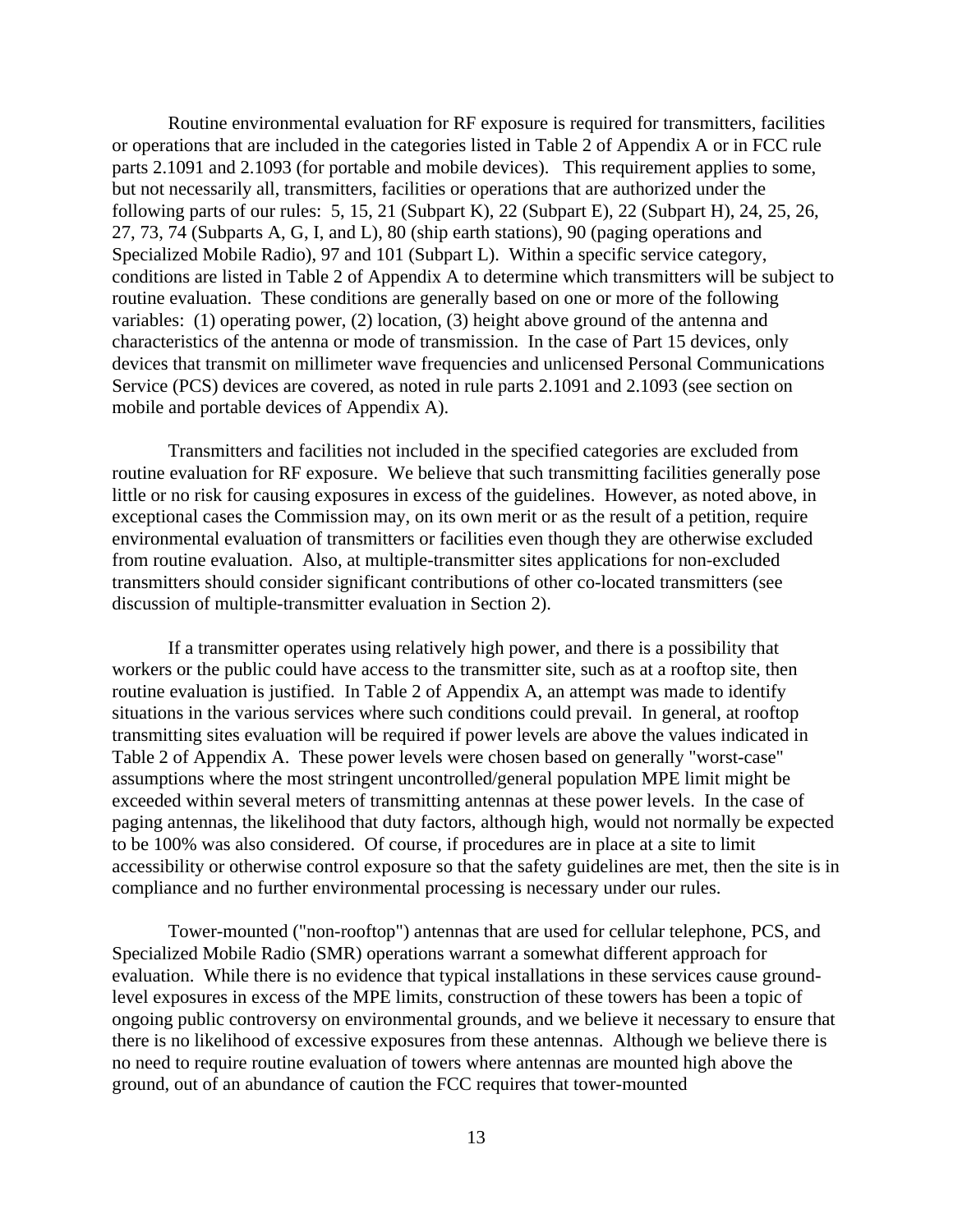installations be evaluated if antennas are mounted lower than 10 meters above ground and the total power of all channels being used is over 1000 watts effective radiated power (ERP), or 2000 W ERP for broadband PCS.<sup>13</sup> These height and power combinations were chosen as thresholds recognizing that a theoretically "worst case" site could use many channels and several thousand watts of power. At such power levels a height of 10 meters above ground is not an unreasonable distance for which an evaluation generally would be advisable. For antennas mounted higher than 10 meters, measurement data for cellular facilities have indicated that ground-level power densities are typically hundreds to thousands of times below the new MPE limits.

In view of the expected proliferation of these towers in the future and possible use of multiple channels and power levels at these installations, and to ensure that tower installations are properly evaluated when appropriate, we have instituted these new requirements for this limited category of tower-mounted antennas in these services. For consistency we have instituted similar requirements for several other services that could use relatively high power levels with antennas mounted on towers lower than 10 meters above ground.

Paging systems operated under Part 22 (Subpart E) and Part 90 of our rules previously have been categorically exempted from routine RF evaluation requirements. However, the potential exists that the new, more restrictive limits may be exceeded in accessible areas by relatively high-powered paging transmitters with rooftop antennas.<sup>14</sup> These transmitters may operate with high duty factors in densely populated urban environments. The record and our own data indicate the need for ensuring appropriate evaluation of such facilities, especially at multiple transmitter sites. Accordingly, paging stations authorized under Part 22 (Subpart E) and Part 90 are also subject to routine environmental evaluation for RF exposure if an antenna is located on a rooftop and if its ERP exceeds 1000 watts.

#### **Mobile and Portable Devices**

As noted in Appendix A, mobile and portable transmitting devices that operate in the Cellular Radiotelephone Service, the Personal Communications Services (PCS), the General Wireless Communications Service, the Wireless Communication Service, the Satellite Communications services, the Maritime Services (ship earth stations only) and Specialized Mobile Radio Service authorized, respectively, under Part 22 (Subpart H), Part 24, Part 25, Part 26, Part 27, Part 80, and Part 90 of the FCC's Rules are subject to routine environmental evaluation for RF exposure prior to equipment authorization or use. Unlicensed PCS, NII and millimeter wave devices are also subject to routine environmental evaluation for RF exposure

<sup>13</sup> For broadband PCS, 2000 W is used as a threshold, instead of 1000 W, since at these operating frequencies the exposure criteria are less restrictive by about a factor of two.

<sup>14</sup> For example, under Part 90, paging operations in the 929-930 MHz band may operate with power levels as high as 3500 W ERP.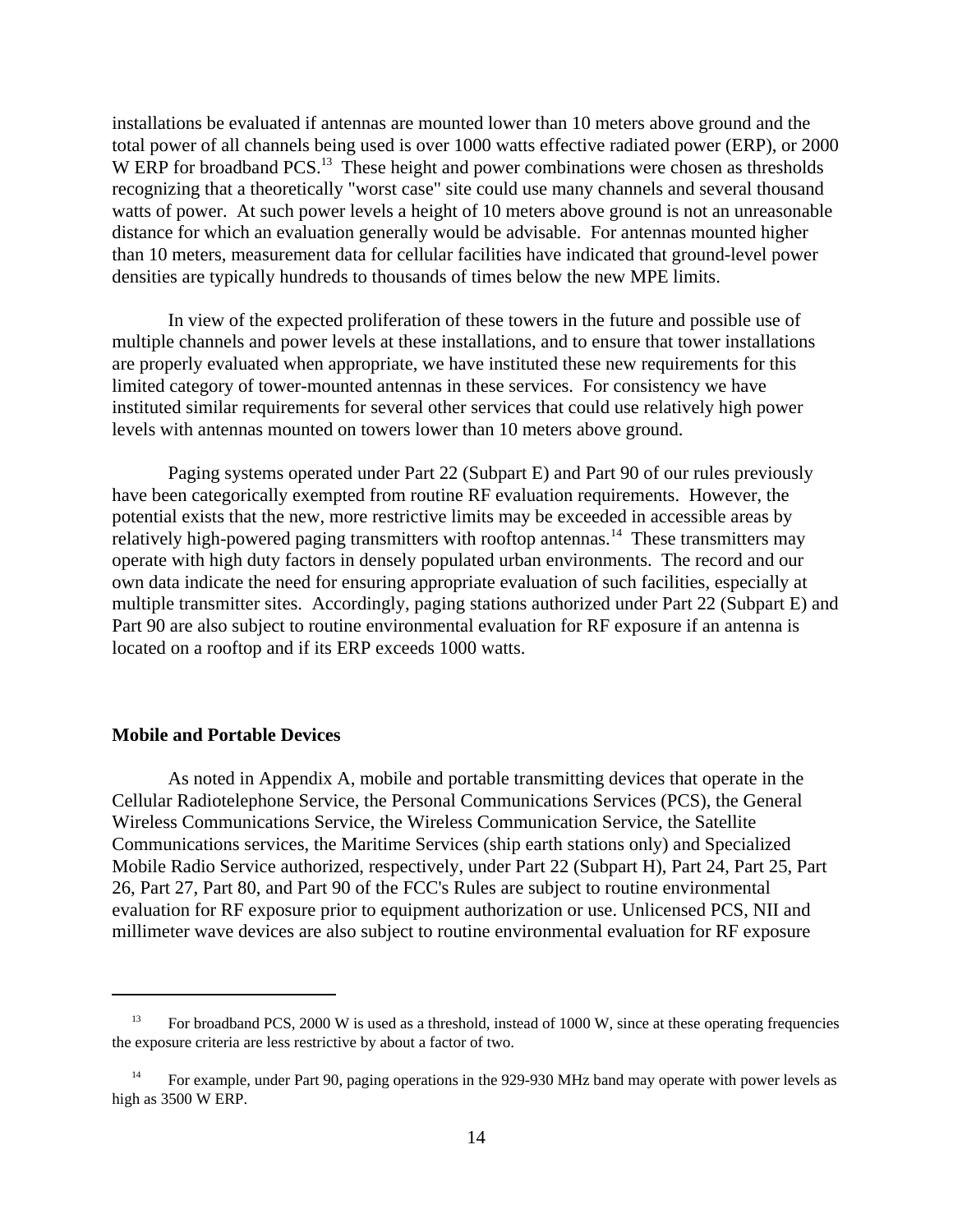prior to equipment authorization or use. All other mobile, portable, and unlicensed transmitting devices are normally categorically excluded from routine environmental evaluation for RF exposure (see Section 2 and Appendix A for further details).

For purposes of these requirements mobile devices are defined by the FCC as transmitters designed to be used in other than fixed locations and to generally be used in such a way that a separation distance of at least 20 centimeters is normally maintained between radiating structures and the body of the user or nearby persons. These devices are normally evaluated for exposure potential with relation to the MPE limits given in Table 1 of Appendix A.

The FCC defines portable devices, for purposes of these requirements, as transmitters whose radiating structures are designed to be used within 20 centimeters of the body of the user. As explained later, in Section 2 and in Appendix A, portable devices are to be evaluated with respect to limits for specific absorption rate (SAR).

#### **Operations in the Amateur Radio Service**

In the FCC's recent *Report and Order*, certain amateur radio installations were made subject to routine evaluation for compliance with the FCC's RF exposure guidelines.<sup>15</sup> Also, amateur licensees will be expected to demonstrate their knowledge of the FCC guidelines through examinations. Applicants for new licenses and renewals also will be required to demonstrate that they have read and that they understand the applicable rules regarding RF exposure. Before causing or allowing an amateur station to transmit from any place where the operation of the station could cause human exposure to RF radiation levels in excess of the FCC guidelines amateur licensees are now required to take certain actions. A routine RF radiation evaluation is required if the transmitter power of the station exceeds the levels shown in Table 1 and specified in 47 CFR § 97.13(c)(1).<sup>16</sup> Otherwise the operation is categorically excluded from routine RF radiation evaluation, except as a result of a specific motion or petition as specified in Sections 1.1307(c) and (d) of the FCC's Rules, (see earlier discussion in Section 1 of this bulletin).

The Commission's *Report and Order* instituted a requirement that operator license examination question pools will include questions concerning RF safety at amateur stations. An additional five questions on RF safety will be required within each of three written examination elements. The Commission also adopted the proposal of the American Radio

<sup>15</sup> *See* para. 160 of *Report and Order*, ET Dkt 93-62. *See also*, 47 CFR § 97.13, as amended.

<sup>&</sup>lt;sup>16</sup> These levels were chosen to roughly parallel the frequency of the MPE limits of Table 1 in Appendix A. These levels were modified from the Commission's original decision establishing a flat 50 W power threshold for routine evaluation of amateur stations (*see Second Memorandum Opinion and Order,* ET Docket 93-62, FCC 97- 303, adopted August 25, 1997).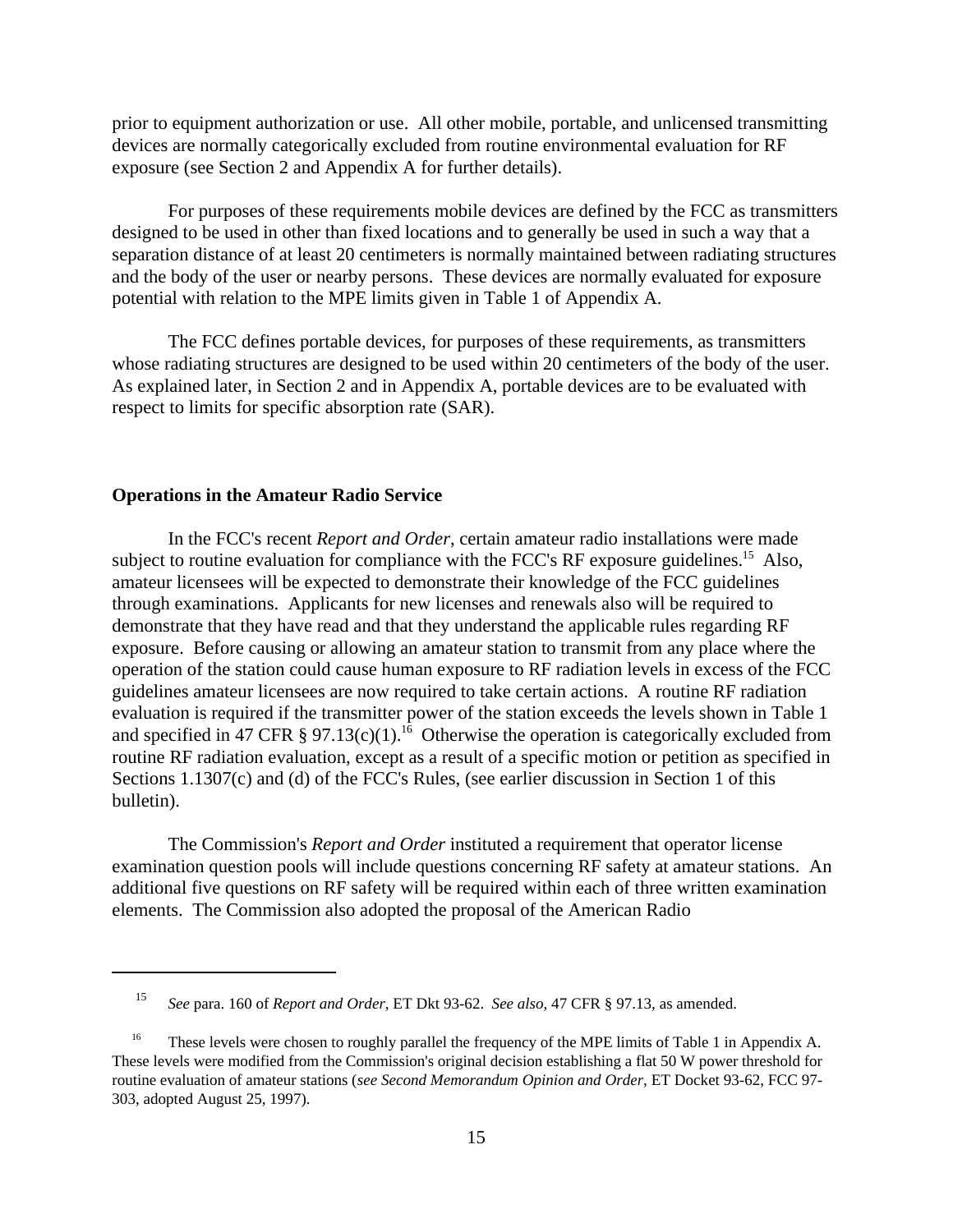| <b>Wavelength Band</b> | <b>Transmitter Power</b><br>(watts) |  |  |
|------------------------|-------------------------------------|--|--|
| $\mathbf{MF}$          |                                     |  |  |
| $160\;\mathrm{m}$      | 500                                 |  |  |
| HF                     |                                     |  |  |
| $80\ {\rm m}$          | 500                                 |  |  |
| $75\ {\rm m}$          | 500                                 |  |  |
| $40\ {\rm m}$          | 500                                 |  |  |
| $30\;\mathrm{m}$       | 425                                 |  |  |
| $20\;\mathrm{m}$       | 225                                 |  |  |
| $17 \text{ m}$         | 125                                 |  |  |
| $15 \text{ m}$         | 100                                 |  |  |
| $12 \text{ m}$         | 75                                  |  |  |
| $10\ {\rm m}$          | 50                                  |  |  |
| VHF (all bands)        | 50                                  |  |  |
|                        | <b>UHF</b>                          |  |  |
| $70\,\mathrm{cm}$      | 70                                  |  |  |
| 33 cm                  | 150                                 |  |  |
| $23 \; \mathrm{cm}$    | 200                                 |  |  |
| $13 \; \mathrm{cm}$    | 250                                 |  |  |
| SHF (all bands)        | $250\,$                             |  |  |
| EHF (all bands)        | 250                                 |  |  |

**TABLE 1. Power thresholds for routine evaluation of amateur radio stations.**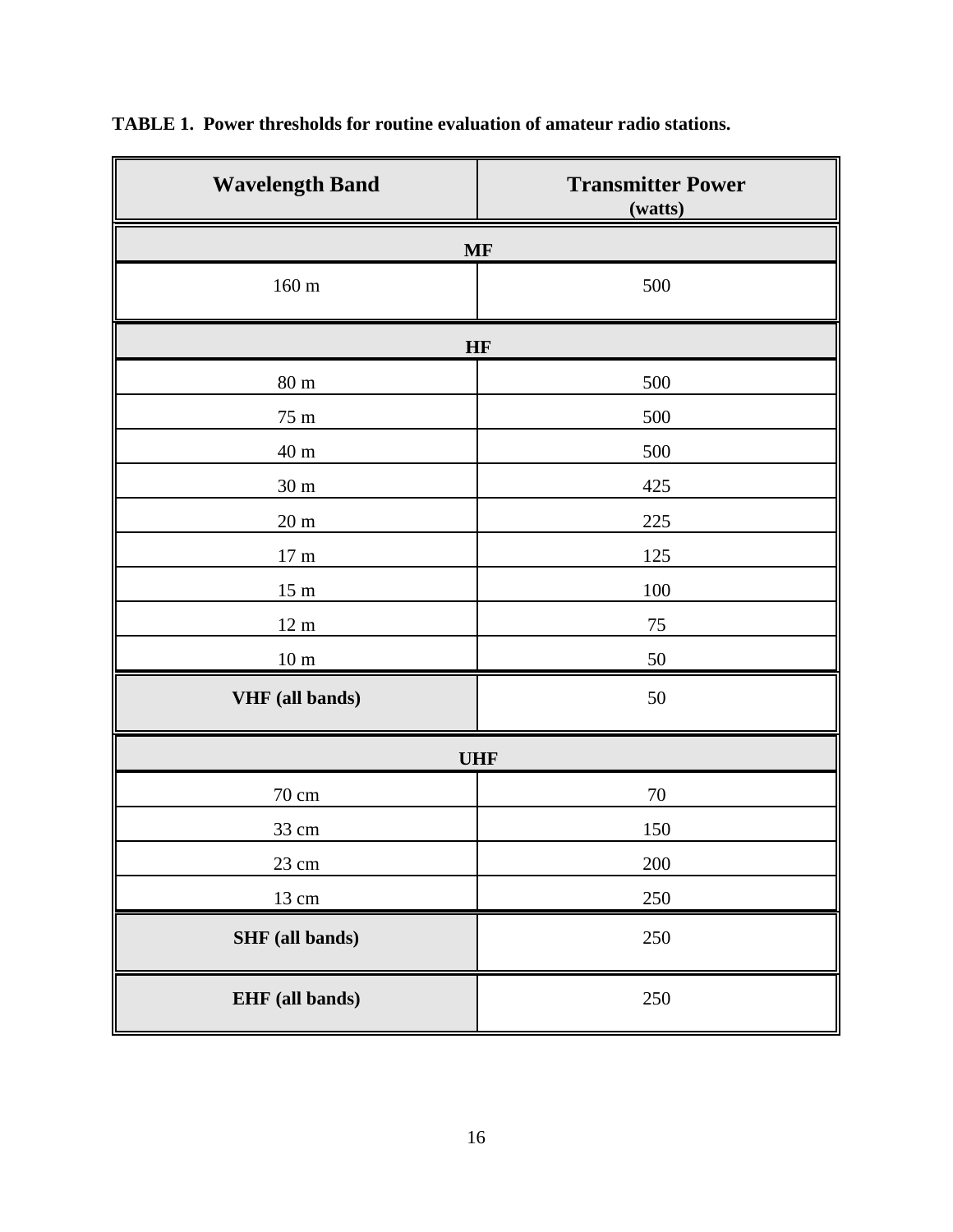Relay League (ARRL) that amateur operators should be required to certify, as part of their license application process, that they have read and understand our bulletins and the relevant FCC rules.

When routine evaluation of an amateur station indicates that exposure to RF fields could be in excess of the exposure limits specified by the FCC (see Appendix A), the licensee must take action to correct the problem and ensure compliance (see Section 4 of this bulletin on controlling exposure). Such actions could be in the form of modifying patterns of operation, relocating antennas, revising a station's technical parameters such as frequency, power or emission type or combinations of these and other remedies.

In complying with the Commission's *Report and Order*, amateur operators should follow a policy of systematic avoidance of excessive RF exposure. The Commission has said that it will continue to rely upon amateur operators, in constructing and operating their stations, to take steps to ensure that their stations comply with the MPE limits for both occupational/controlled and general public/uncontrolled situations, as appropriate. In that regard, amateur radio operators and members of their immediate household are considered to be in a "controlled environment" and are subject to the occupational/controlled MPE limits. Neighbors who are not members of an amateur operator's household are considered to be members of the general public, since they cannot reasonably be expected to exercise control over their exposure. In those cases general population/uncontrolled exposure MPE limits will apply.

In order to qualify for use of the occupational/controlled exposure criteria, appropriate restrictions on access to high RF field areas must be maintained and educational instruction in RF safety must be provided to individuals who are members of the amateur operator's household. Persons who are not members of the amateur operator's household but who are present temporarily on an amateur operator's property may also be considered to fall under the occupational/controlled designation provided that appropriate information is provided them about RF exposure potential if transmitters are in operation and such persons are exposed in excess of the general population/uncontrolled limits.

Amateur radio facilities represent a special case for determining exposure, since there are many possible antenna types that could be designed and used for amateur stations. However, several relevant points can be made with respect to analyzing amateur radio antennas for potential exposure that should be helpful to amateur operators in performing evaluations.

First of all, the generic equations described in this bulletin can be used for analyzing fields due to almost all antennas, although the resulting estimates for power density may be overly-conservative in some cases. Nonetheless, for general radiators and for aperture antennas, if the user is knowledgeable about antenna gain, frequency, power and other relevant factors, the equations in this section can be used to estimate field strength and power density as described earlier. In addition, other resources are available to amateur radio operators for analyzing fields near their antennas. The ARRL Radio Amateur Handbook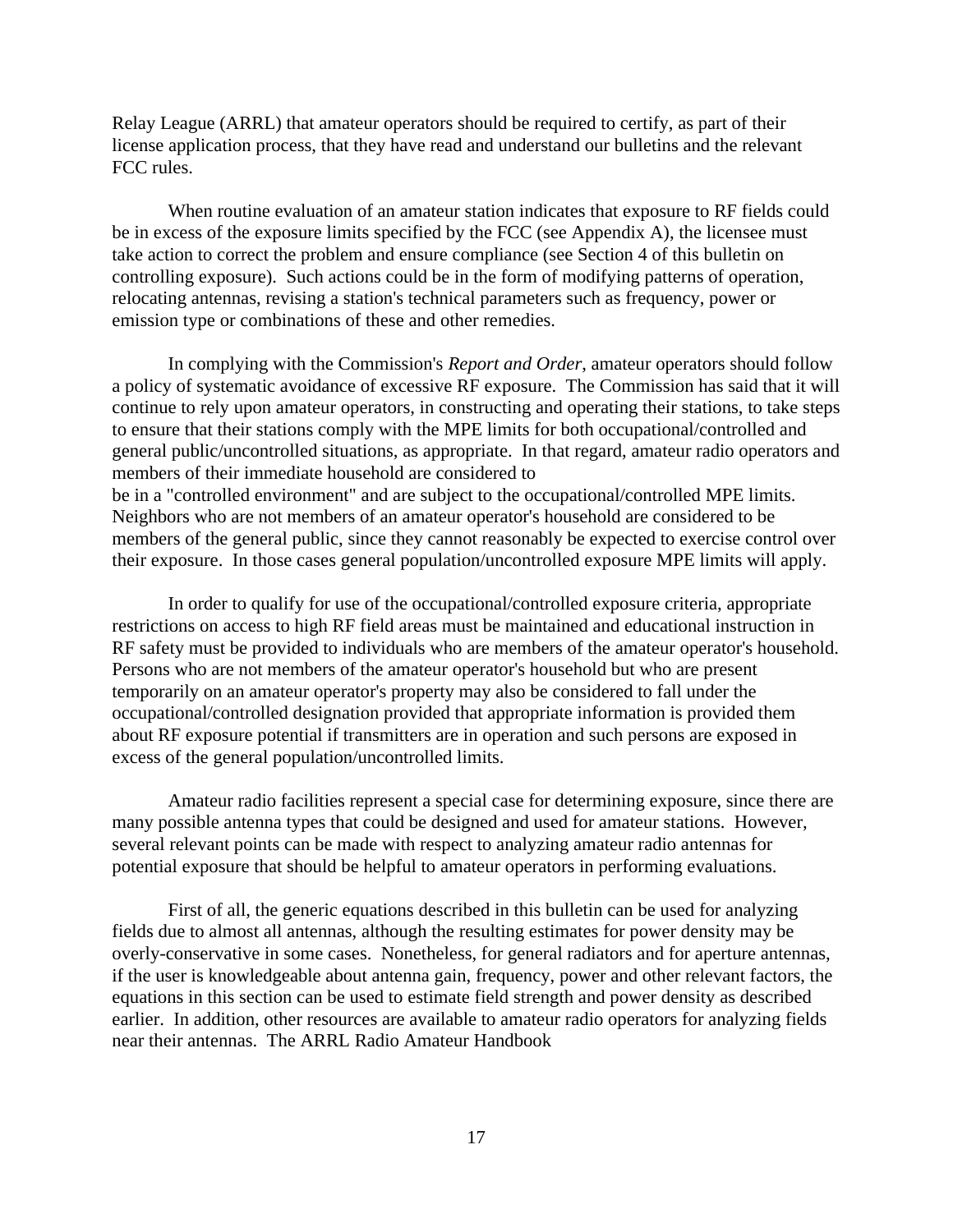contains an excellent section on analyzing amateur radio facilities for compliance with RF guidelines (Reference [4] ). Also, the FCC and the EPA conducted a study of several amateur radio stations in 1990 that provides a great deal of measurement data for many types of antennas commonly used by amateur operators (Reference [10] ).

Amateur radio organizations and licensees are encouraged to develop their own more detailed evaluation models and methods for typical antenna configurations and power/frequency combinations. The FCC is working with the amateur radio community to develop a supplement to this bulletin that will be designed specifically for evaluating amateur radio installations. For example, the supplement will contain information on projected minimum exclusion distances from typical amateur antenna installations. The supplement should be completed soon after release of this bulletin. Once the amateur radio supplement is released by the FCC it will be made available for downloading at the FCC's World Wide Web Site for "RF safety." Amateur radio applicants and licensees are encouraged to monitor the Web Site for release of the supplement. The address is: www.fcc.gov/oet/rfsafety. Information on availability of the supplement, as well as other RF-related questions, can be directed to the FCC's "RF Safety Program" at: (202) 418-2464 or to: rfsafety@fcc.gov.

### **Section 2: PREDICTION METHODS**

The material in this section is designed to provide assistance in determining whether a given facility would be in compliance with guidelines for human exposure to RF radiation. The calculational methods discussed below should be helpful in evaluating a particular exposure situation. However, for certain transmitting facilities, such as radio and television broadcast stations, a specific supplement to this bulletin has been developed containing information and compliance guidelines specific to those stations.<sup>17</sup> Therefore, applicants for radio and television broadcast facilities may wish to first consult this supplement that concentrates on AM radio, FM radio and television broadcast antennas. Applicants for many broadcast facilities should be able to determine whether a given facility would be in compliance with FCC guidelines by simply consulting the tables and figures in this supplement. However, in addition, with respect to occupational/controlled exposure, all applicants should consult Section 4 of this bulletin concerning controlling exposures that may occur during maintenance or other procedures carried out at broadcast and other telecommunications sites.

Applicants may consult the relevant sections below, which describe how to estimate field strength and power density levels from typical, general radiators as well as from aperture

<sup>17</sup> *Supplement A to* OET Bulletin 65, Version 97-01, *Additional Information for Radio and Television Broadcast Stations.* This supplement can be downloaded from the FCC's RF Safety World Wide Web Site: www.fcc.gov/oet/rfsafety. For further information contact the RF safety program at: +1 (202) 418-2464.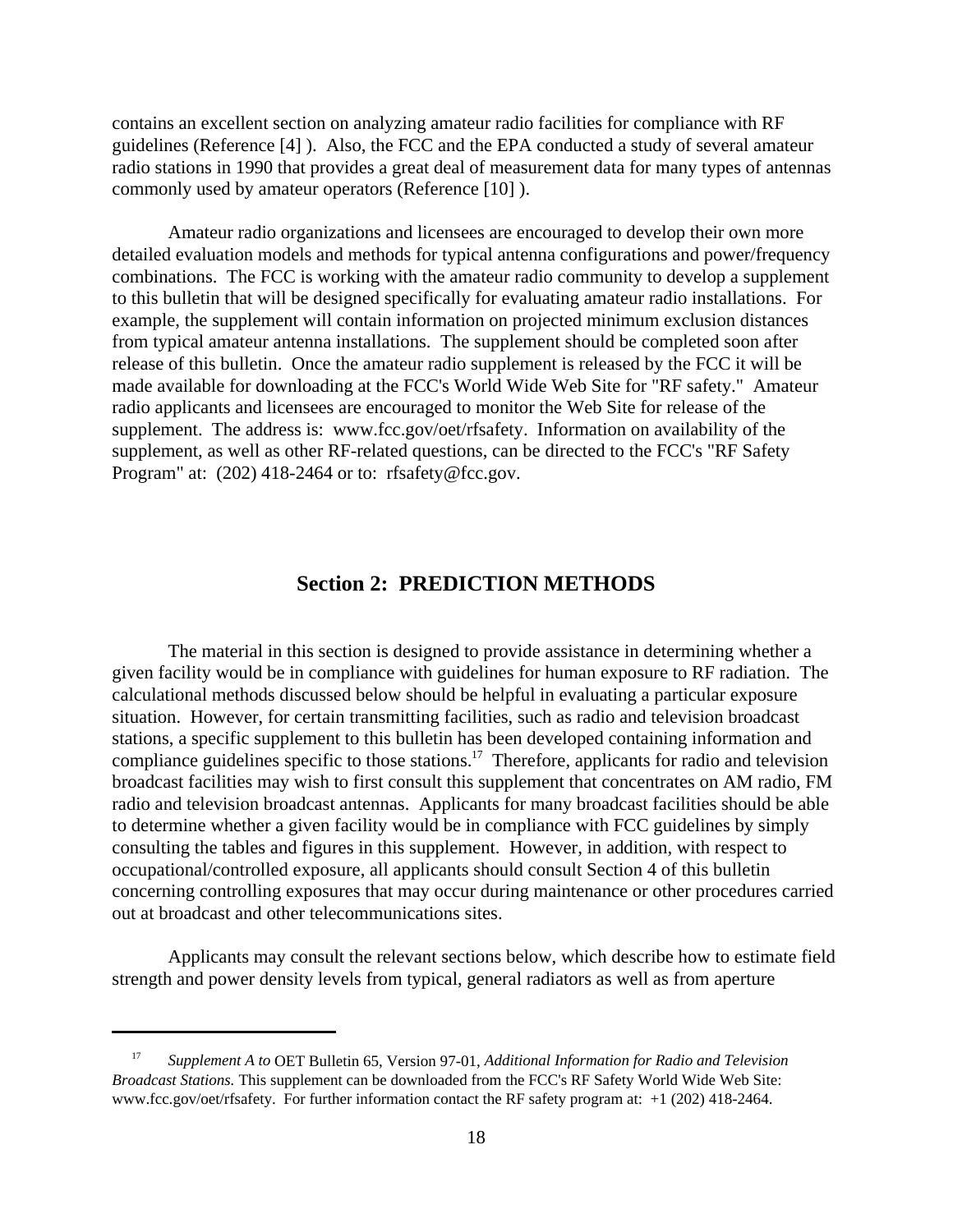antennas such as microwave and satellite dish antennas. The general equations given below can be used for predicting field strength and power density in the vicinity of most antennas, including those used for paging and in the commercial mobile radio service (CMRS). They can also be used for making conservative predictions of RF fields in the vicinity of antennas used for amateur radio transmissions, as discussed earlier.

#### **Equations for Predicting RF Fields**

Calculations can be made to predict RF field strength and power density levels around typical RF sources. For example, in the case of a single radiating antenna, a prediction for power density in the far-field of the antenna can be made by use of the general Equations (3) or (4) below [for conversion to electric or magnetic field strength see Equation (1) in Section 1]. These equations are generally accurate in the far-field of an antenna but will over-predict power density in the near field, where they could be used for making a "worst case" or conservative prediction.

$$
S = \frac{PG}{4\pi R^2}
$$
 (

where:  $S = power$  density (in appropriate units, e.g. mW/cm<sup>2</sup>)

 $P = power input to the antenna (in appropriate units, e.g., mW)$ 

 $G =$  power gain of the antenna in the direction of interest relative to an isotropic radiator

 $R =$  distance to the center of radiation of the antenna (appropriate units, e.g., cm)

*or:* 

$$
S = \frac{ELRP}{4\pi R^2}
$$
 (4)

where:  $EIRP =$  equivalent (or effective) isotropically radiated power

When using these and other equations care must be taken to use the *correct units* for all variables. For example, in Equation (3), if power density in units of  $mW/cm<sup>2</sup>$  is desired then power should be expressed in milliwatts and distance in cm. Other units may be used, but care must be taken to use correct conversion factors when necessary. Also, it is important to note that the power gain factor, *G*, in Equation (3) is normally *numeric* gain. Therefore,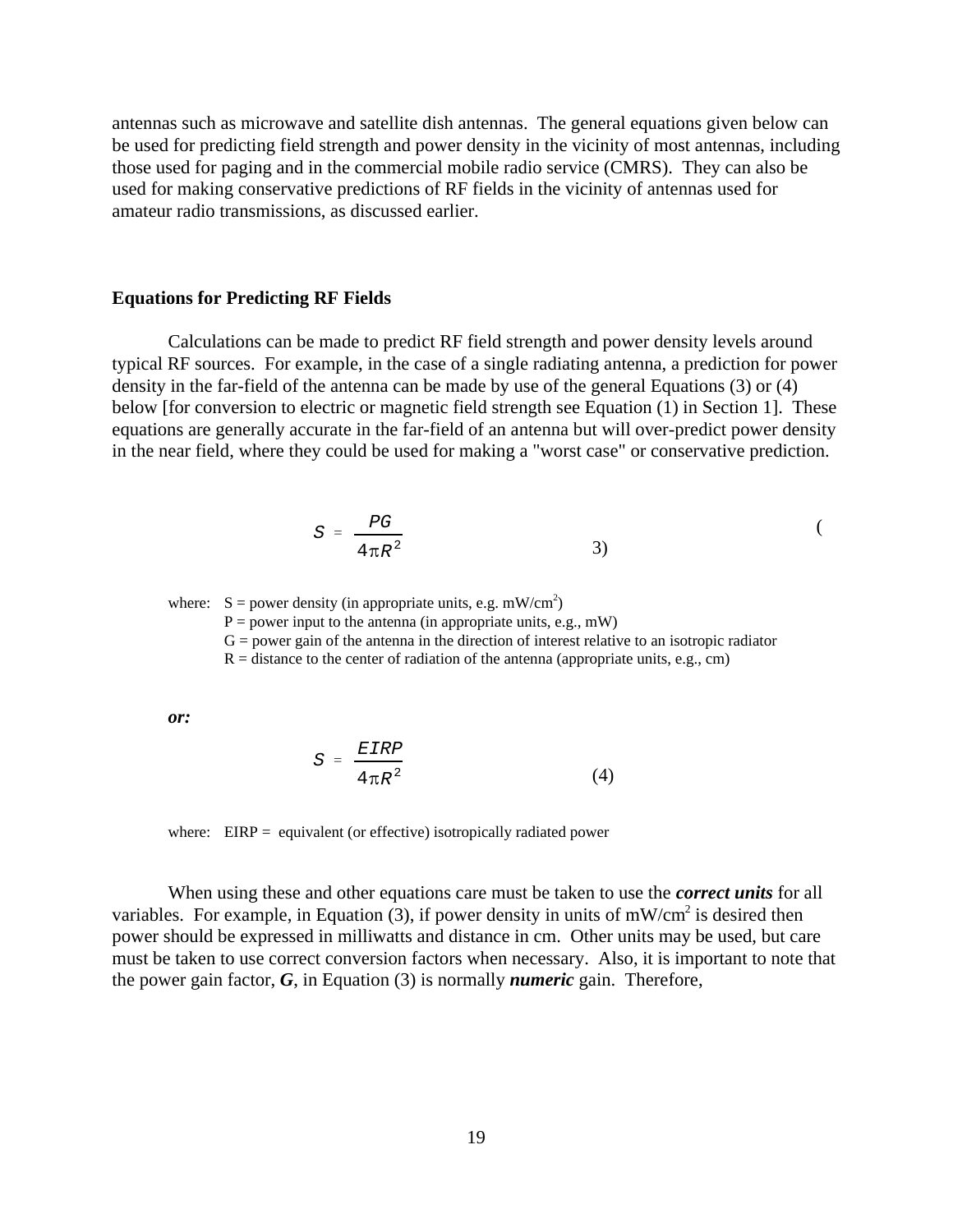when power gain is expressed in logarithmic terms, i.e., dB, a conversion is required using the relation:

$$
G = 10^{\frac{dB}{10}}
$$

For example, a logarithmic power gain of 14 dB is equal to a numeric gain of 25.12.

In some cases operating power may be expressed in terms of "effective radiated power" or "ERP" instead of EIRP. ERP is power referenced to a half-wave dipole radiator instead of to an isotropic radiator. Therefore, if ERP is given it is necessary to convert ERP into EIRP in order to use the above equations. This is easily done by multiplying the ERP by the factor of 1.64, which is the gain of a half-wave dipole relative to an isotropic radiator. For example, if ERP is used in Equation (4) the relation becomes:

$$
S = \frac{ETRP}{4\pi R^2} = \frac{1.64 \text{ } ERP}{4\pi R^2} = \frac{0.41 \text{ } ERP}{\pi R^2}
$$
 (5)

For a truly worst-case prediction of power density at or near a surface, such as at groundlevel or on a rooftop, 100% reflection of incoming radiation can be assumed, resulting in a potential doubling of predicted field strength and a four-fold increase in (far-field equivalent) power density. In that case Equations (3) and (4) can be modified to:

$$
S = \frac{(2)^2 PG}{4 \pi R^2} = \frac{PG}{\pi R^2} = \frac{EIRP}{\pi R^2}
$$
 (6)

In the case of FM radio and television broadcast antennas, the U.S. Environmental Protection Agency (EPA) has developed models for predicting ground-level field strength and power density [Reference 11]. The EPA model recommends a more realistic approximation for ground reflection by assuming a maximum 1.6-fold increase in field strength leading to an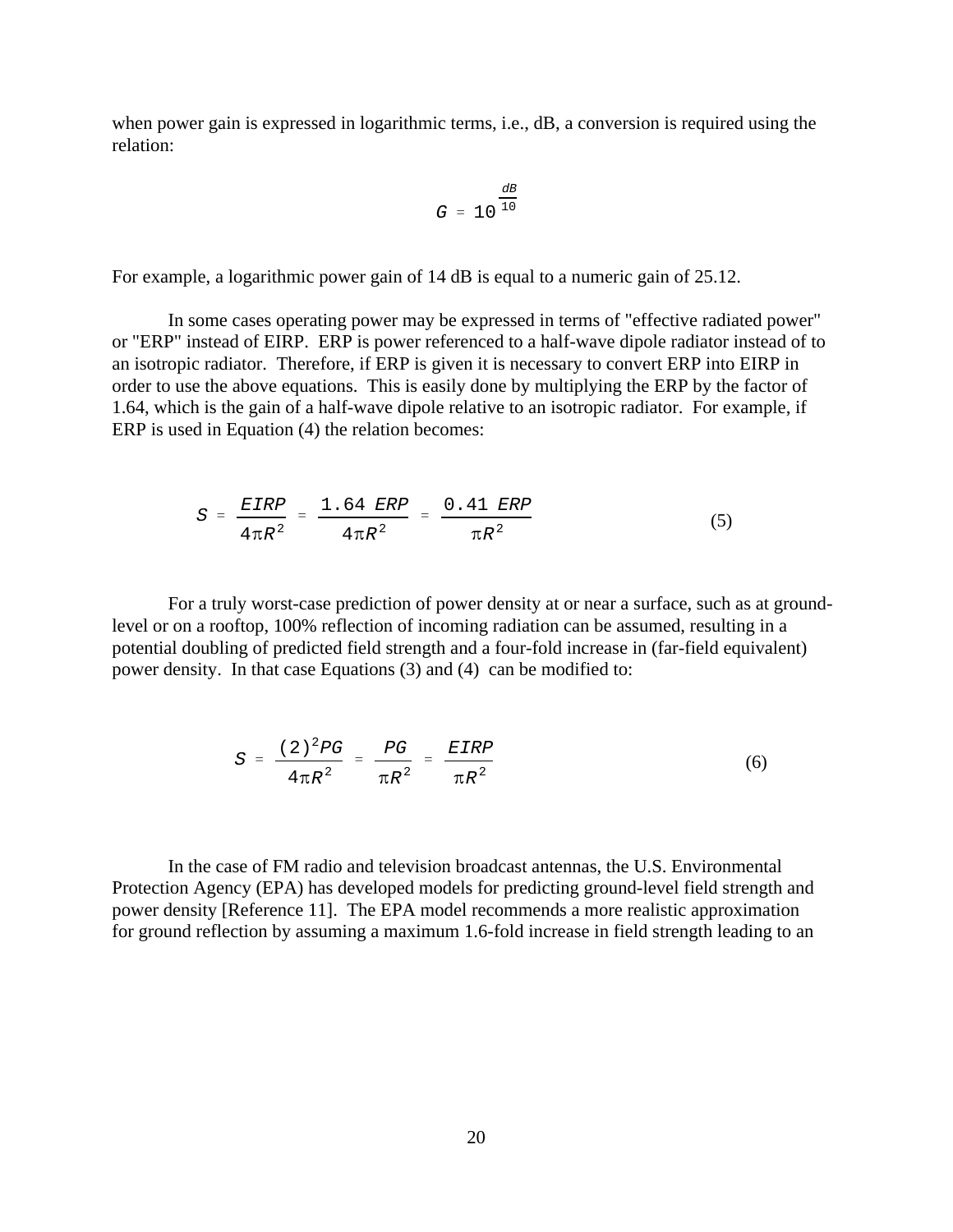increase in power density of  $2.56$  (1.6 X 1.6). Equation (4) can then be modified to:

$$
S = \frac{2.56 \text{ EIRP}}{4\pi R^2} = \frac{0.64 \text{ EIRP}}{\pi R^2}
$$
 (7)

If ERP is used in Equation (7), the relation becomes:

$$
S = \frac{0.64 \text{ EIRP}}{\pi R^2} = \frac{(0.64)(1.64) \text{ ERP}}{\pi R^2} = \frac{1.05 \text{ ERF}}{\pi R^2}
$$
(8)

It is sometimes convenient to use units of microwatts per centimeter squared ( $\mu$ W/cm<sup>2</sup>) instead of mW/cm<sup>2</sup> in describing power density. The following simpler form of Equation (8) can be derived if power density, **S**, is to be expressed in units of  $\mu$ W/cm<sup>2</sup>:

$$
S = \frac{33.4 \text{ ERP}}{R^2} \tag{9}
$$

where:  $S = power density in  $\mu W/cm^2$$  $ERP = power in watts$  $R =$  distance in meters

An example of the use of the above equations follows. A station is transmitting at a frequency of 100 MHz with a total nominal ERP (including all polarizations) of 10 kilowatts (10,000 watts) from a tower-mounted antenna. The height to the center of radiation is 50 meters above ground-level. Using the formulas above, what would be the calculated "worst-case" power density that could be expected at a point 2 meters above ground (approximate head level) and at a distance of 20 meters from the base of the tower? Note that this type of analysis *does not* take into account the vertical radiation pattern of the antenna, i.e., no information on directional characteristics of signal propagation is considered. Use of actual vertical radiation pattern data for the antenna would most likely significantly reduce ground-level exposure predictions from those calculated below (see later discussion), resulting in a more realistic estimate of the actual exposure levels.

From simple trigonometry the distance **R** can be calculated to be 52 meters [square root of:  $(48)^{2} + (20)^{2}$ ], assuming essentially flat terrain. Therefore, using Equation (9), the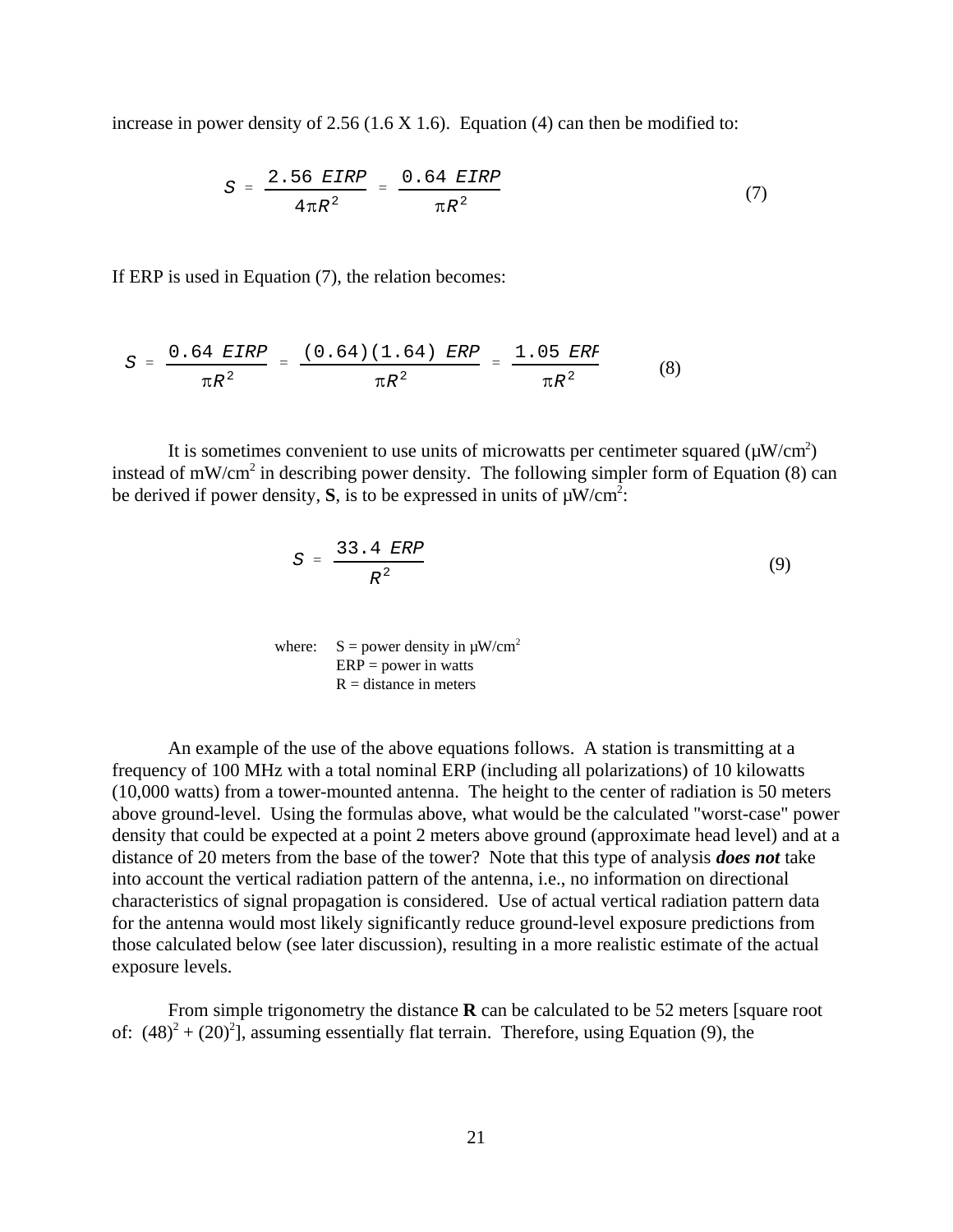calculated conservative "worst case" power density is:

$$
S = \frac{33.4 (10,000 \text{ watts})}{(52 \text{ m})^2} = about 124 \text{ µW/cm}^2
$$

By consulting Table 1 of Appendix A it can be determined that the limit for general population/uncontrolled exposure at 100 MHz is 0.2 mW/cm<sup>2</sup> or 200  $\mu$ W/cm<sup>2</sup>. Therefore, this calculation shows that even under worst-case conditions this station would comply with the general population/uncontrolled limits, at least at a distance of 20 meters from the tower. Similar calculations could be made to ensure compliance at other locations, such as at the base of the tower where the shortest direct line distance, R, to the ground would occur.

#### **Relative Gain and Main-Beam Calculations**

The above-described equations can be used to calculate fields from a variety of radiating antennas, such as omni-directional radiators, dipole antennas and antennas incorporating directional arrays. However, in many cases the use of equations such as Equations (3) and (4) will result in an overly conservative "worst case" prediction of the field at a given point. Alternatively, if information concerning an antenna's vertical radiation pattern is known, a relative field factor (relative gain) derived from such a pattern can be incorporated into the calculations to arrive at a more accurate representation of the field at a given point of interest. For example, in the case of an antenna pointing toward the horizon, if the relative gain in the main beam is 1.0, then in other directions downward from horizontal the field may be significantly less than 1.0. Therefore, radiation from the antenna directly toward the ground may be significantly reduced from the omni-directional case and a more realistic prediction of the field can be obtained for the point of interest.

For example, in the calculation above, it can be shown from trigonometry that the depression angle below horizontal of the vector corresponding to the distance,  $R$ , is about  $68^\circ$ . For purposes of illustration, assume that the antenna in this example has its main beam pointed approximately toward the horizon and, at a depression angle of  $68^\circ$ , the field relative to the main be significantly reduced from the onini-directional case and a more reansuc prediction of the<br>field can be obtained for the point of interest.<br>For example, in the calculation above, it can be shown from trigonometry that t power density). In that case the calculation above can be modified giving a more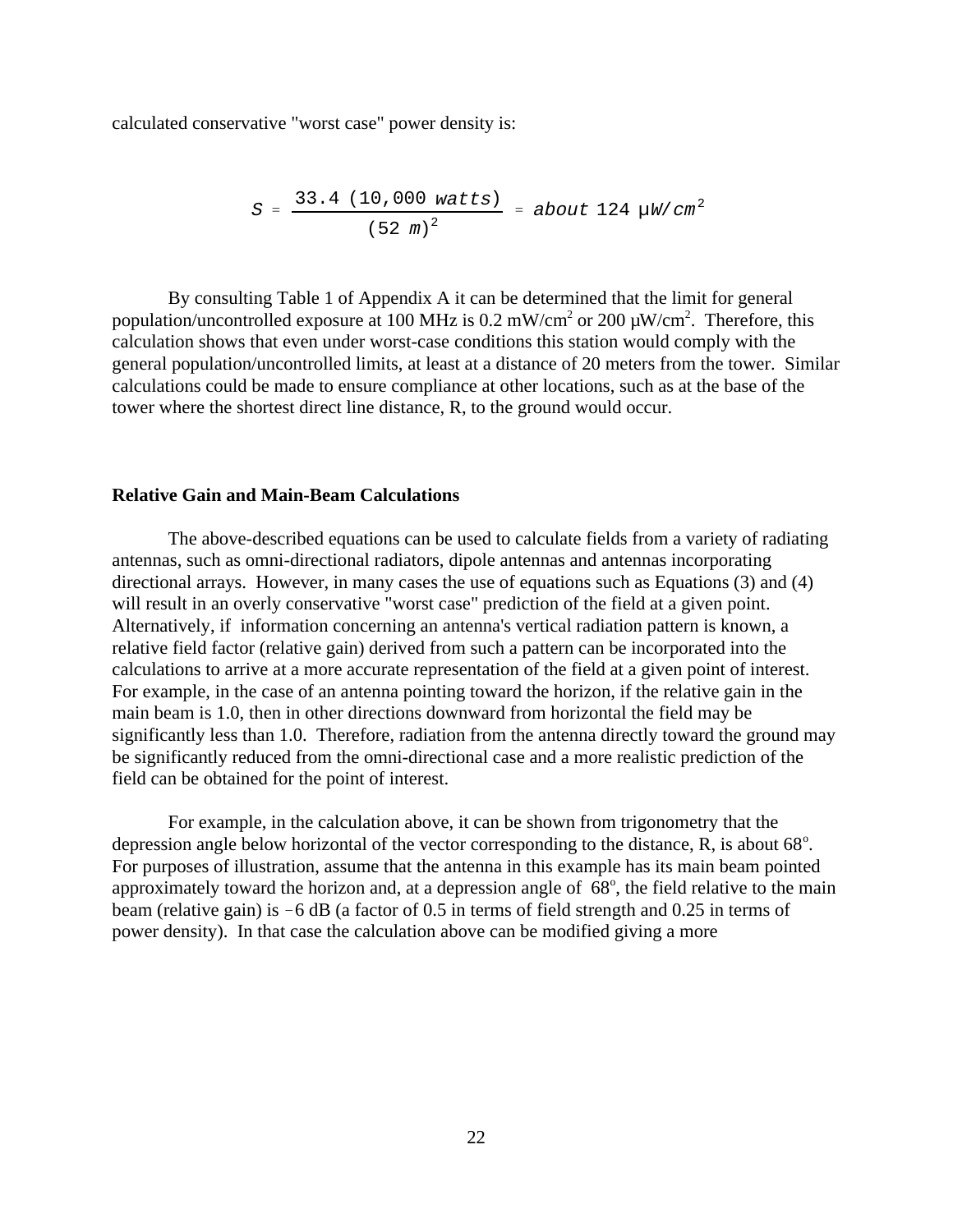accurate representation of the power density at the ground-level point of interest, as follows.

$$
S = \frac{33.4 \ F^2 \ ERP}{R^2} = \frac{33.4 (0.5)^2 (10,000 \ watts)}{(52 \ m)^2} = about 31 \ \mu W/cm^2
$$

where:  $F =$  the relative field factor (relative numeric gain)

In general, Equation (9) can be modified to:

$$
S = \frac{33.4 \, (F^2) \, \text{ERP}}{R^2} \tag{10}
$$

where:  $S = power density in  $\mu W/cm^2$$  $F =$  relative field factor (relative numeric gain)  $ERP = power in watts$  $R =$  distance in meters

When the point of interest where exposure may occur is in or near the main radiated beam of an antenna, Equation (3) or its derivatives can be used. In other words, the factor, F, in such cases would be assumed to be 1.0. Such cases occur when, for example, a nearby building or rooftop may be in the main beam of a radiator. For convenience in determining exposures in such situations, Equation (3) has been used to derive Figures 1 and 2. These figures allow a quick determination of the power density at a given distance from an antenna in its main beam for various levels of ERP.<sup>18</sup> Intermediate ERPs can be estimated by interpolation, or the next highest ERP level can be used as a worst case approximation.

Figure 1 assumes no reflection off of a surface. However, at a rooftop location where the main-beam may be directed parallel and essentially along or only slightly above the surface of the roof, there may be reflected waves that would contribute to exposure. Therefore, Figure 2 was derived for the latter case using the EPA-recommended reflection factor of  $(1.6)^2 = 2.56$  (see earlier discussion), and the values shown are more conservative. When using Figures 1 or 2 a given situation should be considered on its own merits to determine which figure is more appropriate. For rooftop locations it is also important to note that exposures *inside* a building can be expected to be reduced by at least 10-20 dB due to attenuation caused by building materials in the walls and roof.

<sup>&</sup>lt;sup>18</sup> To convert to EIRP use the relation:  $EIRP = ERP X 1.64$ .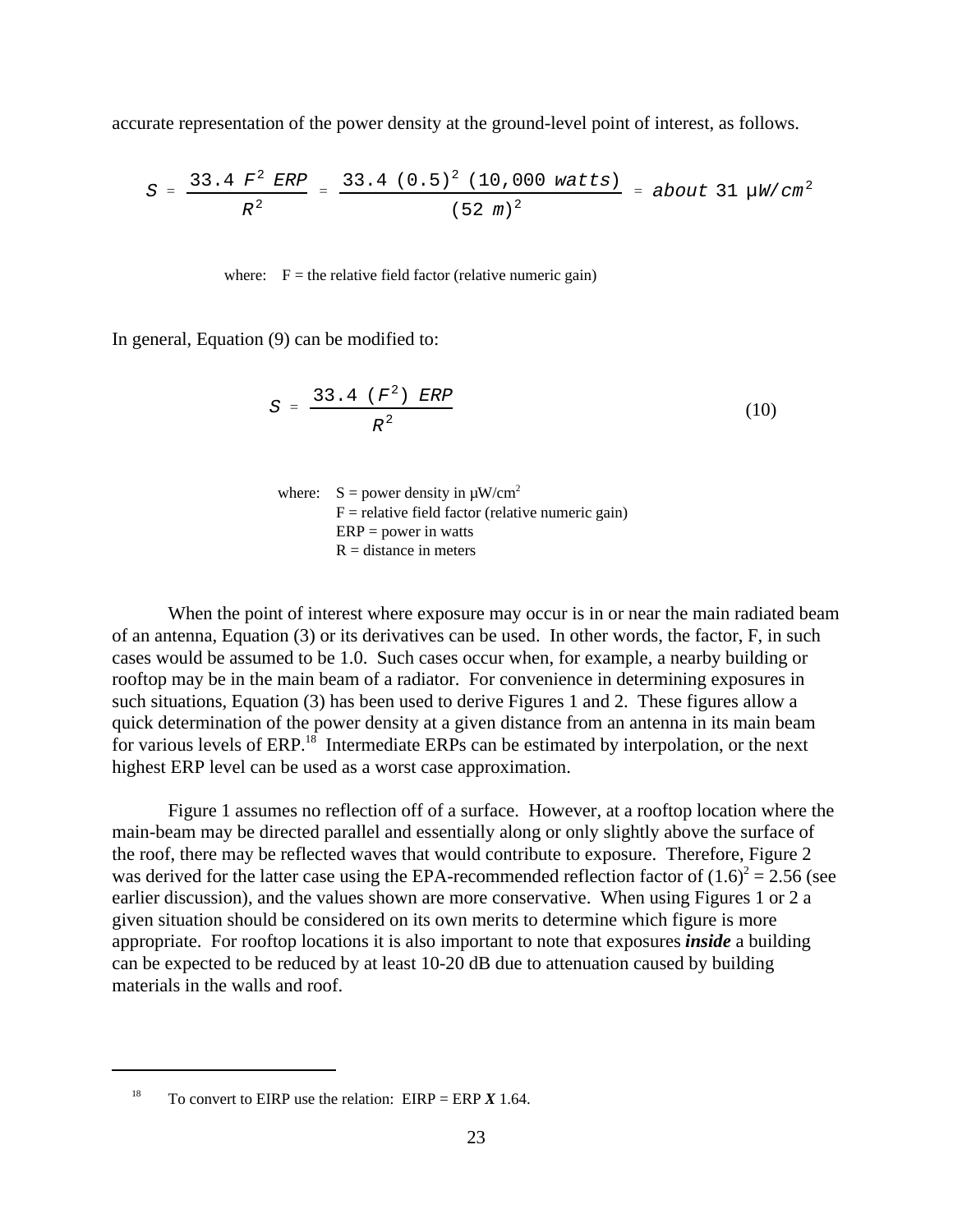# **Main-Beam Exposure (No Reflection)**



**FIGURE 1. Power Density vs. Distance (assumes no surface reflection).**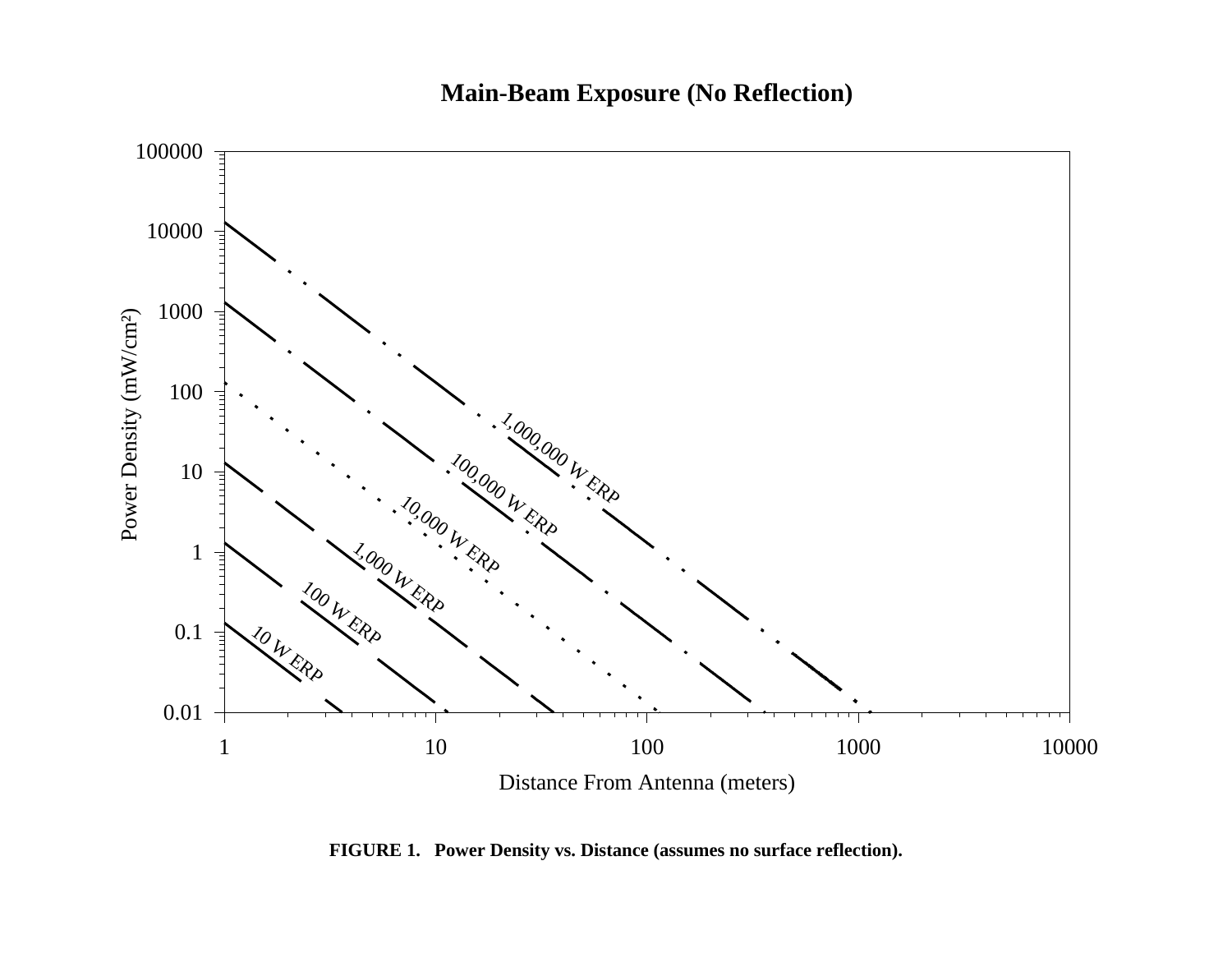# **Main-Beam Exposure (With Reflection)**



**FIGURE 2. Power Density vs. Distance (assumes surface reflection).**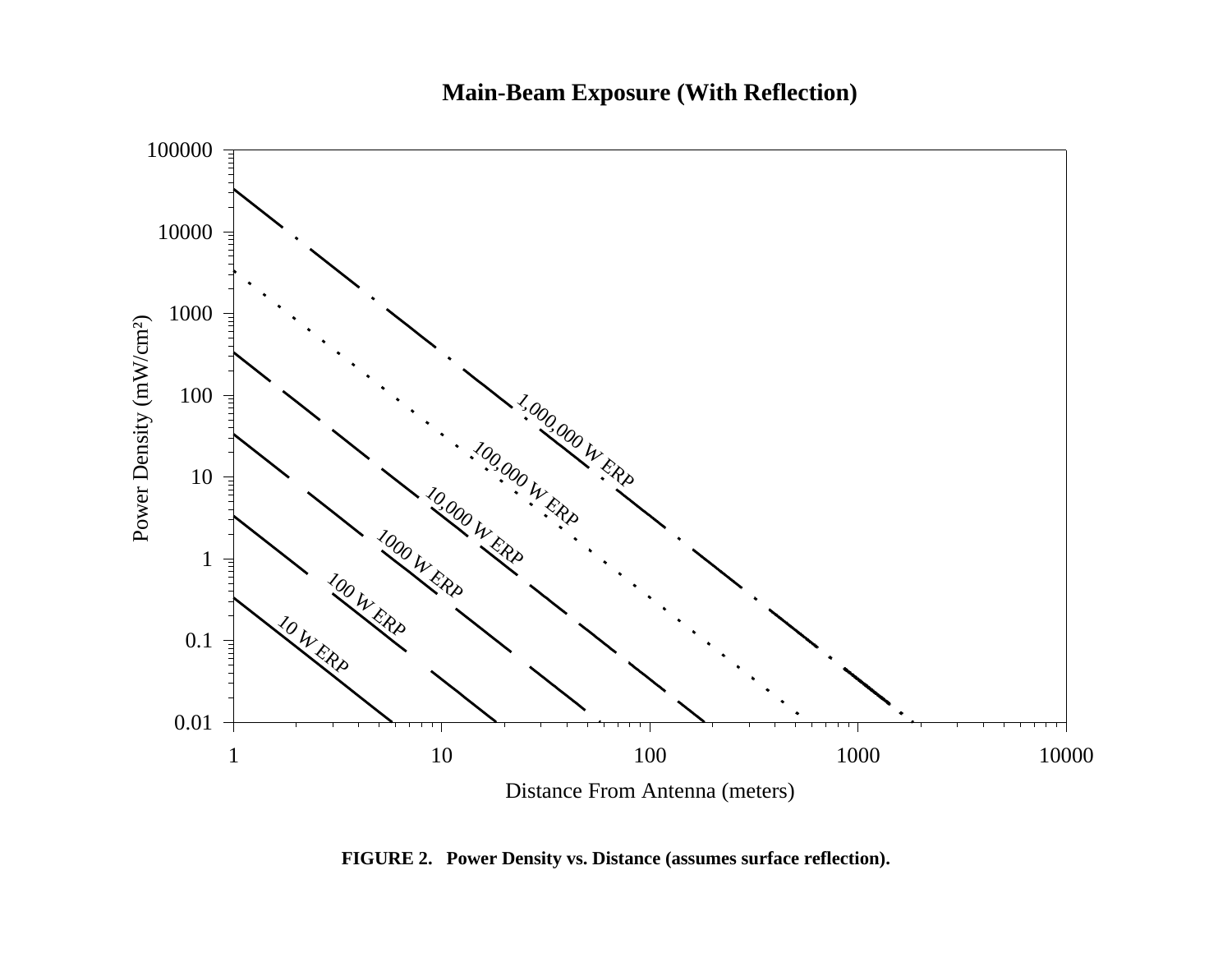#### **Aperture Antennas**

Aperture antennas include those used for such applications as satellite-earth stations, point-to-point microwave radio and various types of radar applications. Generally, these types of antennas have parabolic surfaces and many have circular cross sections. They are characterized by their high gain which results in the transmission of power in a well-defined collimated beam with little angular divergence. Systems using aperture antennas operate at microwave frequencies, i.e., generally above 900 MHz.

Those systems involved in telecommunications applications operate with power levels that depend on the distance between transmit and receive antennas, the number of channels required (bandwidth) and antenna gains of transmit and receive antennas. The antennas used typically have circular cross sections, where antenna diameter is an important characteristic that determines the antenna gain. With regard to some operations, such as satellite-earth station transmitting antennas, the combination of high transmitter power and large antenna diameter (high gain) produces regions of significant power density that may extend over relatively large distances in the main beam. Many "dish" type antennas used for satellite-earth station transmissions utilize the Cassegrain design in which power is fed to the antenna from a waveguide located at the center of the parabolic reflector. Radiation from this source is then incident on a small hyperbolic sub-reflector located between the power feed and the focal point of the antenna and is then reflected back to the main reflector resulting in the transmission of a collimated beam. An example of this is illustrated in Figure 3.



**FIGURE 3. Cassegrain Antenna**

Because of the highly directional nature of these and other aperture antennas, the likelihood of significant human exposure to RF radiation is considerably reduced. The power densities existing at locations where people may be typically exposed are substantially less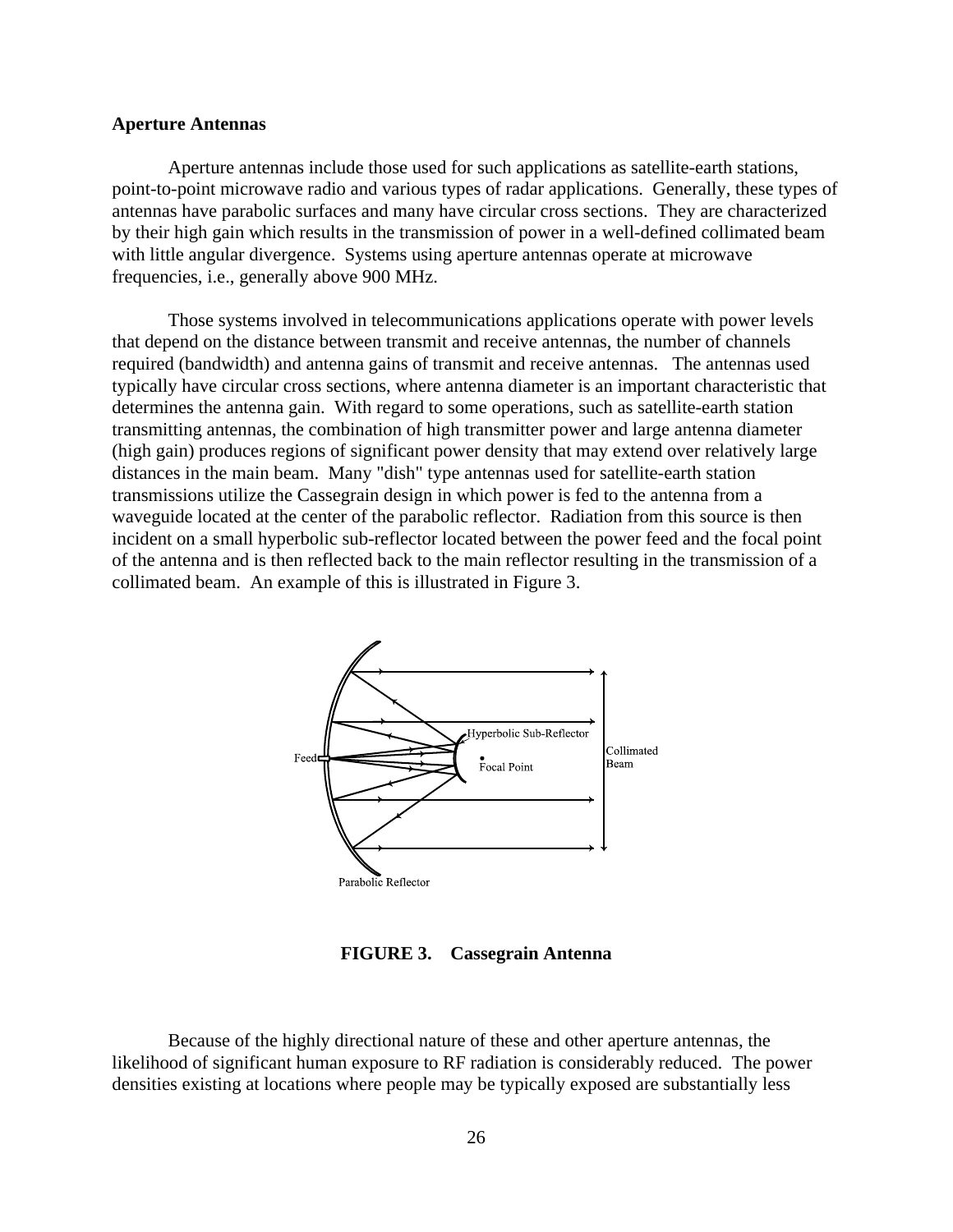than on-axis power densities. Factors that must be taken into account in assessing the potential for exposure are main-beam orientation, antenna height above ground, location relative to where people live or work and the operational procedures followed at the facility.

Satellite-earth uplink stations have been analyzed and their emissions measured to determine methods to estimate potential environmental exposure levels. An empirical model has been developed, based on antenna theory and measurements, to evaluate potential environmental exposure from these systems [Reference 15]. In general, for parabolic aperture antennas with circular cross sections, the following information and equations from this model can be used in evaluating a specific system for potential environmental exposure. More detailed methods of analysis are also acceptable. For example, see References [18] and [21].

**Antenna Surface.** The maximum power density directly in front of an antenna (e.g., at the antenna surface) can be approximated by the following equation:

$$
S_{surface} = \frac{4P}{A}
$$
 (11)

where:  $S_{\text{surface}} = \text{maximum power density at the antenna surface}$  $P = power$  fed to the antenna  $A = physical area of the aperture antenna$ 

**Near-Field Region.** In the near-field, or Fresnel region, of the main beam, the power density can reach a maximum before it begins to decrease with distance. The extent of the near-field can be described by the following equation (**D** and  $\lambda$  in same units):

$$
R_{n\ell} = \frac{D^2}{4\lambda} \tag{12}
$$

where:  $R_{\text{nf}}$  = extent of near-field  $D =$  maximum dimension of antenna (diameter if circular)  $\lambda$  = wavelength

The magnitude of the on-axis (main beam) power density varies according to location in the near-field. However, the maximum value of the near-field, on-axis, power density can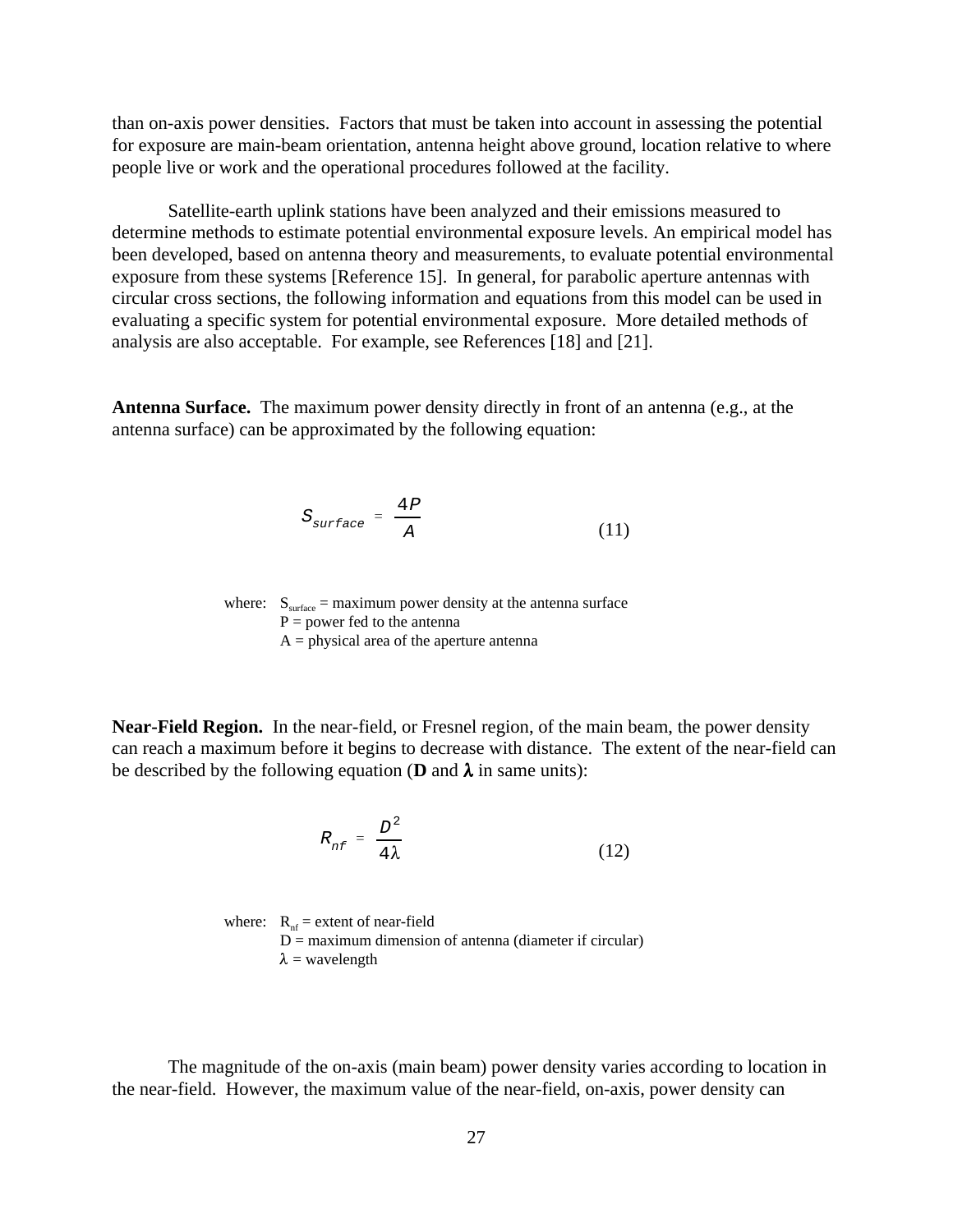be expressed by the following equation:

$$
S_{\text{nf}} = \frac{16\eta P}{\pi D^2} \tag{13}
$$

where:  $S_{\text{nf}} = \text{maximum near-field power density}$  $\eta$  = aperture efficiency, typically 0.5-0.75  $P = power$  fed to the antenna  $D =$ antenna diameter

Aperture efficiency can be estimated, or a reasonable approximation for circular apertures can be obtained from the ratio of the effective aperture area to the physical area as follows:

$$
\eta = \frac{\left(\frac{G\lambda^2}{4\pi}\right)}{\left(\frac{\pi D^2}{4}\right)}
$$
(14)

where:  $\eta$  = aperture efficiency for circular apertures  $G =$  power gain in the direction of interest relative to an isotropic radiator  $\lambda$  = wavelength  $D =$ antenna diameter

If the antenna gain is not known, it can be calculated from the following equation using the actual or estimated value for aperture efficiency:

$$
G = \frac{4\pi\eta A}{\lambda^2} \tag{15}
$$

where:  $\eta$  = aperture efficiency

 $G =$  power gain in the direction of interest relative to an isotropic radiator

 $\lambda$  = wavelength

 $A = physical area of the antenna$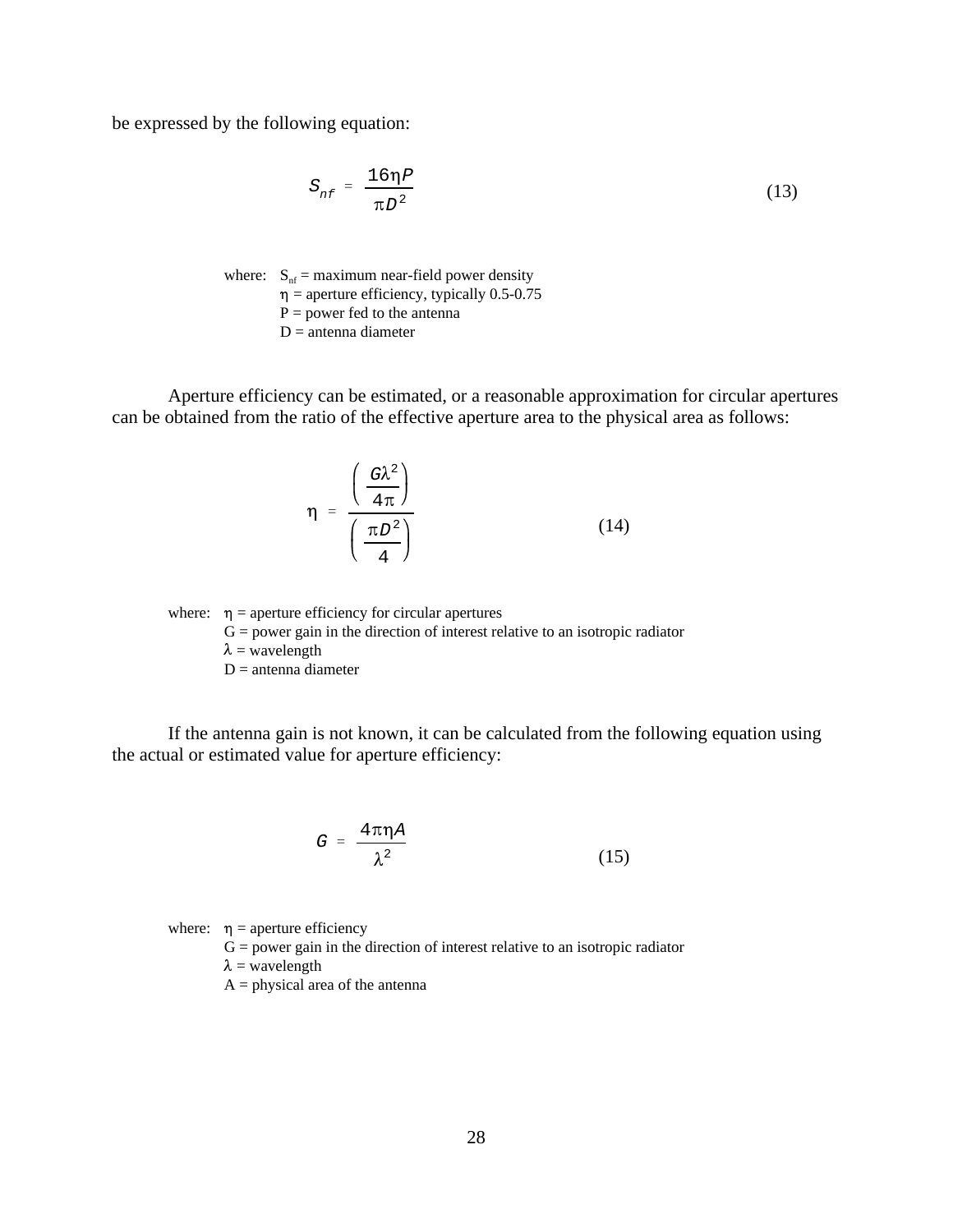**Transition Region.** Power density in the transition region decreases inversely with distance from the antenna, while power density in the far-field (Fraunhofer region) of the antenna decreases inversely with the *square* of the distance. For purposes of evaluating RF exposure, the distance to the beginning of the far-field region (farthest extent of the transition region) can be approximated by the following equation:

$$
R_{ff} = \frac{0.6 \ D^2}{\lambda} \tag{16}
$$

where:  $R_f$  = distance to beginning of far-field  $D =$ antenna diameter  $\lambda$  = wavelength

The transition region will then be the region extending from  $\mathbf{R}_{\text{nf}}$ , calculated from Equation (12), to  $\mathbf{R}_{\text{ff}}$ . If the location of interest falls within this transition region, the on-axis

$$
S_t = \frac{S_{nf} R_{nf}}{R}
$$
 (17)

power density can be determined from the following equation:

where:  $S_t$  = power density in the transition region  $S<sub>nf</sub>$  = maximum power density for near-field calculated above  $R<sub>nf</sub>$  = extent of near-field calculated above  $R =$  distance to point of interest

**Far-Field Region.** The power density in the far-field or Fraunhofer region of the antenna pattern decreases inversely as the square of the distance. The power density in the far-field region of the radiation pattern can be estimated by the general equation discussed earlier:

$$
S_{ff} = \frac{PG}{4\pi R^2}
$$
 (18)

where:  $S_f$  = power density (on axis)

 $P = power$  fed to the antenna

 $G =$  power gain of the antenna in the direction of interest relative to an isotropic radiator

 $R =$  distance to the point of interest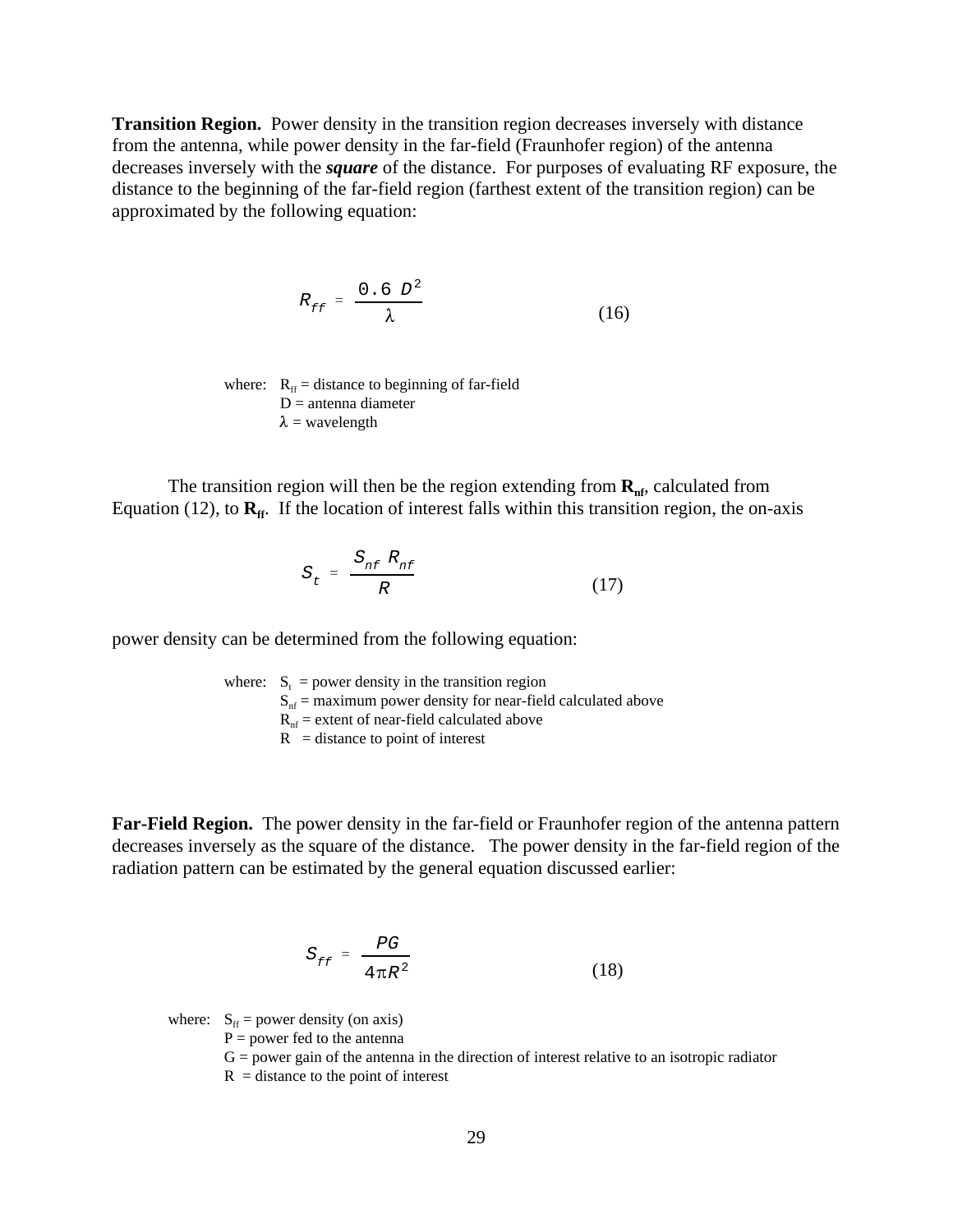In the far-field region, power is distributed in a series of maxima and minima as a function of the off-axis angle (defined by the antenna axis, the center of the antenna and the specific point of interest). For constant phase, or uniform illumination over the aperture, the main beam will be the location of the greatest of these maxima. The on-axis power densities calculated from the above formulas represent the maximum exposure levels that the system can produce. Off-axis power densities will be considerably less.

For off-axis calculations in the near-field and in the transition region it can be assumed that, if the point of interest is at least one antenna diameter removed from the center of the main beam, the power density at that point would be at least a factor of 100 (20 dB) less than the value calculated for the equivalent distance in the main beam (see Reference [15] ).

For practical estimation of RF fields in the off-axis vicinity of aperture antennas, use of the antenna radiation pattern envelope can be useful. For example, for the case of an earth station in the fixed-satellite service, the Commission's Rules specify maximum allowable gain for antenna sidelobes not within the plane of the geostationary satellite orbit, such as at ground level.<sup>19</sup> In such cases, the rules require that the gain of the antenna shall lie below the envelope defined by: **32** - { $25\log_{10}(\theta)$ } dBi *for*  $1^\circ \leq \theta \leq 48^\circ$ <br>**32** - { $25\log_{10}(\theta)$ } dBi *for*  $1^\circ \leq \theta \leq 48^\circ$ Figure 11 determined<br> **and:**  $\vec{r}$  and  $\vec{r}$  and  $\vec{r}$  and  $\vec{r}$  and  $\vec{r}$  and  $\vec{r}$  **10 dBi** *for* 48<sup>o</sup>

and:  $-10$  dBi for  $48^{\circ} < \theta < 180^{\circ}$ 

Where:  $\theta$  = the angle in degrees from the axis of the main lobe **dBi** = dB relative to an isotropic radiator

Use of the gain obtained from these relationships in simple far-field calculations, such as Equation 18, will generally be sufficient for estimating RF field levels in the surrounding environment, since the apparent aperture of the antenna is typically very small compared to its frontal area.

#### **Special Antenna Models**

There are various antenna types for which other models and prediction methods could be useful for evaluating the potential for exposure. To discuss models for each of the numerous types of antennas in existence would be beyond the scope of this bulletin. However, some specific cases and applications will be mentioned. In addition, a model that

 $19$  See 47 CFR 25.209 (a)(2).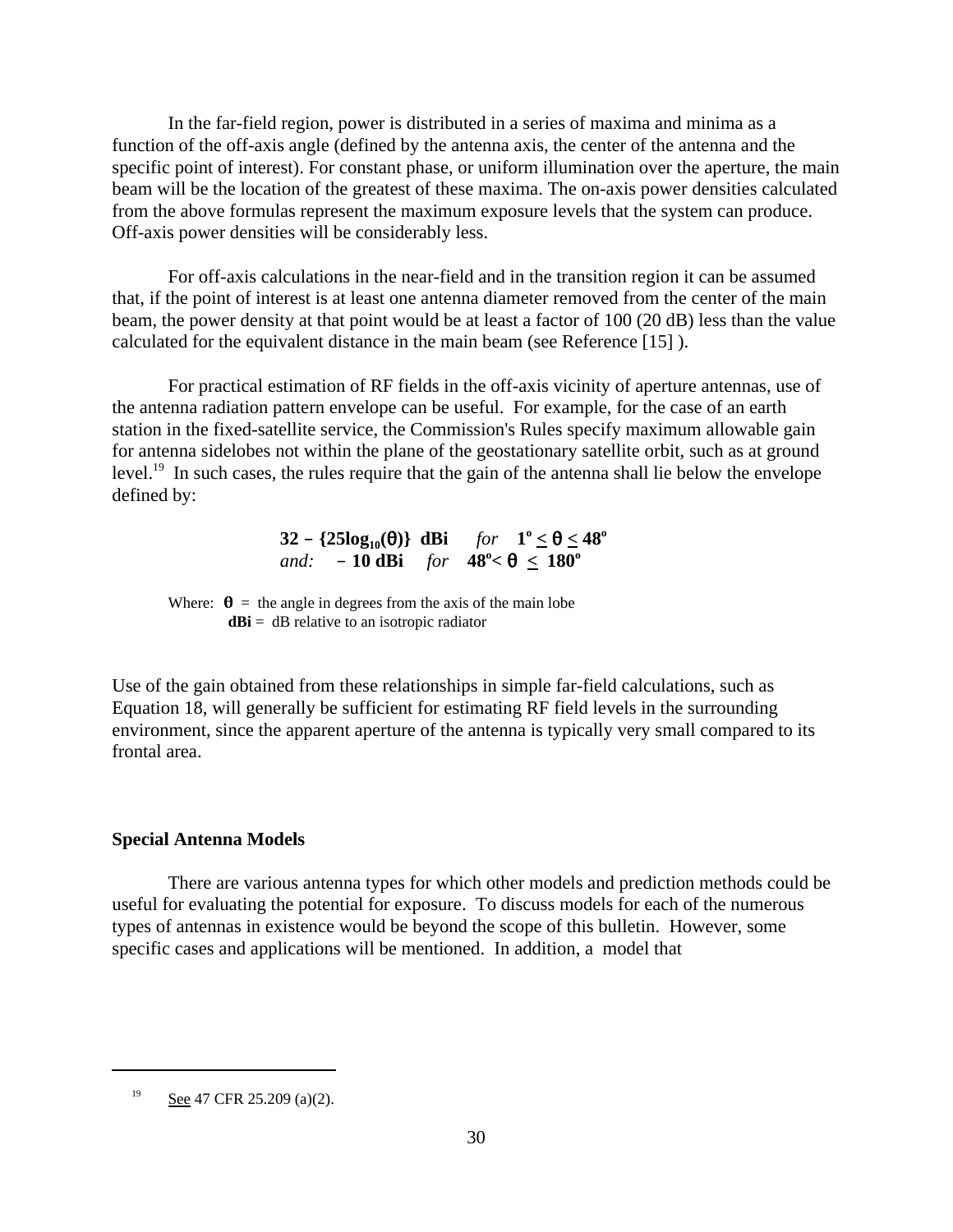was developed for FM radio broadcast antennas is discussed in Supplement A to this bulletin.<sup>20</sup>

Prediction methods have been developed for certain specialized antennas used for paging, cellular radio and personal communications services (PCS). In 1995, a study was performed for the FCC by Richard Tell Associates, Inc., that included developing prediction methodology for RF fields in the vicinity of such antennas, particularly those that may be located on rooftops (see References [29] and also [22] ). In that study it was found that at distances close to these antennas a power density model based on inverse distance was more accurate than predictions based on the typical far-field equations such as Equations (3) and (4) above. In other words, in these equations the factor **R** could be substituted for the factor  $\mathbb{R}^2$  for a more realistic approximation of the true power density close to the antennas. The distance over which this relation holds appears to vary with the antenna under study, but can extend for several meters according to the Tell study.

Tell has observed that the use of a cylindrical model can be useful in evaluating RF fields near vertical collinear dipole antennas similar to those used for cellular, PCS, paging and twoway radio communications.<sup>21</sup> This model can also be used in estimating near-field exposures adjacent to television and FM radio broadcast antennas where workers may be located during tower work. In general, this model is a more accurate predictor of exposure very close to an antenna where "far-field" equations, such as Equation 1, may significantly *overpredict* the RF environment. However, as one moves away from an antenna the cylindrical model becomes overly conservative and the far-field model becomes more accurate. The exact distance ("crossover point") where this occurs is not a simple value but depends on characteristics of the antenna such as aperture dimension and gain. One can determine this crossover point by calculating and plotting power densities using a far-field model and the cylindrical model described below and finding the distance where the predictions coincide.

For Tell's cylindrical model, spatially averaged plane-wave equivalent power densities parallel to the antenna may be estimated by dividing the net antenna input power by the surface area of an imaginary cylinder surrounding the length of the radiating antenna. While the actual power density will vary along the height of the antenna, the average value along its

<sup>&</sup>lt;sup>20</sup> *Additional Information for Radio and Television Broadcast Stations, Supplement A to OET Bulletin 65,* Version 97-01. This supplement will be made available for downloading from the FCC RF Safety Web Site: www.fcc.gov/oet/rfsafety. Otherwise contact the FCC RF Safety Program at: (202) 418-2464.

<sup>21</sup> Tell, Richard A. (1996). *EME Design and Operation Considerations for Wireless Antenna Sites.* Technical report prepared for the Cellular Telecommunications Industry Association, Washington, D.C. 20036.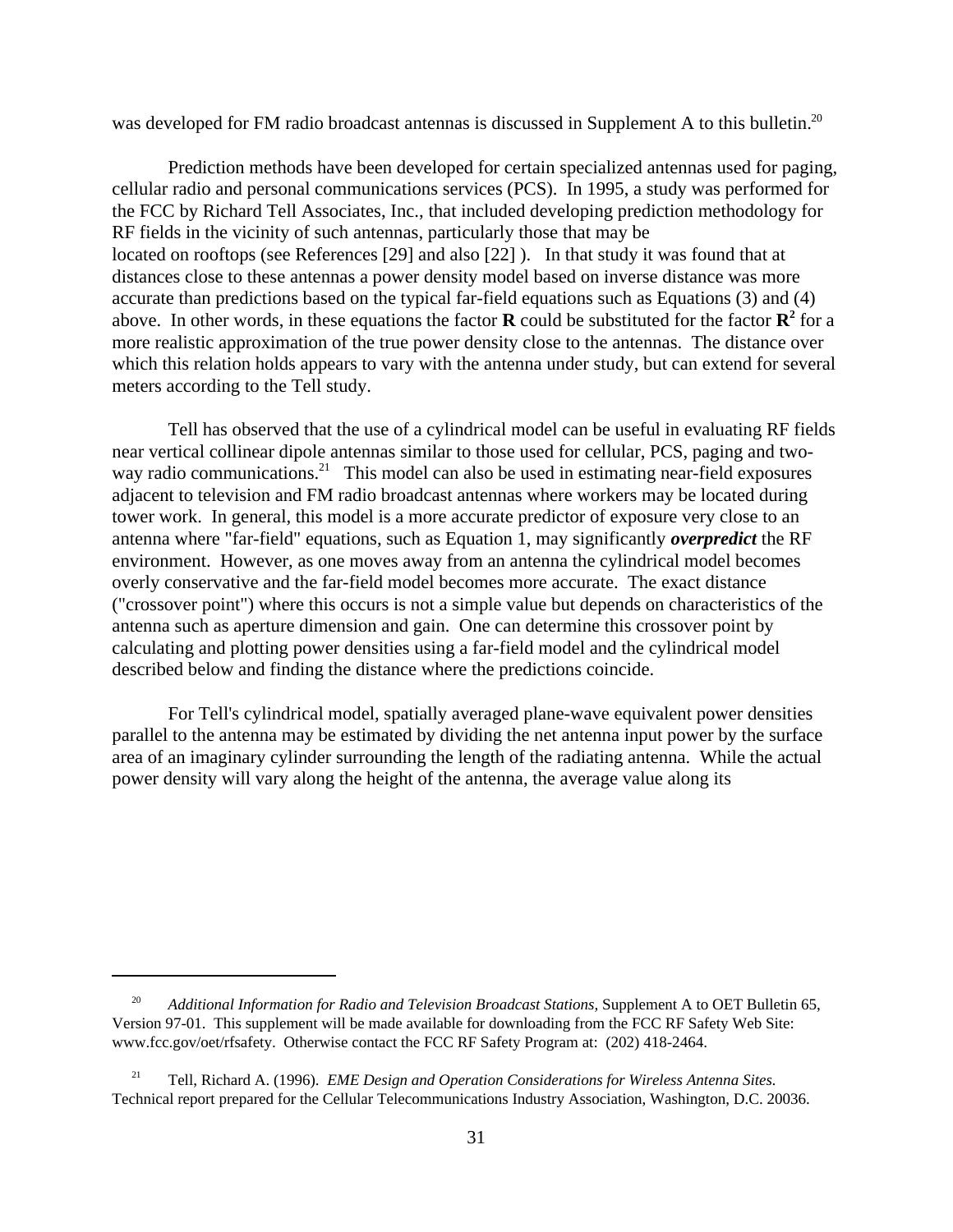length will closely follow the relation given by the following equation.

$$
S = \frac{P_{net}}{2\pi Rh}
$$
 (19)  
where: S = power density  

$$
P_{net} = net power input to the antennaR = distance from the antennah = aperture height of the antenna
$$

For sector-type antennas, power densities can be estimated by dividing the net input power by that portion of a cylindrical surface area corresponding to the angular beam width of the antenna. For example, for the case of a 120-degree azimuthal beam width, the surface area should correspond to 1/3 that of a full cylinder. This would increase the power density near the antenna by a factor of three over that for a purely omni-directional antenna. Mathematically, this can be represented by Equation (20) in which the angular beam width,  $\theta_{\text{RW}}$ , can be taken as the appropriate azimuthal "power dispersion" angle for a given reflector. For example, a conservative estimate could be obtained by using the 3 dB (half-power) azimuthal beam width for a given sectorized antenna.

$$
S = \left(\frac{180}{\theta_{\text{BW}}}\right) \frac{P_{\text{net}}}{\pi R h}
$$
 (20)

where:  $S = power density$  $P_{net}$  = net power input to the antenna  $\theta_{\text{BW}} = \theta_{\text{BW}} = \theta_{\text{BW}}$  beam width of the antenna in degrees  $R =$  distance from the antenna  $h =$  aperture height of the antenna

Equation (20) can be used for any vertical collinear antenna, even omni-directional ones. For omni-directional antennas,  $\theta_{BW}$  would be 360 degrees and Equation (20) reduces to the simpler Equation (19) above.

#### **Multiple-Transmitter Sites and Complex Environments**

It is common for multiple RF emitters to be co-located at a given site. Antennas are often clustered together at sites that may include a variety of RF sources such as radio and television broadcast towers, CMRS antennas and microwave antennas. The FCC's exposure guidelines are meant to apply to any exposure situation caused by transmitters regulated by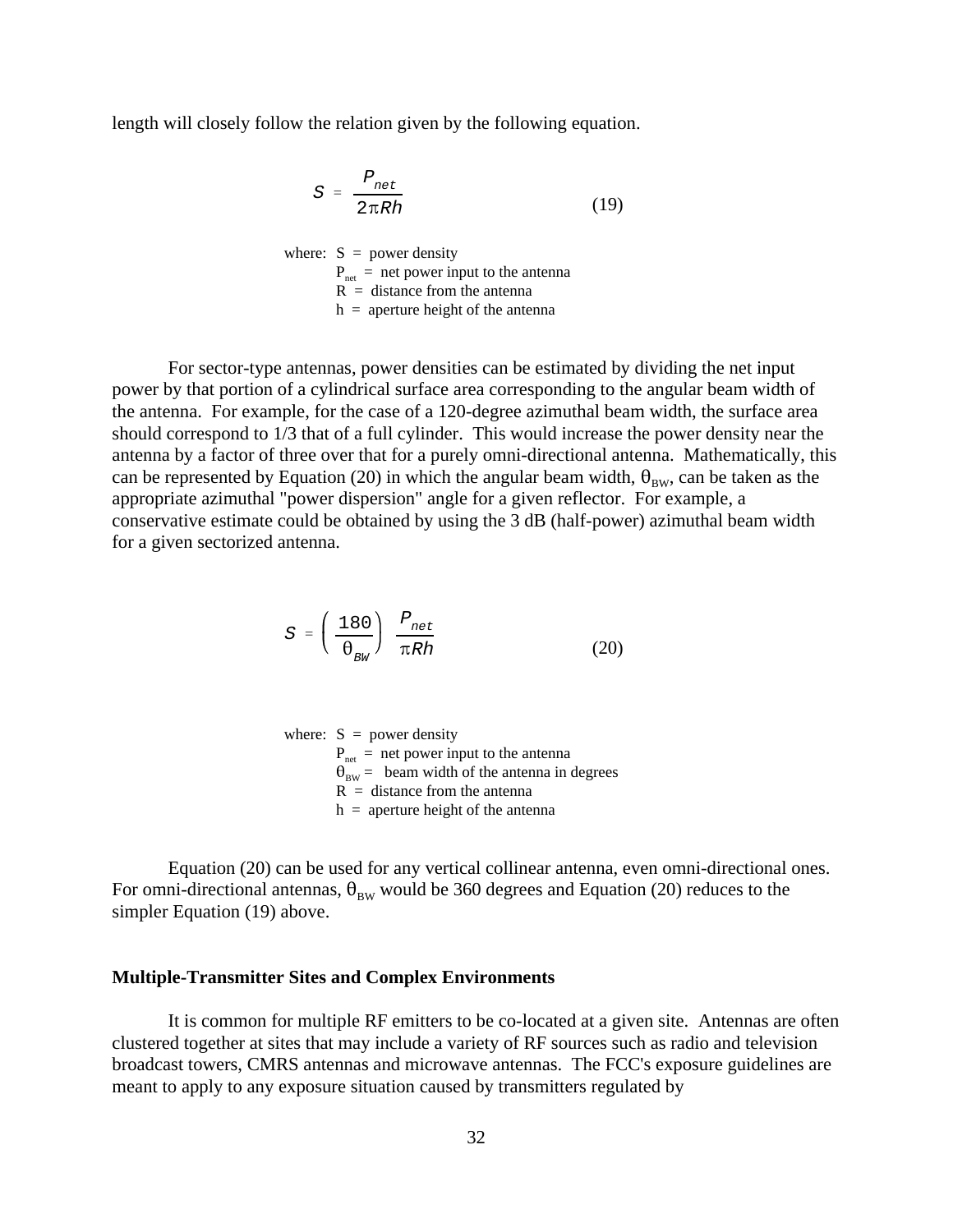the FCC. Therefore, at multiple-transmitter sites, all significant contributions to the RF environment should be considered, not just those fields associated with one specific source. When there are multiple transmitters at a given site collection of pertinent technical information about them will be necessary to permit an analysis of the overall RF environment by calculation or computer modeling. However, if this is not practical a direct measurement survey may prove to be more expedient for assessing compliance (see Section 3 of this bulletin that deals with measurements for more information).

The rules adopted by the FCC specify that, in general, at multiple transmitter sites actions necessary to bring the area into compliance with the guidelines are the shared responsibility of all licensees whose transmitters produce field strengths or power density levels at the area in question in excess of 5% of the exposure limit (in terms of power density or the square of the electric or magnetic field strength) applicable to their particular transmitter.<sup>22</sup> When performing an evaluation for compliance with the FCC's RF guidelines *all* significant contributors to the ambient RF environment should be considered, including those otherwise excluded from performing routine RF evaluations, and applicants are expected to make a good-faith effort to consider these other transmitters. For purposes of such consideration, significance can be taken to mean *any* transmitter producing more than 5% of the applicable exposure limit (in terms of power density or the square of the electric or magnetic field strength) at accessible locations. The percentage contributions are then added to determine whether the limits are (or would be) exceeded. If the MPE limits are exceeded, then the responsible party or parties, as described below, must take action to either bring the area into compliance or submit an EA.

Applicants and licensees should be able to calculate, based on considerations of frequency, power and antenna characteristics the distance from their transmitter where their signal produces an RF field equal to, or greater than, the 5% threshold limit. The applicant or licensee then shares responsibility for compliance in any accessible area or areas within this 5% "contour" where the appropriate limits are found to be exceeded.

The following policy applies in the case of an application for a proposed transmitter, facility or modification (not otherwise excluded from performing a routine RF evaluation) that would *cause non-compliance* at an accessible area previously in compliance. In such a case, it is the responsibility of the applicant to either ensure compliance or submit an EA if emissions from the applicant's transmitter or facility would result in an exposure level at the non-complying area that exceeds 5% of the exposure limits applicable to that transmitter or facility in terms of power density or the square of the electric or magnetic field strength.

For a renewal applicant whose transmitter or facility (not otherwise excluded from routine evaluation) contributes to the RF environment at an accessible area *not in compliance* with the guidelines the following policy applies. The renewal applicant must submit an EA if emissions from the applicant's transmitter or facility, at the area in question, result in an exposure level that exceeds 5% of the exposure limits applicable to that particular transmitter

<sup>22</sup> *See* 47 C.F.R. 1.1307(b)(3), as amended.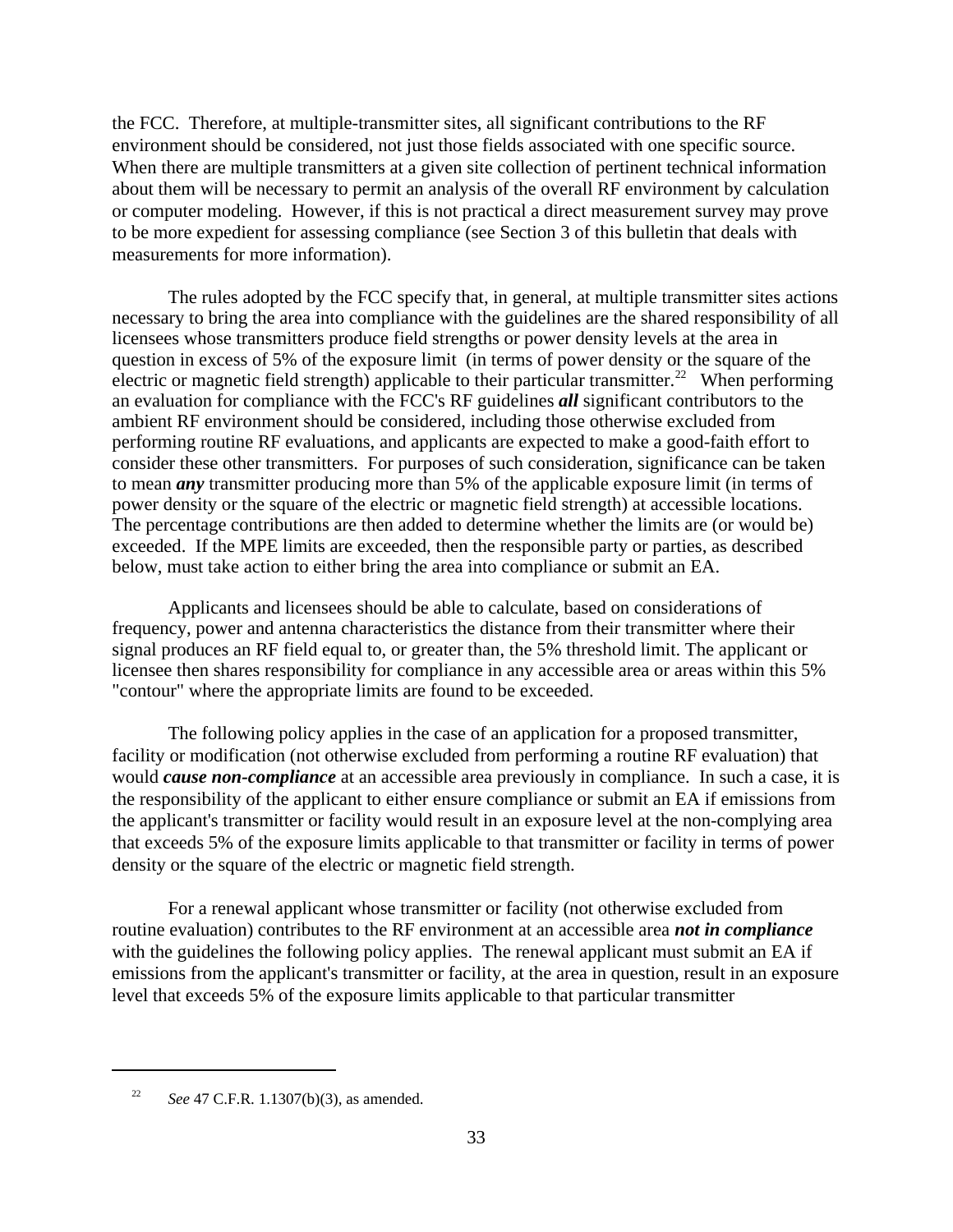in terms of power density or the square of the electric or magnetic field strength. In other words, although the renewal applicant may only be responsible for a fraction of the total exposure (greater than 5%), the applicant (along with any other licensee undergoing renewal at the same time) will trigger the EA process, unless suitable corrective measures are taken to prevent noncompliance before preparation of an EA is necessary. In addition, in a renewal situation if a determination of non-compliance is made, other co-located transmitters contributing more than the 5% threshold level must share responsibility for compliance, regardless of whether they are categorically excluded from routine evaluation or submission of an EA.

Therefore, at multiple-transmitter sites the various responsibilities for evaluating the RF environment, taking actions to ensure compliance or submitting an EA may lie either with a newcomer to the site, with a renewal applicant (or applicants) or with all significant users, depending on the situation. In general, an applicant or licensee for a transmitter at a multipletransmitter site should seek answers to the following questions in order to determine compliance responsibility.

# **(1) New transmitter proposed for a multiple-transmitter site.**

- Is the transmitter in question already categorically excluded from routine evaluation?
- If *yes*, routine evaluation of the application is not required.
- If *not excluded*, is the site in question already in compliance with the FCC guidelines?

 If *no,* the applicant must submit an EA with its application notifying the Commission of the non-compying situation, unless measures are to be taken to ensure compliance. Compliance is the responsibility of licensees of all transmitters that contribute to noncomplying area(s) in excess of the applicable 5% threshold at the existing site. If the existing site is subsequently brought into compliance *without* consideration of the new applicant then the next two questions below apply.

 If *yes*, would the proposed transmitter cause non-compliance at the site in question? If *yes*, the applicant must submit an EA (or submit a new EA in the situation described above) with its application notifying the Commission of the potentially non-complying situation, unless measures will be taken by the applicant to ensure compliance. In this situation, it is the responsibility of the applicant to ensure compliance, since the existing site is already in compliance.

 If *no*, no further environmental evaluation is required and the applicant certifies compliance.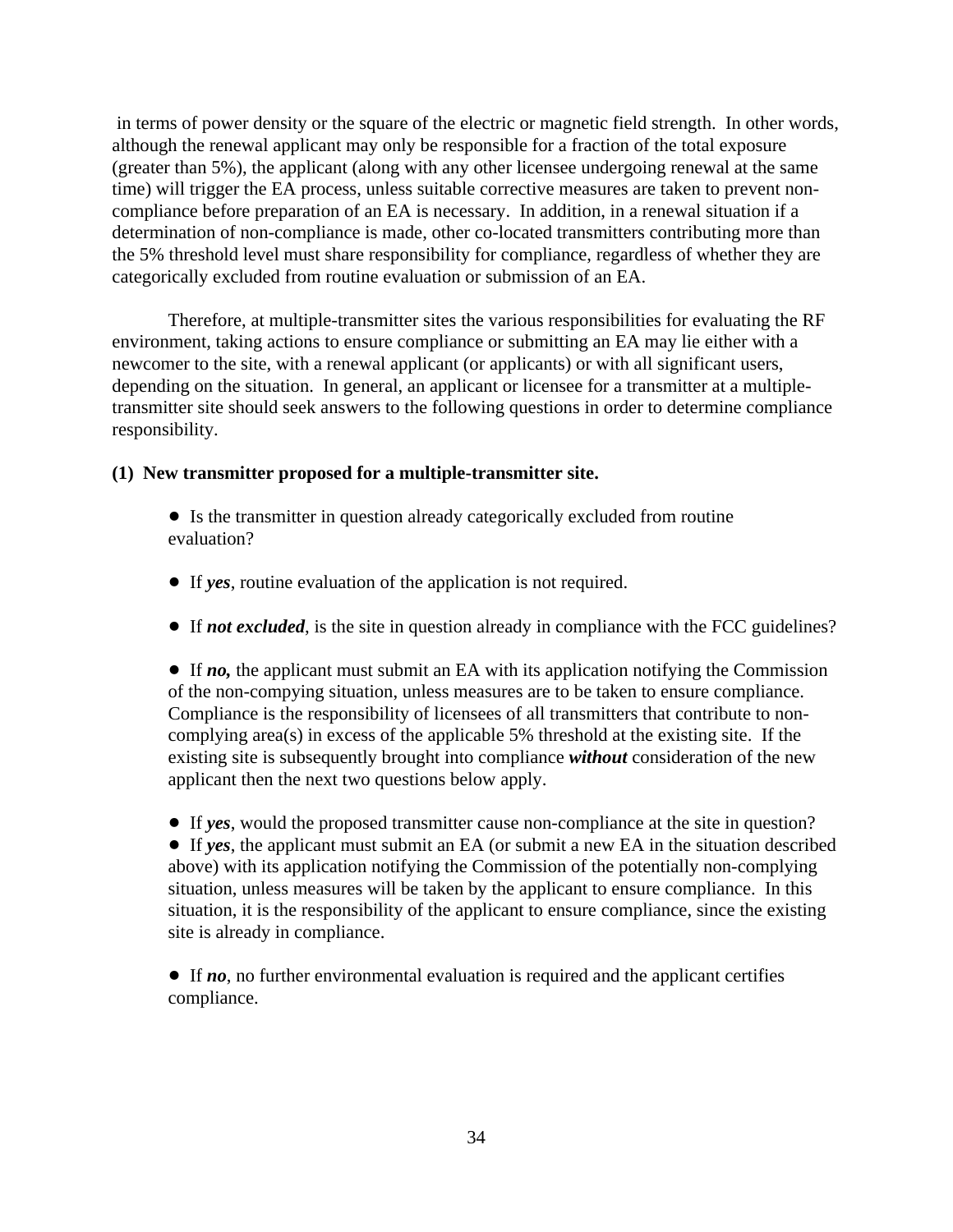#### **(2) Renewal applicant at a multiple-transmitter site**

 Is the transmitter in question already categorically excluded from routine evaluation?

If *yes*, routine evaluation of the application is not required.

If *not excluded,* is the site in question already in compliance with the FCC guidelines?

 If *no*, the applicant must submit an EA with its application notifying the Commission of the non-compying situation, unless measures are taken to ensure compliance. Compliance is the responsibility of licensees of all transmitters that contribute to noncomplying area(s) in excess of the applicable 5% threshold.

 If *yes,* no further environmental evaluation is necessary and the applicant certifies compliance.

The Commission expects its licensees and applicants to cooperate in resolving problems involving compliance at multiple-transmitter sites. Also, owners of transmitter sites are expected to allow applicants and licensees to take reasonable steps to comply with the FCC's requirements. When feasible, site owners should also encourage co-location and common solutions for controlling access to areas that may be out of compliance. In situations where disputes arise or where licensees cannot reach agreement on necessary compliance actions, a licensee or applicant should notify the FCC licensing bureau. The bureau may then determine whether appropriate FCC action is necessary to facilitate a resolution of the dispute.

The FCC's MPE limits vary with frequency. Therefore, in mixed or broadband RF fields where several sources and frequencies are involved, the fraction of the recommended limit (in terms of power density or square of the electric or magnetic field strength) incurred within each frequency interval should be determined, and the sum of all fractional contributions should not exceed 1.0, or 100% in terms of percentage. For example, consider an antenna farm with radio and UHF television broadcast transmitters. At a given location that is accessible to the general public it is determined that FM radio station X contributes 100  $\mu$ W/cm<sup>2</sup> to the total power density (which is 50% of the applicable 200  $\mu$ W/cm<sup>2</sup> MPE limit for the FM frequency band). Also, assume that FM station Y contributes an additional 50  $\mu$ W/cm<sup>2</sup> (25% of its limit) and that a nearby UHF-TV station operating on Channel 35 (center frequency = 599 MHz) contributes 200  $\mu$ W/cm<sup>2</sup> at the same location (which is 50% of the applicable MPE limit for this frequency of 400  $\mu$ W/cm<sup>2</sup>). The sum of all of the percentage contributions then equals 125%, and the location is not in compliance with the MPE limits for the general public. Consequently, measures must be taken to bring the site into compliance such as restricting access to the area (see Section 4 of this bulletin on controlling exposure).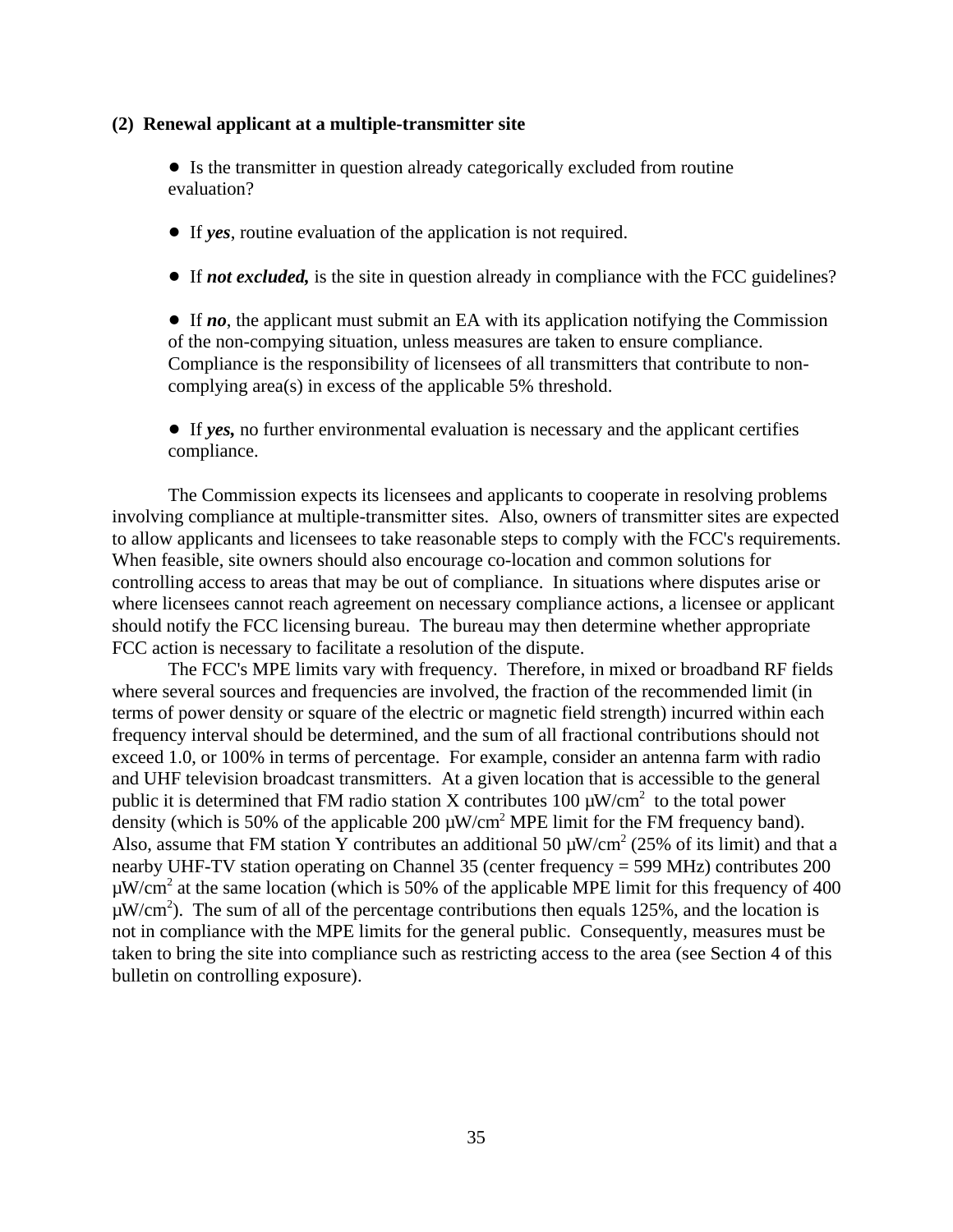As noted above, in such situations it is the shared responsibility of site occupants to take whatever actions are necessary to bring a site into compliance. In the above case, the allocation of responsibility could be generally based on each station's percentage contribution to the overall power density at the problem location, although such a formula for allocating responsibility is not an FCC requirement, and other formulas may be used, as appropriate.

When attempting to predict field strength or power density levels at multiple transmitter sites the general equations discussed in this section of the bulletin can be used at many sites, depending on the complexity of the site. Individual contributions can often be determined at a given location using these prediction methods, and then power densities (or squares of field strength values) can be added together for the total predicted exposure level. In addition, time-averaging of exposures may be possible, as explained in Section 1 of this bulletin. For sites involving radio and television broadcast stations, the methods described in Supplement A for broadcast stations can be used in some circumstances when a site is not overly complex. Also, for wireless communications sites, some organizations have developed commercially-available software for modeling sites for compliance purposes.<sup>23</sup>

When considering the contributions to field strength or power density from other RF sources, care should be taken to ensure that such variables as reflection and re-radiation are considered. In cases involving very complex sites predictions of RF fields may not be possible, and a measurement survey may be necessary (see Section 3 of this bulletin).

The following example illustrates a simple situation involving multiple antennas. The process for determining compliance for other situations can be similarly accomplished using the techniques described in this section and in Supplement A to this bulletin that deals with radio and television broadcast operations. However, as mentioned above, at very complex sites measurements may be necessary.

In the simple example shown in Figure 4 it is desired to determine the power density at a given location **X** meters from the base of a tower on which are mounted two antennas. One antenna is a CMRS antenna with several channels, and the other is an FM broadcast antenna. The system parameters that must be known are the total ERP for each antenna and the operating frequencies (to determine which MPE limits apply). The heights above ground level for each antenna, **H1** and **H2,** must be known in order to calculate the distances, **R1**and **R2**, from the antennas to the point of interest. The methods described in this section (and in Supplement A for FM antennas) can be used to determine the power density contributions of each antenna at the location of interest, and the percentage contributions (compared to the applicable MPE limit for that frequency) are added together as described above to determine if the location complies with the applicable exposure guidelines. If the location is accessible to the public, the general/population limits apply. Otherwise occupational/controlled limits should be used.

<sup>23</sup> For example, the following two U.S. companies have recently begun marketing such software: (1) Richard Tell Associates, Inc., telephone: (702) 645-3338; and (2) UniSite, telephone: (972) 348-7632.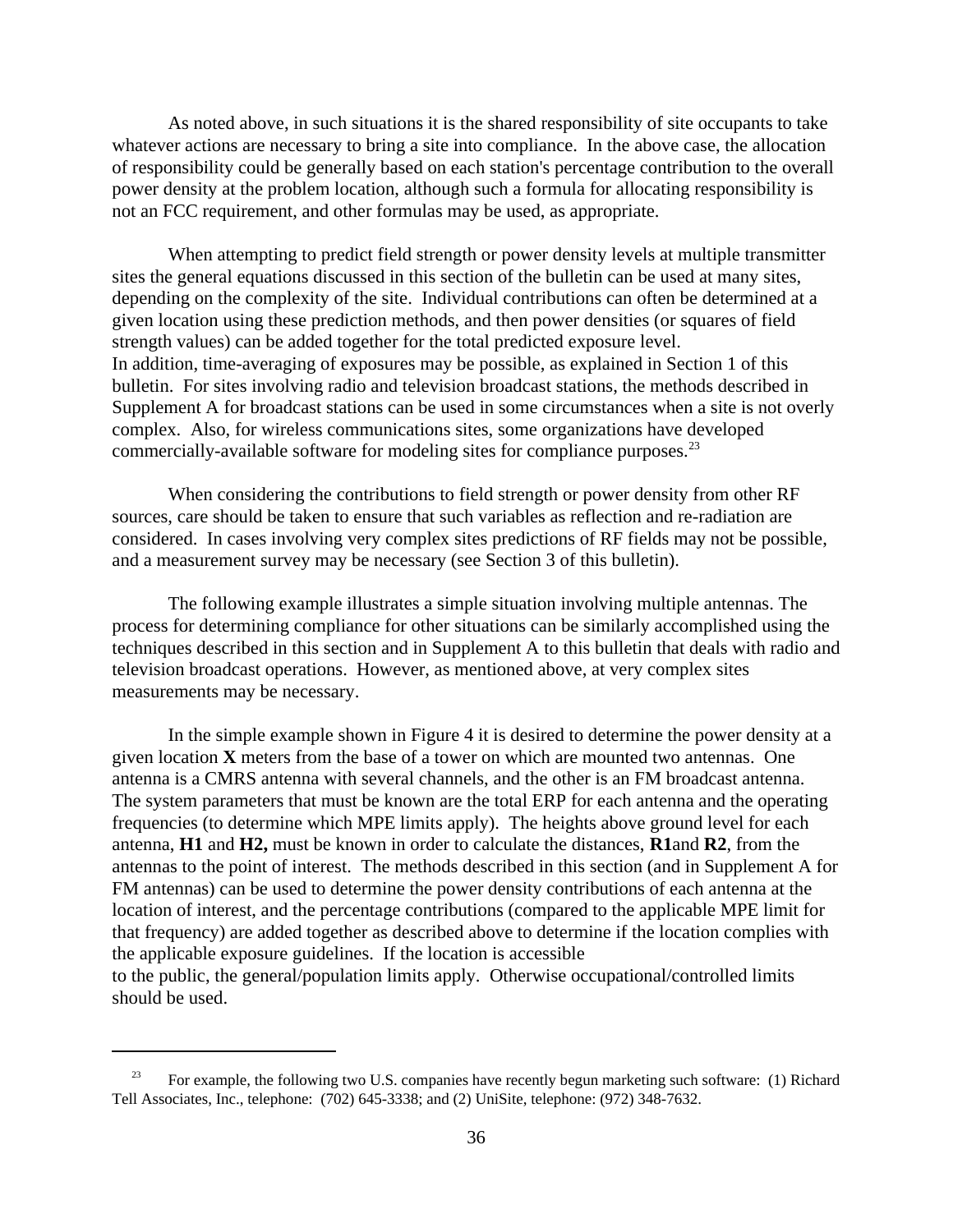Another type of complex environment is a site with multiple towers. The same general process may be used to determine compliance as described above, if appropriate. Distances from each transmitting antenna to the point of interest must be calculated, and RF levels should be calculated at the point of interest due to emissions from each transmitting antenna using the most accurate model. Limits, percentages and cumulative percent of the limit may then be determined in the same manner as for Figure 4. Figure 5 illustrates such a situation.

Another situation may involve a single antenna that creates significant RF levels at more than one type of location. Figure 6 illustrates such a situation where exposures on a rooftop as well as on the ground are possible. The same considerations apply here as before and can be applied to predict RF levels at the points of interest. As mentioned previously, with respect to rooftop environments, it is also important to remember that building attenuation can be expected to reduce fields inside of the building by approximately 10-20 dB.

Situations where tower climbing is involved may be complicated and may require reduction of power or shutting down of transmitters during maintenance tasks (also see Section 4 of this bulletin on controlling exposure). Climbing of AM towers involves exposure due to RF currents induced in the body of the climber, and guidelines are available for appropriate power reduction (see Supplement A, Section 1, dealing with AM broadcast stations). For FM, TV and other antennas that may be mounted on towers, the highest exposures will be experienced near the active elements of each antenna and may require shutting off or greatly reducing power when a worker passes near the elements.

The equations in this section can also be used to calculate worst-case RF levels either below or above antennas that are side-mounted on towers. In the example shown in Figure 7, a more complicated situation arises when a worker is climbing an AM tower on which are side-mounted two other antennas. In this case the safest and most conservative approach would be to consult Supplement A, Section 1, for the appropriate AM power level to use and then to ensure that the transmitters for the other antennas are shut down when the climber passes near each side-mounted antenna's elements.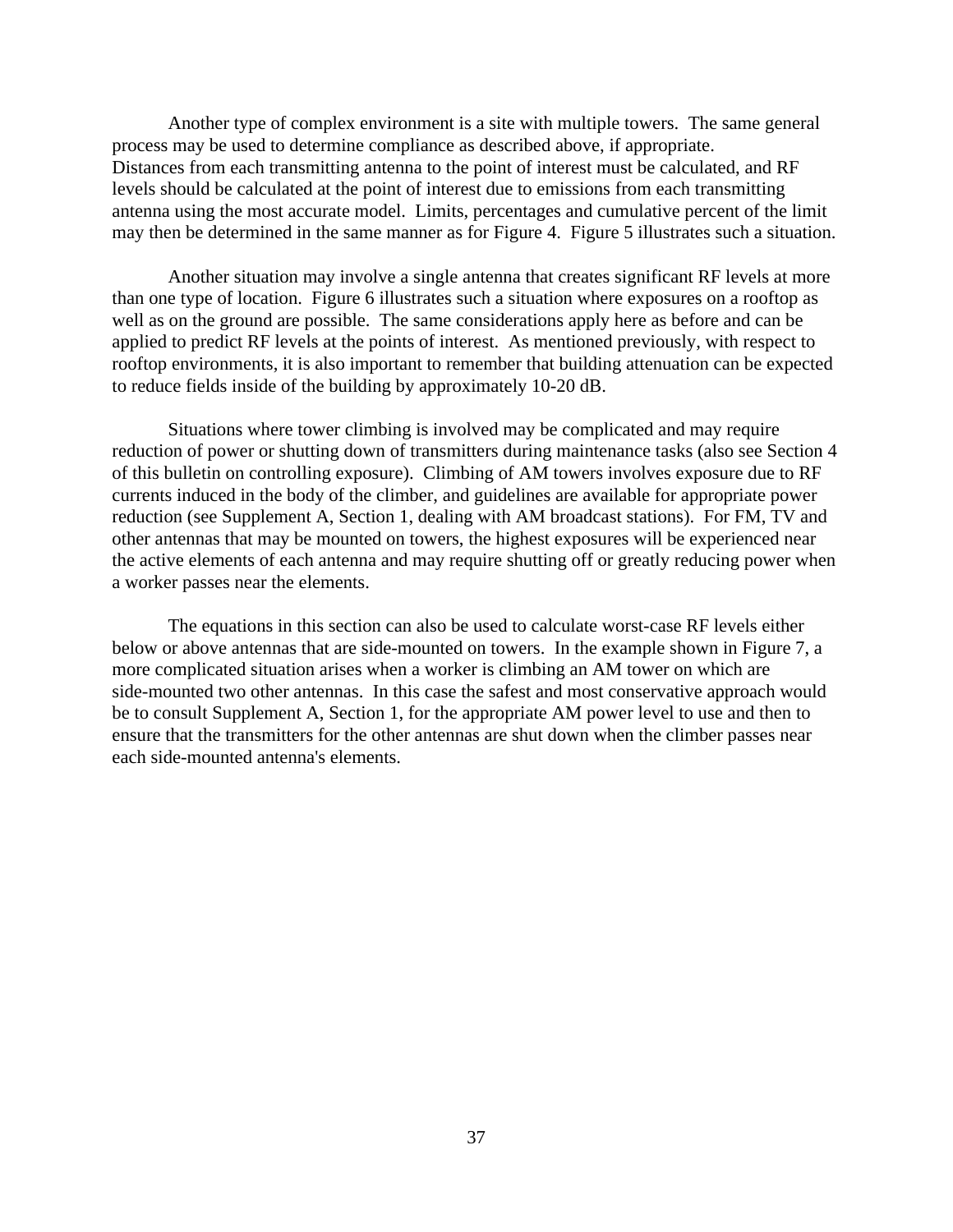

**Figure 4. Single tower, co-located antennas, ground-level exposure (at 2 m).**



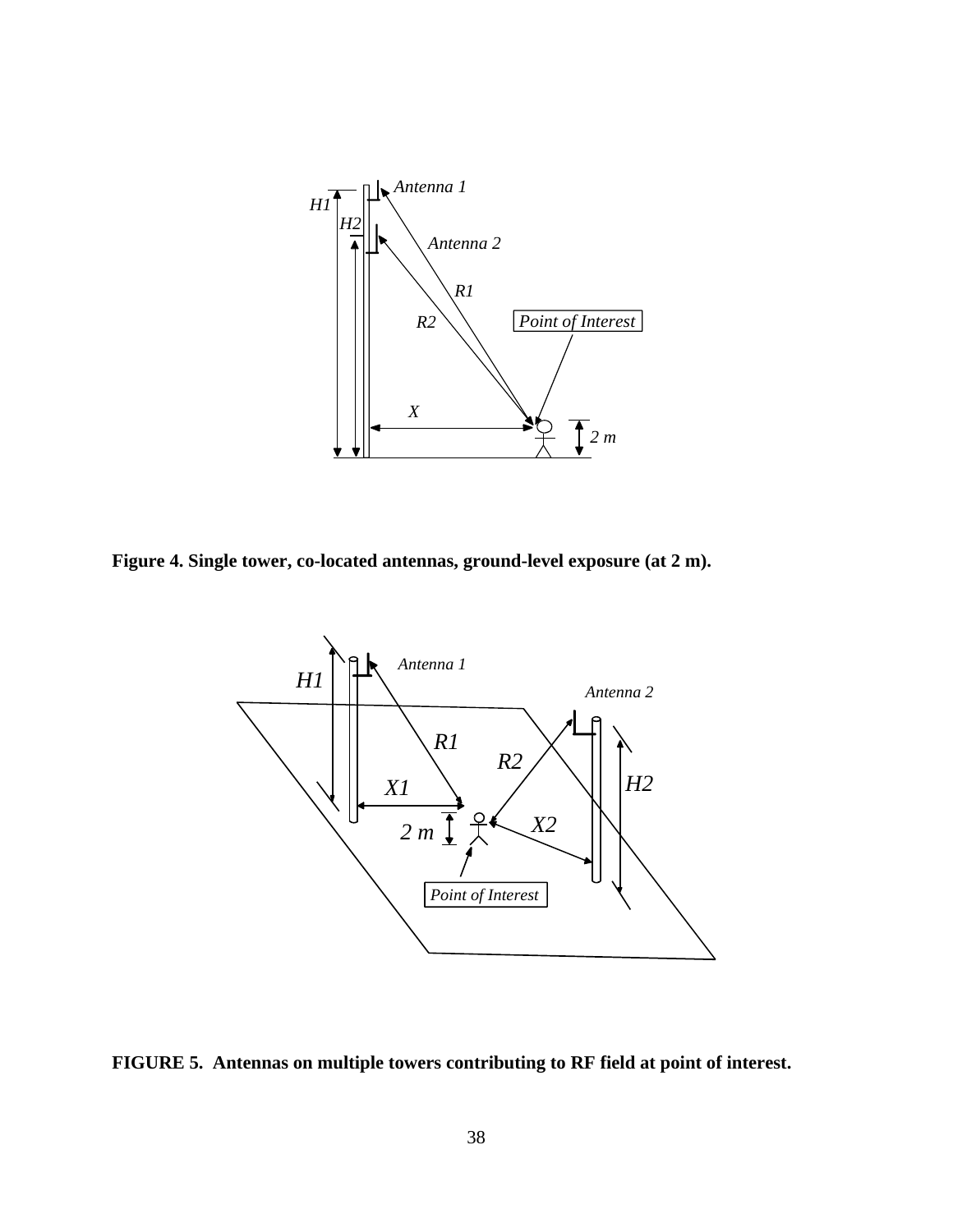

**FIGURE 6. Single roof-top antenna, various exposure locations.**



**FIGURE 7. Single tower, co-located antennas, on-tower exposure.**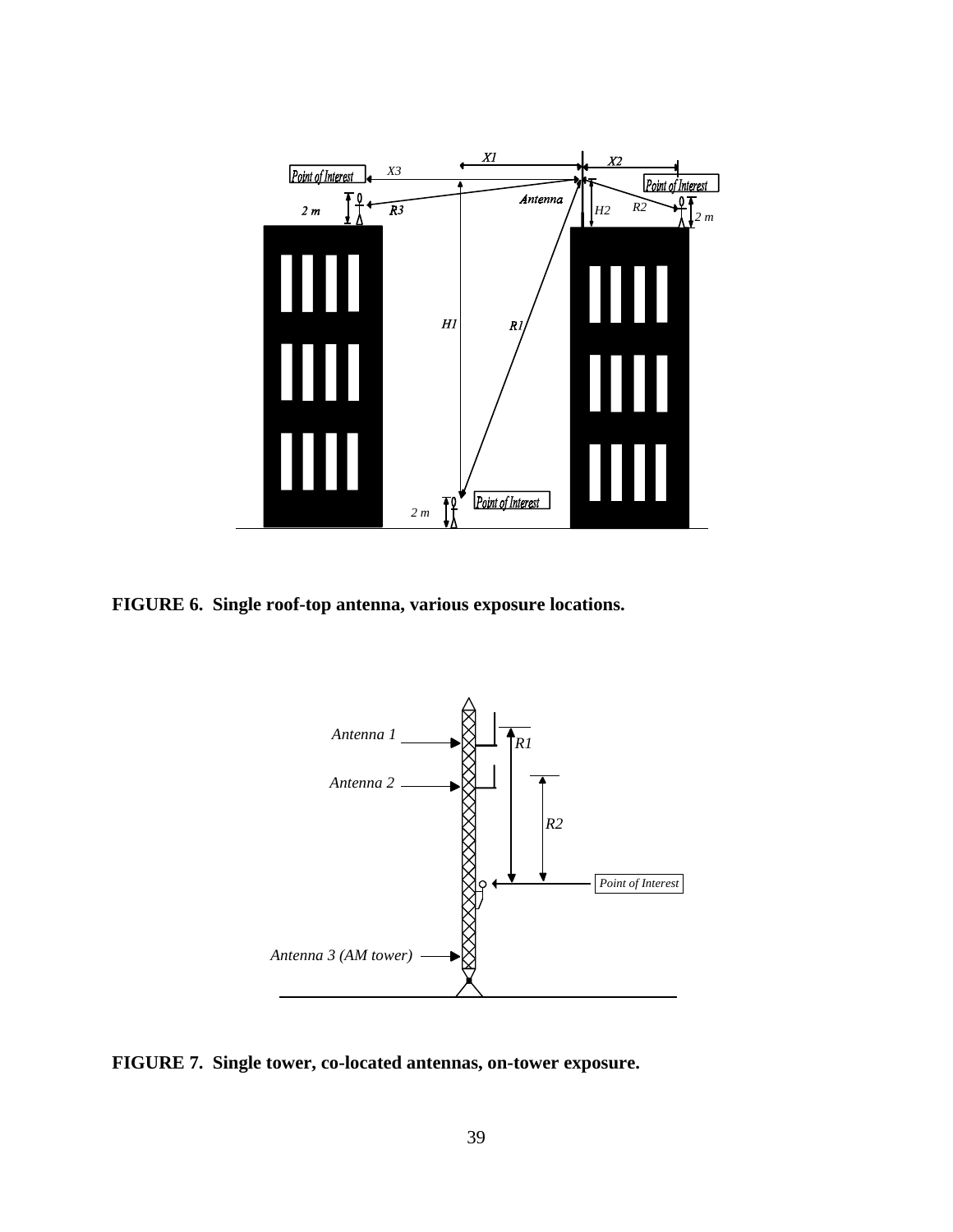#### **Evaluating Mobile and Portable Devices**

Portable and mobile devices present something of a special case with respect to evaluating RF exposure. The user of such a device would most likely be in the near vicinity of the RF radiator, and the predictive methods described above may not apply in all cases. Therefore, evaluation of exposure due to these devices requires special consideration. The FCC's rules for evaluating portable and mobile devices for RF compliance are contained in 47 CFR §§2.1091 and 2.1093 (see Appendix A).

The new FCC guidelines differentiate between devices according to their proximity to exposed persons. In that regard, "portable" devices are defined as those devices that are designed to be used with any part of the radiating structure of the device in direct contact with the body of the user or within 20 cm of the body of the user under normal conditions of use. This category would include such devices as hand-held cellular telephones that incorporate the radiating antenna into the handpiece. "Mobile" devices are defined by the FCC as transmitting devices designed to be used in other than fixed locations that would normally be used with radiating structures maintained 20 cm or more from the body of the user or nearby persons. In this context, the term "fixed location" means that the device is physically secured at one location and is not able to be easily moved to another location.

Examples of mobile devices, as defined above, would include transportable cellular telephones ("bag" phones), cellular telephones and other radio devices that use vehicle-mounted antennas and certain other transportable transmitting devices. Transmitting devices designed to be used by consumers or workers that can be easily re-located, such as wireless devices associated with a personal computer, are considered to be mobile devices if they meet the 20 centimeter separation requirement.

Evaluation of exposure from a portable or mobile device depends on how the device is to be used. With respect to portable devices, both the 1992 ANSI/IEEE standard and the NCRP exposure criteria, upon which the FCC guidelines are based, permit devices designed to be used in the immediate vicinity of the body, such as hand-held telephones, to be excluded from compliance with the limits for field strength and power density provided that such devices comply with the limits for specific absorption rate (SAR). Therefore, portable devices, as defined by the FCC, are to be evaluated with respect to SAR not MPE limits. For most consumer-type devices, such as hand-held cellular telephones, the appropriate SAR limit is 1.6 watt/kg as averaged over any one gram of tissue, defined as a tissue volume in the shape of a cube (see Appendix A for details).

The selection of the 20-cm value for differentiating between "portable" and "mobile" devices is based on the specification in the 1992 ANSI/IEEE standard that 20 cm should be the minimum separation distance where reliable field measurements to determine adherence to MPEs can be made.<sup>24</sup> Therefore, although at closer distances a determination of SAR is

Although ANSI/IEEE does not explicitly state a rule for determining when SAR measurements are preferable to MPE measurements, we believe that the 20 cm distance is appropriate based on Sec. 4.3(3) of ANSI/IEEE C95.1-1992.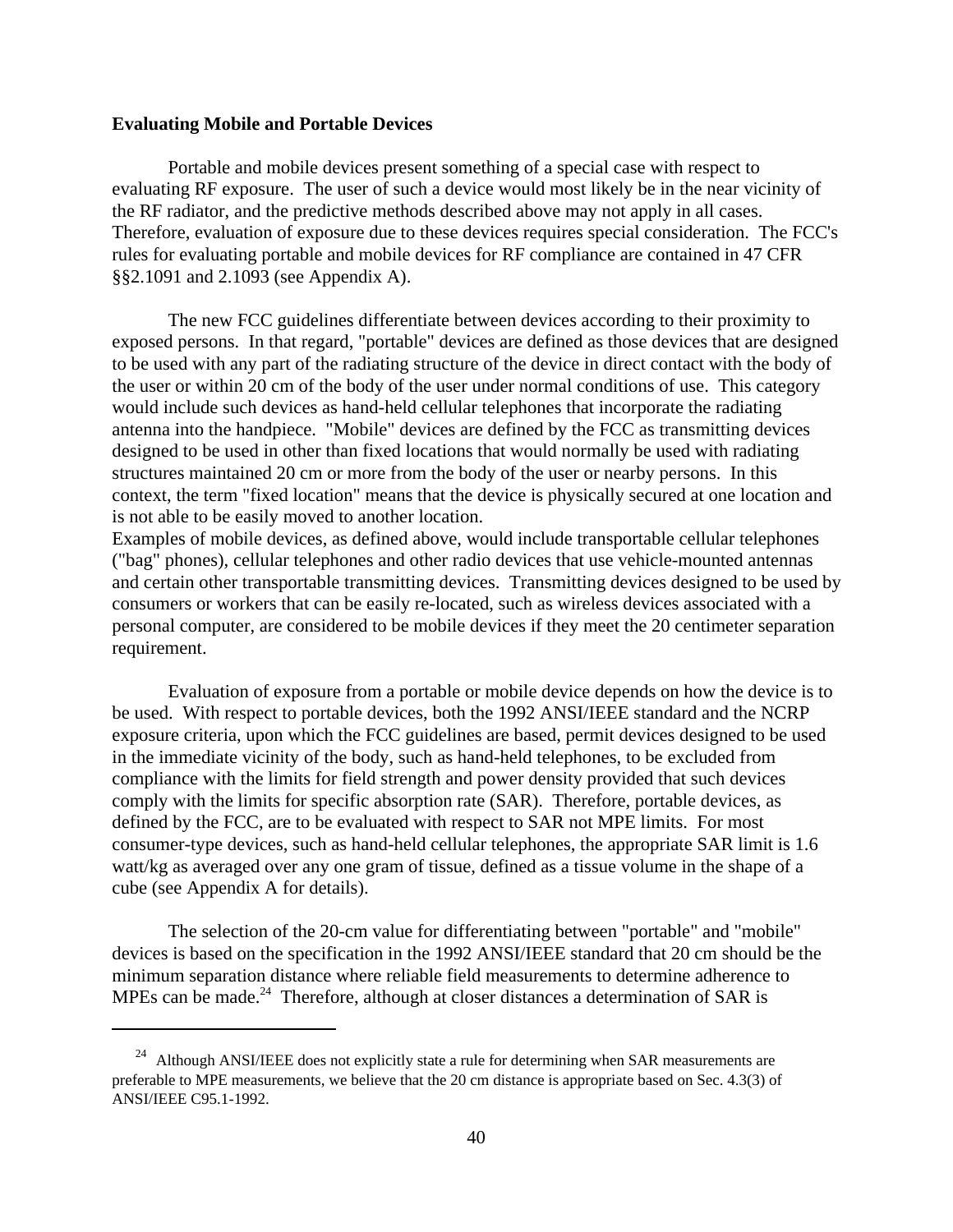normally a more appropriate measure of exposure, for "mobile" devices, as defined above, compliance can be evaluated with respect to MPE limits, and the generic equations of this section, such as Equations (3) and (4), can be used for calculating exposure potential.

For portable devices SAR evaluation is routinely required by the FCC prior to equipment authorization or use for the following categories: (1) portable telephones or portable telephone devices to be used in the Cellular Radiotelephone Service authorized under Part 22, Subpart H of the FCC's rules or to be used in the Private Land Mobile Radio Services for SMR systems under Part 90 of our rules; (2) portable devices to be used in the Personal Communications Services (PCS) authorized under Part 24; (3) portable devices that operate in the General Wireless Communications Services or the Wireless Communications Service authorized under Parts 26 and 27; (4) portable devices to be used for earth-satellite communication authorized under Part 25 and Part 80; and (5) portable unlicensed PCS, portable unlicensed NII and portable millimeter-wave devices authorized under Part 15 of our rules (see Appendix A for specific rule parts).

Mobile devices, as defined above, are to be evaluated with respect to the MPE limits specified in Table 1 of Appendix A (and in 47 CFR § 1.1310). Evaluation prior to equipment authorization or use is routinely required for the following mobile transmitters if the operating frequency is 1.5 GHz or below and the effective radiated power (ERP) of the station, in its normal configuration, will be 1.5 watts or greater, *or* if the operating frequency is above 1.5 GHz and the ERP is 3 watts or more: (1) mobile telephones or portable telephone devices to be used in the Cellular Radiotelephone Service authorized under Part 22 Subpart H of the FCC's rules or to be used in the Private Land Mobile Radio Services for SMR systems under Part 90 of our rules; (2) mobile devices to be used in the Personal Communications Services (PCS) authorized under Part 24; (3) mobile devices that operate in the General Wireless Communications Services or the Wireless Communications Service authorized under Parts 26 and 27; (4) mobile devices to be used for earth-satellite communication authorized under Part 25 and Part 80; and (5) unlicensed PCS, unlicensed NII and millimeter-wave mobile devices authorized under Part 15 of our rules.

Although the FCC's exposure criteria apply to portable and mobile devices in general, at this time routine evaluation for compliance is not required for devices such as "push-to-talk" portable radios and "push to talk" mobile radios used in taxicabs, business, police and fire vehicles and used by amateur radio operators. These transmitting devices are excluded from routine evaluation because their duty factors (percentage of time during use when the device is transmitting) are generally low and, for mobile radios, because their antennas are normally mounted on the body of a vehicle which provide some shielding and separation from the user. This significantly reduces the likelihood of human exposure in excess of the RF safety guidelines due to emissions from these transmitters. Duty factors associated with transmitting devices that are not "push-to-talk," such as transportable cellular telephones ("bag" phones) or cellular telephones that use vehicle-mounted antennas, would be generally higher, and these devices are subject to routine evaluation. Although we are not requiring routine evaluation of all portable and mobile devices, under Sections 1.1307(c) and 1.1307(d) of the FCC's Rules, 47 CFR 1.1307(c) and (d), the Commission reserves the right to require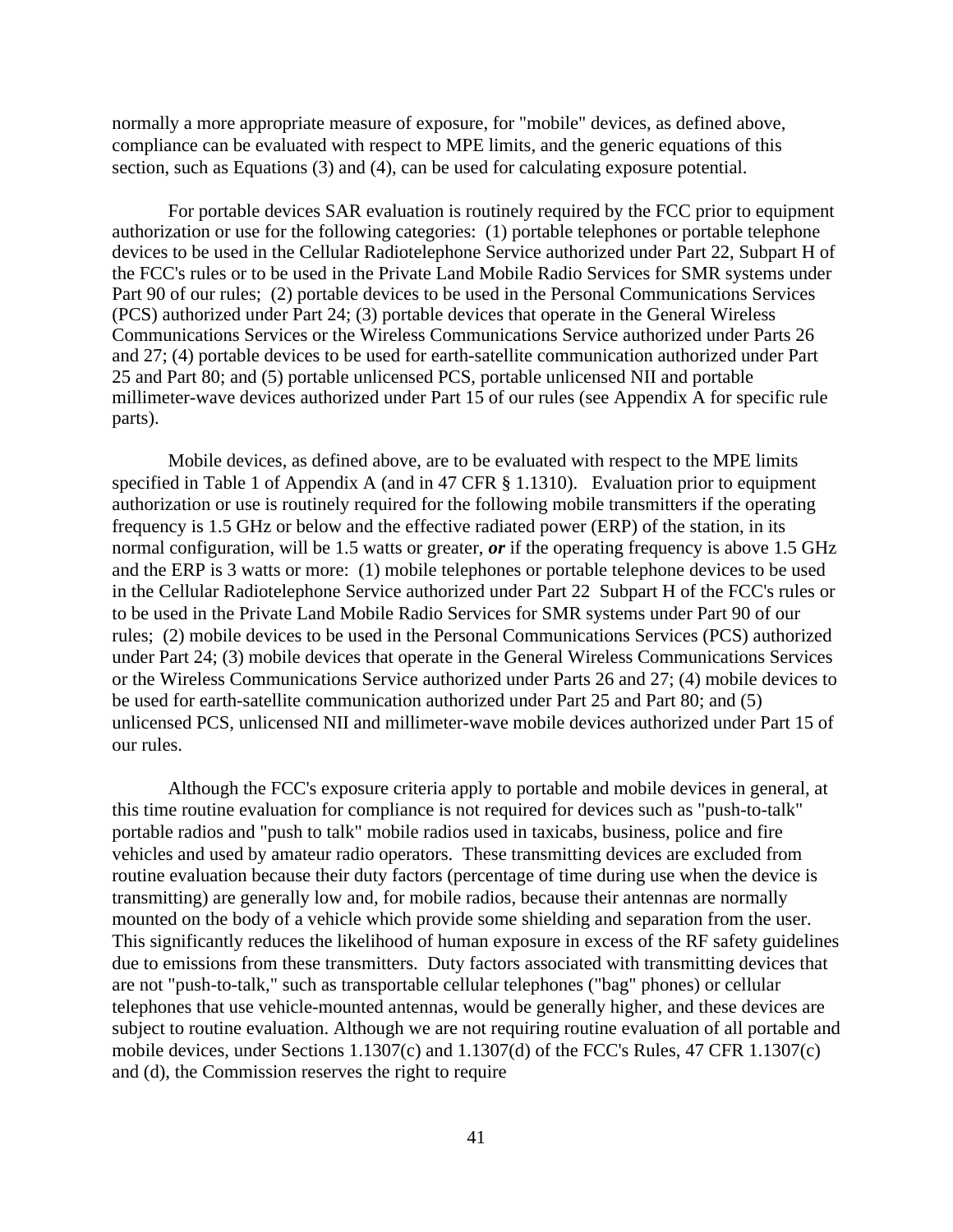evaluation for environmental significance of any device (in this case with respect to SAR or compliance with MPE limits).

The following guidelines should be used to determine the application of the exposure criteria to portable and mobile devices in general. First of all, devices may generally be evaluated based on whether they are designed to be used under occupational/controlled or general population/uncontrolled conditions. Devices that are designed specifically to be used in the workplace, such as many hand-held, two-way portable radios, would be considered as operating in an occupational/controlled environment and the applicable limits for controlled environments would apply. On the other hand, devices designed to be purchased and used primarily by consumers, such as cellular telephones and most personal communications devices, would be considered to operate under the general population/uncontrolled category, and limits for uncontrolled environments would apply. Devices that can be used in either environment would normally be required to meet uncontrolled exposure criteria.

In situations where higher exposure levels may result from unusual or inappropriate use of a device, instructional material should be provided to the user to caution against such usage. With regard to mobile devices that are not hand-held, labels and instructional material may be useful as when a minimum separation distance is desired to be maintained. For example, in the case of a cellular "bag" phone a prominent warning label as well as instructional information on minimum required distances for compliance would be an acceptable means of ensuring that the device is used safely.

With respect to evaluating portable devices, various publications are available that describe appropriate measurement techniques and methods for determining SAR for compliance purposes. $25$  The use of appropriate numerical and computational techniques, such as FDTD analysis, may be acceptable for demonstrating compliance with SAR values. Studies have indicated that such techniques can be used to determine energy absorption characteristics in exposed subjects (e.g., see Reference [24]). However, in order for numerical techniques to be valid the basic computational algorithm and modeling of the portable device should be validated, and appropriate models of the human body should be used which will provide reasonable accurate estimates of SAR. Accurate models of the adult human body exist at the present time, but developing models of devices may be more problematic. In general, numerical device and antenna models should represent the actual device under test and should be confirmed accordingly, e.g., with appropriate techniques, analytical data, published data or far-field radiation patterns.

For purposes of evaluating compliance with localized SAR guidelines, portable devices should be tested or evaluated based on normal operating positions or conditions. Because of the location of the antenna, the antenna may be closer to the body, e.g., the head, when the

<sup>&</sup>lt;sup>25</sup> For example, see sections of ANSI/IEEE C95.3-1992 and NCRP Report No. 119, discussed below, that describe SAR evaluation techniques. Also, see References [5], [7], [12], [13], [14], [16], [17], [23] and [24]. Other organizations are developing information on SAR evaluation procedures, and SAR evaluation services and systems are commercially available.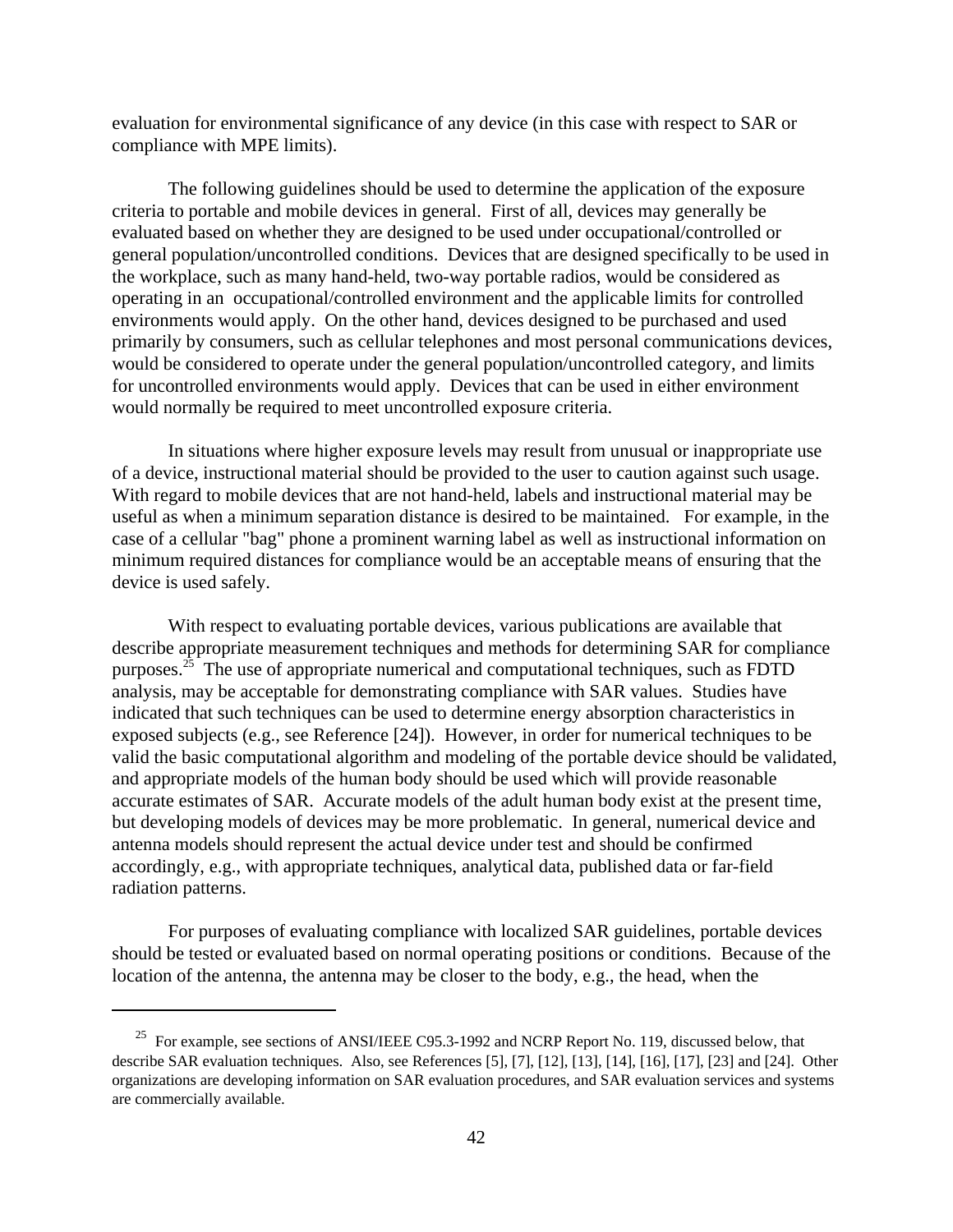device is held against the left side of the head or body versus when it is held against the right side. In such cases, there will be differences in coupling to the body resulting in higher SARs when the device is held on one side rather than the other. Since various users may hold these devices in either position, both positions should be tested to determine compliance.

Industry groups and other organizations are expected to develop product performance standards and other information to ensure compliance with SAR criteria in the future. This effort will be very helpful in facilitating the provision of compliance guidelines and services to manufacturers and others. In that regard, a sub-committee sponsored by the IEEE has been recently formed to develop specific and detailed recommendations for experimental and numerical evaluation of SAR from portable devices.<sup>26</sup> FCC staff participate as members of this sub-committee, and it is expected that the FCC will be able to use the recommendations made by this group to provide future guidance on SAR evaluation.<sup>27</sup> In the meantime, the FCC expects to periodically issue statements or guidance on compliance with SAR requirements pending the issuance of any recommended protocols or guidelines from the IEEE or other organizations. Inquiries with respect to FCC requirements for SAR evaluation should be directed to the FCC's laboratory in Columbia, Maryland, telephone: (301) 725-1585.

For portable devices operating at frequencies above 6 GHz special considerations are necessary. The localized SAR criteria used by the FCC, and specified in the ANSI/IEEE 1992 standard, only apply at operating frequencies between 100 kHz and 6  $\text{GHz}^{28}$  For portable devices that operate above 6 GHz (e.g., millimeter-wave devices) localized SAR is not an appropriate means for evaluating exposure. At these higher frequencies, exposure from portable devices should be evaluated in terms of power density MPE limits instead of SAR. Power density values can be either calculated or measured, as appropriate.

If power density is to be measured at these higher frequencies to show compliance of portable devices, a question arises as to an appropriate minimum distance at which to make such a measurement. The ANSI/IEEE 1992 standard specifies 20 cm as a minimum separation distance for such measurements. The guidelines delineated in NCRP No. 86 indicated that measurements should be made at least 5 cm "from any object in the field."<sup>29</sup> The more recent NCRP Report 119 seems to endorse the 20 cm value, at least for the case of

<sup>&</sup>lt;sup>26</sup> IEEE Standards Coordinating Committee 34 (IEEE SCC34), sub-committee II. For further information contact the IEEE at 445 Hoes Lane, P.O. Box 1331, Piscataway, NJ 08855-1331.

<sup>&</sup>lt;sup>27</sup> It should also be noted that in February 1997 the European Committee for Electrotechnical Standardization released a CENELEC document entitled, "Considerations for Human Exposure to EMFs from Mobile Telecommunications Equipment (MTE) in the Frequency Range 30 MHz - 6 GHz." This document contains information and guidance on techniques for evaluating SAR compliance for RF devices.

<sup>28</sup> ANSI/IEEE C95.1-1992, Section 4.2.

<sup>&</sup>lt;sup>29</sup> See Reference [20], NCRP Report No. 86 at Section 17.5.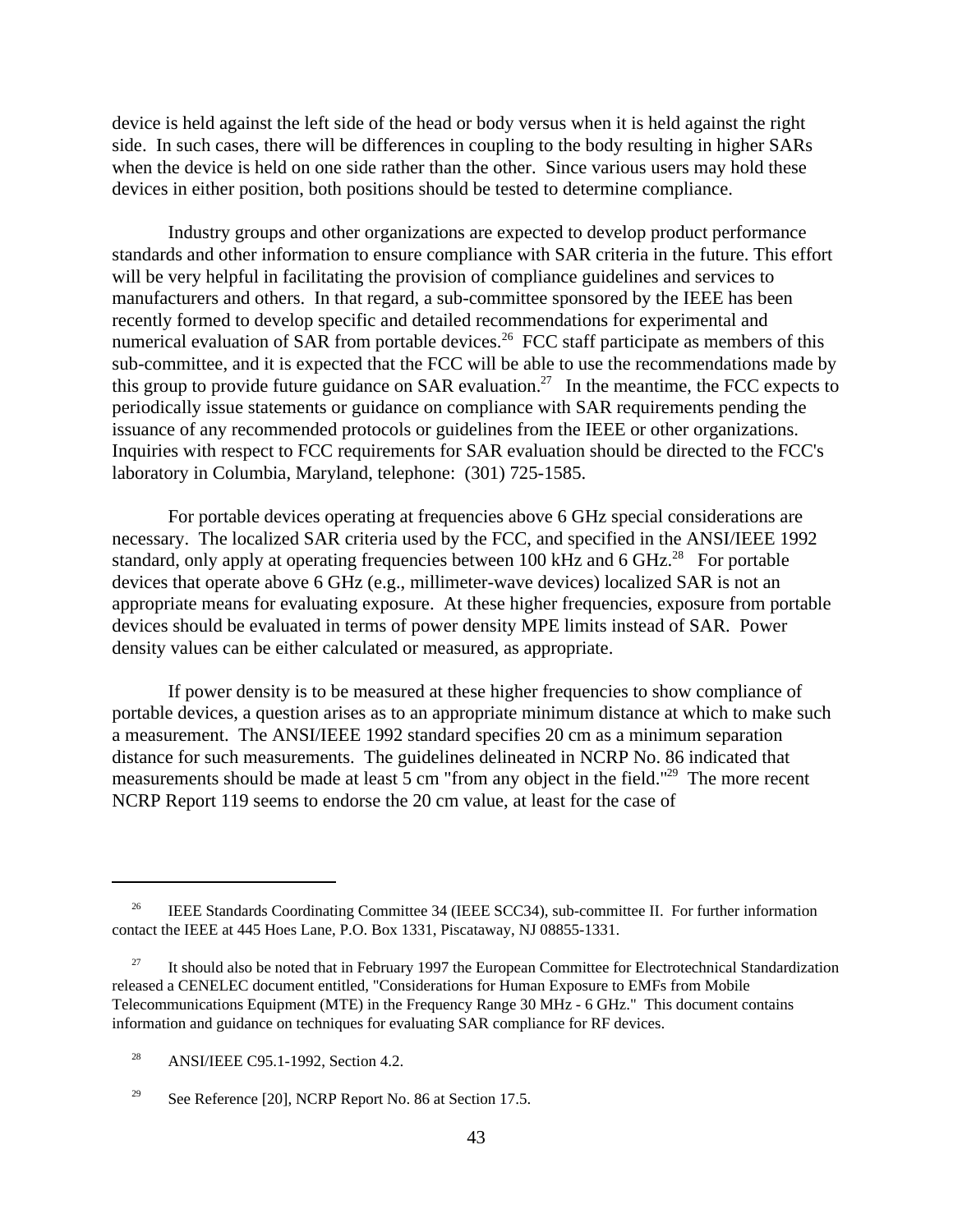"secondary" sources.<sup>30</sup> In some cases, for example, near an open-ended waveguide or consumer device operating at a millimeter-wave frequency, a 20 cm separation requirement from the *primary* radiating source for measurements would not be practical for determining exposure potential. Therefore, in such cases a 5 cm separation requirement can be justified to allow for evaluation of potential exposure at distances closer than 20 cm. Some research relevant to this issue has been done in the VHF band that indicates there is no practical reason why a 5 cm minimum distance cannot be used for measuring power density.<sup>31</sup> Since a 5 cm separation distance is already built-in to many isotropic broadband RF probes, performing measurements at this distance is straightforward.

In view of these facts, it is appropriate to evaluate *both* mobile and portable devices that operate at frequencies above 6 GHz for compliance with FCC RF guidelines in terms of the FCC MPE limits for power density. In that regard, it is appropriate to make measurements of power density at a minimum distance of 5 cm from the radiator of a portable device to show compliance.

# **Section 3: MEASURING RF FIELDS**

#### **Reference Material**

In some cases the prediction methods described in Section 2 of this bulletin cannot be used, and actual measurements of the RF field may be necessary to determine whether there is a potential for human exposure in excess of the MPE limits specified by the FCC. For example, in a situation such as an antenna farm, with multiple users the models discussed previously would not always be applicable. Measurements may also be desired for cases in which predictions are slightly greater or slightly less than the threshold for excessive exposure or when fields are likely to be seriously distorted by objects in the field, e.g., conductive structures.

Techniques and instrumentation are available for measuring the RF environment near broadcast and other transmitting sources. In addition, references are available which provide detailed information on measurement procedures, instrumentation, and potential problems. Two excellent references in this area have been published by the IEEE and by the NCRP. The ANSI/IEEE document (ANSI/IEEE C95.3-1992) is entitled, "Recommended Practice for the Measurement of Potentially Hazardous Electromagnetic Fields - RF and Microwave,"

<sup>&</sup>lt;sup>30</sup> Reference [21], NCRP Report 119 at Section 3.3.6.

<sup>31</sup> R.A. Tell, *"An Investigation of RF Induced Hot Spots and their Significance Relative to Determining Compliance with the ANSI Radiofrequency Protection Guide."* Report prepared for the National Association of Broadcasters, July 3, 1989.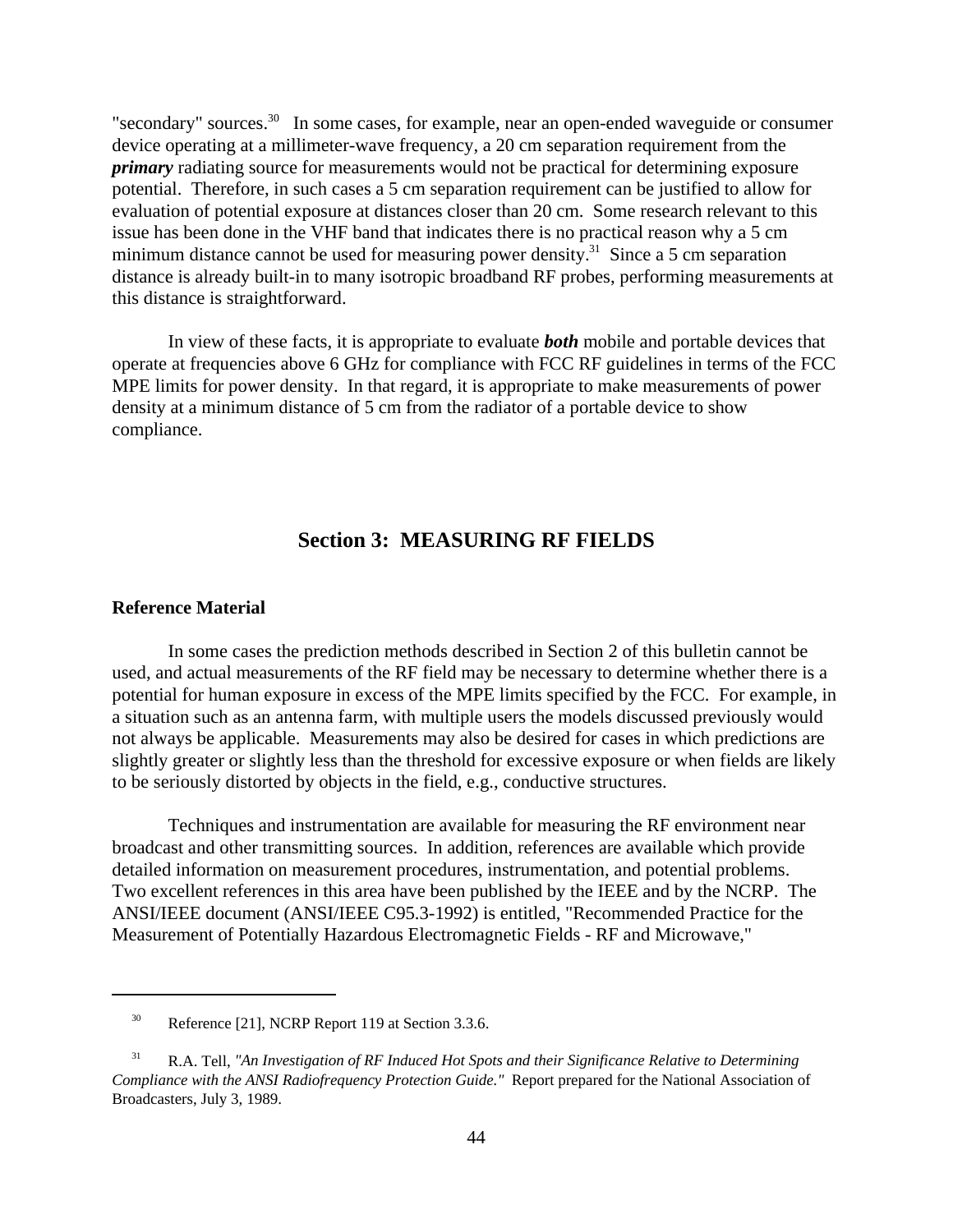(Reference [2]) and the NCRP publication (NCRP Report No. 119) is entitled, "A Practical Guide to the Determination of Human Exposure to Radiofrequency Fields" (Reference [21] ). Both of these documents contain practical guidelines and information for performing field measurements in broadcast and other environments, and the FCC strongly encourages their use. Other selected references are given in the reference section of this bulletin.

#### **Instrumentation**

Instruments used for measuring radiofrequency fields may be either broadband or narrowband devices. A typical broadband instrument responds essentially uniformly and instantaneously over a wide frequency range and requires no tuning. A narrowband instrument may also operate over a wide frequency range, but the instantaneous bandwidth may be limited to only a few kilohertz, and the device must be tuned to the frequency of interest. Each type of instrument has certain advantages and certain disadvantages, and the choice of which instrument to use depends on the situation where measurements are being made.

All instruments used for measuring RF fields have the following basic components: (1) an antenna to sample the field, (2) a detector to convert the time-varying output of the antenna to a steady-state or slowly varying signal, (3) electronic circuitry to process the signal, and (4) a readout device to display the measured field parameter in appropriate units.

The antennas most commonly used with broadband instruments are either dipoles that respond to the electric field (E) or loops that respond to the magnetic field (H). Surface area or displacement-current sensors that respond to the E-field are also used. In order to achieve a uniform response over the indicated frequency range, the size of the dipole or loop must be small compared to the wavelength of the highest frequency to be measured. Isotropic broadband probes contain three mutually orthogonal dipoles or loops whose outputs are *summed* so that the response is independent of orientation of the probe. The output of the dipoles or loops is converted to a proportional steady-state voltage or current by diodes or thermocouples, so that the measured parameter can be displayed on the readout device.

As described in the first edition of this bulletin, there are certain characteristics which are desirable in a broadband survey instrument. The major ones are as follows:

(1) The response of the instrument should be essentially isotropic, i.e., independent of orientation, or rotation angle, of the probe.

(2) The frequency range of the instrument and the instruments response over that range should be known. Generally this is given in terms of the error of response between certain frequency limits, e.g.  $, \pm 0.5$  dB from 3 to 500 MHz.

(3) Out-of-band response characteristics of the instrument should be specified by the manufacturer to assist the user in selecting an instrument for a particular application.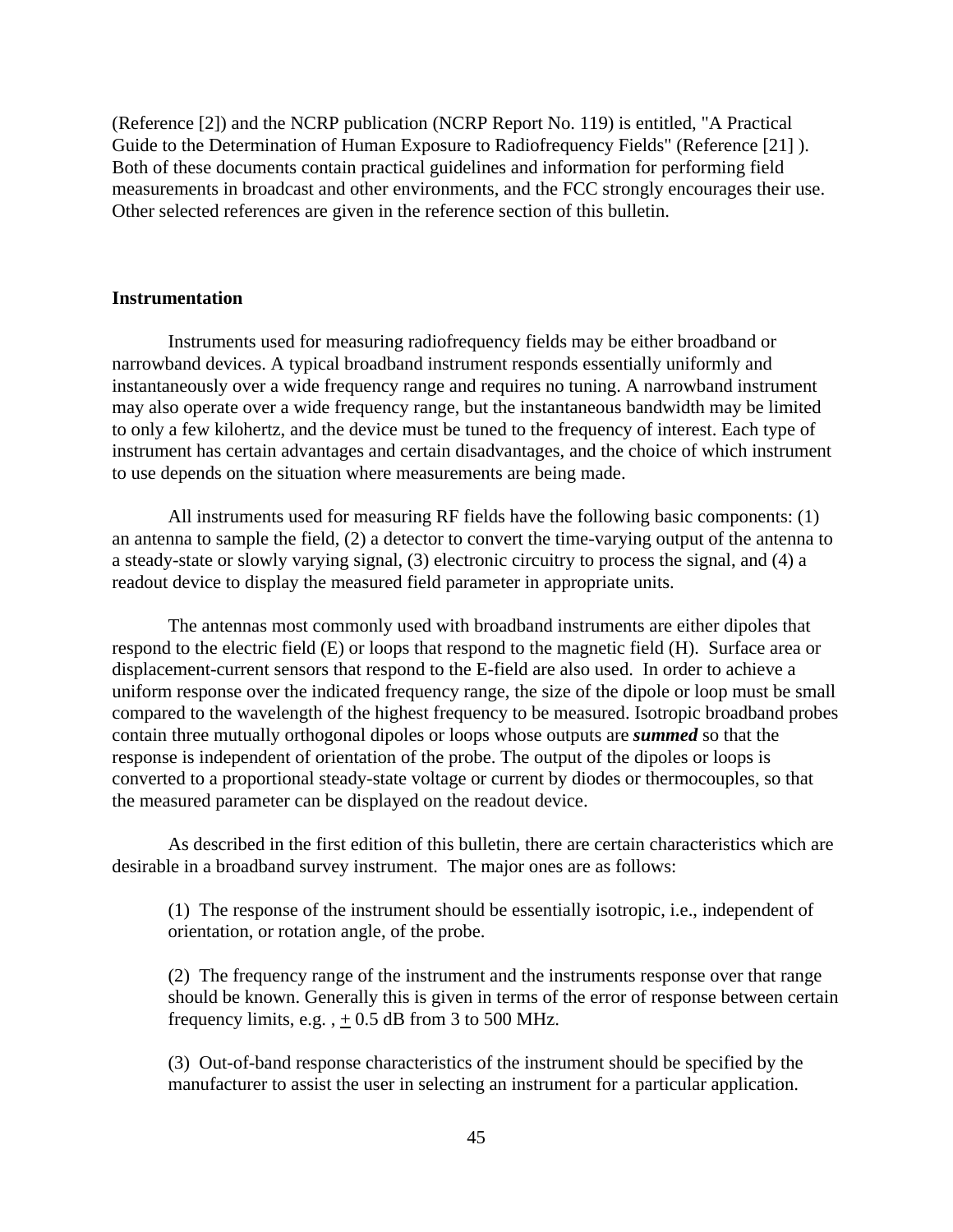For example, regions of enhanced response, or resonance, at frequencies outside of the band of interest could result in error in a measurement, if signals at the resonant frequency(ies) are present during the measurement.

(4) The dynamic range of the instrument should be at least  $\pm$  10 dB of the applicable exposure guideline.

(5) The instrument's readout device should be calibrated in units that correspond to the quantity actually being measured. An electric field probe responds to E or  $E^2$ , and a magnetic field probe responds to H or  $H^2$ , equally well in both the near-field and far-field. However, a readout device calibrated in units of power density does not read true power density if measurements are made in the near-field. This is because under plane-wave conditions, in which E, H, and power density are related by a constant quantity (the wave impedance which, for free space, is equal to 377 ohms), do not exist in the near-field where the wave impedance is complex and generally not known. Readout devices calibrated in "power density" actually read "far-field equivalent" power density or "plane-wave equivalent" power density (see discussion of MPE limits in Section 1 of this bulletin).

(6) The probe and the attached cables should only respond to the parameter being measured, e.g. , a loop antenna element should respond to the magnetic field and should not interact significantly with the electric field.

(7) Shielding should be incorporated into the design of the instrument to reduce or eliminate electromagnetic interference.

(8) There should be some means, e.g., an alarm or test switch to establish that the probe is operating correctly and that none of the elements are burned out. Also, a means should be provided to alert the user if the measured signal is overloading the device.

(9) When the amplitude of the field is changing while measurements are being made, a "peak-hold" circuit may be useful. Such a change in amplitude could result either from variation in output from the source or from moving the probe through regions of the field that are non-uniform.

(10) For analog-type meters, the face of the meter should be coated with a transparent, conductive film to prevent false readings due to the accumulation of static charge in the meter itself. Also, the outer surface of the probe assembly of electric-field survey instruments should be covered with a high-resistance material to minimize errors due to static charge buildup.

(11) The instrument should be battery operated with easily replaceable or rechargeable batteries. A test switch or some other means should be provided to determine whether the batteries are properly charged. The instrument should be capable of operating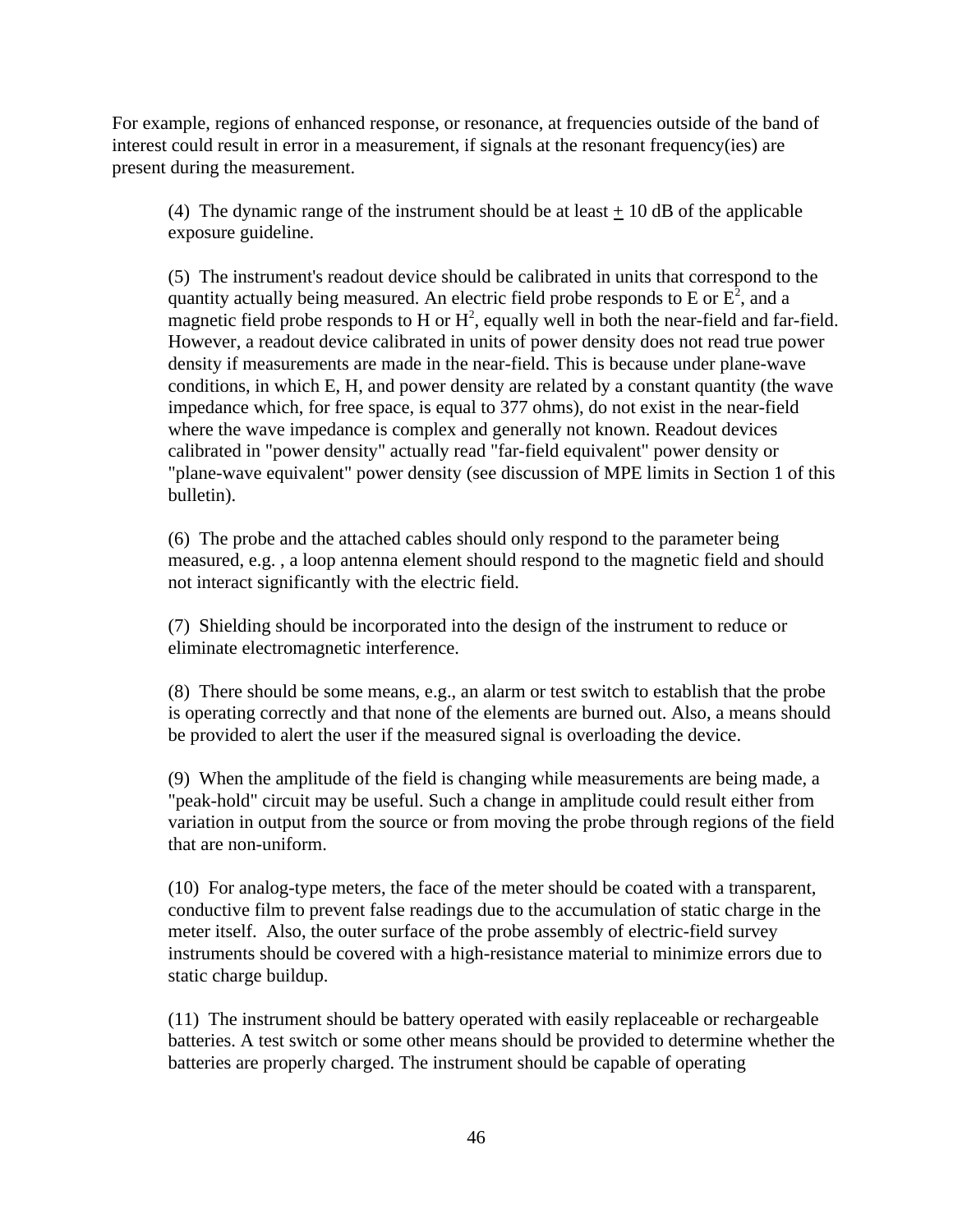within the stated accuracy range for a time sufficient to accomplish the desired measurements without recharging or replacing the batteries.

(12) The user should be aware of the response time of the instrument, i.e., the time required for the instrument to reach a stable reading.

(13) The device should be stable enough so that frequent readjustment to zero ("rezeroing") is not necessary. If not equipped with automatic zeroing capability, devices must be zeroed with the probe out of the field, either by shielding them or turning off the RF source(s). Either method is time consuming, making stability an especially desirable feature.

(14) If the instrument is affected by temperature, humidity, pressure, etc., the extent of the effect should be known and taken into account.

(15) The sensor elements should be sufficiently small and the device should be free from spurious responses so that the instrument responds correctly to the parameter being measured, both in the near-field and in the far-field. It should be emphasized that an instrument with a readout expressed in terms of power density will only be correct in the far-field. However, the term "far-field equivalent" or "plane-wave equivalent" power density is sometimes used in this context and would be acceptable as long as its meaning is understood and it is appropriately applied to the situation of interest (see discussion in Section 1).

(16) The instrument should respond to the average (rms) values of modulated fields independent of modulation characteristics. With respect to measurements of pulsed sources such as radar transmitters, many commercially-available survey instruments cannot measure high peak-power pulsed fields accurately. In such cases, the instrument should be chosen carefully to enable fields close to the antenna to be accurately measured.

(17) The instrument should be durable and able to withstand shock and vibration associated with handling in the field or during shipping. A storage case should be provided.

(18) The accuracy of the instrument should not be affected by exposure to light or other forms of ambient RF and low-frequency electromagnetic fields.

 (19) The markings on the meter face should be sufficiently large to be easily read at arm's length.

(20) Controls should be clearly labeled and kept to a minimum, and operating procedures should be relatively simple.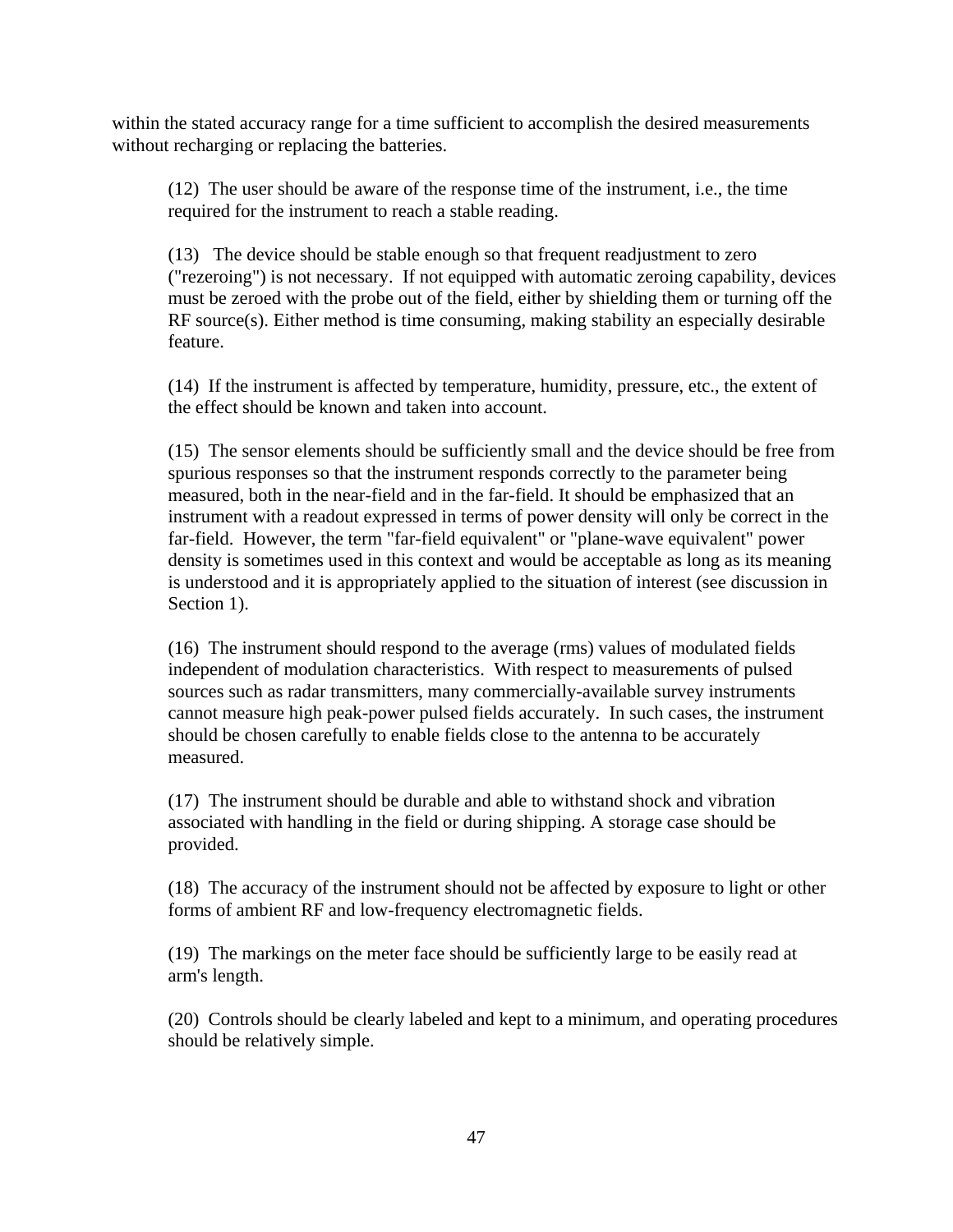(21) Typical meters use high-resistance leads that can be particularly susceptible to flexure noise when measuring fields at relatively low intensities. Therefore, when a broadband isotropic meter is used for measuring power density levels that fall into the lower range of detectability of the instrument (e.g., a few  $\mu$ W/cm<sup>2</sup>), the meter should exhibit low noise levels if such measurements are to have any meaning.

(22) When measuring fields in multiple-emitter environments, the ability of many commonly available RF broadband survey meters to accurately measure multiple signals of varying frequencies may be limited by how the meter sums the outputs of its diode detectors. This can lead to over-estimates of the total RF field that may be significant. Although such estimates can represent a "worst case," and are allowable for compliance purposes, users of these meters should be aware of this possible source of error.

A useful characteristic of broadband probes used in multiple-frequency RF environments is a frequency-dependent response that corresponds to the variation in MPE limits with frequency. Broadband probes having such a "shaped" response permit direct assessment of compliance at sites where RF fields result from antennas transmitting over a wide range of frequencies. Such probes can express the composite RF field as a percentage of the applicable MPEs.

Another practical characteristic of some RF field instruments is their ability to automatically determine spatial averages of RF fields. Because the MPEs for exposure are given in terms of spatial averages, it is helpful to simplify the measurement of spatially variable fields via data averaging as the survey is being performed. Spatial averaging can be achieved via the use of "data loggers" attached to survey meters or circuitry built into the meter.

Narrowband devices may also be used to characterize RF fields for exposure assessment. In contrast to broadband devices, narrowband instruments may have bandwidths of only a few hundred kilohertz or less. Narrowband instruments, such as field-strength meters and spectrum analyzers, must be tuned from frequency to frequency, and the field level at each frequency measured. Spectrum analyzers can be scanned over a band of frequencies, and the frequency and peak-amplitude information can be stored and printed for later analysis. The results of all narrowband measurements may then be combined to determine the total field.

As with broadband instruments, narrowband devices consist of basically four components: an antenna, cables to carry the signal from the antenna, electronic circuitry to process the output from the antenna and convert it to a steady-state signal proportional to the parameter being measured, and a readout device. Narrowband instruments may use various antennas, such as rods (monopoles), loops, dipoles, biconical, conical log spiral antennas or aperture antennas such as pyramidal horns or parabolic reflectors. A knowledge of the gain, the antenna factor, or the effective area for a particular antenna provides a means for determining the appropriate field parameter from a measurement of voltage or power. Cable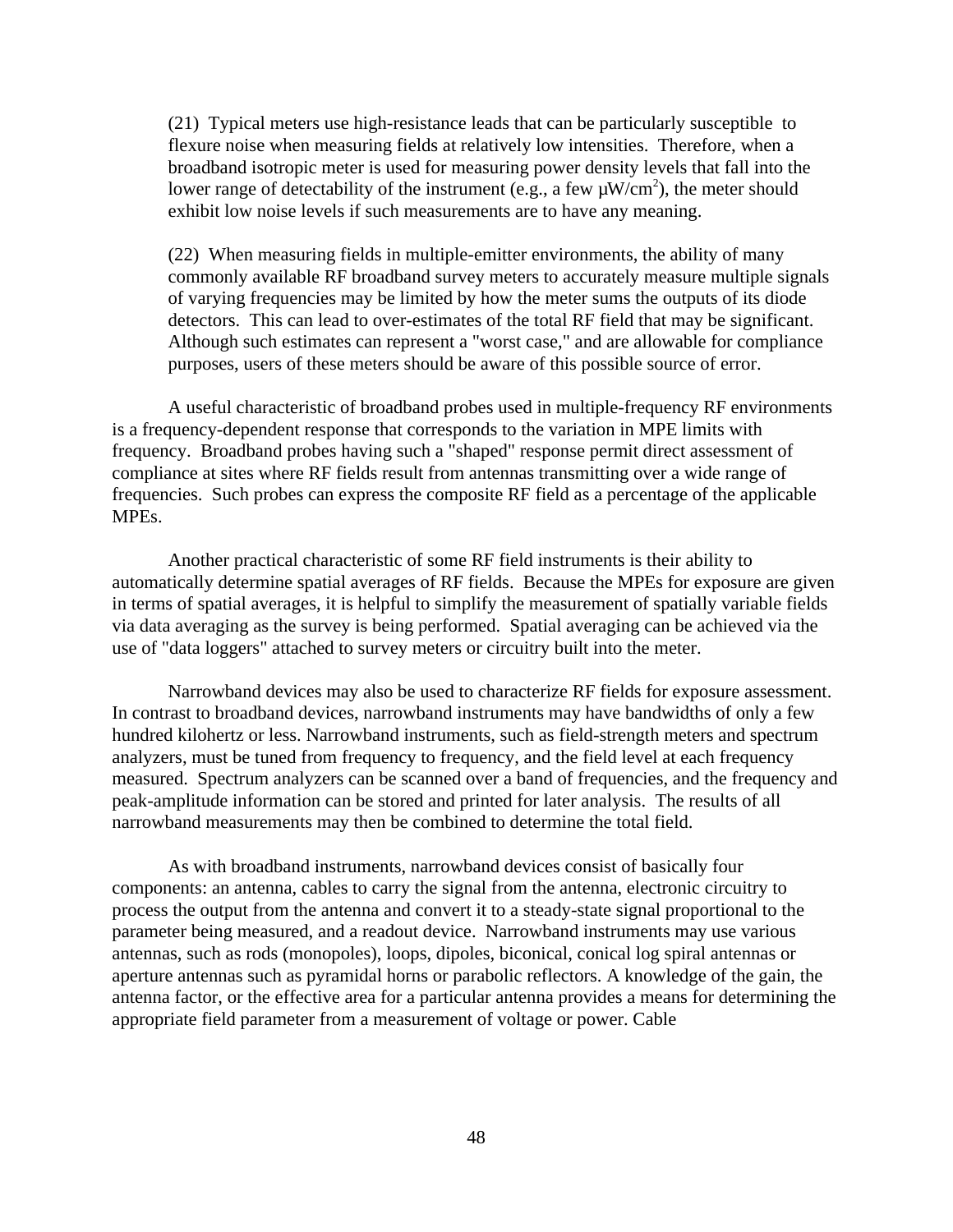loss also should be taken into account. Tunable field strength meters and spectrum analyzers are appropriate narrowband instruments to use for measuring antenna terminal voltage or power at selected frequencies. Each has certain advantages and disadvantages.

### **Field Measurements**

Before beginning a measurement survey it is important to characterize the exposure situation as much as possible. An attempt should be made to determine:

(1) The frequency and maximum power of the RF source(s) in question, as well as any nearby sources.

(2) Duty factor, if applicable, of the source(s).

(3) Areas that are accessible to either workers or the general public.

(4) The location of any nearby reflecting surfaces or conductive objects that could produce regions of field intensification ("hot spots").

(5) For pulsed sources, such as radar, the pulse width and repetition rate and the antenna scanning rate.

(6) If appropriate, antenna gain and vertical and horizontal radiation patterns.

(7) Type of modulation of the source(s).

(8) Polarization of the antenna(s).

(9) Whether measurements are to be made in the near-field, in close proximity to a leakage source, or under plane-wave conditions. The type of measurement needed can influence the type of survey probe, calibration conditions and techniques used.

 If possible, one should estimate the maximum expected field levels, in order to facilitate the selection of an appropriate survey instrument. For safety purposes, the electric field (or the far-field equivalent power density derived from the E-field) should be measured first because the body absorbs more energy from the electric field, and it is potentially more hazardous. In many cases it may be best to begin by using a broadband instrument capable of accurately measuring the total field from all sources in all directions. If the total field does not exceed the relevant exposure guideline in accessible areas, and if the measurement technique employed is sufficiently accurate, such a determination would constitute a showing of compliance with that particular guideline, and further measurements would be unnecessary.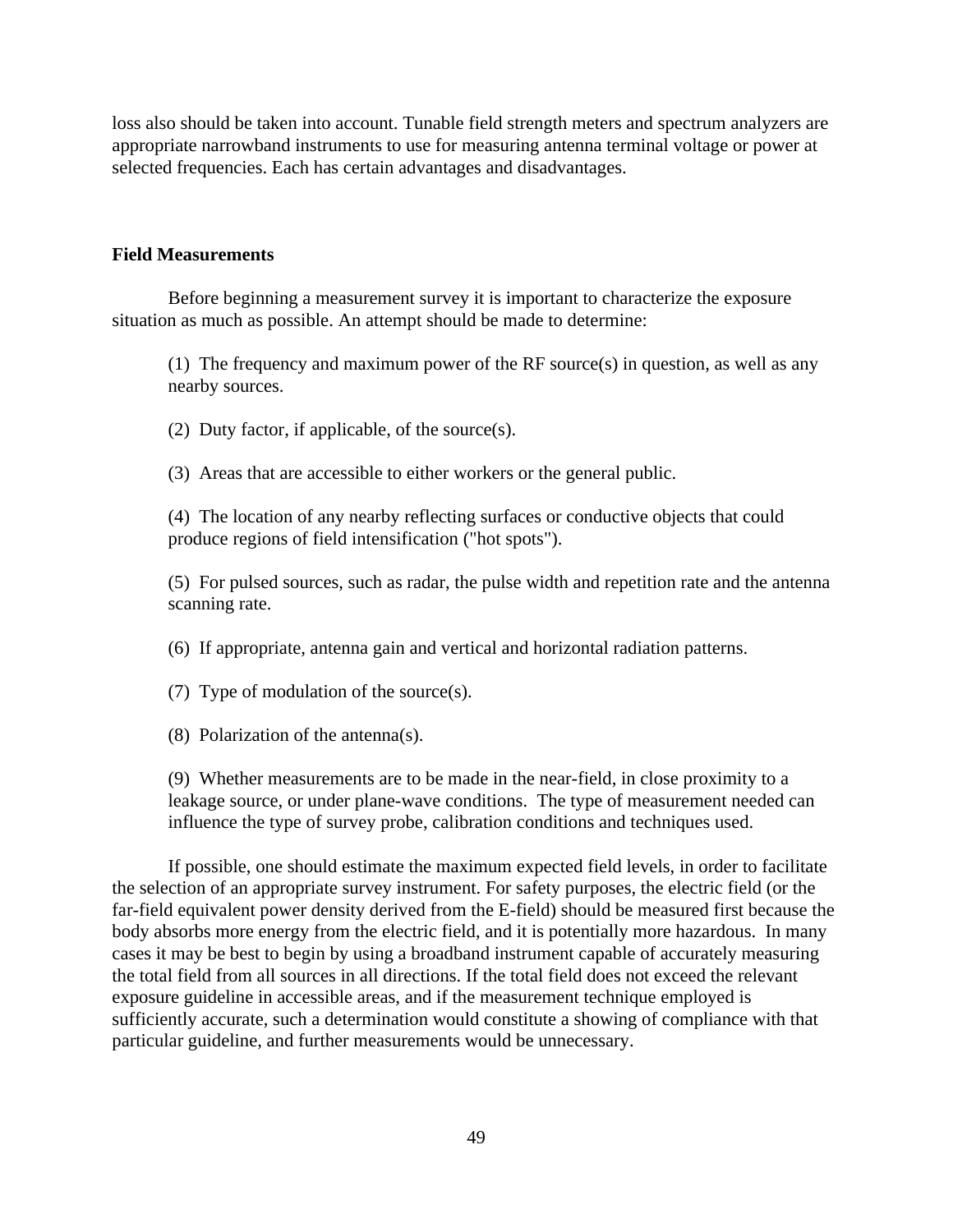When using a broadband survey instrument, spatially-averaged exposure levels may be determined by slowly moving the probe while scanning over an area approximately equivalent to the vertical cross-section (projected area) of the human body. An average can be estimated by observing the meter reading during this scanning process or be read directly on those meters that provide spatial averaging. Spatially averaging exposure is discussed in more detail in the ANSI/IEEE and NCRP documents referenced above. A maximum field reading may also be desirable, and, if the instrument has a "peak hold" feature, can be obtained by observing the peak reading according to the instrument instructions. Otherwise, the maximum reading can be determined by simply recording the peak during the scanning process.

The term "hot spots" has been used to describe locations where peak readings occur. Often such readings are found near conductive objects, and the question arises as to whether it is valid to consider such measurements for compliance purposes. According to the ANSI C95.3 guidelines (Reference [2]) measurements of field strength to determine compliance are to be made, "at distances 20 cm or greater from any object." Therefore, as long as the 20 cm criterion is satisfied, such peak readings should be considered as indicative of the field *at that point.*  However, as far as *average* exposure is concerned such localized readings may not be relevant if accessibility to the location is restricted or time spent at the location is limited (see Section 4 of this bulletin on controlling exposure). It should be noted that most broadband survey instruments already have a 5 cm separation built into the probe.

In many situations there may be several RF sources. For example, a broadcast antenna farm or multiple-use tower could have several types of RF sources including AM, FM, and TV, as well as CMRS and microwave antennas. Also, at rooftop sites many different types of CMRS antennas are commonly present. In such situations it is generally useful to use both broadband and narrowband instrumentation to fully characterize the electromagnetic environment. Broadband instrumentation could be used to determine what the overall field levels appeared to be, while narrowband instrumentation would be required to determine the relative contributions of each signal to the total field if the broadband measurements exceed the most restrictive portion of the applicable MPEs. The "shaped" probes mentioned earlier will also provide quantification of the total field in terms of percentage of the MPE limits.

In cases where personnel may have close access to intermittently active antennas, for example at rooftop locations, measurement surveys should attempt to minimize the uncertainty associated with the duty cycle of the various communications transmitters at the site to arrive at a conservative estimate of maximum possible exposure levels.

At broadcast sites it is important to determine whether stations have auxiliary, or standby, antennas at a site in addition to their main antennas. In such cases, either the main antenna or the auxiliary antenna, which may be mounted lower to the ground, may result in the highest RF field levels in accessible areas, and contributions from both must be properly evaluated.

At frequencies above about 300 MHz it is usually sufficient to measure only the electric field (E) or the mean-squared electric field. For frequencies equal to or less than 30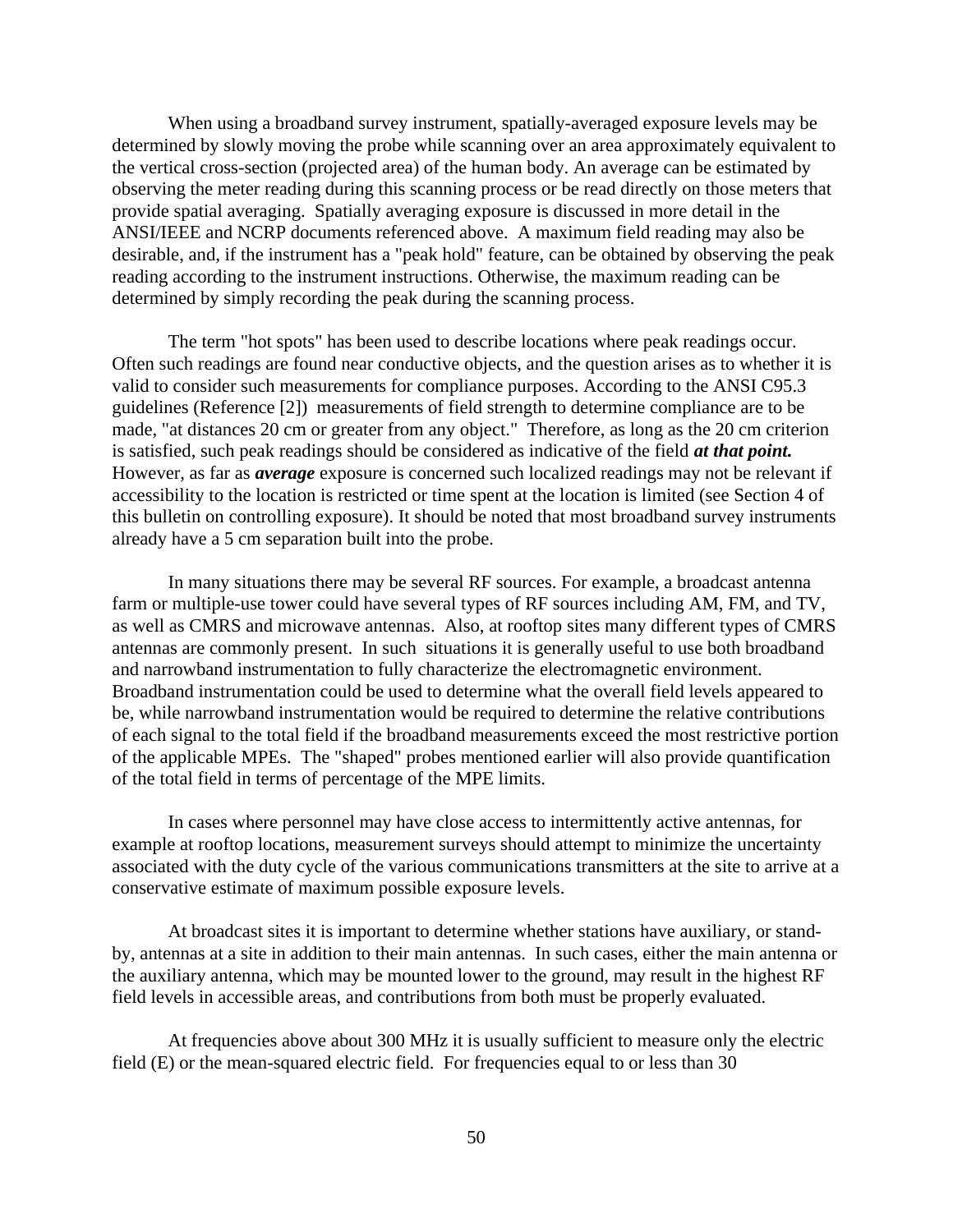MHz, for example frequencies in the AM broadcast band, measurements for determining compliance with MPE limits require independent measurement of *both* E field and the magnetic field (H). For frequencies between 30 and 300 MHz it may be possible through analysis to show that measurement of only one of the two fields, not both, is sufficient for determining compliance. Further discussion of this topic can be found in Sections 4.3(2) and 6.6 of Reference [1]. At sites with higher frequency sources, such as UHF-TV stations, only E-field measurements should be attempted since the loop antennas used in H-field probes are subject to out-of-band resonances at these frequencies.

In many situations a relatively large sampling of data will be necessary to spatially resolve areas of field intensification that may be caused by reflection and multipath interference. Areas that are normally occupied by personnel or are accessible to the public should be examined in detail to determine exposure potential.

If narrowband instrumentation and a linear antenna are used, field intensities at three mutually orthogonal orientations of the antenna must be obtained at each measurement point. The values of  $E^2$  or  $H^2$  will then be equal to the sum of the squares of the corresponding, orthogonal field components.

If an aperture antenna is used, unless the test antenna responds uniformly to all polarizations in a plane, e.g., a conical log-spiral antenna, it should be rotated in both azimuth and elevation until a maximum is obtained. The antenna should then be rotated about its longitudinal axis and the measurement repeated so that both horizontally and vertically polarized field components are measured. It should be noted that when using aperture antennas in reflective or near-field environments, significant negative errors may be obtained.

When making measurements, procedures should be followed which minimize possible sources of error. For example, when the polarization of a field is known, all cables associated with the survey instrument should be held perpendicular to the electric field in order to minimize pickup. Ideally, non-conductive cable, e.g., optical fiber, should be used, since substantial error can be introduced by cable pick-up.

Interaction of the entire instrument (probe plus readout device) with the field can be a significant problem below approximately 10 MHz, and it may be desirable to use a self-contained meter or a fiber-optically coupled probe for measuring electric field at these frequencies. Also, at frequencies below about 1 MHz, the body of the person making the measurement may become part of the antenna, and error from probe/cable pickup and instrument/body interaction may be reduced by supporting the probe and electronics on a dielectric structure made of wood, styrofoam, etc. In all cases, it is desirable to remove all unnecessary personnel from an area where a survey is being conducted in order to minimize errors due to reflection and field perturbation.

In areas with relatively high fields, it is a good idea to occasionally hold the probe fixed and rotate the readout device and move the connecting cable while observing the meter reading. Alternatively, cover the entire sensor of the probe with metal foil and observe the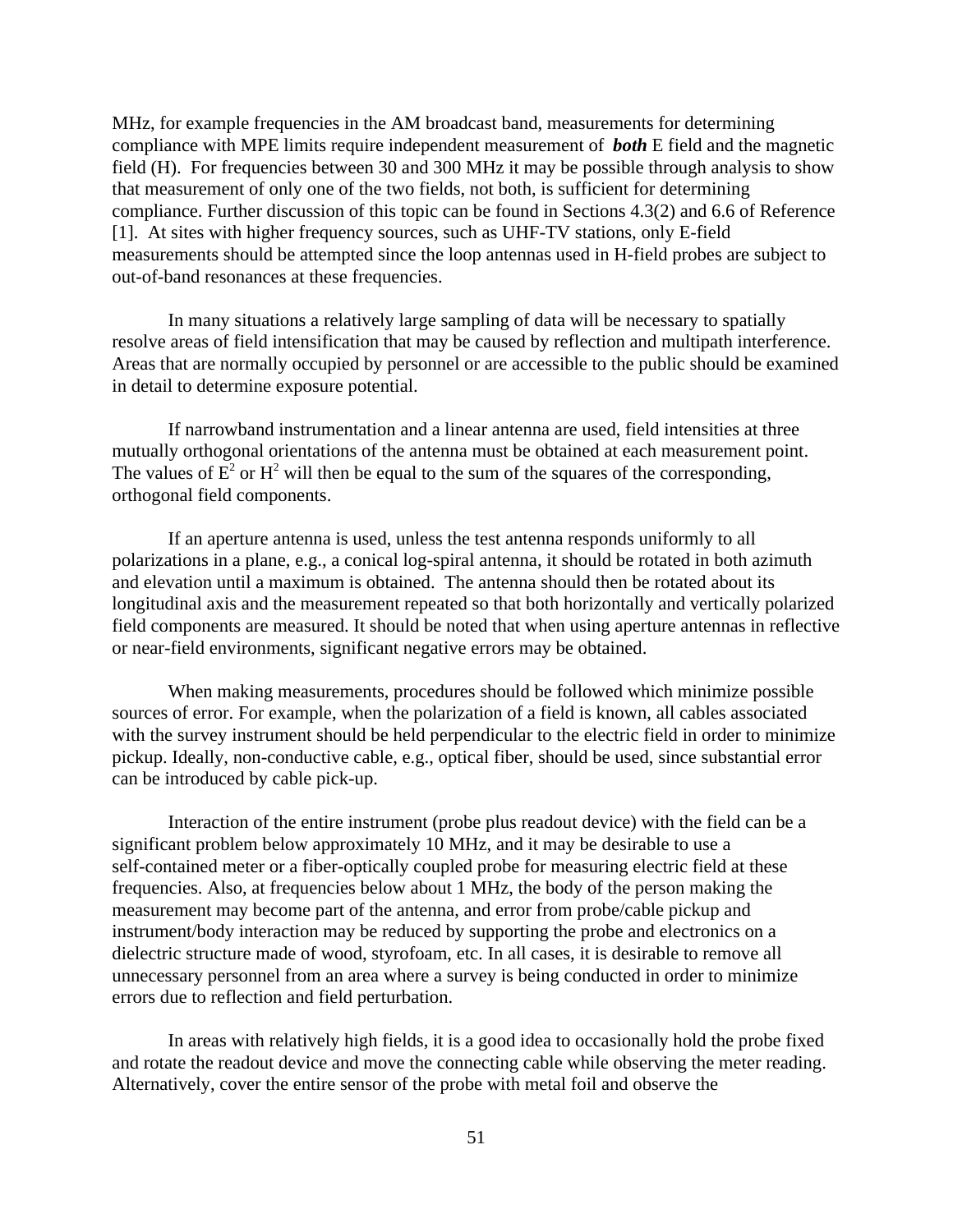meter reading. Any significant change usually indicates pickup in the leads and interference problems. When a field strength meter or spectrum analyzer is used in the above environments, the antenna cable should occasionally be removed and replaced with an impedance matched termination. Any reading on the device indicates pickup or interference.

As noted previously, substantial errors may be introduced due to zero drift. If a device is being used which requires zeroing, it should frequently be checked for drift. This should be done with the probe shielded with metal foil, with the probe removed from the field or, ideally, with the source(s) shut off.

With regard to compliance with the FCC's guidelines in mixed or broadband fields where several sources and frequencies are involved, the fraction or percentage of the recommended limit for power density (or square of the field strength) incurred within each frequency interval should be determined, and the sum of all contributions should not exceed 1.0 or 100% (see discussion of this topic in Section 1 of this bulletin). As mentioned before, probes with "shaped" responses may be useful in these environments.

# **Section 4: CONTROLLING EXPOSURE TO RF FIELDS**

#### **Public Exposure: Compliance with General Population/Uncontrolled MPE Limits**

Studies have indicated that the majority of the United States population is normally exposed to insignificant levels of RF radiation in the ambient environment (e.g. see References [22] and [30]). However, there are some situations in which RF levels may be considerably higher than the median background, and in those cases preventive measures may have to be taken to control exposure levels.

As discussed in Section 1 of this bulletin (also see Appendix A), the FCC's guidelines for exposure incorporate two tiers of limits, one for conditions under which the public may be exposed ("general population/uncontrolled" exposure) and the other for exposure situations usually involving workers ("occupational/controlled" exposure). Exposure problems involving members of the general public are generally less common than those involving persons who may be exposed at their place of employment, due to the fact that workers may be more likely to be in close proximity to an RF source as part of their job. However, if potential exposure of the general public is a problem there are several options available for ensuring compliance with the FCC RF guidelines.

In general, in order for a transmitting facility or operation to be out of compliance with the FCC's RF guidelines an area or areas where levels exceed the MPE limits must, first of all, be in some way *accessible* to the public or to workers. This should be obvious, but there is often confusion over an *emission* limit, e.g., a limit on field strength or power density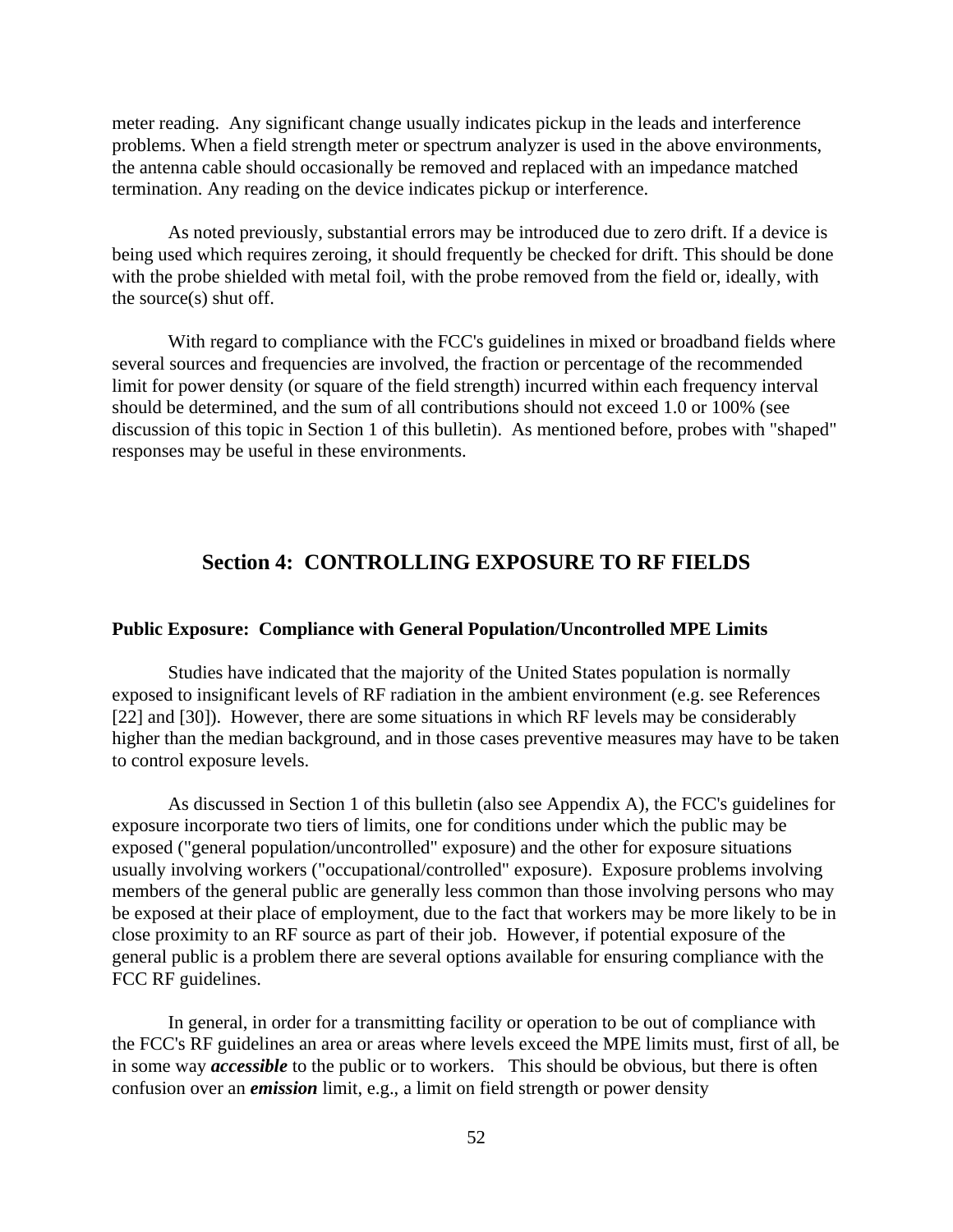at a specified distance from a radiator that always applies, and an *exposure* limit, that applies anywhere people may be located. The FCC guidelines specify exposure limits not emission limits, and that distinction must be emphasized. This is why the accessibility issue is key to determining compliance. The MPE limits indicate levels above which people may not be safely exposed regardless of the location where those levels occur. When accessibility to an area where excessive levels is appropriately restricted, the facility or operation can certify that it complies with the FCC requirements.

Restricting access is usually the simplest means of controlling exposure to areas where high RF levels may be present. Methods of doing this include fencing and posting such areas or locking out unauthorized persons in areas, such as rooftop locations, where this is practical. $32$ There may be situations where RF levels may exceed the MPE limits for the general public in remote areas, such as mountain tops, that could conceivably be accessible but are not likely to be visited by the public. In such cases, common sense should dictate how compliance is to be achieved. If the area of concern is properly marked by appropriate warning signs, fencing or the erection of other permanent barriers may not be necessary.<sup>33</sup>

In some cases, the time-averaging aspects of the exposure limits may be used by placing appropriate restrictions on occupancy in high-field areas. However, such restrictions are often not possible where continuous exposure of the public may occur. In general, time averaging of exposures is usually more practical in controlled situations where occupational exposure is the only issue.

Although restricting access may be the simplest and most cost-effective solution for reducing public exposure, other methods are also available. Such methods may be relevant for reducing exposure for both the general public and for workers. For example, modifications to antennas, elevating antennas on roof-top installations or incorporation of appropriate shielding can reduce RF fields in locations accessible to the public or to workers.

<sup>&</sup>lt;sup>32</sup> Standard radiofrequency hazard warning signs are commercially available from several vendors. They incorporate the format recommended by the American National Standards Institute (ANSI) as specified in ANSI C95.2-1982 (Reference [3]). Although the ANSI format is recommended, it is not mandatory. Complaints have been received concerning the lack of color durability in outdoor environments of the yellow triangle specified by ANSI. In that regard, long-lasting and clearly visible symbols are more important than the exact color used, and the use of the ANSI format with more durable colors may be more practical in certain environments. When signs are used, meaningful information should be placed on the sign advising of the potential for high RF fields. In some cases, it may be appropriate to also provide instructions to direct individuals as to how to work safely in the RF environment of concern. U.S. vendors of RF warning and hazard signs include: National Association of Broadcasters (800-368-5644), EMED Co., Inc. (800-442-3633) and Richard Tell Associates (702-645-3338).

<sup>33</sup> Regarding this issue, the Commission's Mass Media Bureau released a Public Notice, on January 28, 1986, entitled, "Further Guidance for Broadcasters Regarding Radiofrequency Radiation and the Environment," (No. 2278). This Notice lists several typical exposure situations around broadcast sites and explains what is expected of broadcast licensees and applicants with respect to ensuring compliance with the FCC's RF guidelines. This Notice may be useful as guidance for other antenna sites. A summary of the major points of the 1986 Public Notice are included as Appendix B of this bulletin. Also, another Public Notice, dealing primarily with occupational exposure, was issued by the Mass Media Bureau on August 19. 1992 (No. 24479).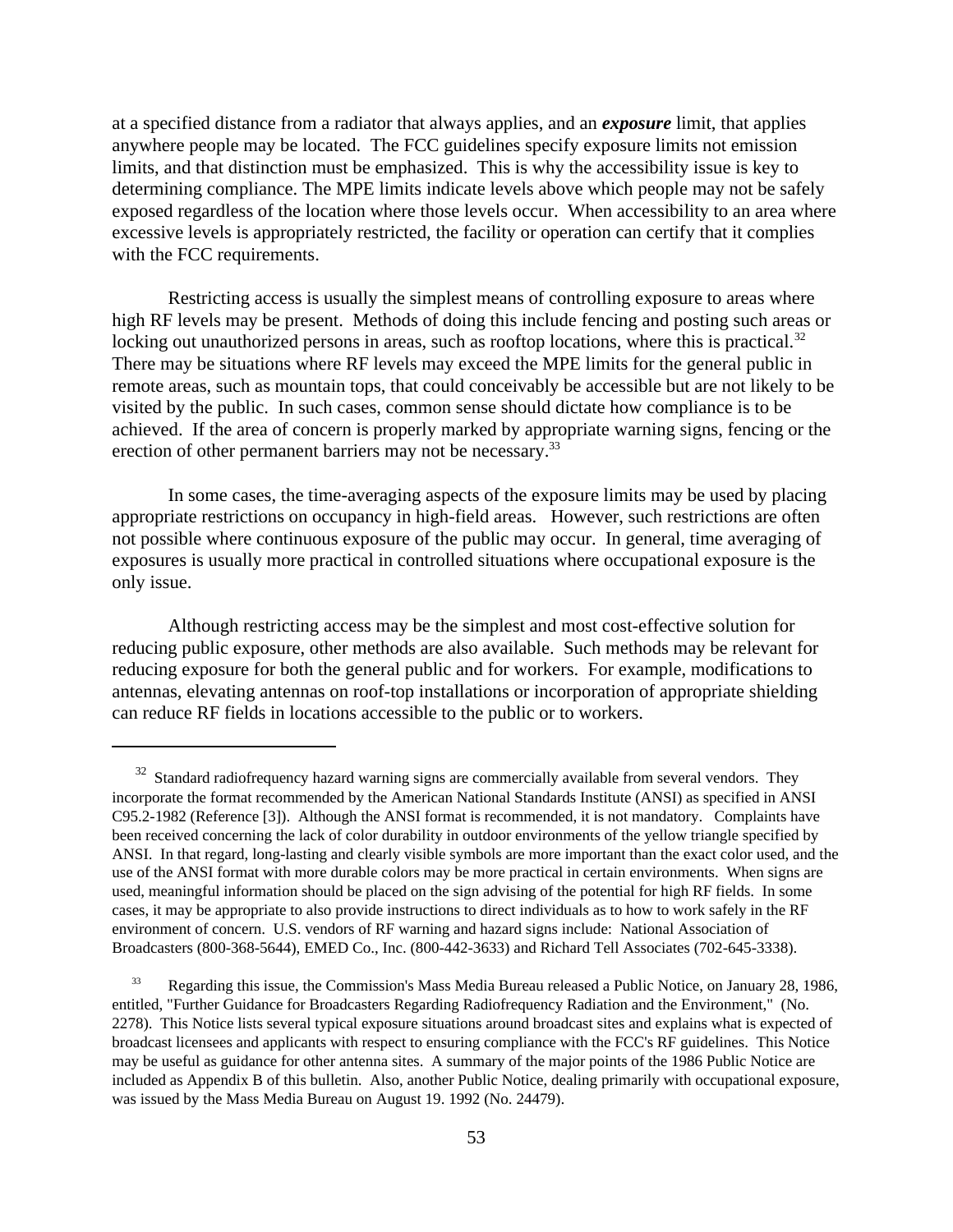With regard to antennas used for FM broadcast stations, the EPA found that there are several corrective measures that may be taken to reduce ground-level field strength and power density (Reference [11]). Some of these findings may also be relevant to other similar types of antenna systems. EPA's examination of measured elevation patterns for several different types of FM antennas has shown that some antennas direct much less radiation downward than others. Therefore, in some cases a change of antenna may be an appropriate way to reduce ground-level fields below a given level.

A more expensive, but also effective, approach for FM antennas involves modifying the array pattern by reducing the spacing between the radiating elements. The pattern of an FM antenna is the product of the element pattern and the array pattern. FM antennas typically use one-wavelength spacing between elements. Because the wave from each element adds in phase with all the other elements, at points directly beneath the elements the array pattern results in downward radiation that can be significant and, in the case of dipole elements, could equal that in the main beam. If the spacing is reduced to one-half wavelength spacing (for an antenna with an even number of bays), each wave will have a counterpart which is out-of-phase. This will result in a significant reduction in the energy radiated toward the ground.

The disadvantage of this method is that the shorter aperture that will occur with one-half wavelength spacing reduces the overall gain of the antenna. To maintain the original gain of the antenna, the number of elements (bays) has to be increased and, usually, doubled. Alternatively, the spacing between elements could be reduced so that waves from element (n) and from element  $(N/2 + n)$  are exactly out of phase, where n is a particular element in an array with a total of N bays.

Use of the latter method would result in a smaller increase in the total number of bays that would be necessary. However, EPA has noted that feeding such an array would be more difficult since the length of the transmission line between bays determines phasing. For one-half wave spacing, EPA suggests that criss-crossing the transmission line or turning alternate elements upside down will yield proper phasing.

The EPA's report (Reference [11]) contains a table showing suggested interbay spacings required to reduce downward radiation in the array pattern of FM antennas. Unfortunately, the optimum spacing may differ for different types of antennas. Coupling effects may occur at spacings of less than one wavelength that are not easy to predict theoretically. EPA has studied this problem, and Reference [11] also contains figures showing the effects of altering spacing for three types of FM antenna elements.

Another possible method for reducing downward radiation that has been suggested involves using 1.5-wavelength spacing between elements. This method reportedly results in little significant change in antenna gain.

Other actions that could be taken to reduce the potential for excessive exposure would be raising the height of an FM or TV antenna or relocating a broadcast tower. However, such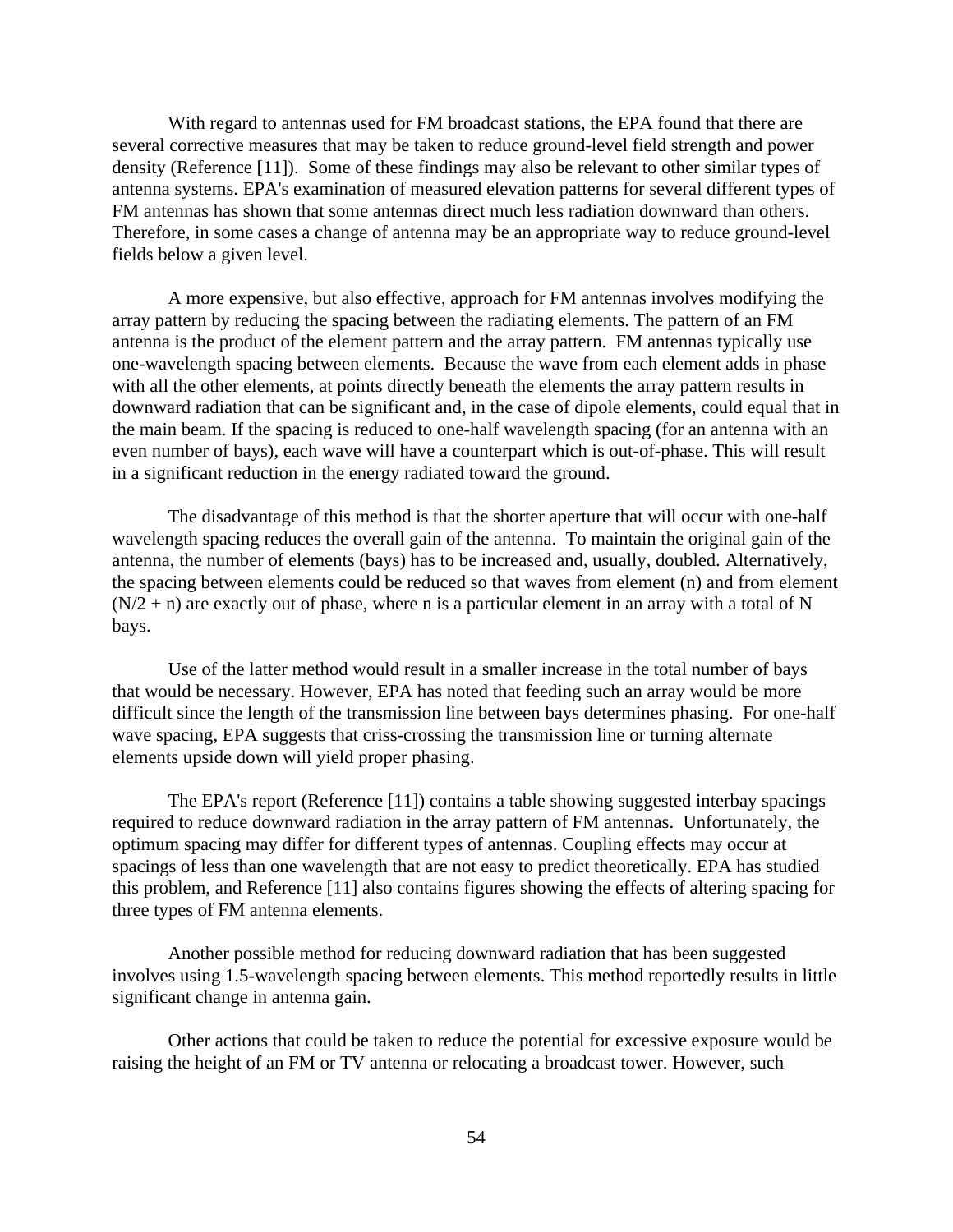actions would have to take into account other factors including signal coverage, land use limitations, and air traffic safety.

In the case of television broadcast antennas, the EPA identified two methods for reducing potential exposure, besides the obvious method of restricting access discussed above. The first measure that might be taken, as with FM antennas, would be a change of antenna. EPA verified, for example, that arrays for VHF-TV antennas can be designed to minimize downward radiation to as little as 7% of the main beam field. However, such antennas apparently are at least twice as expensive as standard antennas. Antennas used for UHF-TV have very high gain in the main beam and radiate relatively little directly down toward the ground. Therefore, these antennas already are designed for minimum downward radiation. The remaining option for both VHF-TV and UHF-TV antennas would be an increase in antenna height above ground. However, this could involve the same difficulties as discussed above with regard to FM broadcast facilities.

With respect to AM radio broadcast stations, monopole antennas are used for transmissions. The MPE limits in the AM broadcast band (see Appendix A) are given in terms of electric and magnetic field strength, since significant exposures always occur in the near-field of these antenna systems. Electric and magnetic field strengths near monopole antennas decrease rapidly with increasing distance, and normally the MPE limits can only be exceeded very closein to these antennas. Therefore, exposure problems due to AM radio antennas are usually those involving workers or others who have access to the immediate vicinity of these antennas (see discussion below).

#### **Occupational Exposure: Compliance with Occupational/Controlled MPE Limits**

Exposure to RF fields in the workplace or in other controlled environments usually presents different problems than does exposure of the general public. For example, with respect to a given RF transmitting facility, a worker at that facility would be more likely to be close to the radiating source than would a person who happens to live nearby. Although restricting access to high RF field areas is also a way to control exposures in such situations, this may not always be possible. In some cases a person's job may require him or her to be near an RF source for some part of the workday. Depending on the level and time of exposure this may present a problem with respect to compliance with the MPE limits.

In general, a locked rooftop or other appropriately restricted area that is only accessible to workers who are "aware of" and "exercise control over" their exposure would meet the criteria for occupational/controlled exposure, and protection would be required at the applicable occupational/controlled MPE limits for those individuals who have access to the rooftop. Persons who are only "transient" visitors to the rooftop, such as air conditioning technicians, etc., could also be considered to fall within the occupational/controlled criteria as long as they also are "made aware" of their exposure and exercise control over their exposure (see Appendix A for definitions of exposure tiers and MPE limits).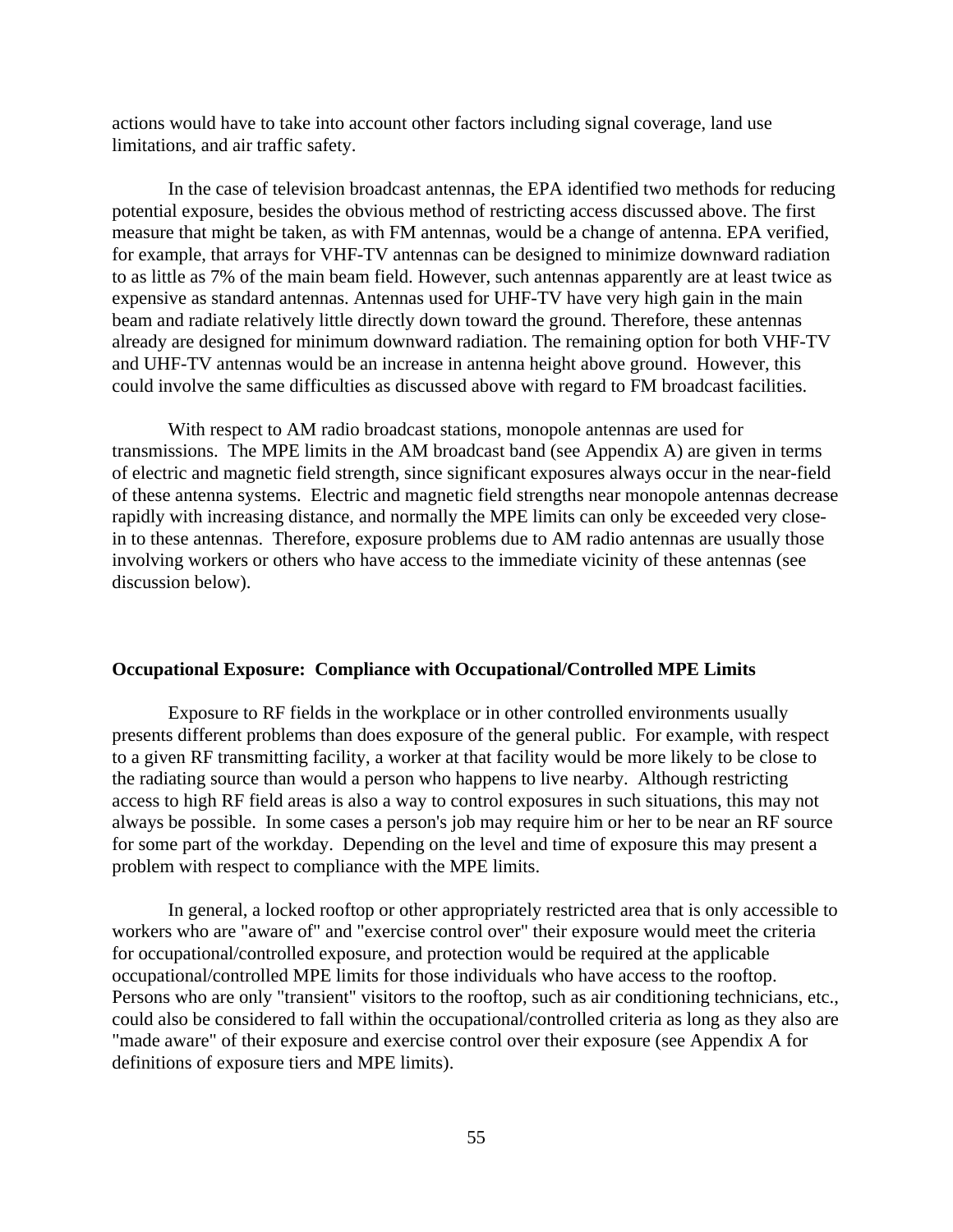As explained in Section 1 of this bulletin, the MPE limits adopted by the FCC are *timeaveraged* exposure limits. This means that the exposure duration should be taken into account when evaluating a given exposure situation, and this is especially relevant for cases of occupational/controlled exposure. For example, a person walking into an area where RF fields exceed the *absolute* MPE limit (in terms of field strength or power density) might not exceed the *time-averaged* MPE limit as long as the exposure was for an appropriately short period of time (relative to the time-averaging interval). However, if that person were to remain in the area for an extended period it is more probable that the time-averaged limit would be exceeded. Therefore, in order to comply with the FCC's guidelines, in some situations it may be necessary to limit exposure in certain areas to specific periods of time. For example, in workplace situations where extended maintenance tasks must be performed in areas where RF fields exceed MPE limits, the work may have to be divided up and carried out during several intervals of time so that the time-averaged exposure during each interval is acceptable. The actual exposure time allowed during any given interval would have to be determined by use of the appropriate averaging time specified in the guidelines (six-minutes for occupational exposure) as explained in Section 1.

In addition to time-averaging, other means are available for controlling exposures in occupational or controlled environments. These include reducing or shutting off power when work is required in a high RF area, switching to an auxiliary transmitter (if available) while work on a main system is in progress or incorporating appropriate shielding techniques to reduce exposure.

In multiple-transmitter environments, reducing power or RF shielding may be especially important for allowing necessary work procedures to be carried out. For example, on-tower exposures due to nearby co-located transmitting sources may be more significant when work on another station's tower is required. In such complex environments power reduction agreements may often be necessary to ensure that all licensees are aware of the potential for their station to expose other individuals at the site and site occupants are generally jointly responsible for compliance with FCC guidelines (see discussion of multiple-transmitter sites in Section 2 of this bulletin).

Although reduction of power at broadcasting and other telecommunications sites is one approach to reducing personnel exposure, this may not always be possible. For example, measurements have shown that relatively high RF fields may exist in the immediate vicinity of high-powered antennas such as those used at FM broadcast stations (Reference [25]). If power reduction or other measures are not practical, alternative means for protecting personnel from excessive exposure may be necessary when access to these areas is required. In such instances, the use of radiofrequency protective clothing may facilitate compliance with RF exposure guidelines even in the presence of intense RF fields.

Radiofrequency protective clothing has become commercially available in recent years that appears to effectively attenuate fields over a broad frequency band. This clothing has been manufactured into RF protective suits that cover the entire body of the user and allow him or her to perform maintenance and other procedures in the presence of RF fields that may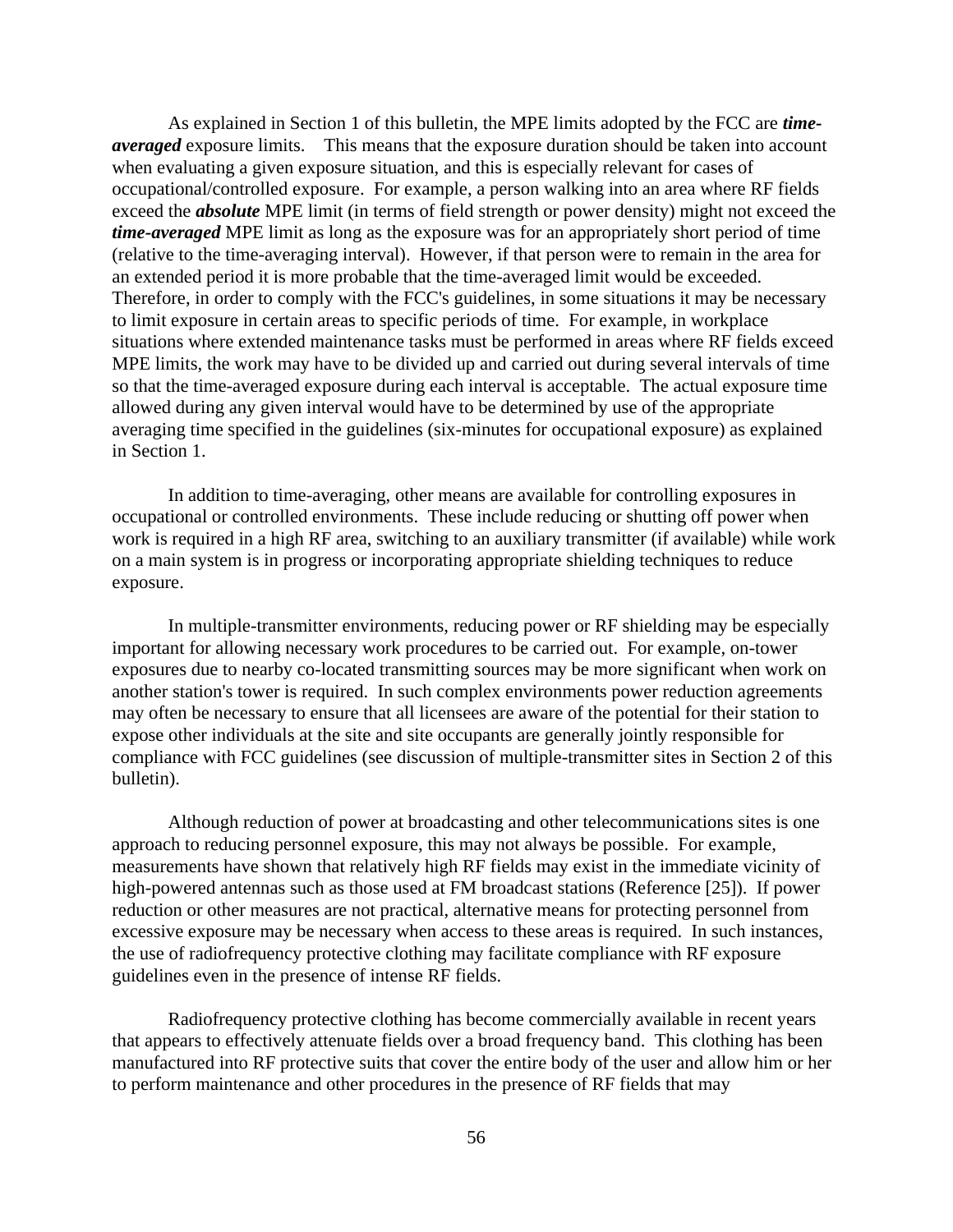exceed MPE limits. A recent study performed for the FCC by Richard Tell Associates, Inc., concluded that if properly used by appropriately trained personnel, and with adequate coupling to ground potential, RF protective suits can provide significant reduction in whole-body RF absorption (Reference [29]).

Recently, direct measurements of reduction in SAR afforded by one RF protective suit were completed using a full-size human phantom filled with a dielectric fluid having the RF absorption characteristics of biological tissue.<sup>34</sup> The SAR was determined by scanning the interior of the body of the phantom with a robotically controlled miniature, isotropic electricfield probe with and without the suit covering the phantom. Near-field exposure conditions were duplicated at frequencies of 150 MHz, 450 MHz and 835 MHz. The measurement results supported the contention that the protective suit provides a nominal minimum reduction in SAR of 10 times or more. These measurements also were consistent with measurement data obtained by the Deutsche Telekom Technologiezentrum (German Telekom).<sup>35</sup>

Another observation from the tests performed by Tell is that the peak SAR in the unprotected head of the phantom clothed with the protective suit did not reach the SAR limit of 8 W/kg (localized partial-body exposure limit for occupational/controlled environments) until the 150-MHz near-field exposure was 23 times the most restrictive whole-body averaged MPE limit of 1.0 mW/cm<sup>2</sup>. At 450 MHz, the maximum field incident on the unprotected head was found to be more than 11 times the applicable MPE limit of 1.5 mW/cm<sup>2</sup>, and, at 835 MHz, more than 3 times the MPE limit of 2.8 mW/cm<sup>2</sup>. Such data suggest that, at least in some environments, complete coverage of the body may not be necessary for compliance with MPE limits.

In general, the use of RF protective clothing may be considered an acceptable mitigation technique for occupational exposures as long as sufficient precautions are taken to comply with all of the clothing manufacturer's recommendations and caveats and to ensure that use of the clothing is confined to RF environments for which it is designed in terms of RF field intensity and frequency range. As with any personal protective equipment, RF protective clothing should be considered as a method of choice only when other engineering or administrative controls cannot be used to reduce exposure or are otherwise impractical. Those employing or supervising the wearer should ensure that the wearer has full knowledge of the proper use and limitations of the protective clothing being used. Also, users should be knowledgeable of the approximate RF environment before spending a prolonged period of time in areas where RF fields are believed to significantly exceed MPE limits. Users of RF protective clothing are cautioned that, in addition to evaluating RF field intensity and frequency considerations, they should routinely visually inspect the clothing material for

<sup>34</sup> Tell, Richard A. (1996). *SAR Evaluation of the NaptexTM Suit for Use in the VHF and UHF Telecommunications Bands.* Presented at the International RF Safety Workshop, Schwangau, Germany, September 25-26.

<sup>35</sup> Heinrich, W. (1996). *Test Method for Determining the Attentuation of RF-protective Clothing.* Presented at the International RF Safety Workshop, Schwangau, Germany, September 24-26.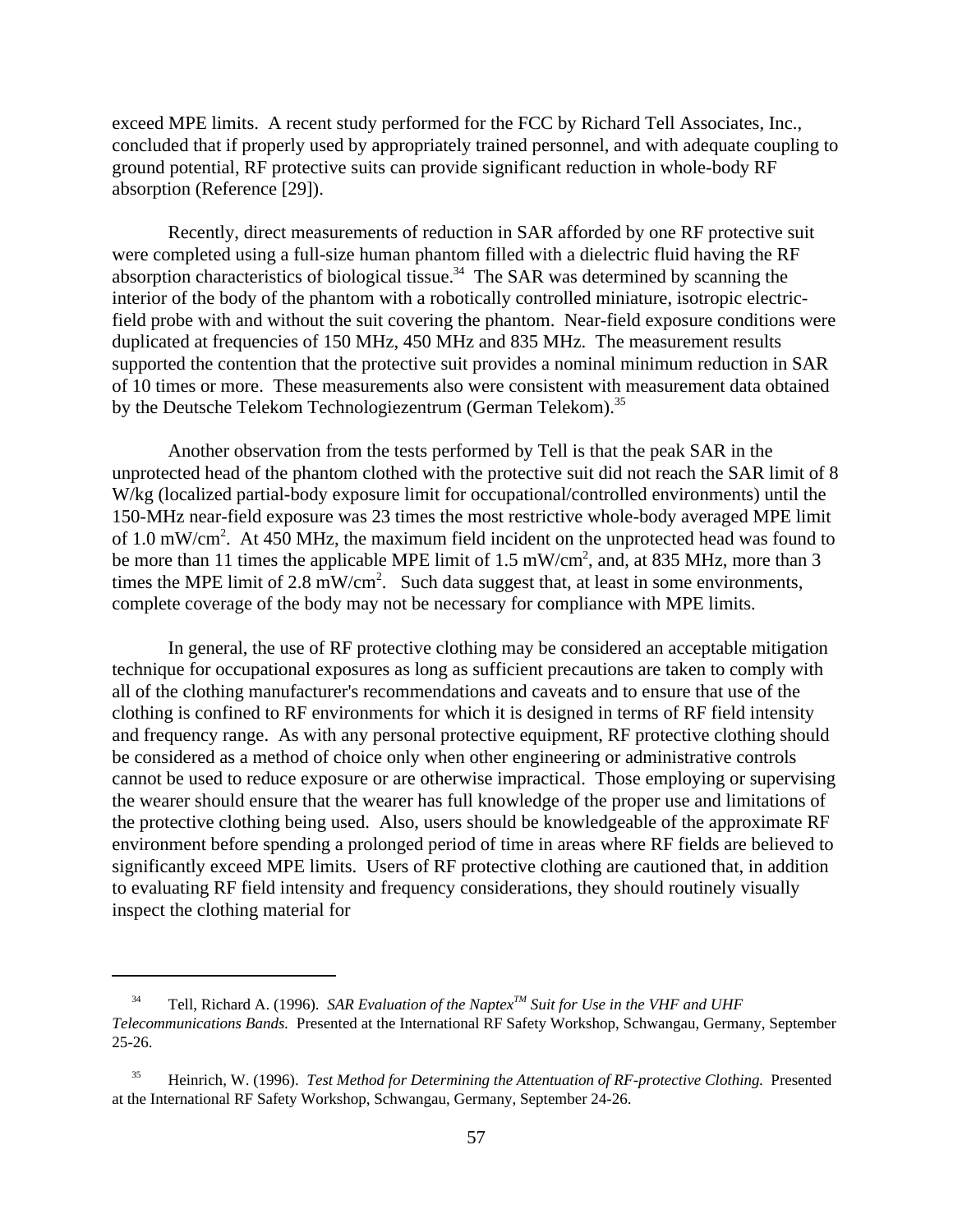indications of substantial wear, such as tears and rips, that may reduce the clothing's effectiveness in reducing exposure. When users are climbing towers, special caution is advised regarding possible safety hazards from RF shocks and burns, trip hazards, decreased mobility/agility and reduced visibility (if a protective hood is worn) that may occur while climbing.

In addition to the issue of protective clothing, Tell's 1995 study for the FCC investigated the use of RF personal monitors that have become commercially available in recent years. These monitors are warning devices that are worn by the user and alert him or her by an audible or visible signal to the presence of RF fields that approach the MPE limits for occupational/controlled exposure. The Tell study concluded that such devices can act as reliable RF detectors and the device tested generally responded in accordance with the manufacturer's specifications. Such devices could be especially useful in areas where multiple transmitters are located and it may not be easy or possible to predict the presence of high RF fields. Work procedures could be instituted requiring the wearer of such a device to leave an area or take other precautions when the device alerts that an RF field approaching the MPE limit is present. These monitors can be a valuable component of an RF safety program. However, they should be viewed only as warning devices and should not be viewed as protective devices.

For workers who must occupy areas near AM broadcast antennas, MPE limits are normally only exceeded very close to an antenna. Even for a 50 kW transmitter, distances from an antenna of less than fifteen meters are required before field strengths are likely to approach the FCC limits (References [26] and [33]). For multiple-tower arrays the spacing between adjacent antennas would not be less than 35 meters, so that, as one antenna is approached, the contribution of field strength from other antennas in the array would decrease to relatively insignificant levels. However, if work on or immediately adjacent to a tower is required it may be necessary to designate zones within which a worker may remain for specified periods of time appropriate for compliance with the FCC limits.

Tuning circuits for AM broadcast antennas have been identified as a source of locally intense magnetic fields (Reference [31]). These magnetic fields decrease rapidly with distance from the tuning circuits but should be carefully considered when evaluating exposure very near the base of AM towers or at other locations where such coils may be located. It should be possible to locate the tuning circuits in such a way as to greatly reduce the potential for exposures exceeding the FCC magnetic field limits. For example, separating the circuits from normally accessible areas by a few meters should provide sufficient protection. Time-averaging exposure near such coils is another method for complying with the MPE limits.

Probably the most common means by which workers at AM radio stations may be exposed in excess of the FCC exposure guidelines occurs when persons must climb actively transmitting AM antennas to perform maintenance tasks. Measurement surveys and studies conducted by the FCC and the EPA have clearly indicated that significant RF currents exist in the body of a person climbing such a tower (References [6], [27], [28] and [32]). As addressed by the 1992 ANSI/IEEE standard, such currents can cause significant levels of RF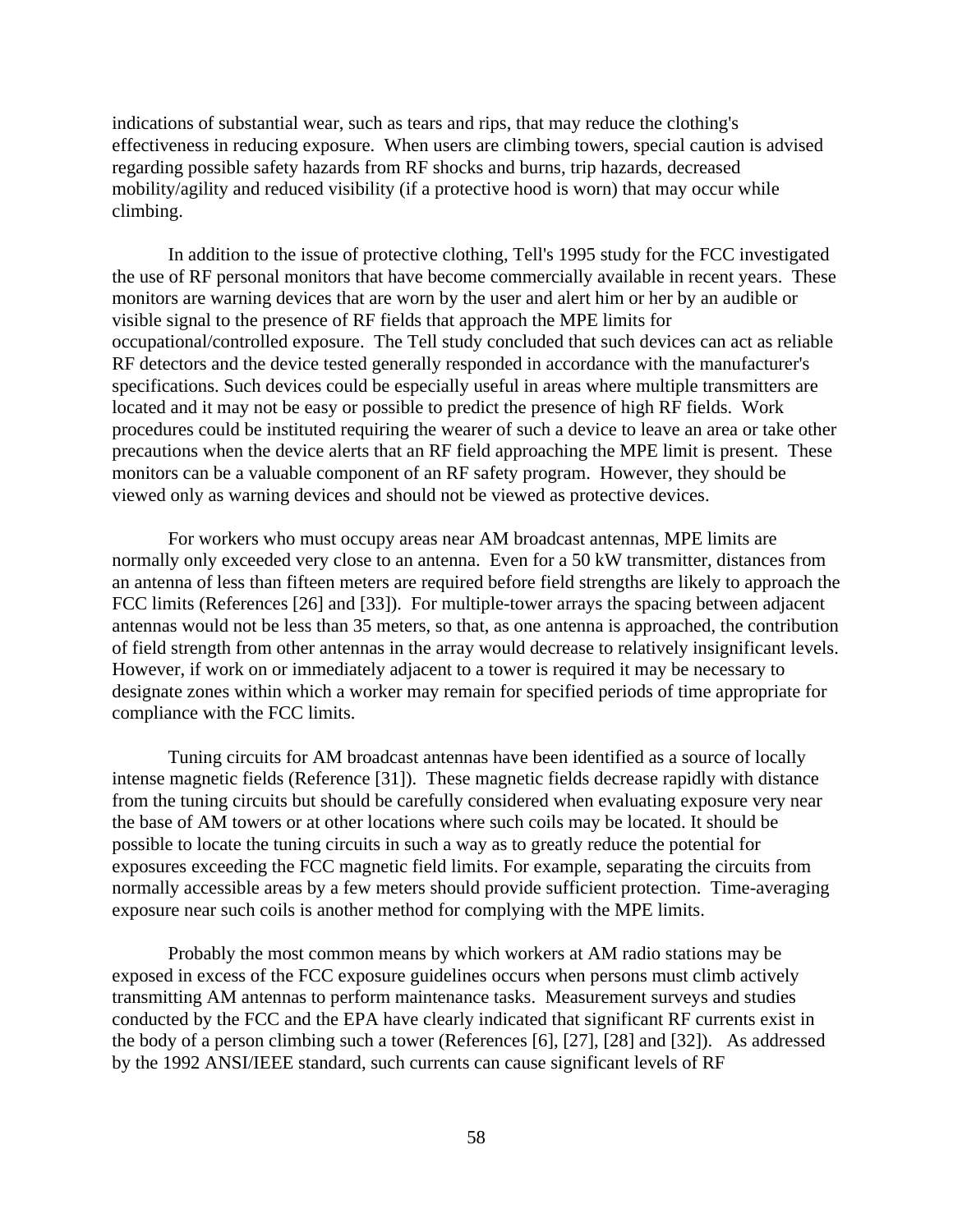absorption in the body that can be well in excess of allowable SAR thresholds (see discussion in Section 1 of this bulletin).

Although the FCC RF exposure guidelines did not specifically adopt limits on RF body currents, evaluation of such currents is the only practical means to control exposure of persons climbing transmitting AM radio towers. The FCC and EPA studies referenced above include data and models that allow a correlation to be made between the power fed into an AM antenna and the potential current that will be induced in the body of a person climbing the antenna. This current can be correlated with the appropriate limit on whole-body absorption specified by the FCC's guidelines and thereby can be used as a guideline for the appropriate power reduction that an AM station must undertake when a person is on a tower. Further information and guidance on controlling such exposures can be found in Supplement A to this bulletin that is designed for radio and television broadcast applications.

With regard to maintenance of FM and TV broadcast transmitters and antennas, two situations are of particular interest and should be noted. Because currents and voltages in power amplifier cabinets can be lethal, it is common practice that cabinet doors be closed when the transmitter is on. However, it may not be recognized that at multiple station locations high RF field strengths can be encountered even when the transmitter being worked on is completely shut down. This is because the antenna for a particular station is likely to pick up high levels of energy from other stations. That energy can be conducted to the final amplifier cubicle and produce high field strengths and high voltages in the vicinity of the cubicle. Therefore, if measurements are made in a multistation environment this factor should be evaluated. If such induced field strength levels are found to be a problem, it should be possible to reduce them to acceptable levels by either opening the RF transmission line leading to the antenna or by bypassing the center conductor to ground of the coaxial line wherever access can be conveniently achieved.

With regard to protecting personnel at paging and cellular antenna sites, Motorola, in association with Richard Tell Associates, Inc., has developed a video for electromagnetic energy awareness that is focused on wireless telecommunications service providers. Although this video was originally produced for Motorola's use and is copyrighted, Motorola has decided to make this video commercially available to other interested industrial users. $36$  Also, as mentioned earlier, software has been developed by various organizations for use in estimating RF levels and ensuring compliance at transmitter sites, particularly rooftop sites used for personal wireless, cellular and paging services.<sup>37</sup>

<sup>&</sup>lt;sup>36</sup> The title of the video is: "EME Awareness for Antenna Site Safety," ©Motorola, 1996. Copies are available in the U.S.A. from Stephen Tell Productions (702-396-5912), or from Narda Microwave Corporation, (516) 231-1700 (Narda Part No. 42929000).

<sup>37</sup> *See* footnote 23.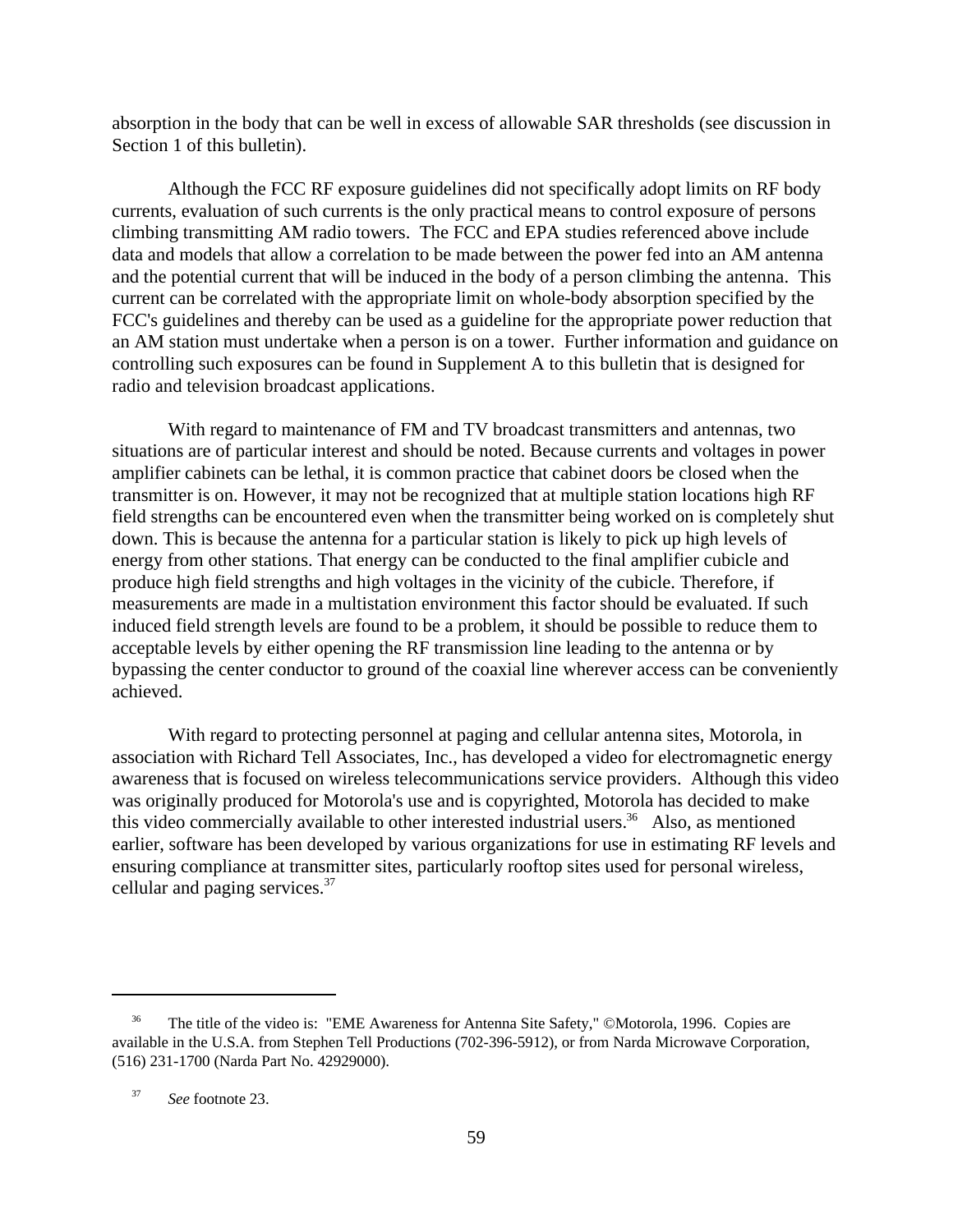## **REFERENCES**

**NOTE: References with NTIS Order Numbers are available from the U.S. Department of Commerce, National Technical Information Service at: 1-800-553-6847 (toll-free in U.S.A.) or 1-703-487-4650.**

[ 1] American National Standards Institute (ANSI), "Safety Levels with Respect to Human Exposure to Radio Frequency Electromagnetic Fields, 3 kHz to 300 GHz," ANSI/IEEE C95.1-1992 (previously issued as IEEE C95.1-1991). Copyright 1992 by the Institute of Electrical and Electronics Engineers, Inc. (IEEE), New York, N.Y. 10017. For copies contact the IEEE: 1-800-678-4333 or 1-908-981-1393.

[2] American National Standards Institute (ANSI), "Recommended Practice for the Measurement of Potentially Hazardous Electromagnetic Fields - RF and Microwave." ANSI/IEEE C95.3-1992. Copyright 1992, The Institute of Electrical and Electronics Engineers, Inc. (IEEE), New York, NY 10017. For copies contact the IEEE: 1-800-678-4333 or 1-908-981- 1393.

[3] American National Standards Institute (ANSI), "American National Standard Radio Frequency Radiation Hazard Warning Symbol," ANSI C95.2-1982. Copyright 1982, The Institute of Electrical and Electronics Engineers, Inc., (IEEE). For copies contact the IEEE: 1- 800-678-4333 or 1-908-981-1393.

[4] American Radio Relay League (ARRL), "RF Radiation Safety," *The ARRL Radio Amateur Handbook For Radio Amateurs.* Copyright 1992 ARRL, Newington, CT 06111, USA.

[5] Balzano, Q., Garay O. and Manning, T.J. "Electromagnetic energy exposure of simulated users of portable cellular telephones," *IEEE Transactions on Vehicular Technology,* Vol. 44 (3), pp. 390-403, 1995.

[6] Cleveland, R.F., Jr., E.D. Mantiply and R.A. Tell; "A Model for Predicting Induced Body Current in Workers Climbing AM Towers." Presented at the Twelfth Annual Meeting, Bioelectromagnetics Society, San Antonio, Texas, 1990 (Abstracts, p. 77).

[7] Dimbylow, P.J. and S.M. Mann, "SAR Calculations in an Anatomically Realistic Model of the Head for Mobile Communication Transceivers at 900 MHz and 1.8 GHz," Phys. Med. Biol. 39(12): 1537-1553 (1994).

[8] Federal Communications Commission (FCC), "Guidelines for Evaluating the Environmental Effects of Radiofrequency Radiation," Notice of Proposed Rule Making, ET Docket No. 93-62, 8 FCC Rcd 2849 (1993).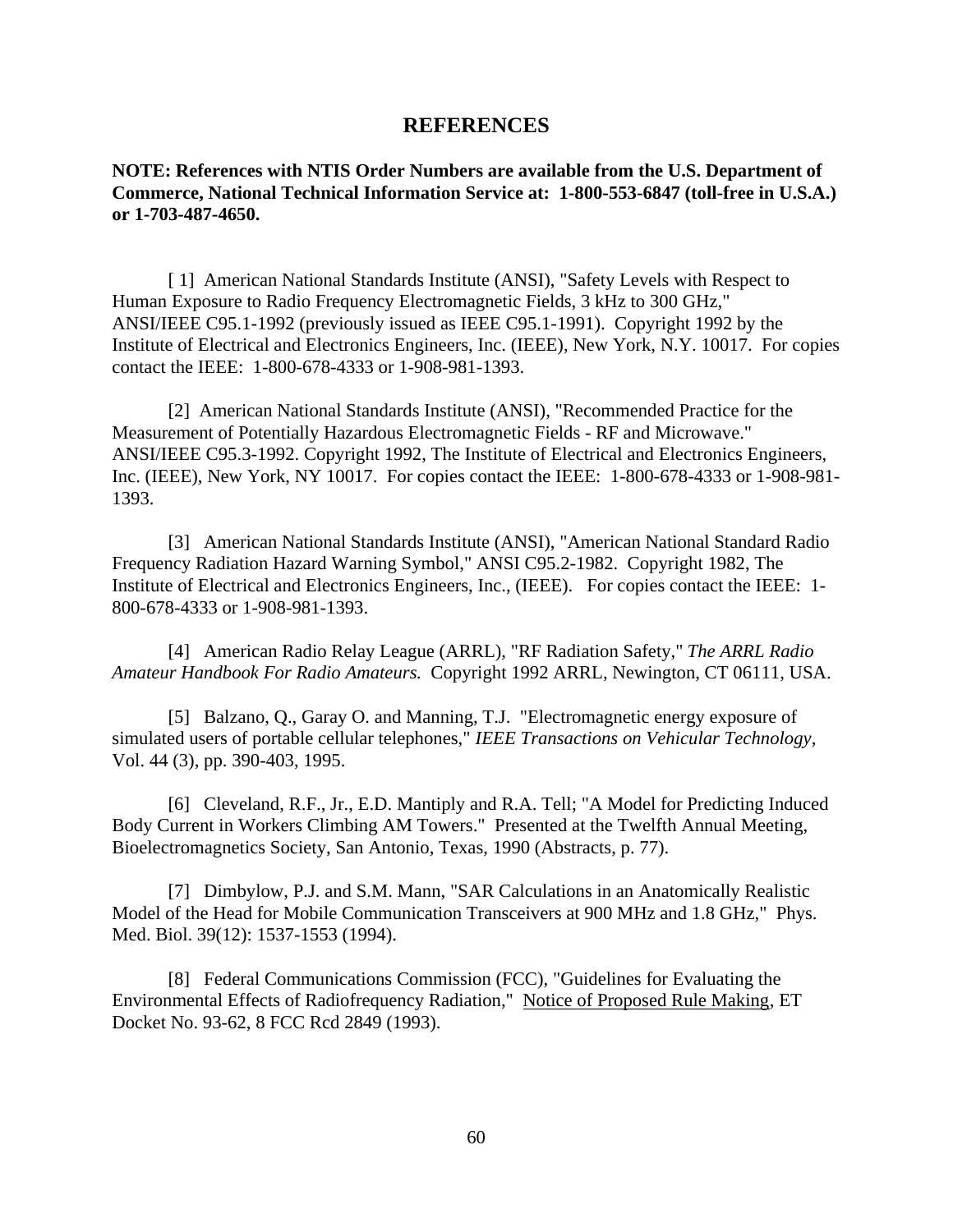[9] Federal Communications Commission (FCC), "Guidelines for Evaluating the Environmental Effects of Radiofrequency Radiation," Report and Order, ET Docket 93-62, FCC 96-326, adopted August 1, 1996. 61 Federal Register 41006 (1996).

[10] Federal Communications Commission (FCC), "Measurements of Environmental Electromagnetic Fields at Amateur Radio Stations," FCC Report No. FCC/OET ASD-9601, February 1996. FCC, Office of Engineering and Technology (OET), Washington, D.C. 20554. NTIS Order No. PB96-145016. Copies can also be downloaded from OET's Home Page on the World Wide Web at: http://www.fcc.gov/oet/.

[11] Gailey, P. C., and R.A. Tell, "An Engineering Assessment of the Potential Impact of Federal Radiation Protection Guidance on the AM, FM, and TV Broadcast Services," U.S. Environmental Protection Agency, Report No. EPA 520/6-85-011, April 1985. NTIS Order No. PB 85-245868.

[12] Gandhi, O.P., "Some Numerical Methods for Dosimetry: Extremely Low Frequencies to Microwave Frequencies," Radio Science, vol. 30(1), pp. 161-177 (1995).

[13] Gandhi, O.P. and J.Y. Chen, "Electromagnetic Absorption in the Human Head from Experimental 6-GHz Handheld Transceivers," IEEE Trans. EMC, 37: 547-558 (1995).

[14] Gandhi, O.P., G. Lazzi and C.M. Furse, "EM Absorption in the Human Head and Neck for Mobile Telephones at 835 and 1900 MHz," IEEE Trans. on Microwave Theory and Techniques, 44 (10), pp1884-1897, October 1996.

[15] Hankin, N., "The Radiofrequency Radiation Environment: Environmental Exposure Levels and RF Radiation Emitting Sources," U.S. Environmental Protection Agency, Washington, D.C. 20460. Report No. EPA 520/1-85-014, July 1986.

[16] Kuster, N., and Q. Balzano, "Energy Absorption mechanism by biological bodies in the near field of Dipole antennas above 300 MHz. IEEE Transactions on Vehicular Technology, 41(1), 17-23, February 1992.

[17] Kuster, N., Q. Balzano and J. Lin, Eds., Mobile Communications Safety, Chapman and Hall, London, 1997.

[18] Lewis, R.L. and A.C. Newell, "An Efficient and Accurate Method for Calculating and Representing Power Density in the Near-Zone of Microwave Antennas." NBSIR Report No. 85-3036 (December 1985).

[19] National Council on Radiation Protection and Measurements (NCRP), "Radiofrequency Electromagnetic Fields; Properties, Quantities and Units, Biophysical Interaction, and Measurements," NCRP Report No. 67, 1981. Copyright NCRP, Bethesda, MD 20814, USA. For copies contact: NCRP Publications at 1-800-229-2652.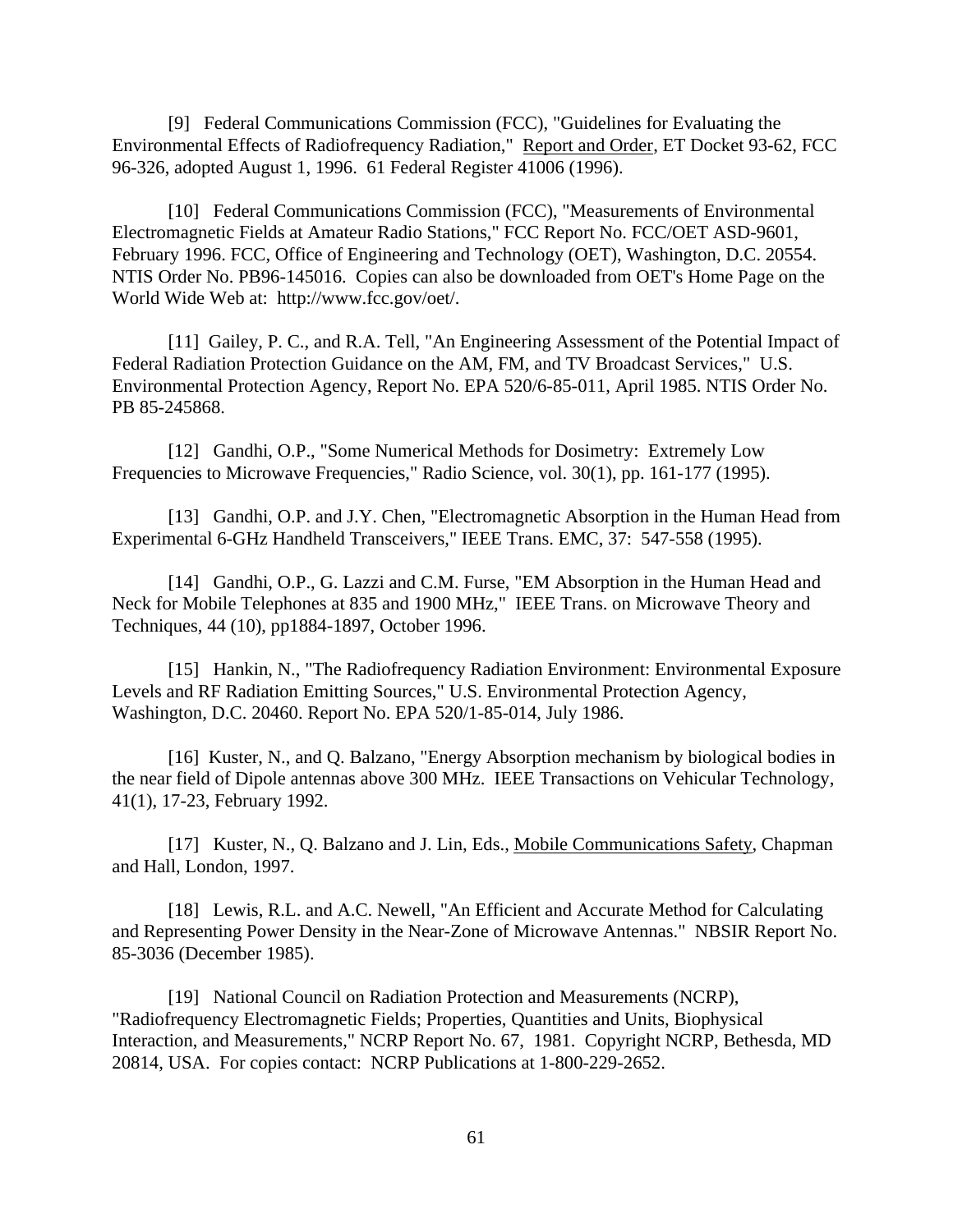[20] National Council on Radiation Protection and Measurements (NCRP), "Biological Effects and Exposure Criteria for Radiofrequency Electromagnetic Fields," NCRP Report No. 86, 1986. Copyright NCRP, Bethesda, MD, 20814, USA. For copies contact NCRP Publications: 1-800-229-2652.

[21] National Council on Radiation Protection and Measurements (NCRP), "A Practical Guide to the Determination of Human Exposure to Radiofrequency Fields," NCRP Report No. 119, 1993. Copyright NCRP, Bethesda, MD 20814. For copies contact: NCRP Publications at: 1-800-229-2652.

[22] Petersen, R. and P. Testagrossa, "Radio-Frequency Electromagnetic Fields Associated with Cellular-Radio Cell-Site Antennas." Bioelectromagnetics, 13:527 (1992).

[23] Schmid, T., O. Egger and N. Kuster, "Automated E-Field Scanning System for Dosimetric Assessments," IEEE Trans. Microwave Theory and Techniques, 44(1): 105-113, January 1996.

[24] Sullivan, D.M., O.P. Gandhi and A. Taflove, "Use of the Finite-Difference Time-Domain Method for Calculating EM Absorption in Man Models," IEEE Trans. on Biomedical Engineering, 35(3): 179-186, March 1988.

[25] Tell, R. A., "A Measurement of RF Field Intensities in the Immediate Vicinity of an FM Broadcast Station Antenna," Technical Note ORP/EAD-76-2, U. S. Environmental Protection Agency, January 1976. NTIS Order No. PB 257698.

[26] Tell, R.A., "Electric and Magnetic Fields and Contact Currents Near AM Standard Broadcast Radio Stations," Richard Tell Associates, Inc., Las Vegas, NV. Contracted by Federal Communications Commission (FCC), Office of Engineering and Technology, Washington, D.C. 20554. FCC Reference No. FCC/OET RTA 89-01, August 1989. NTIS Order No. PB89- 234850.

[27] Tell, R.A., "Induced Body Currents and Hot AM Tower Climbing: Assessing Human Exposure in Relation to the ANSI Radiofrequency Protection Guide," Richard Tell Associates, Inc., Las Vegas, NV. Contracted by Federal Communications Commission (FCC), Office of Engineering and Technology, Washington, D.C. 20554. FCC Reference No. FCC/OET RTA 91-01, October 1991. NTIS Order No. PB92-125186.

[28] Tell, R.A., "RF Current Reduction Provided by Work Gloves at AM Radio Broadcast Frequencies," Richard Tell Associates, Inc., Las Vegas, NV. Contracted by Federal Communications Commission (FCC), Office of Engineering and Technology, Washington, D.C. 20554. FCC Reference No. FCC/OET RTA 93-01, September 1993, NTIS Order No. PB94- 117041

[29] Tell, R.A., "Engineering Services for Measurement and Analysis of Radiofrequency (RF) Fields," Richard Tell Associates, Inc., Las Vegas, NV. Contracted by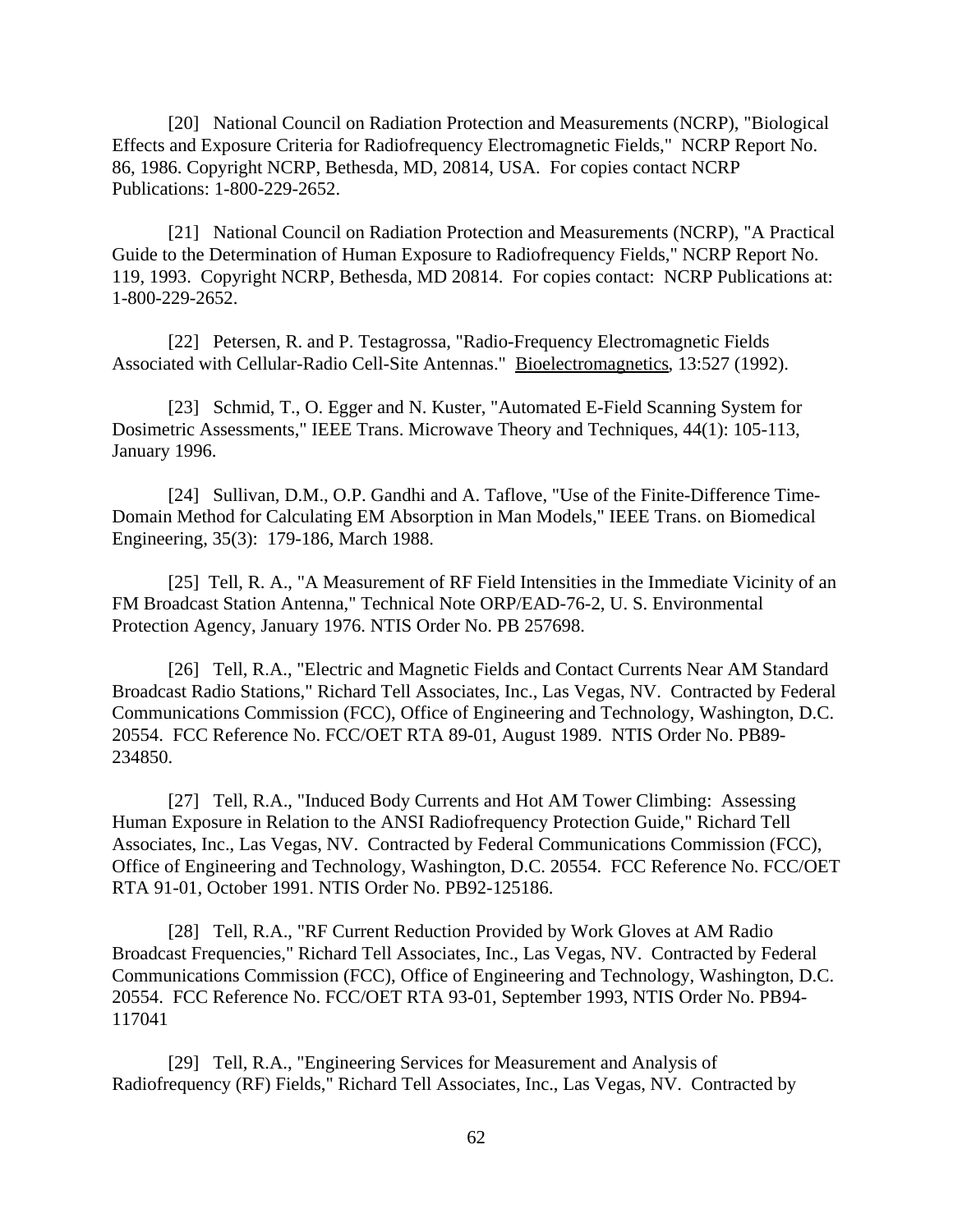Federal Communications Commission (FCC), Office of Engineering and Technology, Washington, D.C. 20554. FCC Report No. OET/RTA 95-01, June 1995. NTIS Order No. PB 95-253829.

[30] Tell, R. A. and E. D. Mantiply, "Population Exposure to VHF and UHF Broadcast Radiation in the United States," Proceedings of the IEEE, Vol. 68(1), pages 6-12, January 1980.

[31] Tell, R.A., and G.G. Gildore, "Assessing Personnel Exposure to Magnetic Fields Associated with AM Radio Broadcast Tower Matching Networks," p. 505-508, NAB Engineering Conference Proceedings, National Association of Broadcasters, Broadcast Engineering Conference, Las Vegas, NV, April 8-12, 1988.

[32] U.S. Environmental Protection Agency, Office of Radiation Programs, "Radiofrequency Electromagnetic Fields and Induced Currents in the Spokane, Washington Area," EPA Report No. EPA/520/6-88/008, June 1988, NTIS Order No. PB88-244819/AS.

[33] U.S. Environmental Protection Agency, Office of Radiation Programs, "Electric and Magnetic Fields Near AM Broadcast Towers," EPA Report No. EPA/520/6-91/020, July 1991. NTIS Order No. PB92-101427.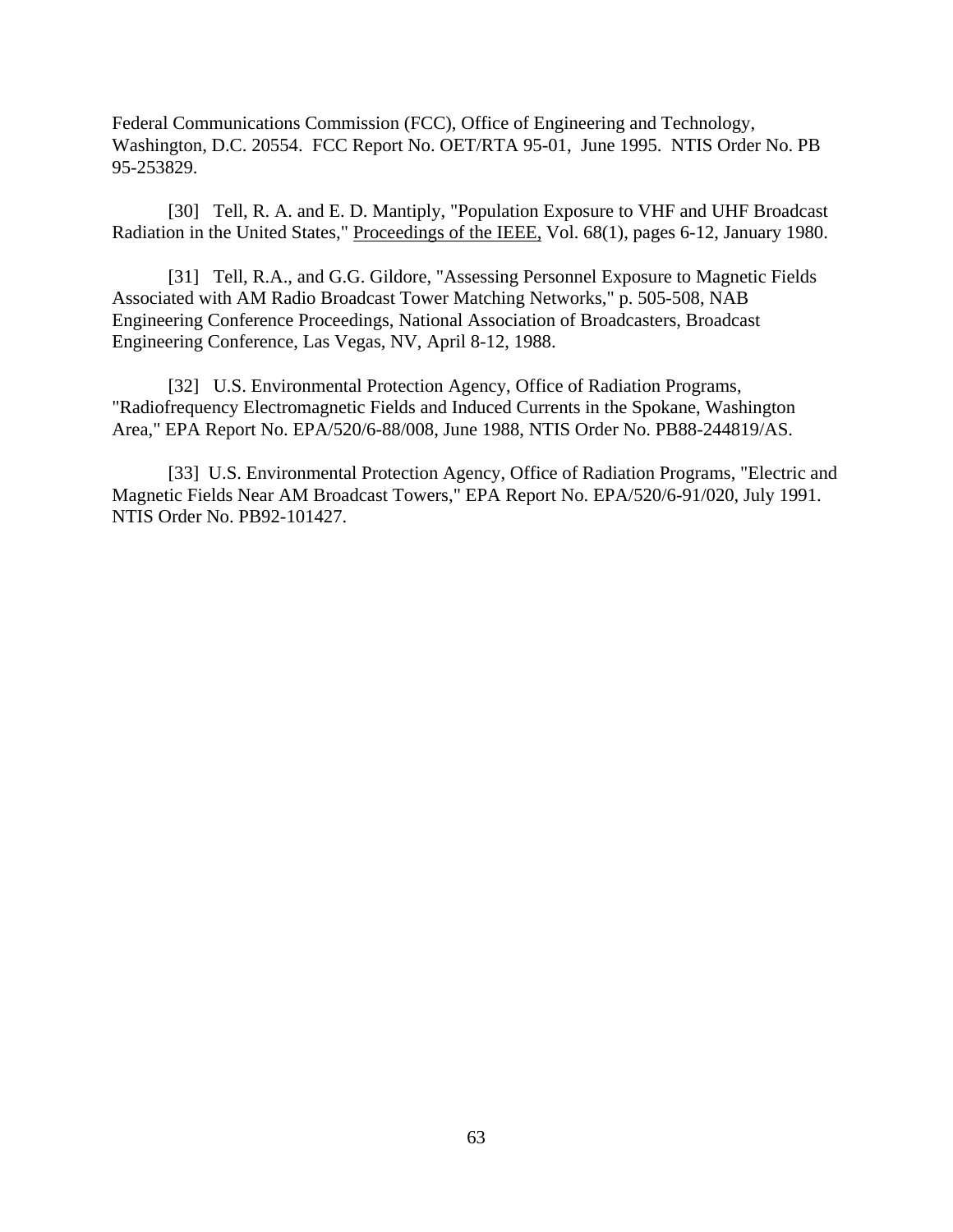# *APPENDIX A* **SUMMARY OF RF EXPOSURE GUIDELINES GUIDELINES**

This appendix summarizes the policies, guidelines and requirements that were adopted by the FCC on August 1, 1996, amending Part 1 of Title 47 of the Code of Federal Regulations, and further amended by action of the Commission on August 25, 1997 (see 47 CFR Sections 1.1307(b), 1.1310, 2.1091 and 2.1093, as amended). Commission actions granting construction permits, licenses to transmit or renewals thereof, equipment authorizations or modifications in existing facilities, require the preparation of an Environmental Assessment (EA), as described in 47 CFR Section 1.1311, if the particular facility, operation or transmitter would cause human exposure to levels of radiofrequency (RF) electromagnetic fields in excess of these limits. For exact language, see the relevant FCC rule sections.

FCC implementation of the new guidelines for mobile and portable devices became effective August 7, 1996. For other applicants and licensees a transition period was established before the new guidelines would apply. With the exception of the Amateur Radio Service, the date established for the end of the transition period is October 15, 1997. Therefore, the new guidelines will apply to applications filed on or after this date. For the Amateur Service only, the new guidelines will apply to applications filed on or after January 1, 1998.

#### **Summary of Station and Transmitter Requirements**

Applications to the Commission for construction permits, licenses to transmit or renewals thereof, equipment authorizations or modifications in existing facilities must contain a statement or certification confirming compliance with the limits unless the facility, operation, or transmitter is categorically excluded from routine evaluation, as discussed below. Technical information showing the basis for this statement must be submitted to the Commission upon request.

The FCC-adopted limits for Maximum Permissible Exposure (MPE) are generally based on recommended exposure guidelines published by the National Council on Radiation Protection and Measurements (NCRP) in "Biological Effects and Exposure Criteria for Radiofrequency Electromagnetic Fields," NCRP Report No. 86, Sections 17.4.1, 17.4.1.1, 17.4.2 and 17.4.3. Copyright NCRP, 1986, Bethesda, Maryland 20814. In the frequency range from 100 MHz to 1500 MHz, exposure limits for field strength and power density are also generally based on the MPE limits found in Section 4.1 of , "IEEE Standard for Safety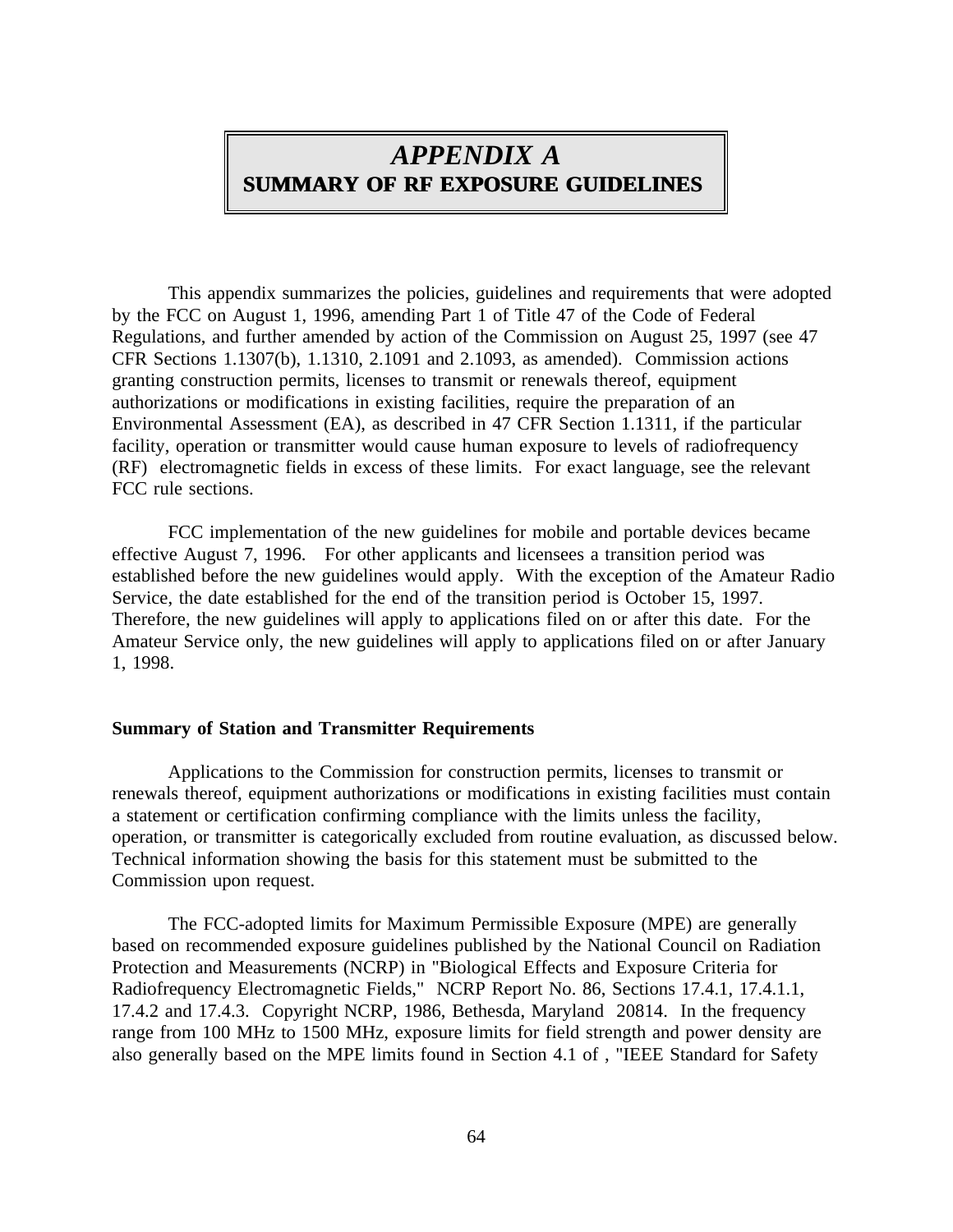Levels with Respect to Human Exposure to Radio Frequency Electromagnetic Fields, 3 kHz to 300 GHz," ANSI/IEEE C95.1-1992, Copyright 1992 by the Institute of Electrical and Electronics Engineers, Inc., New York, New York 10017, and approved for use as an American National Standard by the American National Standards Institute (ANSI).

The FCC's MPE limits for field strength and power density are given in Table 1 (and in 47 CFR § 1.1310) Figure 1 is a graphical representation of the limits for plane-wave (far-field) equivalent power density versus frequency. The FCC's limits are generally applicable to *all* facilities, operations and transmitters regulated by the Commission, and compliance is expected with the appropriate guidelines. However, *routine* determination of compliance with these exposure limits (routine environmental evaluation), and preparation of an EA if the limits are exceeded, is required only for facilities, operations and transmitters that fall into the categories listed in Table 2, or those specified below under the headings "mobile," "unlicensed" or "portable" devices. All other facilities, operations and transmitters are categorically excluded from routine evaluation or preparing an EA for RF emissions, except that the Commission may, on its own merits or as the result of a petition, complaint or inquiry, require RF environmental evaluation of transmitters or facilities even though they are otherwise excluded [see 47 CFR Sections 1.1307(c) and (d)].

For purposes of Table 2, the term "building-mounted antennas" means antennas mounted in or on a building structure that is occupied as a workplace or residence. The term "power" in column 2 of Table 2 refers to total operating power of the transmitting operation in question in terms of effective radiated power (ERP), equivalent isotropically radiated power (EIRP), or peak envelope power (PEP), as defined in 47 CFR. § 2.1. For the case of the Cellular Radiotelephone Service, 47 CFR § 22, Subpart H, the Personal Communications Service, 47 CFR § 24, and Specialized Mobile Radio Service, 47 CFR § 90, the phrase "total power of all channels" in column 2 of Table 2 means the sum of the ERP or EIRP of all co-located simultaneously operating transmitters owned and operated by a single licensee.

When applying the criteria of Table 2, radiation in all directions should be considered. For the case of transmitting facilities using sectorized transmitting antennas, applicants and licensees should apply the criteria to all transmitting channels in a given sector, noting that for a highly directional antenna there is relatively little contribution to ERP or EIRP summation for other directions.

For purposes of calculating EIRP of an MDS station, the power level refers to the cumulative EIRP of all channels. Further, this power limit assumes conventional NTSC transmissions with 10% aural power, and refers to peak visual power. MDS stations employing other than NTSC transmissions, e.g., digital transmissions, must apply the appropriate NTSC peak visual to average power conversion factor for their modulation scheme in order to determine whether the EIRP power criteria is exceeded.

In general, as specified in 47 C.F.R. 1.1307(b), as amended, when the FCC's guidelines are exceeded *in an accessible area* due to the emissions from multiple fixed transmitters the following policy applies. Actions necessary to bring the area into compliance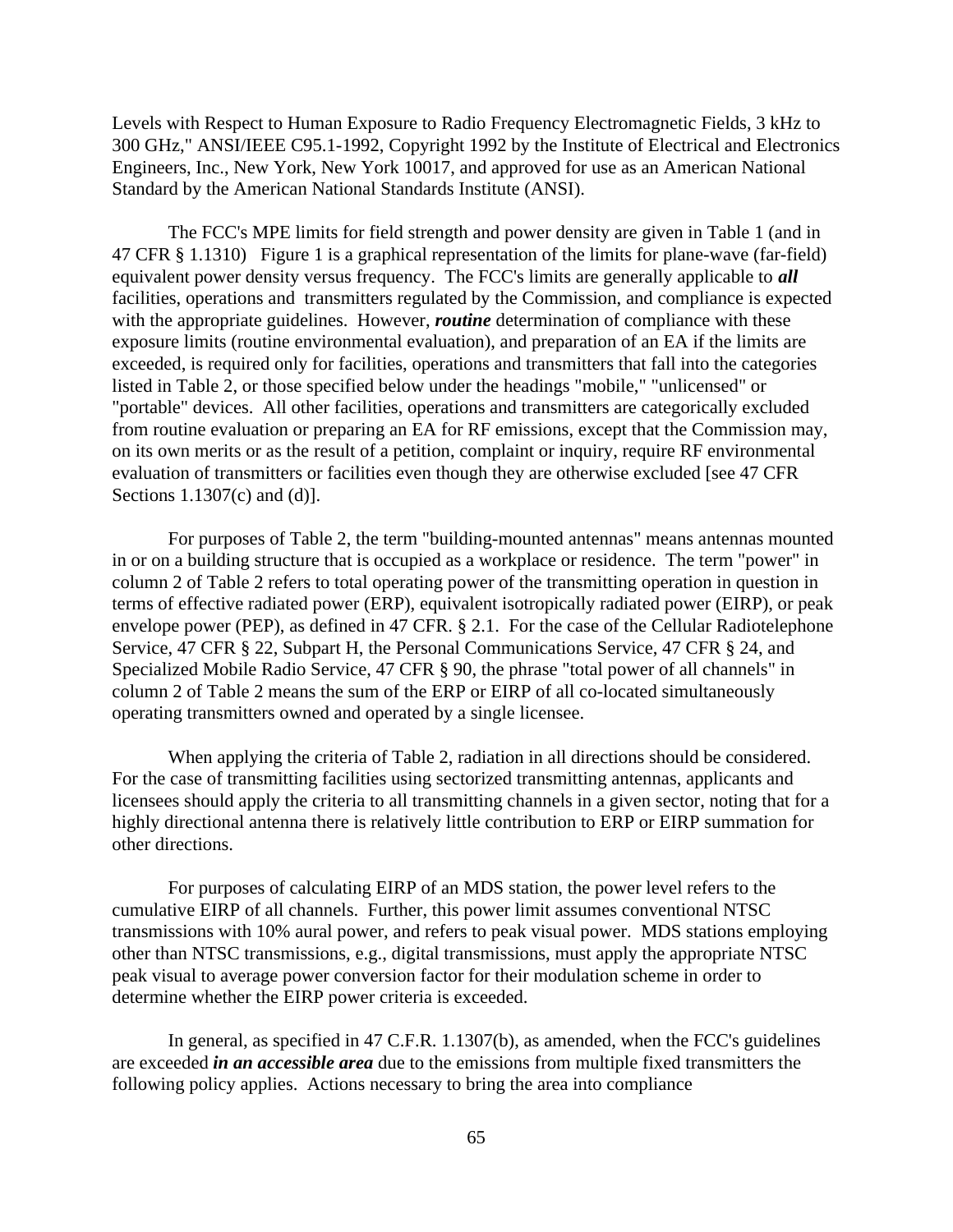with the guidelines are the shared responsibility of **all** licensees whose transmitter's contribution to the RF environment *at the non-complying area* exceeds 5% of the exposure limit (that applies to their particular transmitter) in terms of power density or the square of the electric or magnetic field strength. This applies regardless of whether such transmitters would, by themselves, normally be excluded from performing a routine environmental evaluation. Owners of transmitter sites are expected to allow applicants and licensees to take reasonable steps to comply with the FCC's requirements and, where feasible, should encourage co-location of transmitters and common solutions for controlling access to areas where the RF exposure limits might be exceeded.

The following policy applies in the case of an application for a proposed transmitter, facility or modification (not otherwise excluded from performing a routine RF evaluation) that would *cause non-compliance* at an accessible area previously in compliance. In such a case, it is the responsibility of the applicant to submit an EA if emissions from the applicant's transmitter or facility would cause non-compliance at the area in question. However, this applies only if the applicant's transmitter causes exposure levels at the area in question that exceed 5% of the exposure limits applicable to that particular transmitter in terms of power density or the square of the electric or magnetic field strength.

For a renewal applicant whose transmitter or facility (not otherwise excluded from routine evaluation) contributes to the RF environment at an accessible area *not in compliance* with the guidelines the following policy applies. The renewal applicant must submit an EA if emissions from the applicant's transmitter or facility, at the area in question, result in exposure levels that exceed 5% of the exposure limits applicable to that particular transmitter in terms of power density or the square of the electric or magnetic field strength. In other words, although the renewal applicant may only be responsible for a fraction of the total exposure (greater than 5%), the applicant (along with any other licensee undergoing renewal at the same time) will trigger the EA process, unless suitable corrective measures are taken to prevent non-compliance before an EA is necessary. In addition, in a renewal situation if a determination of noncompliance is made, other co-located transmitters contributing more than the 5% threshold level must share responsibility for compliance, regardless of whether they are categorically excluded from routine evaluation or submission of an EA.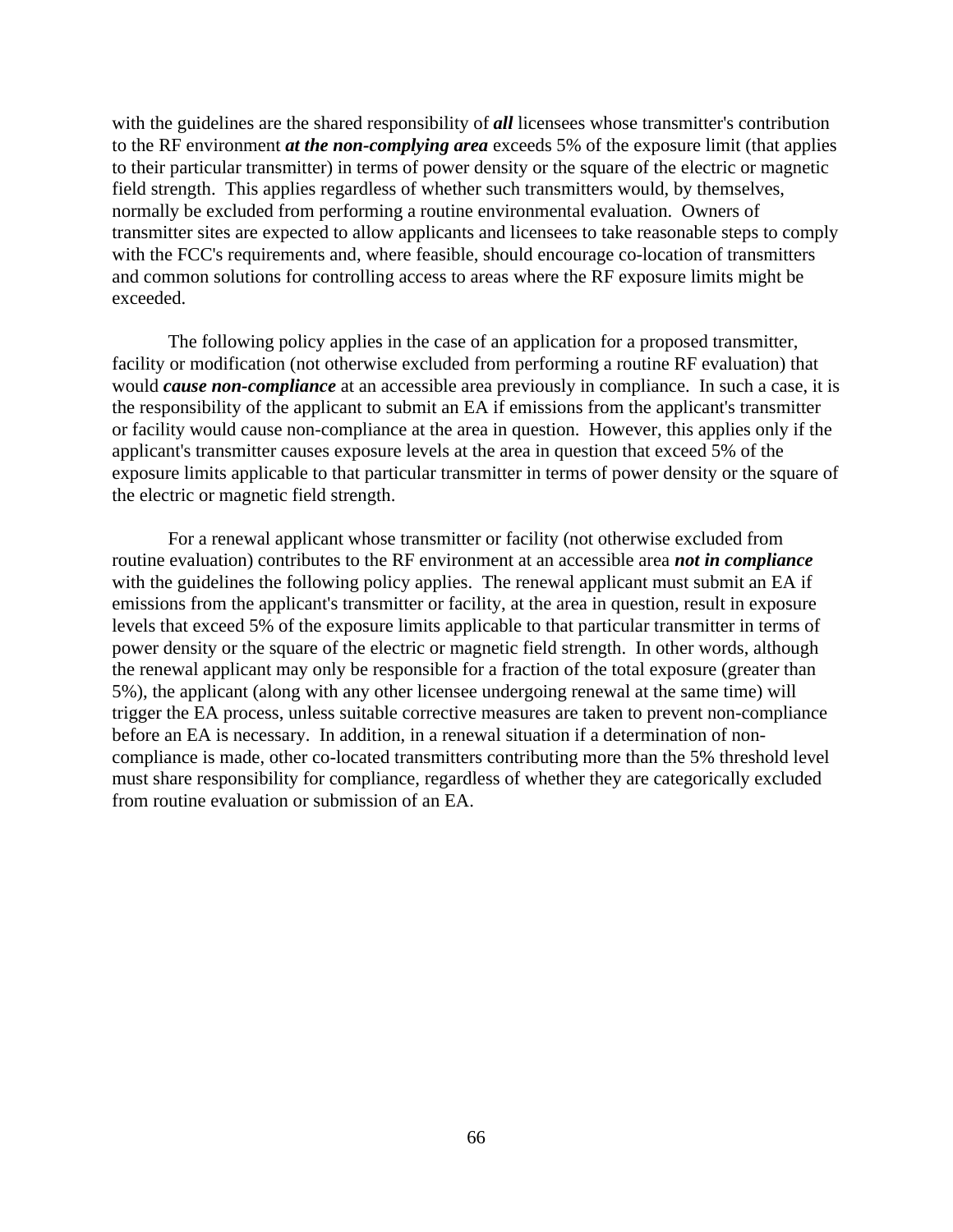### **Table 1. LIMITS FOR MAXIMUM PERMISSIBLE EXPOSURE (MPE)**

| Frequency<br>Range<br>(MHz) | Electric Field<br>Strength $(E)$<br>(V/m) | Magnetic Field<br>Strength (H)<br>(A/m) | <b>Power Density</b><br>(S)<br>(mW/cm <sup>2</sup> ) | <b>Averaging Time</b><br>$ E ^2$ , $ H ^2$ or S<br>(minutes) |
|-----------------------------|-------------------------------------------|-----------------------------------------|------------------------------------------------------|--------------------------------------------------------------|
| $0.3 - 3.0$                 | 614                                       | 1.63                                    | $(100)*$                                             | 6                                                            |
| $3.0 - 30$                  | 1842/f                                    | 4.89/f                                  | $(900/f^2)*$                                         | 6                                                            |
| 30-300                      | 61.4                                      | 0.163                                   | 1.0                                                  | 6                                                            |
| 300-1500                    |                                           |                                         | f/300                                                | 6                                                            |
| 1500-100,000                |                                           |                                         | 5                                                    | 6                                                            |

# **(A) Limits for Occupational/Controlled Exposure**

# **(B) Limits for General Population/Uncontrolled Exposure**

| Frequency<br>Range<br>(MHz) | Electric Field<br>Strength $(E)$<br>(V/m) | <b>Magnetic Field</b><br>Strength (H)<br>(A/m) | <b>Power Density</b><br>(S)<br>(mW/cm <sup>2</sup> ) | <b>Averaging Time</b><br>$ E ^2$ , $ H ^2$ or S<br>(minutes) |
|-----------------------------|-------------------------------------------|------------------------------------------------|------------------------------------------------------|--------------------------------------------------------------|
| $0.3 - 1.34$                | 614                                       | 1.63                                           | $(100)*$                                             | 30                                                           |
| 1.34-30                     | 824/f                                     | 2.19/f                                         | $(180/f^2)^*$                                        | 30                                                           |
| 30-300                      | 27.5                                      | 0.073                                          | 0.2                                                  | 30                                                           |
| 300-1500                    |                                           |                                                | f/1500                                               | 30                                                           |
| 1500-100,000                |                                           |                                                | 1.0                                                  | 30                                                           |

 $f = \text{frequency in MHz}$  \*Plane-wave equivalent power density

NOTE 1: *Occupational/controlled* limits apply in situations in which persons are exposed as a consequence of their employment provided those persons are fully aware of the potential for exposure and can exercise control over their exposure. Limits for occupational/controlled exposure also apply in situations when an individual is transient through a location where occupational/controlled limits apply provided he or she is made aware of the potential for exposure.

NOTE 2: *General population/uncontrolled* exposures apply in situations in which the general public may be exposed, or in which persons that are exposed as a consequence of their employment may not be fully aware of the potential for exposure or can not exercise control over their exposure.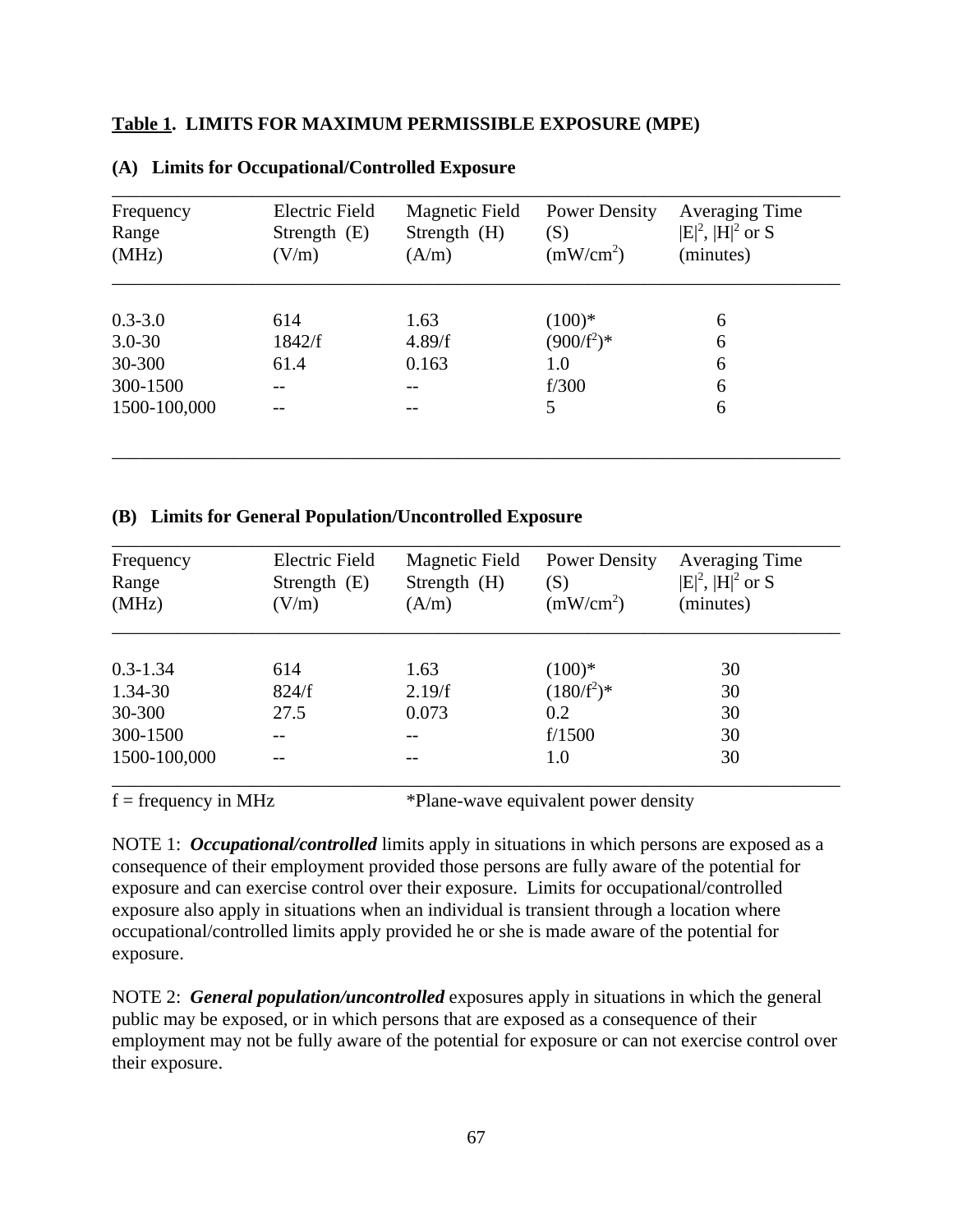

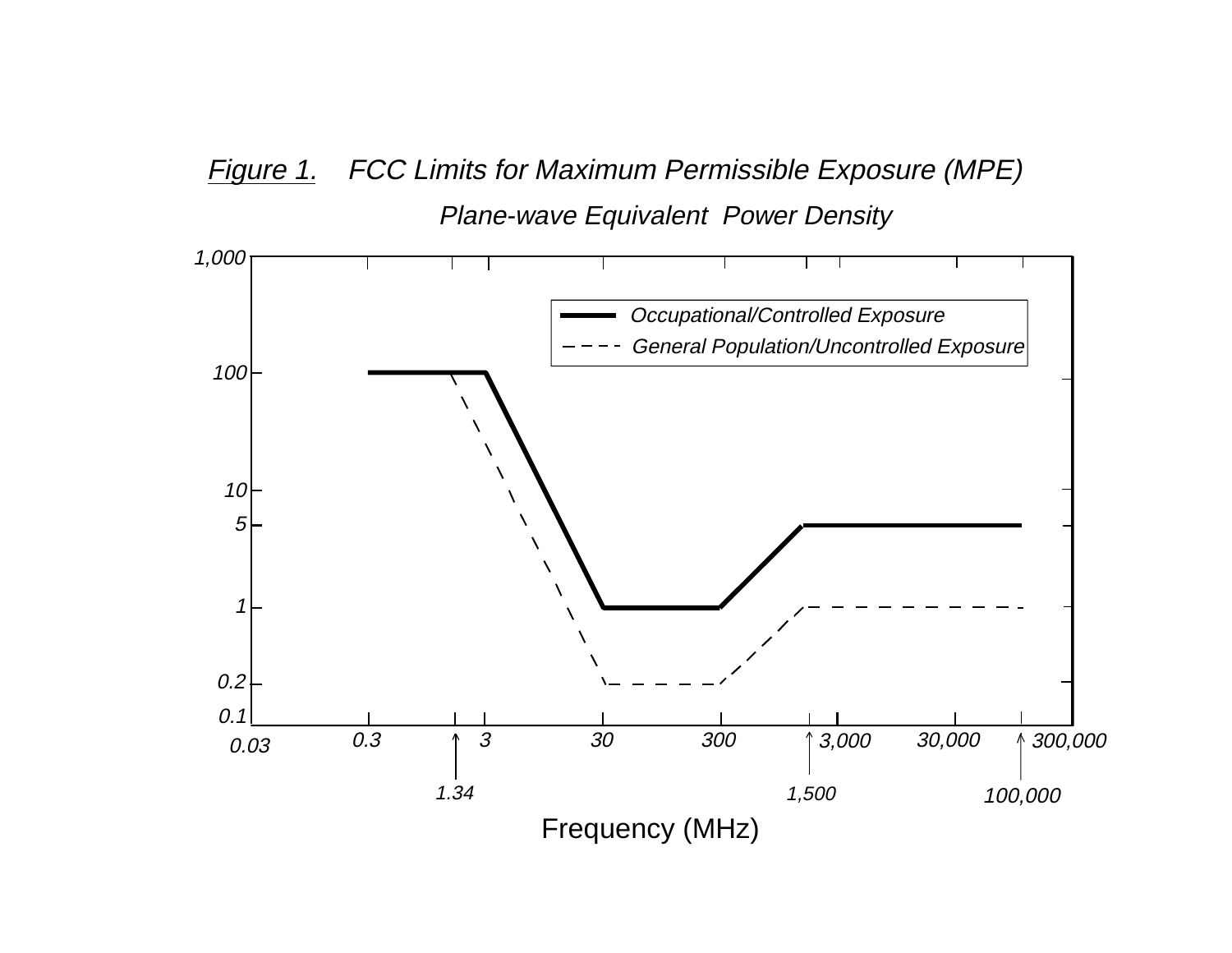## **TABLE 2: TRANSMITTERS, FACILITIES AND OPERATIONS SUBJECT TO ROUTINE ENVIRONMENTAL EVALUATION**

| SERVICE (TITLE 47 CFR RULE PART)                                 | <b>EVALUATION REQUIRED IF:</b>                                                                                                                                                                                                                                          |
|------------------------------------------------------------------|-------------------------------------------------------------------------------------------------------------------------------------------------------------------------------------------------------------------------------------------------------------------------|
| <b>Experimental Radio Services</b>                               | $power > 100$ W ERP (164 W EIRP)                                                                                                                                                                                                                                        |
| <b>Multipoint Distribution Service</b><br>(subpart K of part 21) | non-building-mounted antennas: height<br>above ground level to lowest point of<br>antenna < 10 m and power > 1640 W EIRP<br>building-mounted antennas:<br>$power > 1640$ W EIRP                                                                                         |
| Paging and Radiotelephone Service<br>(subpart E of part 22)      | non-building-mounted antennas: height<br>above ground level to lowest point of<br>antenna < 10 m and power > 1000 W ERP<br>(1640 W EIRP)<br>building-mounted antennas:<br>$power > 1000$ W ERP (1640 W EIRP)                                                            |
| Cellular Radiotelephone Service<br>(subpart H of part 22)        | non-building-mounted antennas: height<br>above ground level to lowest point of<br>antenna < $10 \text{ m}$ and total power of all<br>channels $> 1000$ W ERP (1640 W EIRP)<br>building-mounted antennas:<br>total power of all channels $> 1000$ W ERP<br>(1640 W EIRP) |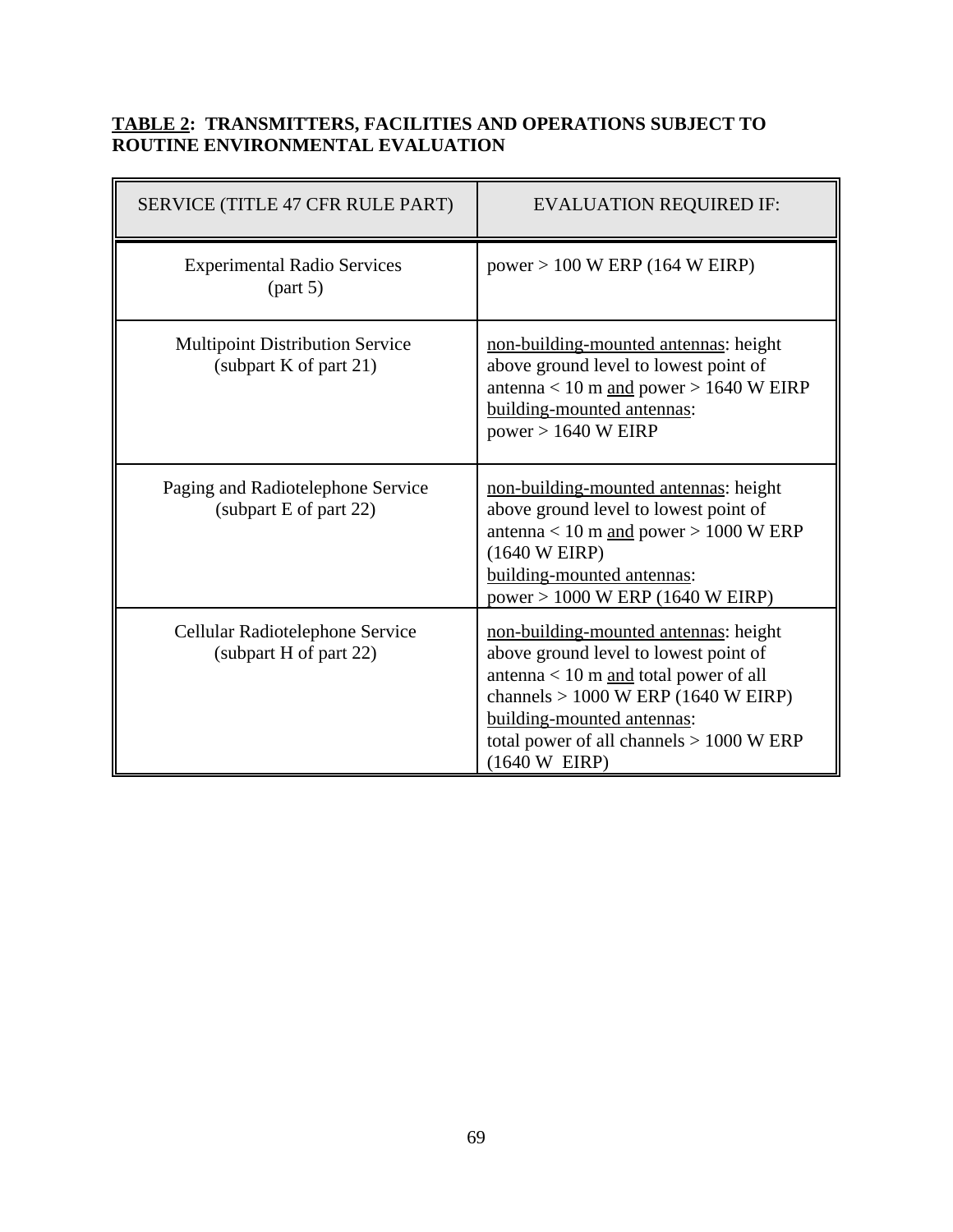## **TABLE 2 (cont.)**

| SERVICE (TITLE 47 CFR RULE PART)                          | <b>EVALUATION REQUIRED IF:</b>                                                                                                                                                                                                                                                                                                                                                                                                                                                                                                                                                                                          |
|-----------------------------------------------------------|-------------------------------------------------------------------------------------------------------------------------------------------------------------------------------------------------------------------------------------------------------------------------------------------------------------------------------------------------------------------------------------------------------------------------------------------------------------------------------------------------------------------------------------------------------------------------------------------------------------------------|
| <b>Personal Communications Services</b><br>part 24)       | (1) Narrowband PCS (subpart D):<br>non-building-mounted antennas: height<br>above ground level to lowest point of<br>antenna < $10 \text{ m}$ and total power of all<br>channels $> 1000$ W ERP (1640 W EIRP)<br>building-mounted antennas:<br>total power of all channels $> 1000$ W ERP<br>(1640 W EIRP)<br>(2) Broadband PCS (subpart E):<br>non-building-mounted antennas: height<br>above ground level to lowest point of<br>antenna < $10 \text{ m}$ and total power of all<br>channels $>$ 2000 W ERP (3280 W EIRP)<br>building-mounted antennas:<br>total power of all channels $> 2000$ W ERP<br>(3280 W EIRP) |
| <b>Satellite Communications</b><br>part 25)               | all included                                                                                                                                                                                                                                                                                                                                                                                                                                                                                                                                                                                                            |
| <b>General Wireless Communications Service</b><br>part 26 | total power of all channels $> 1640$ W EIRP                                                                                                                                                                                                                                                                                                                                                                                                                                                                                                                                                                             |
| <b>Wireless Communications Service</b><br>part 27)        | total power of all channels $> 1640$ W EIRP                                                                                                                                                                                                                                                                                                                                                                                                                                                                                                                                                                             |
| <b>Radio Broadcast Services</b><br>part 73)               | all included                                                                                                                                                                                                                                                                                                                                                                                                                                                                                                                                                                                                            |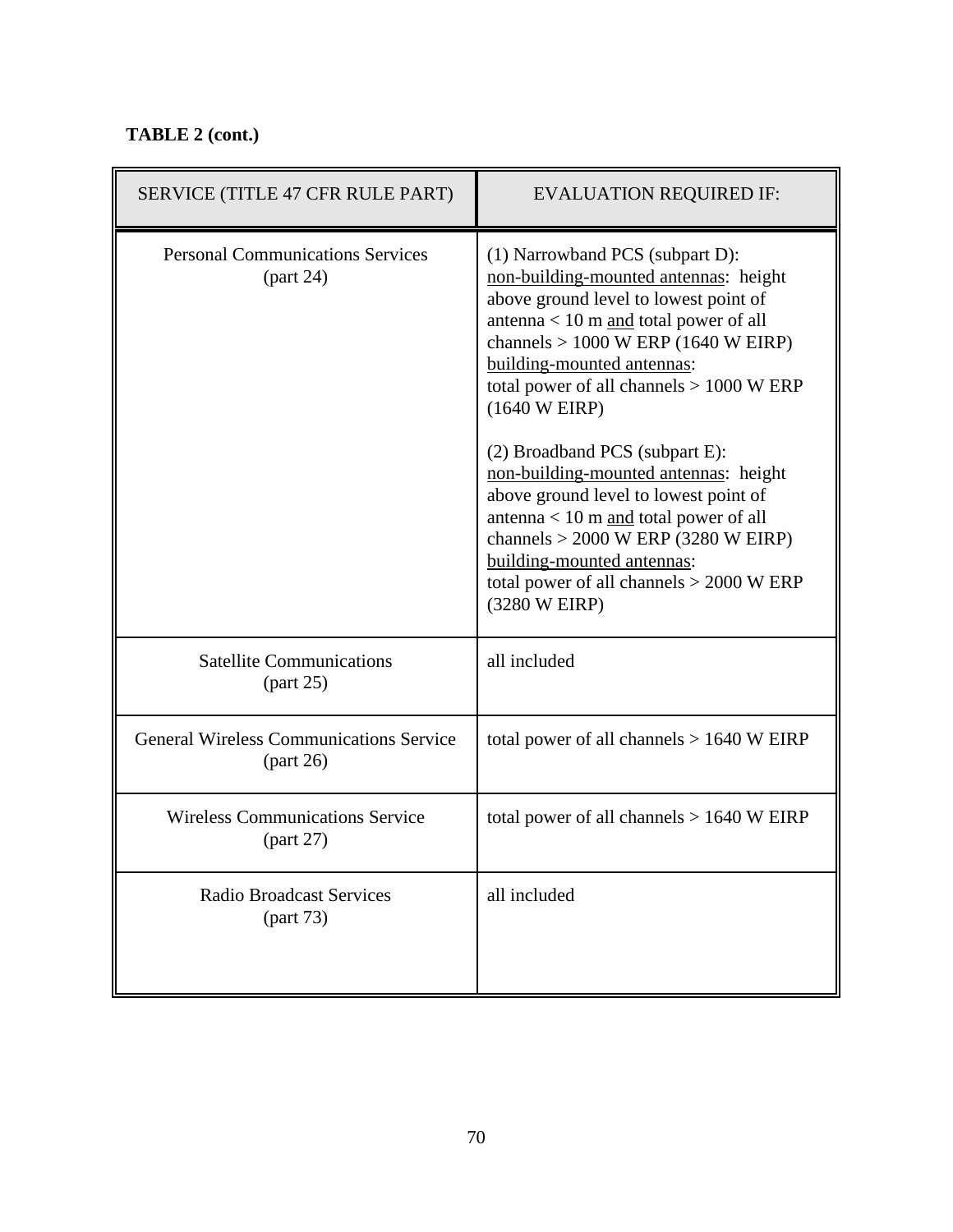## **TABLE 2 (cont.)**

| SERVICE (TITLE 47 CFR RULE PART)                                                                           | <b>EVALUATION REQUIRED IF:</b>                                                                                                                                                                                                                                              |
|------------------------------------------------------------------------------------------------------------|-----------------------------------------------------------------------------------------------------------------------------------------------------------------------------------------------------------------------------------------------------------------------------|
| Experimental, auxiliary, and special<br>broadcast and other program<br>distributional services<br>part 74) | subparts A, G, L: power $> 100$ W ERP<br>subpart I:<br>non-building-mounted antennas: height<br>above ground level to lowest point of<br>antenna < 10 m and power > 1640 W EIRP<br>building-mounted antennas:<br>$power > 1640$ W EIRP                                      |
| <b>Stations in the Maritime Services</b><br>part 80                                                        | ship earth stations only                                                                                                                                                                                                                                                    |
| Private Land Mobile Radio Services<br><b>Paging Operations</b><br>part 90)                                 | non-building-mounted antennas: height<br>above ground level to lowest point of<br>antenna < 10 m and power > 1000 W ERP<br>(1640 W EIRP)<br>building-mounted antennas: power $> 1000$ W<br>ERP (1640 W EIRP)                                                                |
| Private Land Mobile Radio Services<br>Specialized Mobile Radio<br>part 90                                  | non-building-mounted antennas: height<br>above ground level to lowest point of<br>antenna < 10 m $\frac{and}{and}$ total power of all<br>channels $> 1000$ W ERP (1640 W EIRP)<br>building-mounted antennas:<br>total power of all channels $> 1000$ W ERP<br>(1640 W EIRP) |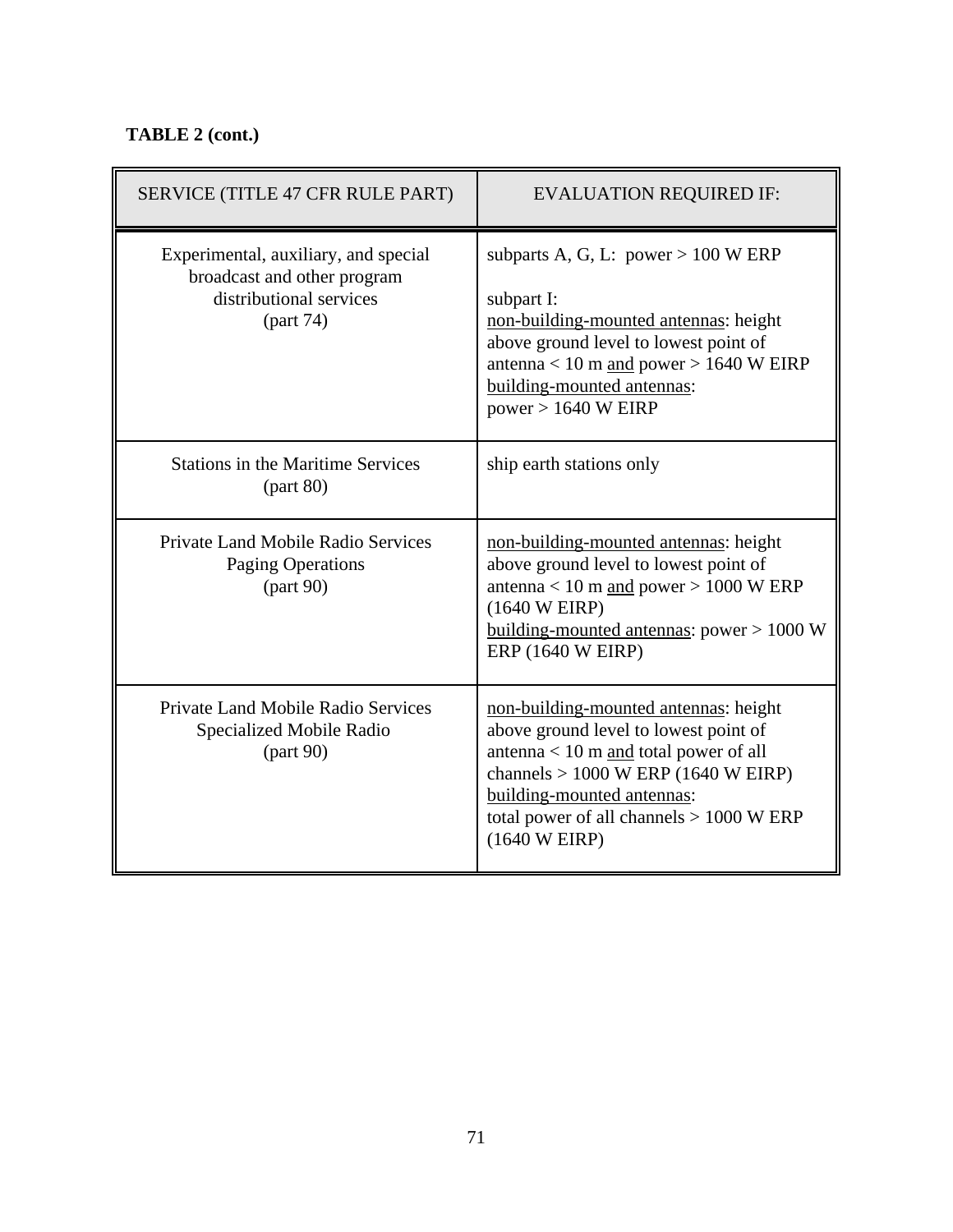## **TABLE 2 (cont.)**

| SERVICE (TITLE 47 CFR RULE PART)                                           | <b>EVALUATION REQUIRED IF:</b>                                                                                                                                                                                                                                                                                                                                                                                                                                                                                                                                                                                                       |
|----------------------------------------------------------------------------|--------------------------------------------------------------------------------------------------------------------------------------------------------------------------------------------------------------------------------------------------------------------------------------------------------------------------------------------------------------------------------------------------------------------------------------------------------------------------------------------------------------------------------------------------------------------------------------------------------------------------------------|
| <b>Amateur Radio Service</b><br>(part 97)                                  | transmitter output power $>$ levels specified in<br>§ 97.13 $(c)(1)$ of this chapter<br>(see Table 1 in text)                                                                                                                                                                                                                                                                                                                                                                                                                                                                                                                        |
| <b>Local Multipoint Distribution Service</b><br>(subpart L of part $101$ ) | non-building-mounted antennas: height<br>above ground level to lowest point of<br>antenna < 10 m and power > 1640 W EIRP<br>building-mounted antennas: $power > 1640$<br><b>WEIRP</b><br>LMDS licensees are required to attach a<br>label to subscriber transceiver antennas that:<br>(1) provides adequate notice regarding<br>potential radiofrequency safety hazards, e.g.,<br>information regarding the safe minimum<br>separation distance required between users<br>and transceiver antennas; and (2) references<br>the applicable FCC-adopted limits for<br>radiofrequency exposure specified in §<br>1.1310 of this chapter. |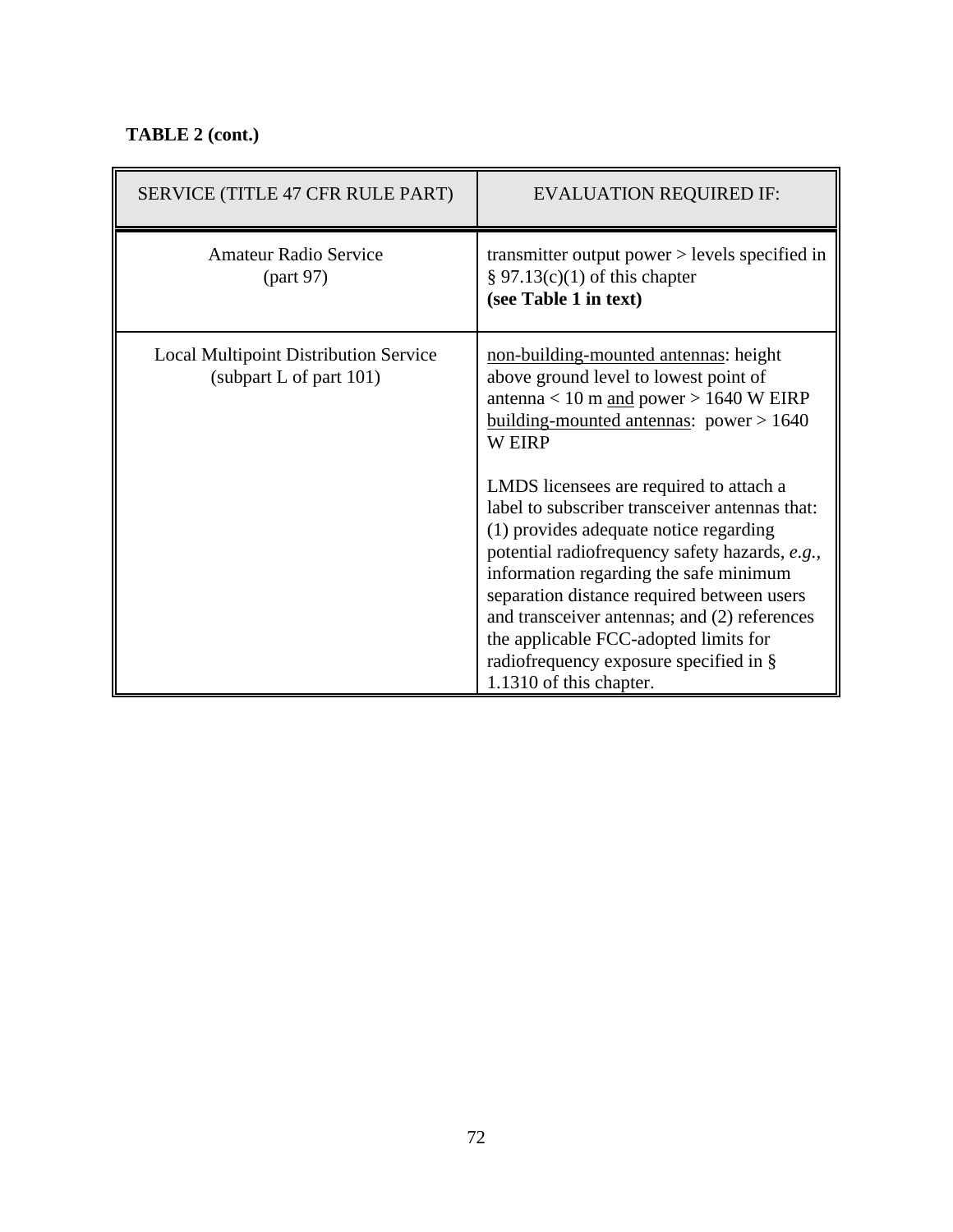#### **Mobile and Portable Devices**

Mobile and portable transmitting devices that operate in the Cellular Radiotelephone Service, the Personal Communications Services (PCS), the Satellite Communications Services, the Maritime Services (ship earth stations only) and the Specialized Mobile Radio (SMR) Service are subject to routine environmental evaluation for RF exposure prior to equipment authorization or use, as specified in 47 CFR § 2.1091 and § 2.1093. Unlicensed PCS and millimeter wave devices are also subject to routine environmental evaluation for RF exposure prior to equipment authorization or use, as specified in 47 C.F.R. § 15.253(f), § 15.255(g), and § 15.319(i). All other mobile, portable, and unlicensed transmitting devices are categorically excluded from routine environmental evaluation for RF exposure under 47 CFR § 2.1091 and § 2.1093, except (as described previously) as specified in 47 CFR § 1.1307(c) and (d) .

#### **(a) Mobile Devices**

This section describes the requirements of Section 2.1091 of the FCC's Rules (47 CFR § 2.1091) that apply to "mobile" devices. For purposes of these requirements mobile devices are defined as transmitters designed to be used in other than fixed locations and to generally be used in such a way that a separation distance of at least 20 centimeters is normally maintained between the transmitter's radiating structure(s) and the body of the user or nearby persons. In this context, the term "fixed location" means that the device is physically secured at one location and is not able to be easily moved to another location. Transmitting devices designed to be used by consumers or workers that can be easily re-located, such as wireless devices associated with a personal computer, are considered to be mobile devices if they meet the 20 centimeter separation requirement.

Mobile devices that operate in the Cellular Radiotelephone Service, the Personal Communications Services, the Satellite Communications Services, the General Wireless Communications Service, the Wireless Communications Service, the Maritime Services and the Specialized Mobile Radio Service authorized under the following parts and subparts of the FCC's Rules: subpart H of part 22, part 24, part 25, part 26, part 27, part 80 (ship earth station devices only) and part 90 (SMR devices only), are subject to routine environmental evaluation for RF exposure prior to equipment authorization or use if they operate at frequencies of 1.5 GHz or below and their effective radiated power (ERP) is 1.5 watts or more, or if they operate at frequencies above 1.5 GHz and their ERP is 3 watts or more. Unlicensed personal communications service devices, unlicensed millimeter wave devices and unlicensed NII devices authorized under FCC Rule parts 15.253, 15.255 and subparts D and E of part 15 are also subject to routine environmental evaluation for RF exposure prior to equipment authorization or use if their ERP is 3 watts or more or if they meet the definition of a portable device as specified below, requiring evaluation under the provisions of 47 CFR §2.1093. All other mobile and unlicensed transmitting devices are categorically excluded from routine environmental evaluation for RF exposure prior to equipment authorization or use, except as specified in 47 CFR §§ 1.1307(c) and 1.1307(d), as discussed previously.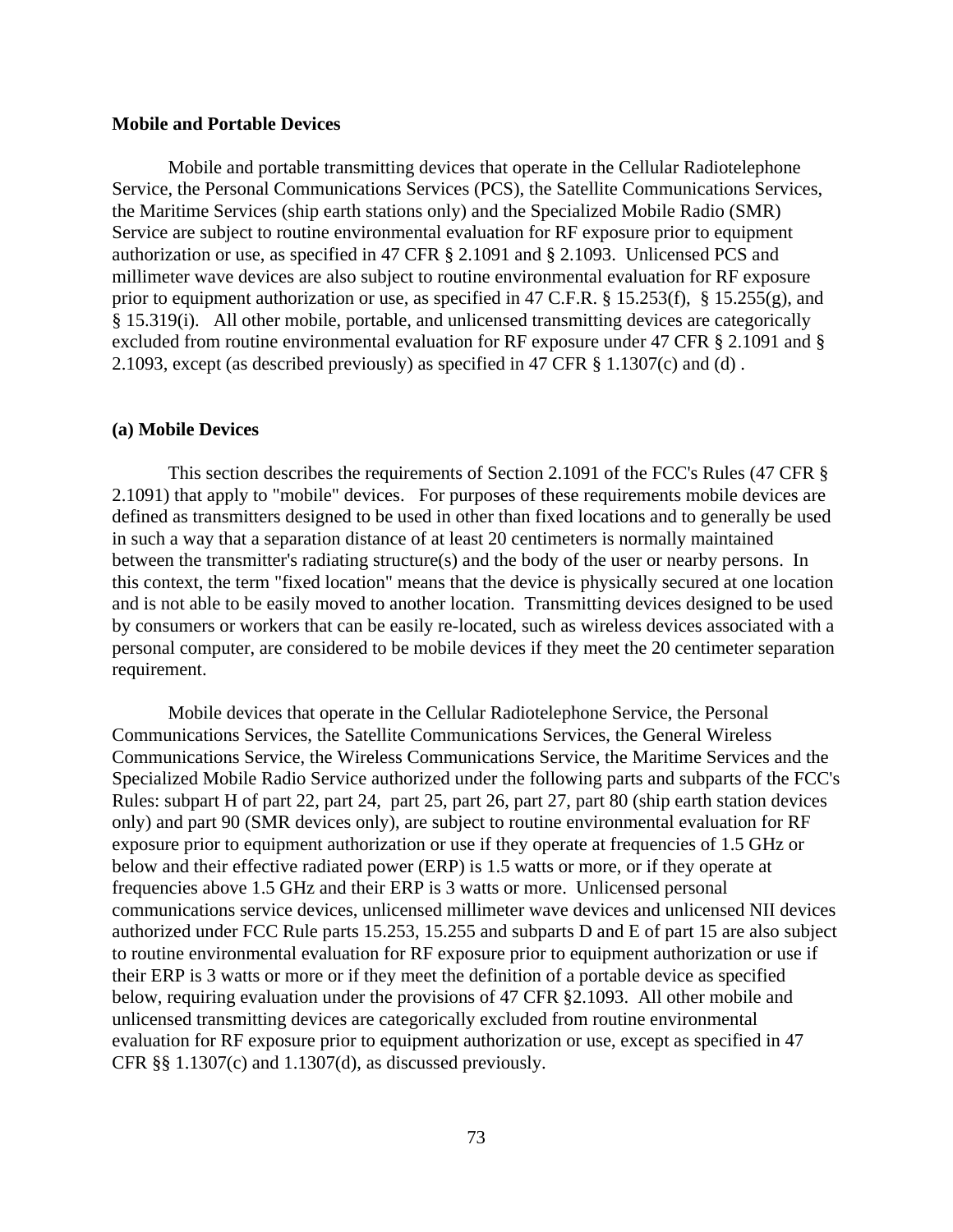The limits to be used for evaluation of mobile and unlicensed devices (except portable unlicensed devices) are the MPE field strength and power density limits specified in Table 1 above (and in 47 CFR §1.1310). Applications for equipment authorization must contain a statement confirming compliance with these exposure limits as part of their application. Technical information showing the basis for this statement must be submitted to the Commission upon request.

All unlicensed personal communications service (PCS) devices shall be subject to the limits for general population/uncontrolled exposure. For purposes of analyzing mobile transmitting devices under the occupational/controlled criteria specified in Table 1, timeaveraging provisions of the guidelines may be used in conjunction with typical maximum duty factors to determine maximum likely exposure levels. Time-averaging provisions may not be used in determining typical exposure levels for devices intended for use by consumers in general population/uncontrolled environments. However, "source-based" time-averaging based on an inherent property or duty-cycle of a device is allowed. An example of this is the determination of exposure from a device that uses digital technology such as a time-division multiple-access (TDMA) scheme for transmission of a signal. In general, maximum average rms power levels should be used to determine compliance.

If appropriate, compliance with exposure guidelines for mobile and unlicensed devices can be accomplished by the use of warning labels and by providing users with information concerning minimum separation distances from transmitting structures and proper installation of antennas.

In some cases, for example, modular or desktop transmitters, the potential conditions of use of a device may not allow easy classification of that device as either mobile or portable. In such cases, applicants are responsible for determining minimum distances for compliance for the intended use and installation of the device based on evaluation of either specific absorption rate (SAR), field strength or power density, whichever is most appropriate.

#### **(b) Portable Devices**

This section describes the requirements of Section 2.1093 of the FCC's Rules (47 CFR §2.1093) that apply to "portable" devices. For purposes of these requirements a portable device is defined as a transmitting device designed to be used so that the radiating structure(s) of the device is/are within 20 centimeters of the body of the user.

Portable devices that operate in the Cellular Radiotelephone Service, the Personal Communications Services, the Satellite Communications Services, the General Wireless Communications Service, the Wireless Communications Service, the Maritime Services and the Specialized Mobile Radio Service, and authorized under the following sections of the FCC's rules: subpart H of part 22, part 24, part 25, part 26, part 27, part 80 (ship earth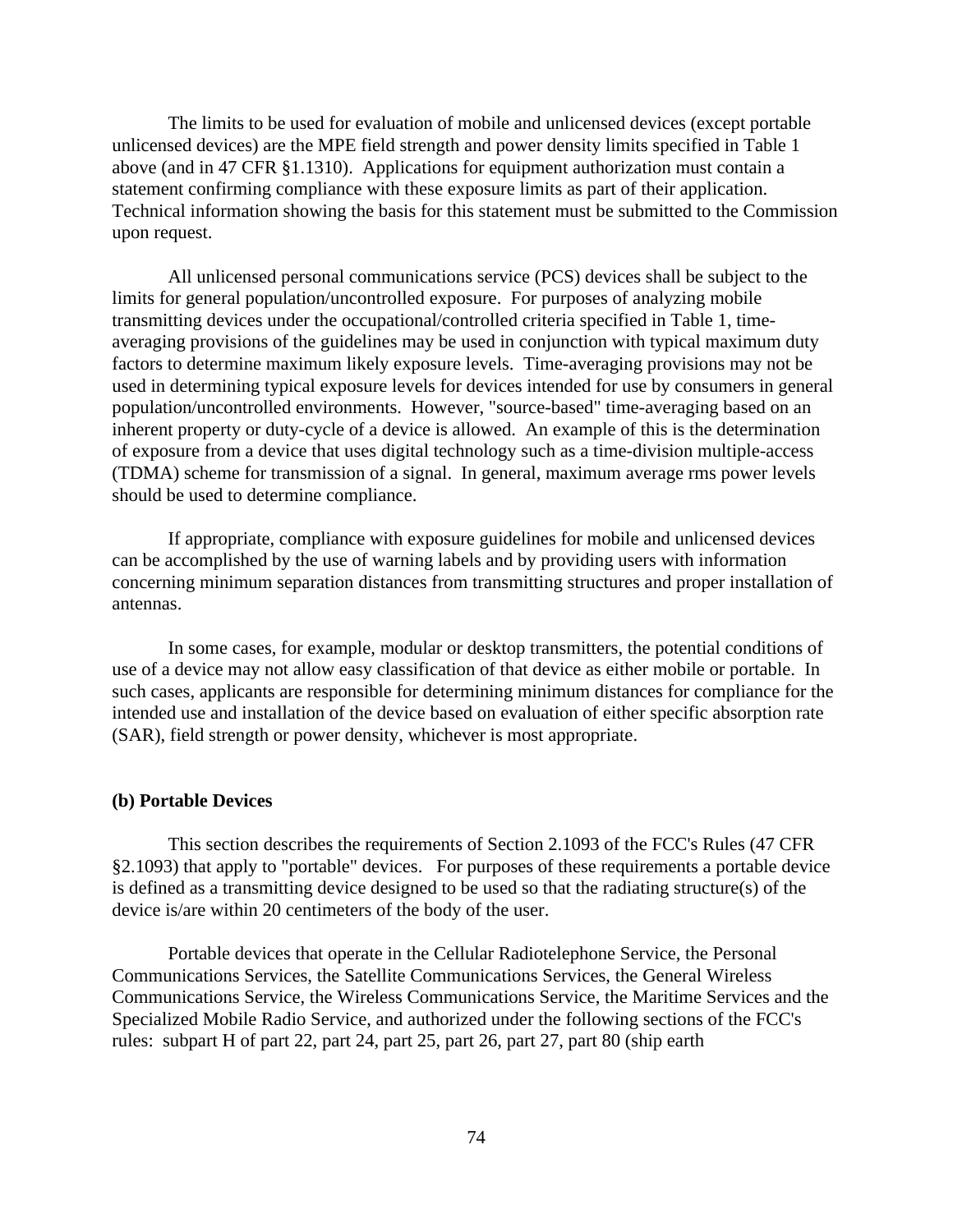station devices only), part 90 (SMR devices only), and portable unlicensed personal communication service, unlicensed NII devices and millimeter wave devices authorized under rule parts 47 CFR §§15.253, 15.255 or subparts D and E of part 15, are subject to routine environmental evaluation for RF exposure prior to equipment authorization or use. All other portable transmitting devices are categorically excluded from routine environmental evaluation for RF exposure prior to equipment authorization or use, except as specified in 47 CFR §§ 1.1307(c) and (d), as discussed previously. Applications for equipment authorization of portable transmitting devices subject to routine environmental evaluation must contain a statement or certification confirming compliance with the limits specified below as part of their application. Technical information showing the basis for this statement must be submitted to the Commission upon request.

The limits to be used for evaluation are based generally on criteria published by the Institute of Electrical and Electronics Engineers, Inc., (IEEE) for localized specific absorption rate ("SAR") in Section 4.2 of "IEEE Standard for Safety Levels with Respect to Human Exposure to Radio Frequency Electromagnetic Fields, 3 kHz to 300 GHz," ANSI/IEEE C95.1- 1992, Copyright 1992 by the Institute of Electrical and Electronics Engineers, Inc., New York, New York 10017. These criteria for SAR evaluation are similar to those recommended by the National Council on Radiation Protection and Measurements (NCRP) in "Biological Effects and Exposure Criteria for Radiofrequency Electromagnetic Fields," NCRP Report No. 86, Section 17.4.5. Copyright NCRP, 1986, Bethesda, Maryland 20814. SAR is a measure of the rate of energy absorption per unit mass due to exposure to an RF transmitting source. SAR values have been related to threshold levels for potentially adverse biological effects. The criteria to be used are specified below and shall apply for portable devices transmitting in the frequency range from 100 kHz to 6 GHz. Portable devices, as defined above, that transmit at frequencies above 6 GHz are to be evaluated in terms of the MPE limits specified in Table 1 above (and in 47 CFR §1.1310). Measurements and calculations to demonstrate compliance with MPE field strength or power density limits for devices operating above 6 GHz should be made at a minimum distance of 5 cm from the radiating source.

(**1) Limits for Occupational/Controlled exposure:** 0.4 W/kg as averaged over the whole-body and spatial peak SAR not exceeding 8 W/kg as averaged over any 1 gram of tissue (defined as a tissue volume in the shape of a cube). Exceptions are the hands, wrists, feet and ankles where the spatial peak SAR shall not exceed 20 W/kg, as averaged over any 10 grams of tissue (defined as a tissue volume in the shape of a cube). Occupational/Controlled limits apply when persons are exposed as a consequence of their employment provided these persons are fully aware of and exercise control over their exposure. Awareness of exposure can be accomplished by use of warning labels or by specific training or education through appropriate means, such as an RF safety program in a work environment.

**(2) Limits for General Population/Uncontrolled exposure:** 0.08 W/kg as averaged over the whole-body and spatial peak SAR not exceeding 1.6 W/kg as averaged over any 1 gram of tissue (defined as a tissue volume in the shape of a cube). Exceptions are the hands, wrists, feet and ankles where the spatial peak SAR shall not exceed 4 W/kg, as averaged over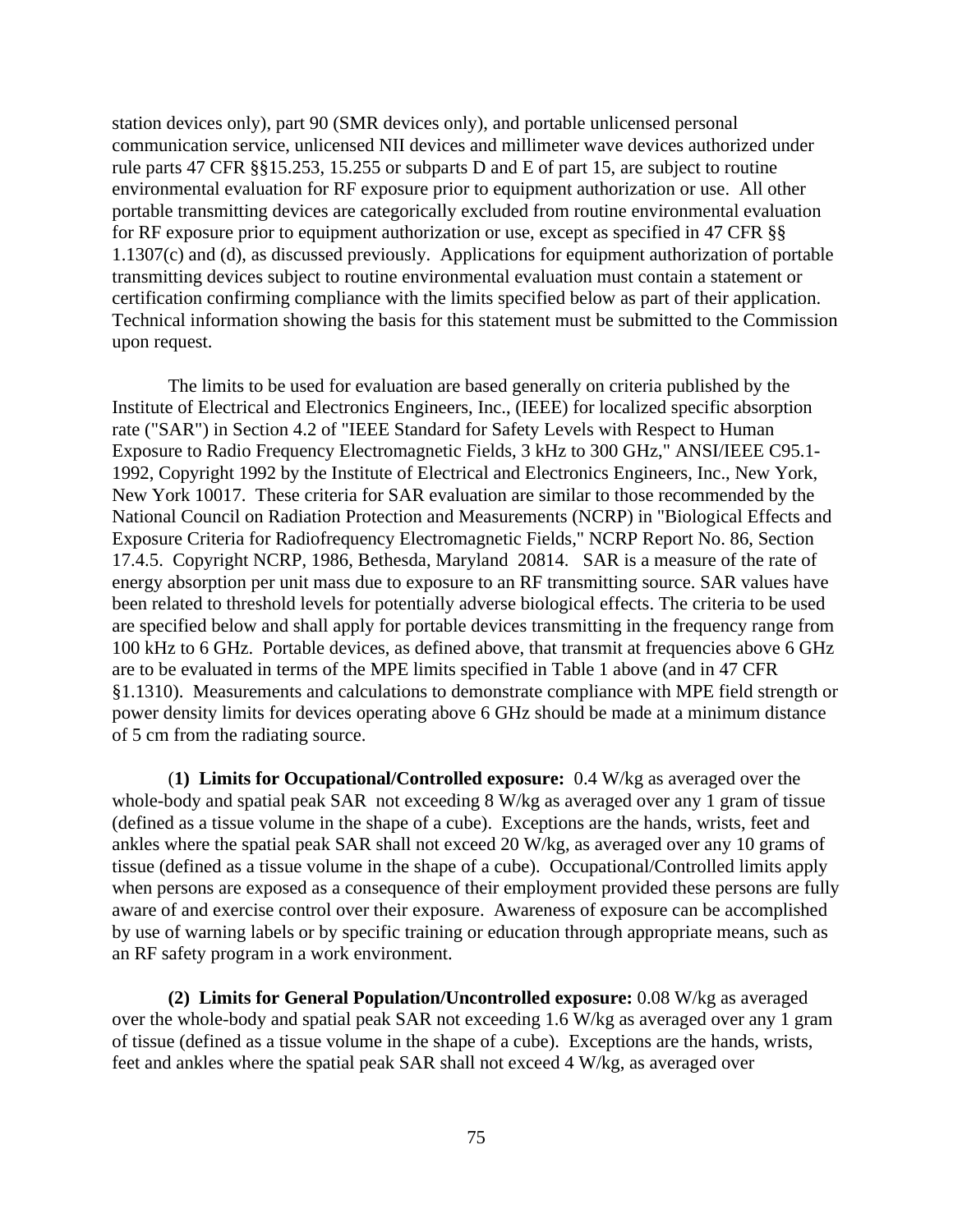any 10 grams of tissue (defined as a tissue volume in the shape of a cube). General Population/Uncontrolled limits apply when the general public may be exposed, or when persons that are exposed as a consequence of their employment may not be fully aware of the potential for exposure or do not exercise control over their exposure. Warning labels placed on consumer devices such as cellular telephones will not be sufficient reason to allow these devices to be evaluated subject to limits for occupational/controlled exposure.

Compliance with SAR limits can be demonstrated by laboratory measurement techniques or by computational modeling, as appropriate. Methodologies and references for SAR evaluation are described in technical publications including "IEEE Recommended Practice for the Measurement of Potentially Hazardous Electromagnetic Fields - RF and Microwave," IEEE C95.3-1991, and further guidance on measurement and computational protocols is being developed by the IEEE and others (see text of this bulletin for further discussion).

For purposes of analyzing a portable transmitting device under the occupational/controlled criteria only, the time-averaging provisions of the MPE guidelines identified in Table 1 above can be used in conjunction with typical maximum duty factors to determine maximum likely exposure levels. However, assurance must be given that use of the device will be limited to occupational or controlled situations, as defined previously.

Time-averaging provisions of the MPE guidelines identified in Table 1 may not be used in determining typical exposure levels for portable devices intended for use by consumers, such as hand-held cellular telephones, that are considered to operate in general population/uncontrolled environments as defined above. However, "source-based" timeaveraging based on an inherent property or duty-cycle of a device is allowed. An example of this would be the determination of exposure from a device that uses digital technology such as a time-division multiple-access (TDMA) scheme for transmission of a signal. In general, maximum average rms power levels should be used to determine compliance.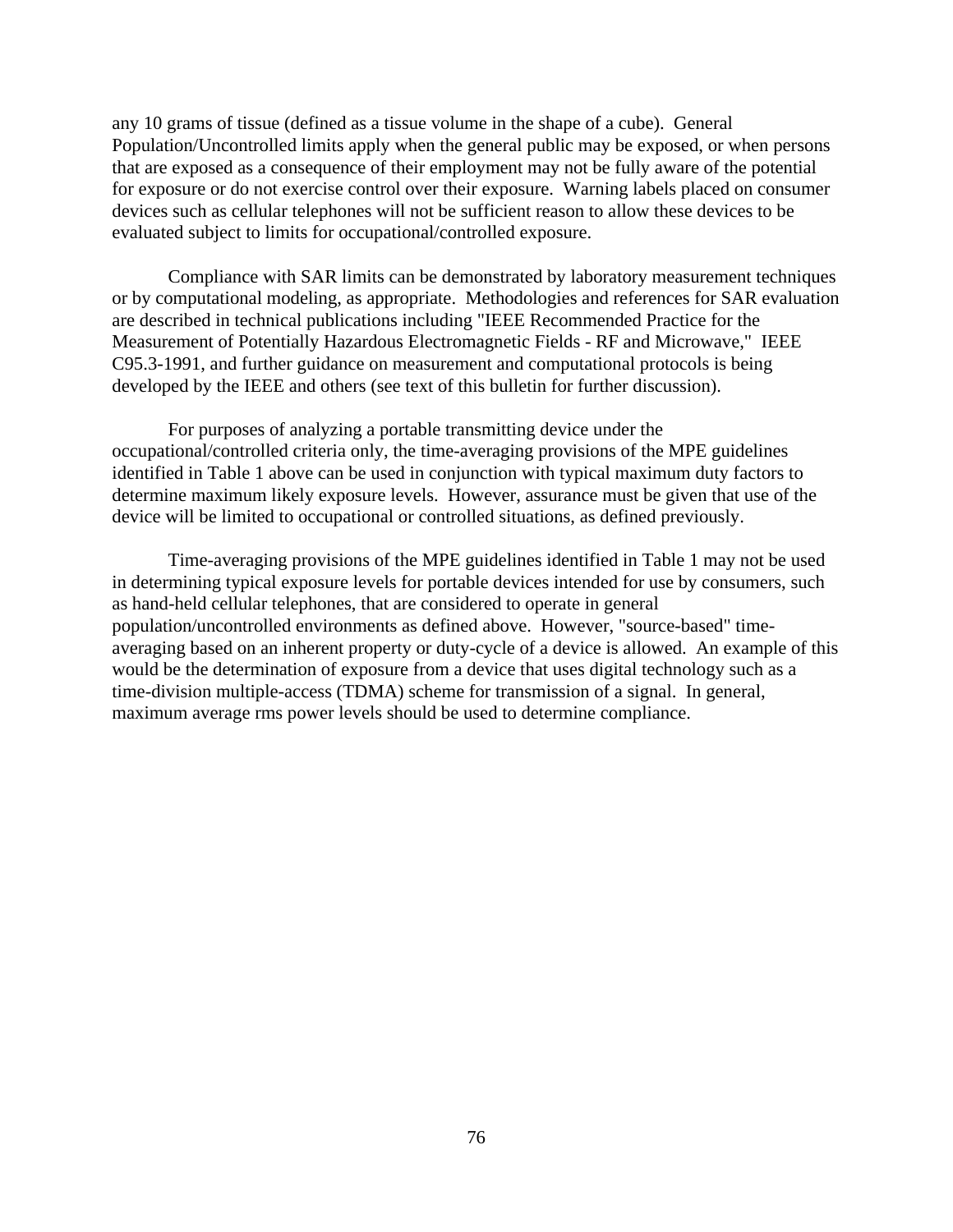# *APPENDIX B*

**Summary of 1986 Mass Media Bureau Public Notice on RF Compliance**

On January 28, 1986, the FCC's Mass Media Bureau released a Public Notice providing guidance to broadcast licensees and applicants regarding compliance with the FCC's RF exposure guidelines.<sup>38</sup> The primary sections of that Public Notice are reproduced below (text in brackets has been added or edited). Non-broadcast applicants and licensees may also find this information helpful in evaluating compliance (see discussion in text of Section 4 on controlling exposure).

"Most broadcasting facilities produce high RF radiation levels at one or more locations near their antennas. That, in itself, does not mean that the facilities significantly affect the quality of the human environment. Each situation must be examined separately to decide whether humans are or could be exposed to high RF radiation. . . . . . [A]ccessibility is a key factor in making such a determination. As a general principle, if areas of high RF radiation levels are publicly marked and if access to such areas is impeded or highly improbable (remoteness and natural barriers may be pertinent) then it may be presumed that the facilities producing the RF radiation do not significantly affect the quality of the human environment and do not require the filing of an [E]nvironmental [A]ssessment. Because we wish to avoid burdening applicants with unnecessary work, expenses and administrative filings, we offer the following guidance as to how we will view typical situations. The term "high RF level" means an intensity of RF radiation, whether from single or multiple sources, which exceeds the [FCC] guidelines.

### **Situations**

(A) High RF levels are produced at one or more locations above ground level on an applicant's tower.

- If the tower is marked by appropriate warning signs, the applicant may assume that there is no significant effect on the human environment with regard to exposure of the general public.

(B) High RF levels are produced at ground level in a remote area not likely to be visited by the public.

<sup>38</sup> *Further Guidance for Broadcasters Regarding Radiofrequency Radiation and the Environment,* January 28, 1986, FCC Public Notice No. 2278.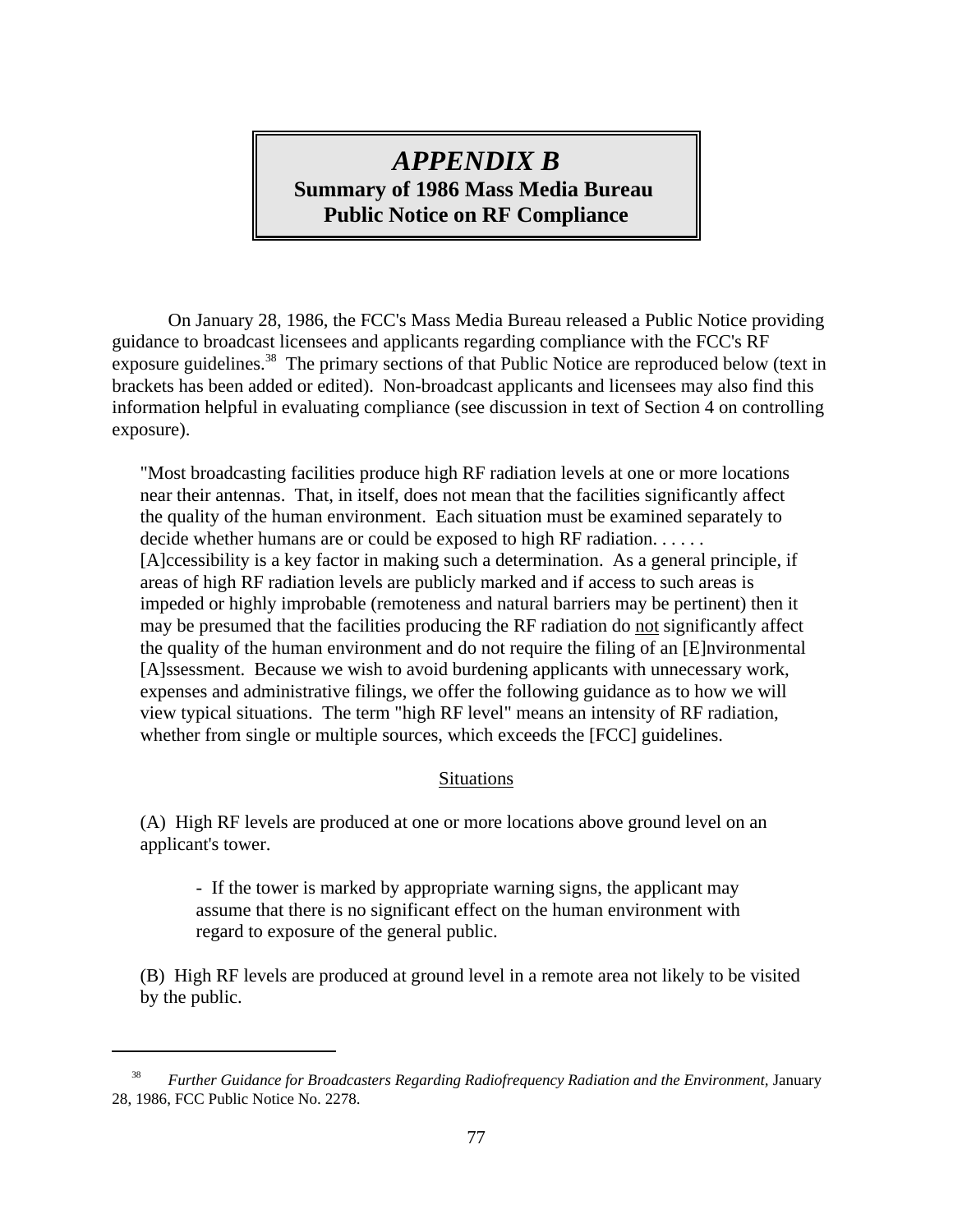- If the area of concern is marked by appropriate warning signs, an applicant may assume that there is no significant effect on the human environment with regard to exposure of the general public. It is recommended that fences also be used where feasible.

(C) High RF levels are produced at ground level in an area which could reasonably be expected to be used by the public (including trespassers).

- If the area of concern is fenced and marked by appropriate warning signs, an applicant can assume that there is no significant effect on the human environment with regard to exposure of the general public.

(D) High RF levels are produced at ground level in an area which is used or is likely to be used by people and to which the applicant cannot or does not restrict access.

- The applicant must submit an [E]nvironmental [A]ssessment [*unless corrective action is taken prior to submission of an application*]. This situation may require a modification of the facilities to reduce exposure or could lead to a denial of the application.

(E) High RF levels are produced in occupied structures, on balconies, or on rooftops used for recreational or commercial purposes.

- The applicant must submit an [E]nvironmental [A]ssessment [*unless corrective action is taken prior to submission of an application*]. The circumstances may require a modification of the broadcasting facility to reduce exposure or could lead to a denial of the application.

(F) High RF levels are produced in offices, studios, workshops, parking lots or other areas used regularly by station employees.

- The applicant must submit an [E]nvironmental [A]ssessment [*unless corrective action is taken prior to submission of an application*]. The circumstances may require a modification of the facilities to reduce exposure or the application may be denied. This situation is essentially the same as (E). We have included it to emphasize the point that station employees as well as the general public must be protected from high RF levels [*also, see FCC definitions used to determine application of exposure tiers: general population/uncontrolled vs. occupational/controlled]*. Legal releases signed by employees willing to accept high exposure levels are not acceptable and may not be used in lieu of corrective measures.

(G) High RF levels are produced in areas where intermittent maintenance and repair work must be performed by station employees or others.